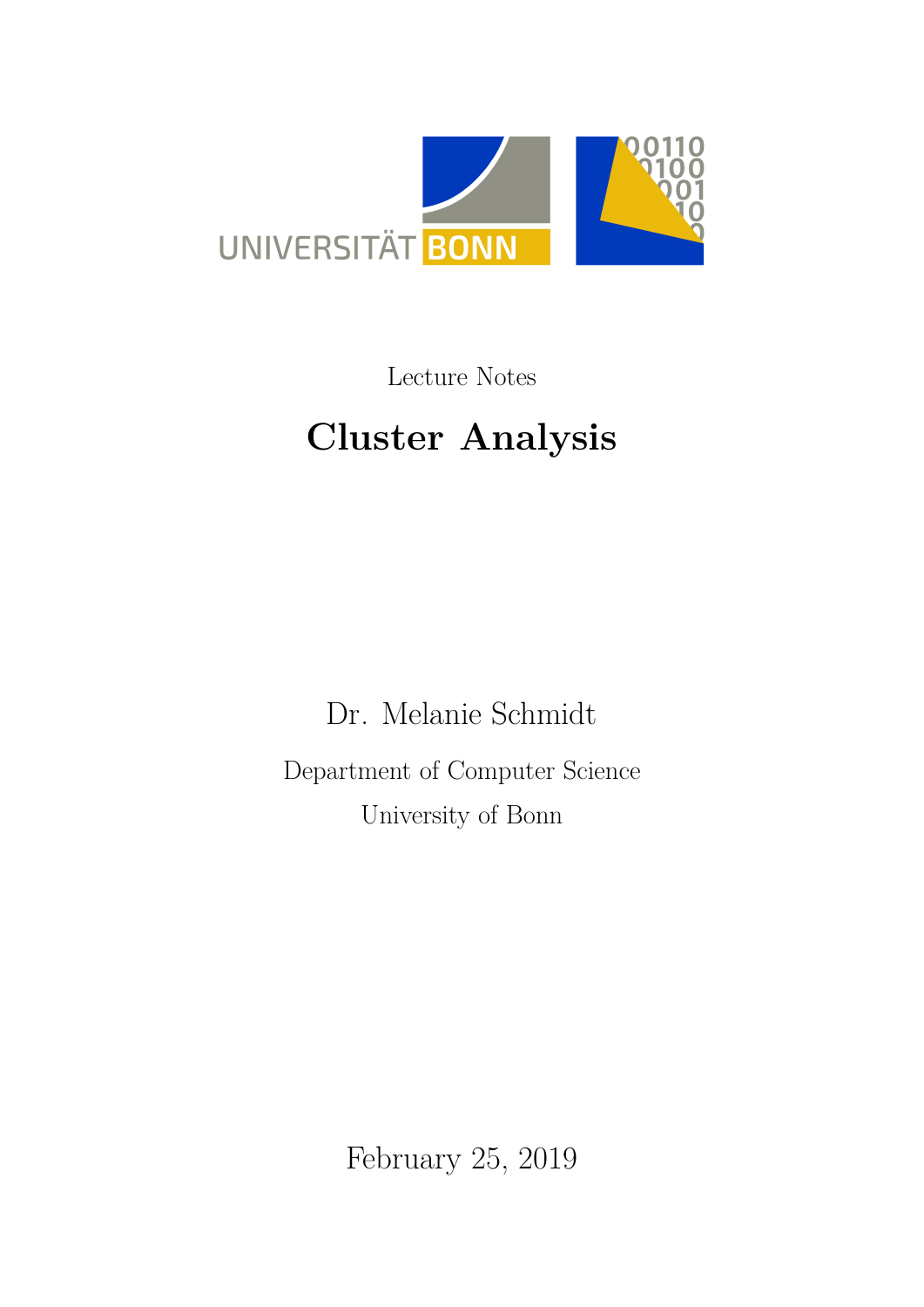These lecture notes are written during the winter semester 2018/2019. Many thanks go to Carsten Fischer for proofreading the first draft of Chapter 2 and Clemens Rösner for thoroughly checking some of the proofs. Many thanks also go to all attendens of the class that helped to improve the lecture notes further by giving feedback and notifying me of typos (in class and by email), including Lena Carta, Jan Eube, Sirko Höer, Max Kanold, Joshua Könen, Manzil Roy and Julian Wargalla.

Please send further comments to melanieschmidt@uni-bonn.de.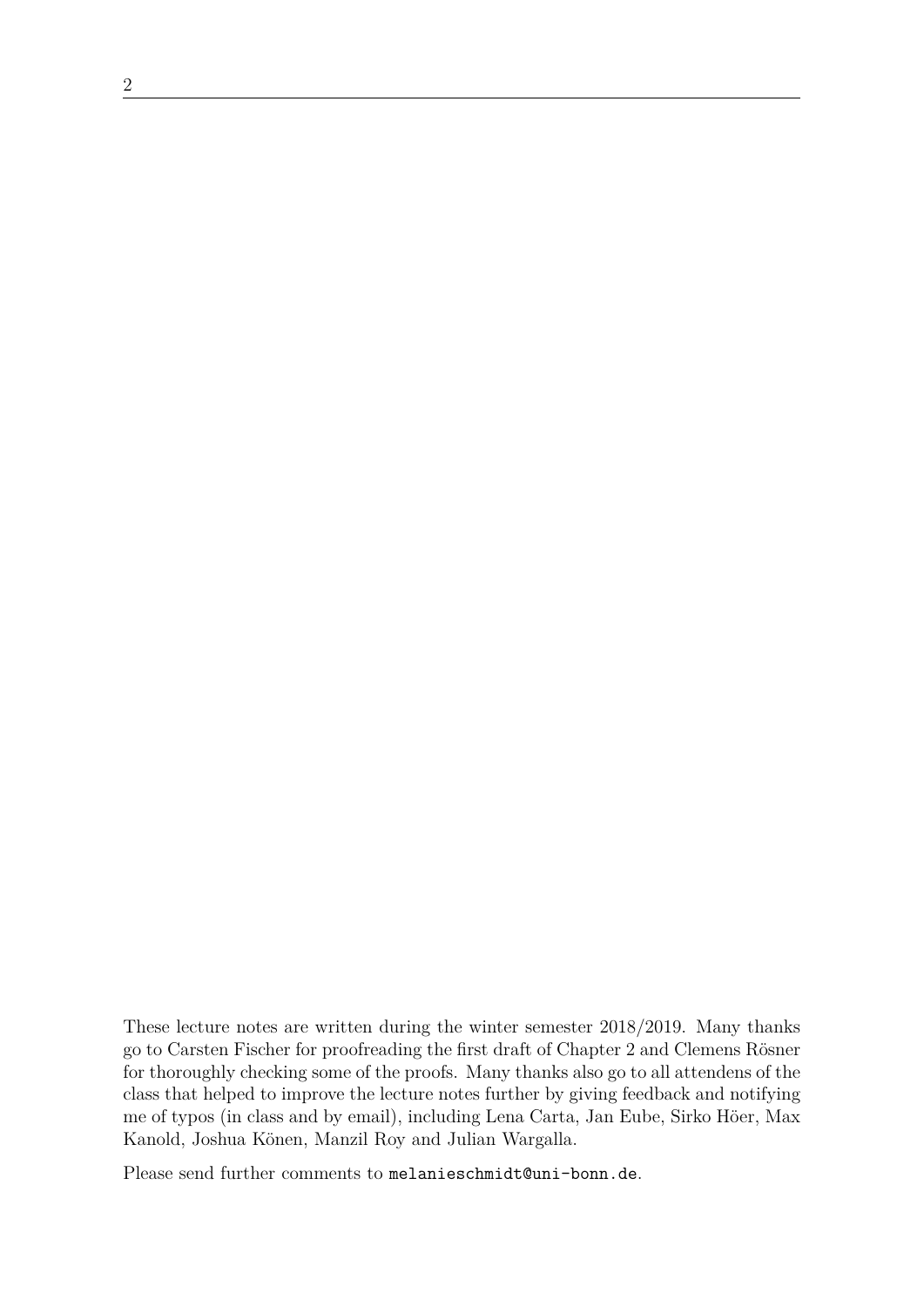## **Contents**

| $\mathbf{1}$   |     | Introduction                                                                           | $\overline{5}$ |  |  |  |
|----------------|-----|----------------------------------------------------------------------------------------|----------------|--|--|--|
|                | 1.1 | Mathematical facts and notations                                                       | $\overline{7}$ |  |  |  |
| $\overline{2}$ |     | The happy world of $k$ -center                                                         |                |  |  |  |
|                | 2.1 |                                                                                        | 9              |  |  |  |
|                | 2.2 |                                                                                        | 10             |  |  |  |
|                | 2.3 |                                                                                        | 12             |  |  |  |
|                | 2.4 |                                                                                        | 13             |  |  |  |
|                | 2.5 |                                                                                        |                |  |  |  |
|                | 2.6 |                                                                                        | 26             |  |  |  |
|                | 2.7 | The k-center problem with outliers $\dots \dots \dots \dots \dots \dots \dots$         | 30             |  |  |  |
|                | 2.8 | The fair $k$ -center problem $\ldots \ldots \ldots \ldots \ldots \ldots \ldots \ldots$ | 34             |  |  |  |
| 3              |     | The exciting world of $k$ -means                                                       | 39             |  |  |  |
|                | 3.1 |                                                                                        | 39             |  |  |  |
|                | 3.2 |                                                                                        | 40             |  |  |  |
|                | 3.3 |                                                                                        | 43             |  |  |  |
|                |     | Bicriteria approximation algorithm<br>3.3.1                                            | 45             |  |  |  |
|                |     | 3.3.2                                                                                  | 50             |  |  |  |
|                | 3.4 |                                                                                        | 52             |  |  |  |
|                |     | The Johnson-Lindenstrauss Lemma<br>3.4.1                                               | 53             |  |  |  |
|                |     | The Singular Value Decomposition<br>3.4.2                                              | 57             |  |  |  |
|                |     | 3.4.3                                                                                  | 58             |  |  |  |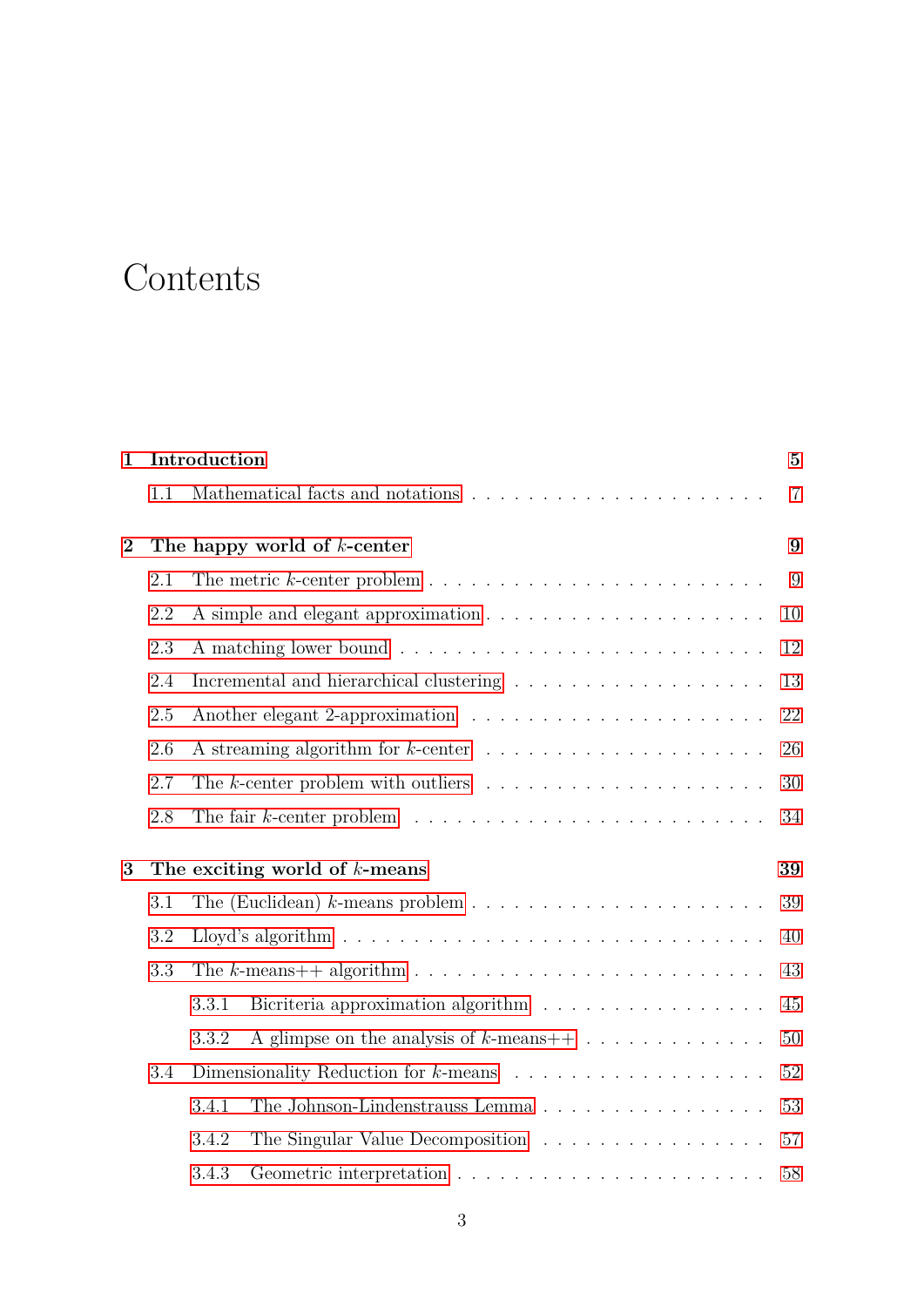| 3.4.4 Using the SVD to compute a 2-approximation $\dots \dots \dots \dots$ |  |
|----------------------------------------------------------------------------|--|
|                                                                            |  |
|                                                                            |  |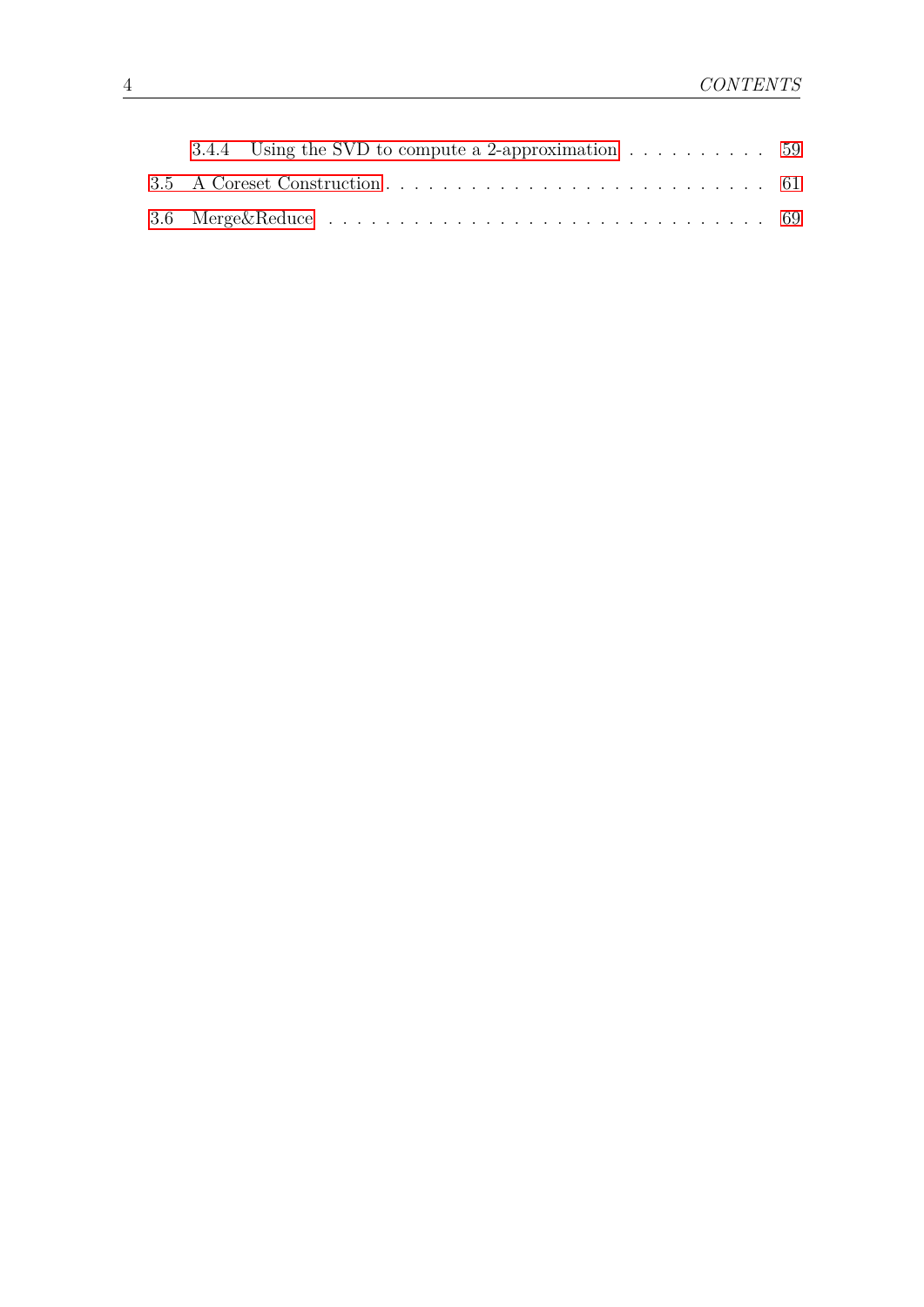### <span id="page-4-0"></span>**Chapter**

## Introduction

[This chapter is under construction!]

Clustering is a fundamental unsupervised learning tool. It can be used to search data for hidden structure, to summarize data and to classify new unseen data according to prior findings. Since applications are manifold, clustering also offers a rich variety of algorithmic problems. In this lecture, we will study clustering problems through the lens of algorithm theory. Thus, we are equipped with a mathematical formulation that allows us to judge the quality of a clustering, and our goal is to find a clustering that has the best possible quality.

The clustering problems studied in this lecture share some properties: Most of them are *partitional* clustering problems, i.e., we get some input data and want to partition it into disjoint subsets of associated elements. Furthermore, most problems that we study are *center-based*, which means that we do not only want the partitioning, but we want a set of *centers* and an assignment of points to centers which then implicitly defines the partitioning. All clustering problems are *geometric* clustering problems, which means that we have geometric information about the input data (which we then call input *points*), i.e., we know the distances between any two points.

For our study of geometric clustering problems, we need to recall the definition of *metric spaces*. The most known metric space is the Euclidean space  $\mathbb{R}^d$ , where two points  $x, y \in \mathbb{R}^d$  with  $x = (x_1, \ldots, x_d)^T$  and  $y = (y_1, \ldots, y_d)^T$  have distance  $||x - y|| =$  $\sqrt{\sum_{i=1}^{d}(x_i-y_i)^2}$ . It is a special case of the following more general definition.

<span id="page-4-2"></span>**Definition 1.** Let *X* be any non-empty set and  $d: X \times X \to \mathbb{R}$  be a function on X. *Then d is* a metric on *X if it holds for all*  $x, y, z \in X$  *that* 

- 1.  $d(x, y) \geq 0$  *and*  $d(x, y) = 0$  *if and only if*  $x = y$ *,*
- 2.  $d(x, y) = d(y, x)$ , and
- <span id="page-4-1"></span>*3.*  $d(x, y) \leq d(x, z) + d(z, y)$ .

*We call a pair*  $(X, d)$  *consisting of a finite set*  $X$  *and a metric d a metric space.*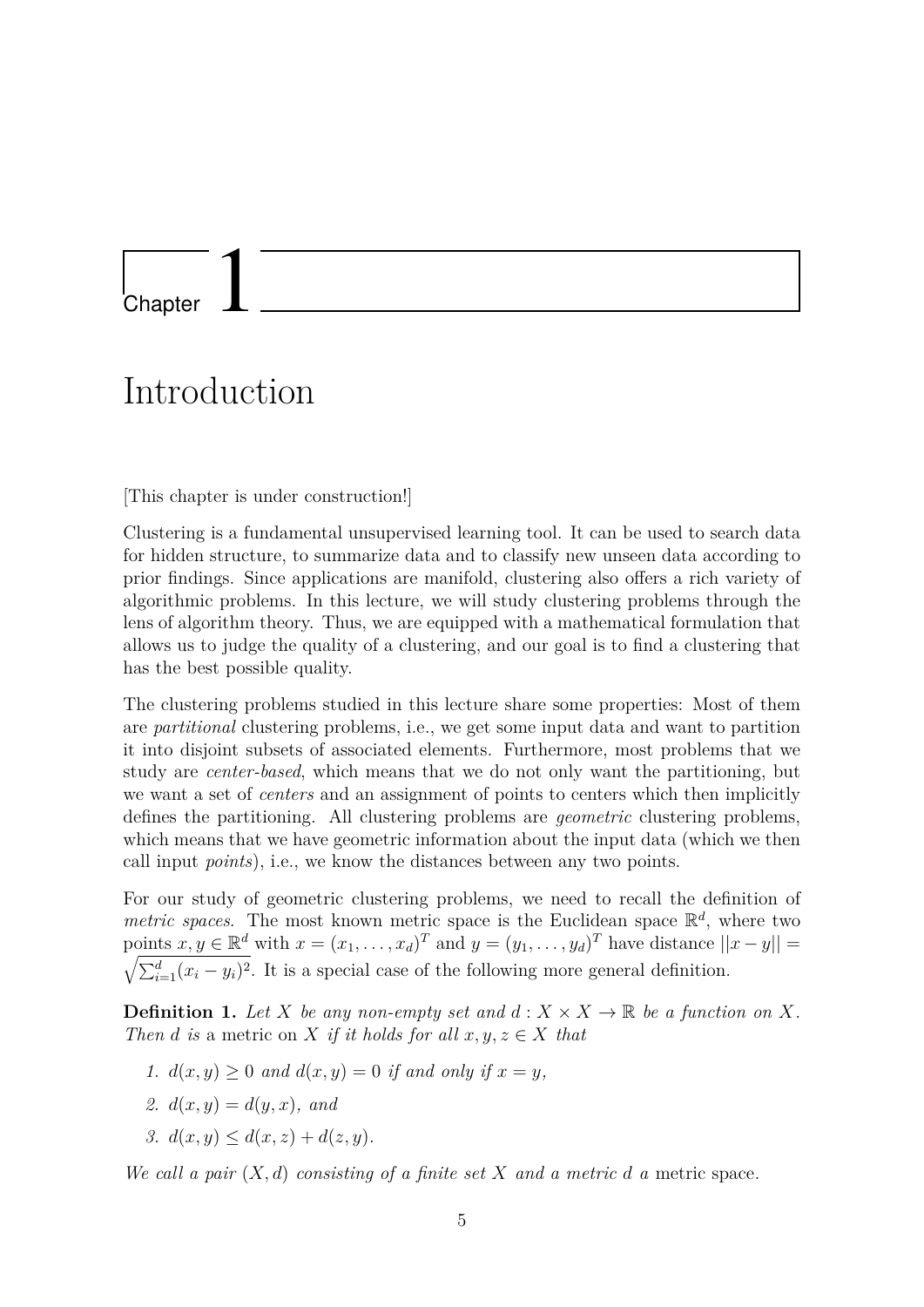We refer to Condition [3](#page-4-1) in Definition [1](#page-4-2) as the *triangle inequality*. Usually we call elements of *X points*. Furthermore, we extend any metric *d* to point sets by setting

$$
d(x, A) = \inf_{y \in A} d(x, y)
$$

for any  $A \subseteq X$  and

$$
d(A, B) = \inf_{x \in A, y \in B} d(x, y).
$$

for any  $A, B \subset X$ .

The Euclidean space  $\mathbb{R}^d$  with the Euclidean distance is one example for a metric space. We will encounter it later in the lecture when we study the *k*-means problem. This modeling is common in machine learning and statistics, where *k*-means comes up as an important problem. However, clustering is also a classical topic in graph theory. Here, it is more common to study the case of *finite metric spaces*. The input then consists of a *finite* point set *P* and a distance function  $d : P \times P \to \mathbb{R}$  which is metric, i.e.  $(P, d)$  form a metric space. In this scenario, *d* simply consists of  $|P|^2$  numbers that give the distance for every pair of points in *P*. The can thus be viewed as an undirected complete weighted graph: the vertices are the points in  $P$ , and the weight of edge  $\{x, y\}$  is  $d(x, y) = d(y, x)$  for all  $x, y \in P$ .

In this context, the the metric space (*P, d*) can also be implicitly given by a *graph metric*: For any (not necessarily complete) graph  $G = (V, E)$  weighted by a function  $w: V \times V \to \mathbb{R}^{\geq 0}$ , we define the *shortest path distance*  $d_s(x, y)$  between  $x, y \in V$  to be the length of the shortest path between  $x$  and  $y$  in  $G$ . One can show that  $d_s$  is a metric on *V*, and thus *G* and *w* implicitly define the metric space  $(V, d_s)$ .

All problems studied in this lecture are minimization problems. As it turns out, for most of them, it is not known how to compute optimal solutions in polynomial time, and it may well be impossible to do so, since the problems are NP-hard. For this reason, we will resort to approximation algorithms that find a reasonably good solution instead of an optimal one.

Recall that an  $\alpha$ -approximation algorithm for a minimization problem is an algorithm that outputs solutions with a value that is at most  $\alpha$  times the value of an optimal solution. Let  $\mathfrak I$  be the set of all possible input instances to an optimization problem, let  $ALG$  be an algorithm that computes a feasible solution  $S^{ALG}(I)$  for any  $I \in \mathfrak{I}$ . For any  $I \in \mathfrak{I}$ , let  $S^*(I)$  be an optimal solution for *I*. For a minimization problem, suppose that  $c(S)$  is the cost of a solution *S*. Then *ALG* is an  $\alpha$ -approximation algorithm if

$$
\sup_{I \in \mathfrak{I}} \frac{c(S^{ALG}(I))}{c(S^*(I))} \le \alpha.
$$

Whenever we talk about *α*-approximation algorithms, we implicitly mean algorithms that have a polynomial worst-case running time. All problems considered in this lecture can be solved optimally given exponential running time.

Our studies will also include *randomized* approximation algorithms. For randomized algorithms,  $c(S^{ALG}(I))$  or  $v(S^{ALG}(I))$ , respectively, is a random variable. We might either want to achieve that it is close to the optimum value with high probability, or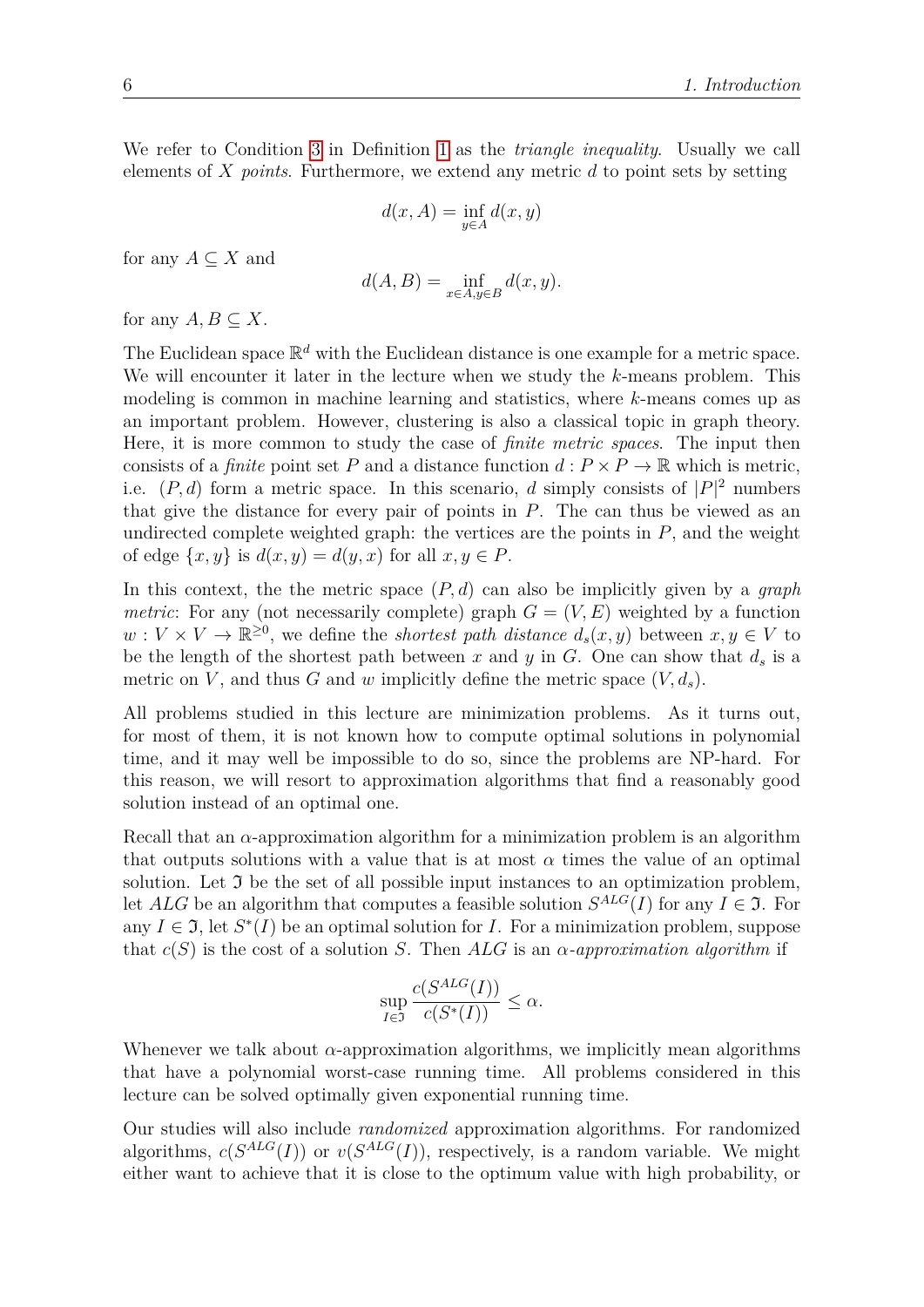that its expected value is close to the optimum value. We choose the second alternative. Thus, we say that a randomized algorithm *ALG* is an *α-approximation algorithm in expectation* for a minimization problem if

$$
\sup_{I \in \mathfrak{I}} \frac{\mathbf{E}\left[c(S^{ALG}(I))\right]}{c(S^*(I))} \le \alpha.
$$

As for deterministic algorithms, we also require randomized approximation algorithms to have a polynomial worst-case running time.

#### <span id="page-6-0"></span>**1.1 Mathematical facts and notations**

This section collects mathematical facts that we need throughout the lecture.

<span id="page-6-1"></span>**Fact 2.** For all  $r \in \mathbb{R}$  with  $r \neq 1$  and all  $n \geq 0$ ,

$$
\sum_{i=0}^{n} r^{i} = \frac{1 - r^{n+1}}{1 - r}.
$$

*If*  $|r| < 1$ *, then* 

$$
\sum_{i=0}^{\infty} r^i = \frac{1}{1-r}
$$

*.*

For a number  $i \in \mathbb{N}^{\geq 1}$ , we sometimes use the abbreviation  $[i] = \{1, \ldots, i\}$  to denote the set of all numbers from 1 to *i*.

#### **Euclidean geometry**

**Fact 3.** The Euclidean space  $\mathbb{R}^d$  consists of all vectors  $(x_1, \ldots, x_d)^T$  with  $x_i \in \mathbb{R}$  for *all*  $x_i \in \mathbb{R}$ *. The length of a vector*  $x \in \mathbb{R}^d$  *is defined as* 

$$
||x|| := \sqrt{\sum_{i=1}^{d} x_i^2},
$$

and this defines a norm. The distance between two points  $x, y \in \mathbb{R}^d$  is the length of *their difference vector, i.e.,*

$$
||x - y|| = \sqrt{\sum_{i=1}^{d} (x_i - y_i)^2}.
$$

*This distance is a metric on*  $\mathbb{R}^d$ .

A *matrix*  $A \in \mathbb{R}^{n \times d}$  consists of  $n \cdot d$  values from R that are organized into *n* rows and *d* columns. The Frobenius norm is an important norm for matrices.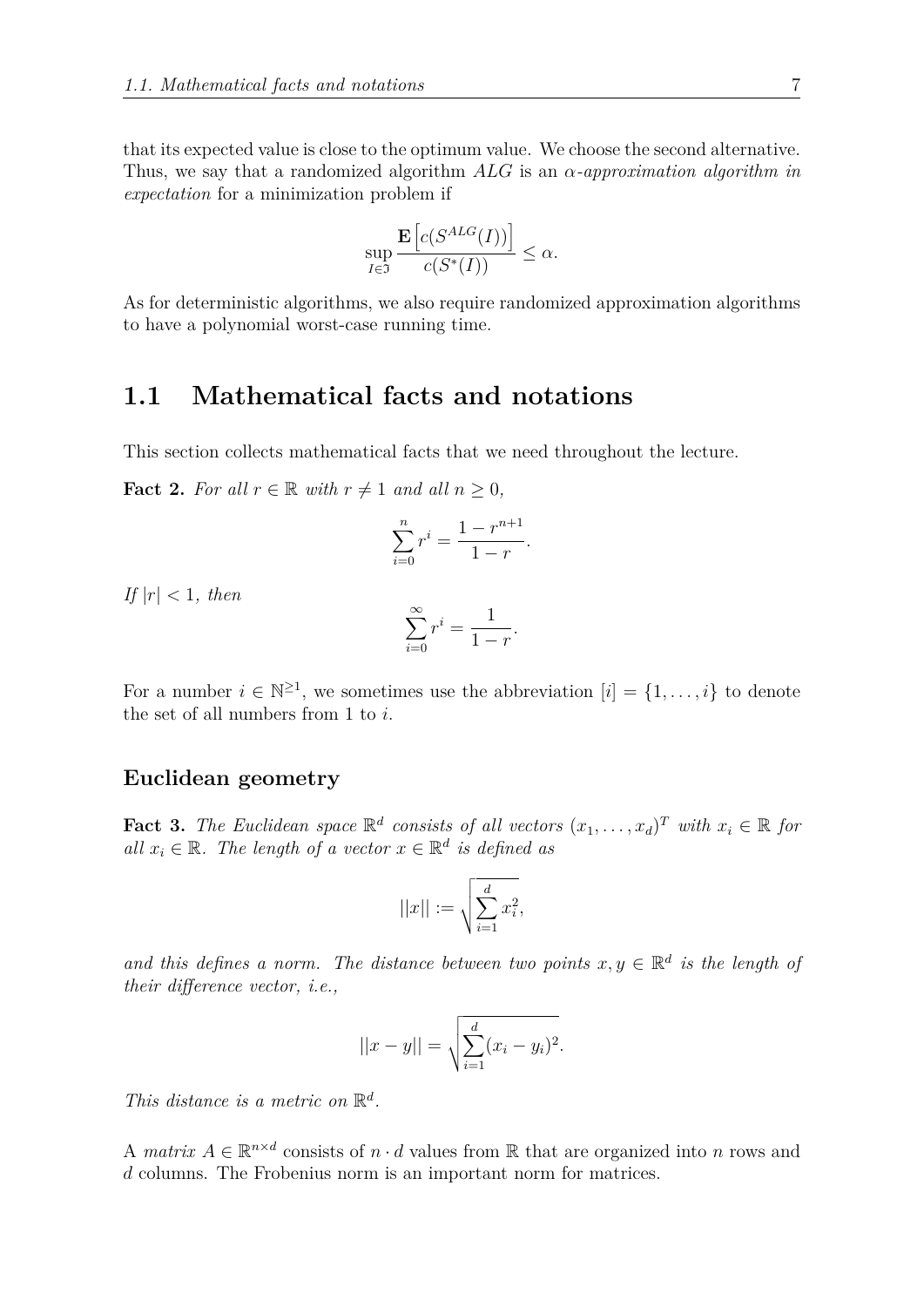**Definition 4** (Frobenius norm). Let  $A \in \mathbb{R}^{n \times d}$  be a matrix and let  $a_{ij}$  be the *j*th entry *in row i* of *A*. The Frobenius norm of *A is denoted by*  $||A||_F$  *and defined by* 

$$
||A||_F = \sqrt{\sum_{i=1}^n \sum_{j=1}^d a_{ij}^2}.
$$

For two matrices  $A \in \mathbb{R}^{n \times d}$  and  $B \in \mathbb{R}^{d \times m}$ ,

$$
A = \begin{pmatrix} a_{11} & a_{12} & \cdots & a_{1d} \\ a_{21} & a_{22} & & a_{2d} \\ \vdots & \vdots & \ddots & \vdots \\ a_{n1} & a_{2n} & \cdots & a_{nd} \end{pmatrix} \text{ and } B = \begin{pmatrix} b_{11} & b_{12} & \cdots & b_{1m} \\ b_{21} & b_{22} & & b_{2m} \\ \vdots & \vdots & \ddots & \vdots \\ b_{d1} & b_{d2} & \cdots & b_{dm} \end{pmatrix},
$$

the matrix product  $AB$  is defined to be the matrix  $C \in \mathbb{R}^{n \times m}$  with

$$
AB = C = \begin{pmatrix} c_{11} & c_{12} & \cdots & c_{1m} \\ c_{21} & c_{22} & & c_{2m} \\ \vdots & \vdots & \ddots & \vdots \\ c_{n1} & c_{n2} & \cdots & c_{nm} \end{pmatrix} \text{ where } c_{ij} = \sum_{k=1}^{m} a_{ik}b_{kj}.
$$

For two vectors  $x, y \in \mathbb{R}^d$ , the scalar product (or dot product) and the tensor product can be viewed as special cases of the matrix product for matrices of sizes  $d \times 1$  and 1 × 1. Specifically, the *scalar product* of  $x \in \mathbb{R}^d$  and  $y \in \mathbb{R}^d$  is  $\langle x, y \rangle := x^t y = \sum_{i=1}^d x_i y_i$ , and the *tensor product* of  $x \in \mathbb{R}^d$  and  $y \in \mathbb{R}^d$  is

$$
xy^T = \begin{pmatrix} u_1v_1 & \cdots & u_1v_d \\ \cdots & \cdots & \cdots \\ u_dv_1 & \cdots & u_dv_d \end{pmatrix}.
$$

Notice that the result of the scalar product is a value in R, and the result of the tensor product is a  $(d \times d)$ -matrix.

For a point  $x \in \mathbb{R}^d$ , the scalar product of *x* with itself gives the squared length of *x*, i.e.,  $\langle x, x \rangle = ||x||^2$ . If the scalar product of two points  $x, y \in \mathbb{R}^d$  is zero, then we say that they are *orthogonal*. We call a set of points *orthonormal* if all points are unit vectors (i.e., they have length 1), and they are pairwise orthogonal. Orthogonal (and in particular orthonormal) vectors satisfy the Pythagorean theorem.

**Fact 5.** Let  $x_1, \ldots, x_k \in \mathbb{R}^d$  be  $k \leq d$  pairwise orthogonal vectors from  $\mathbb{R}^d$ . Then it *holds that*

$$
\left\| \sum_{i=1}^{k} x_i \right\|^2 = \sum_{i=1}^{k} ||x_i||^2.
$$

A matrix is called *orthogonal* when the column vectors of the matrix are of unit length and pairwise orthogonal (they form a set of orthonormal vectors).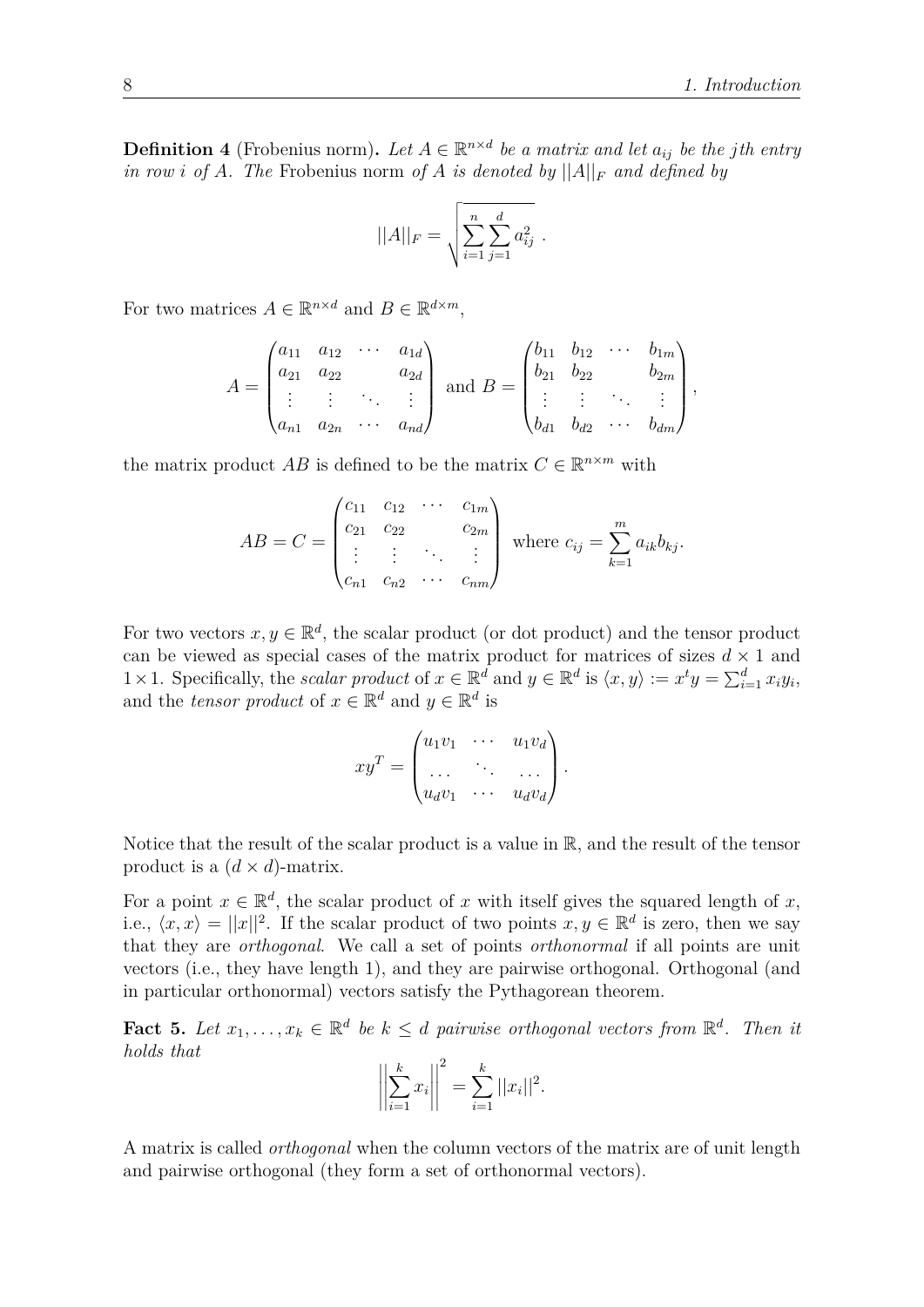# <span id="page-8-0"></span>L<br>Chapter

## The happy world of *k*-center

We start with the study of the *k-center problem*. It is a classical problem from graph theory, and it is one of the rare problems where we precisely know the best possible approximation ratio under the assumption that  $P \neq NP$ . This approximation ratio can be achieved by two elegant approximation algorithms.

#### <span id="page-8-1"></span>**2.1 The metric** *k***-center problem**

The input to the *k*-center problem is a finite metric space  $(P, d)$  and a number  $k \in$  $\mathbb{N}^{\geq 1}$ . The *k*-center problem is a center-based clustering problem, meaning that we are searching for a set of centers *C* that give a good clustering when every point is assigned to the center closest to it. Center-based clustering problems differ in the evaluation of the quality of a center set. The *k*-center problem is a so-called min-max problem: We are minimizing the maximum distance of any point to its closest center.

**Definition 6.** Let  $(P,d)$  be a metric space and  $k \in \mathbb{N}^{\geq 1}$  be a number. The k-center



<span id="page-8-2"></span>Figure 2.1: An example for a *k*-center instance and solution with  $k = 3$ .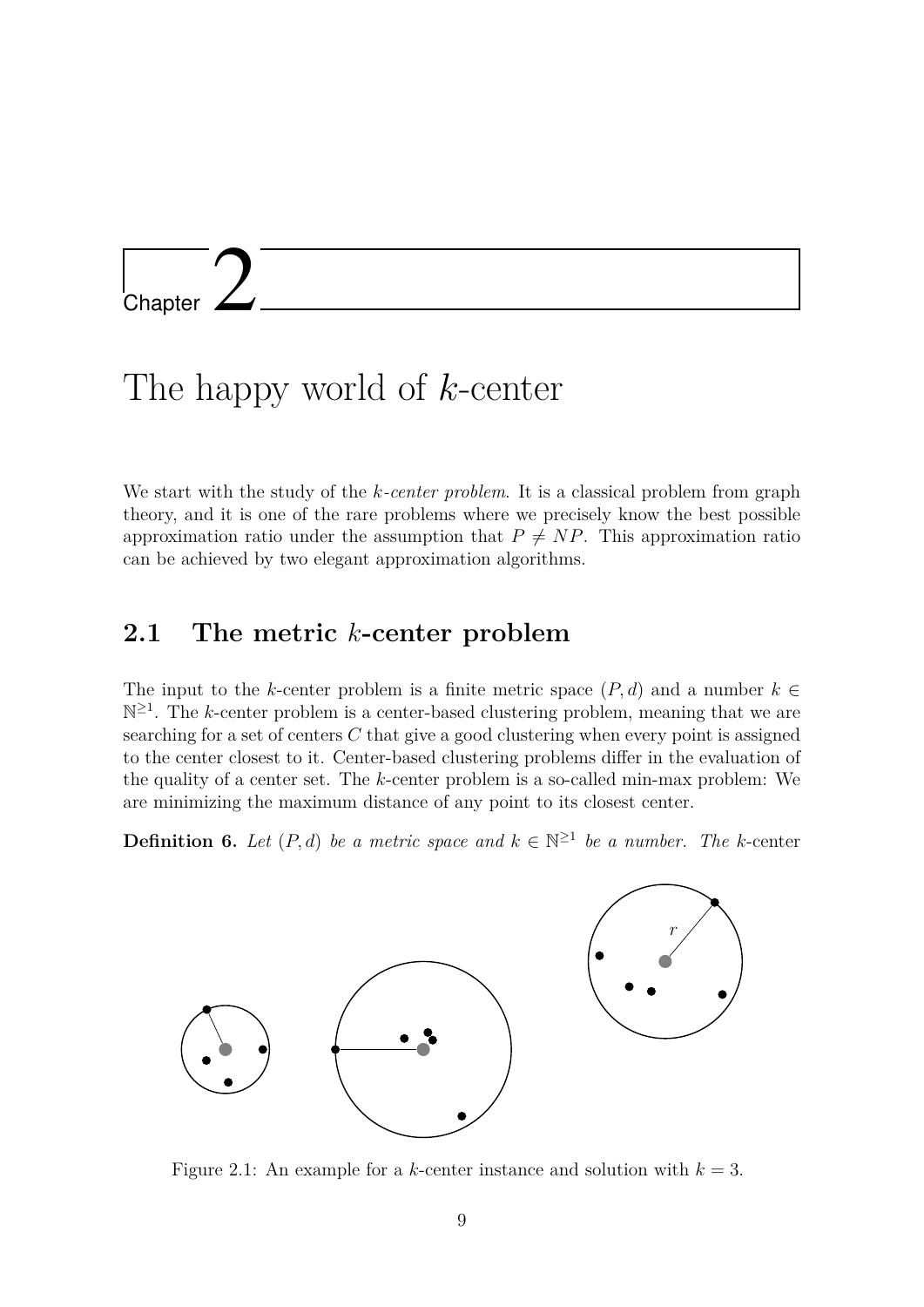problem *is to compute a set*  $C \subseteq P$  *with*  $|C| = k$  *that minimizes* 

 $r(C) := \max_{x \in P} \min_{c \in C} d(x, c)$ .

We call the value  $\max_{x \in P} \min_{c \in C} d(x, c)$  either *k-center objective value* or *maximum radius* of the solution *C*. Figure [2.1](#page-8-2) shows a point set, three chosen centers and the radii of the resulting three clusters. The maximum radius of the depicted solution is labeled by *r*.

#### <span id="page-9-0"></span>**2.2 A simple and elegant approximation**

Gonzalez' algorithm [\[Gon85\]](#page-73-0) gives a greedy 2-approximation for the *k*-center problem. The algorithm starts by picking an arbitrary point  $c_1 \in P$  as the first center. Then it does *k* − 1 iterations of the following: Choose the point *c<sup>i</sup>* which is farthest away from the previously chosen centers  $\{c_1, \ldots, c_{i-1}\}\$  to be the center. This is repeated until *k* centers are chosen.

**farthest-first-traversal**(a finite metric space  $(P, d)$ ,  $k \in \mathbb{N}^{\geq 1}$ )

- 1. Choose a center  $c_1$  arbitrarily from  $P$  and set  $C^1 = \{c_1\}$
- 2. For  $i = 2$  to  $k$  do
- 3. Choose  $c_i$  as (one of) the points maximizing  $d(x, C^{i-1})$ , i.e.,  $c_i = \arg \max \{ d(x, C^{i-1}) | x \in P \}$

4. Set 
$$
C^i = C^{i-1} \cup \{c_i\}
$$

5. **Return**  $C = \{c_1, \ldots, c_k\}$ 

Figure [2.2](#page-10-0) shows an example run of Algorithm farthest-first-traversal with  $k =$ 3. The first center is chosen arbitrarily. Center 2 and 3 are then chosen as points with maximum distance to the previously chosen centers. This means that the algorithm has the tendency to choose points that are at the border of a cluster. The resulting solution is worse than the solution depicted in Figure [2.1,](#page-8-2) but its maximum radius  $r'$ only slightly larger than *r* from the previous solution. The following theorem shows that in general, the maximum radius is at most twice the maximum radius of an optimal solution.

<span id="page-9-1"></span>**Theorem 7.** *Algorithm farthest-first-traversal(*(*P, d*)*, k) computes a* 2*-approximation for the k-center problem.*

*Proof.* Let *C* be the solution computed by farthest-first-traversal  $((P,d),k)$ . This solution has radius  $r(C) = \max_{x \in P} d(x, C)$ . Then there is a point  $y \in P$  that actually has distance  $r(C)$  to its closest center in *C*, i.e.,  $d(y, C) = \min_{c \in C^k} d(y, c)$  $r(C)$ . Now we observe that the distance between *y* and its closest center can only get shorter during the execution of the algorithm, i.e.,  $d(y, C^i) \geq d(y, C^k)$  for all  $i \in \{1, \ldots, k\}$ . Thus,  $d(y, C^i) \geq r(C)$  is true for all  $i \in \{1, \ldots, k\}$ . Since Gonzalez'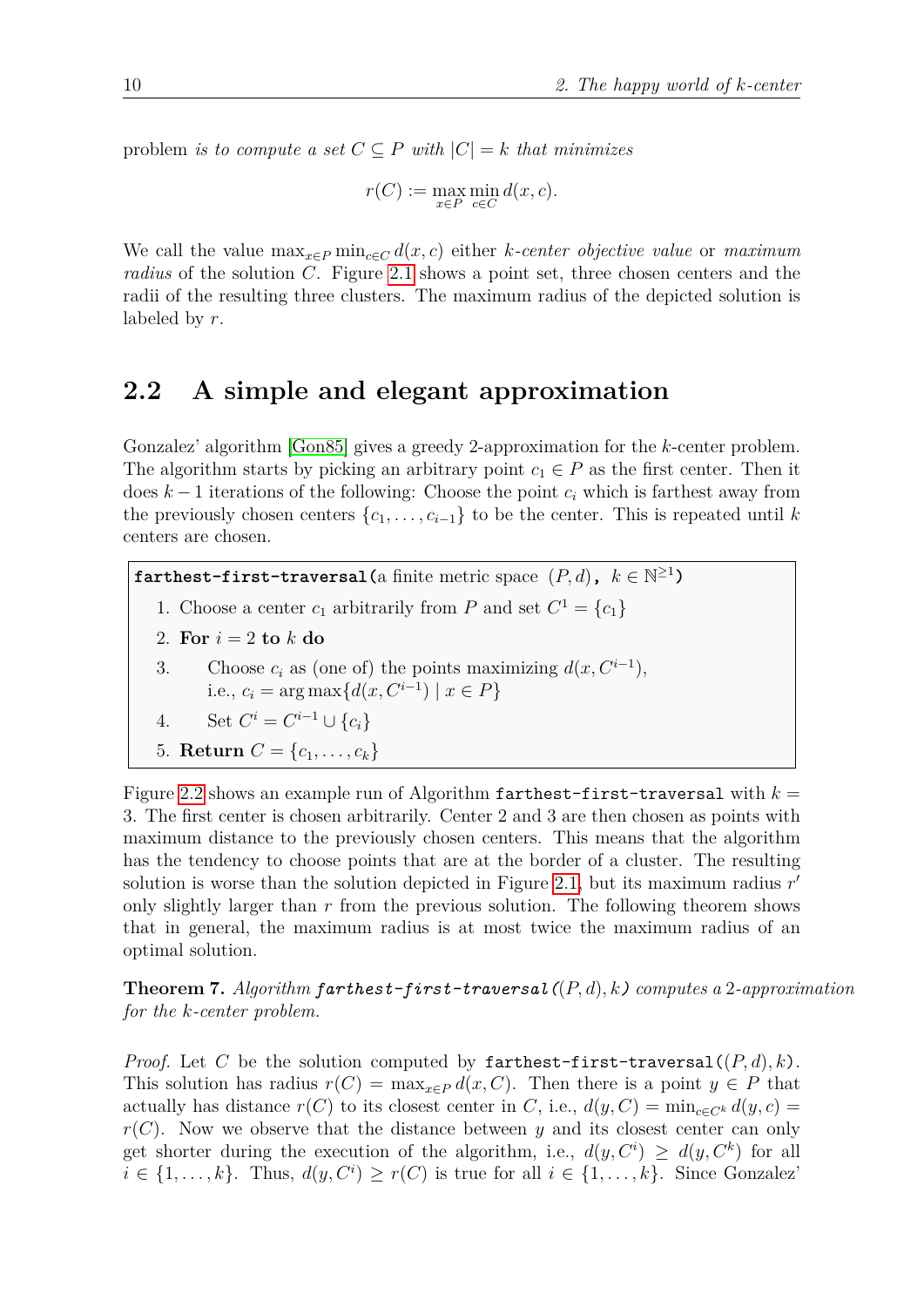

<span id="page-10-0"></span>Figure 2.2: An example run of farthest first traversal with  $k = 3$ .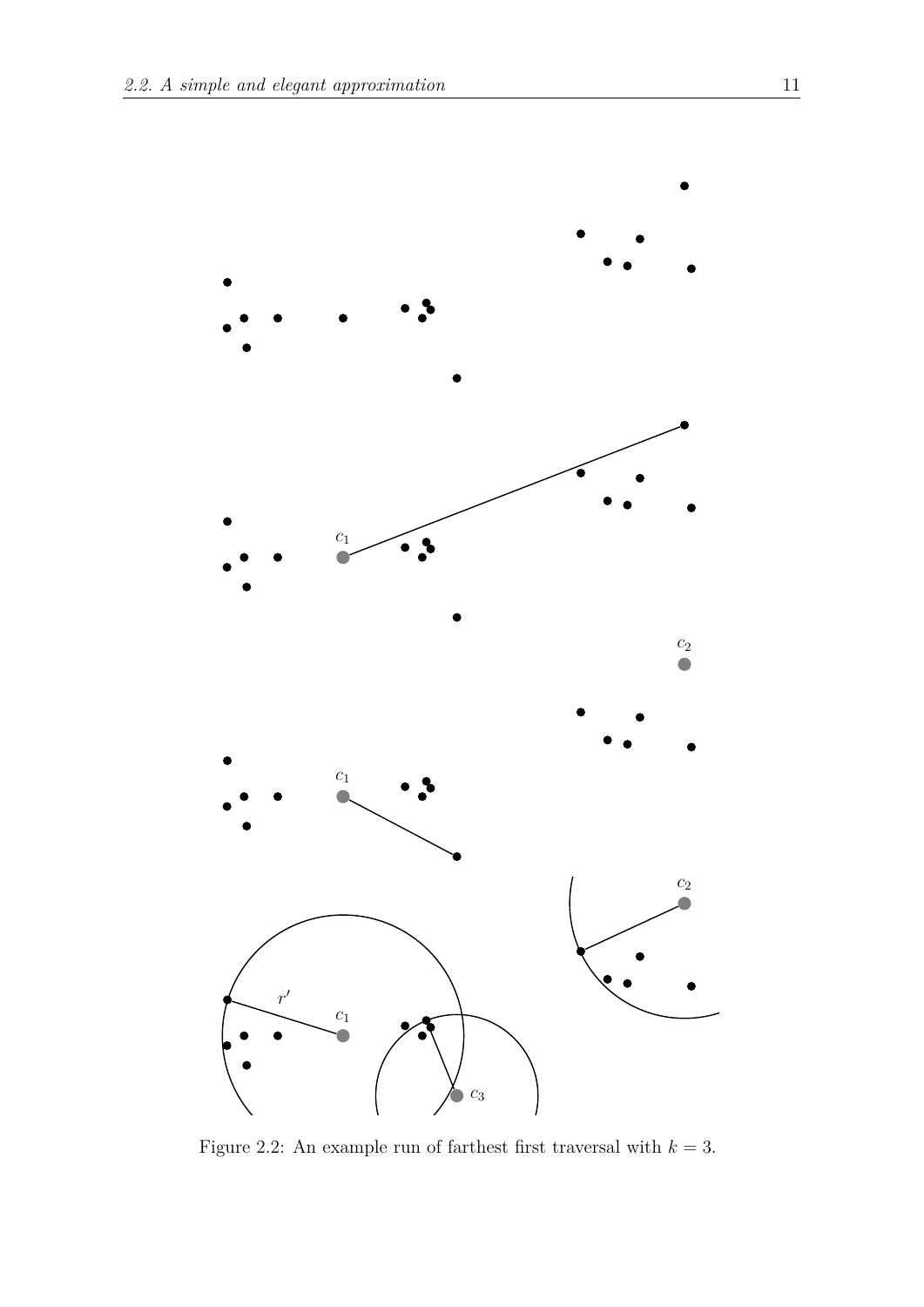algorithm always chooses the point that has maximum distance to the previously chosen centers,  $d(y, C^i) \ge r(C)$  implies  $d(c_{i+1}, C^i) \ge r(C)$  for all  $i \in \{1, \ldots, k-1\}.$ This means that the centers and *y* form a set of  $k + 1$  points with pairwise distance  $r(C)$ . Any solution has to have a cluster with two of these points, and this cluster then has at least radius  $r(C)/2$ . Since the optimal solution has a maximum radius of at least  $r(C)/2$ , and the computed solution has a radius of  $r(C)$ , we conclude that the computed solution is a 2-approximation.  $\Box$ 

**Lemma 8.** *Algorithm farthest-first-traversal*(*P, d*) *can be implemented to run in time*  $\mathcal{O}(|P| \cdot k)$ .

*Proof.* Line 1 takes constant time. The loop in lines 2-4 is executed  $k-1$  times. For line 3, the algorithm needs to find the point whose closest center is farthest away. To keep track of this, we use an array *c*min which stores the closest center (so far) for each point, i.e. we preserve the equality  $c_{\min}(x) = \arg \min \{c \in C^{i-1}d(x,c)\}\)$  for all  $x \in P$ . The array is initialized in time  $\mathcal{O}(|P|)$  before starting the loop. In the loop, when we choose a new center  $c_i$ , we compare  $d(x, c_i)$  with  $d(x, c_{\min}(x))$  and update  $c_{\min}(x)$ accordingly. This takes constant time for every point, i.e., updating  $c_{\min}$  takes time  $\mathcal{O}(|P|)$ . We can find the point with the maximum  $c_{\min}$  value simultaneously or find it in another  $\mathcal{O}(|P|)$  operations after the updating is finished. Thus, lines 2-4 take time  $\mathcal{O}(|P|k)$ .  $\Box$ 

#### **Was part of lecture** 1**, but is not used until later**

The following definitions will later be part of the respective chapters.

**Definition 9.** Let  $(P, d)$  be a metric space and  $f : P \to \mathbb{N}^{\geq 1}$  be a function of opening costs. The facility location problem *is to compute a set*  $C \subseteq P$  *that minimizes* 

$$
\sum_{x \in P} \min_{c \in C} d(x, c) + \sum_{c \in C} f(c).
$$

– end of lecture 1 –

#### <span id="page-11-0"></span>**2.3 A matching lower bound**

The *k*-center problem is NP-hard. This has been observed simultaneously by Hochbaum [\[Hoc84\]](#page-73-1) and Hsu and Nemhauser [\[HN79\]](#page-73-2), who also both discovered the inapproximability result that we will see below. Both their proofs rely on a reduction from the *dominating set problem*.

**Definition 10.** Let  $G = (V, E)$  be an undirected unweighted graph. A set  $D \subset V$  is *a* dominating set *for G if every vertex in V has a neighbor in D*, *i.e.*, *for all*  $u \in V$ , *either*  $u \in D$  *or there exists*  $a \, v \in D$  *such that*  $\{u, v\} \in E$ *.* 

*The* dominating set problem *is to decide for a given graph G* and a number  $k \in \mathbb{N}^{\geq 1}$ *whether a dominating set D for G exists that has cardinality at most k*, *i.e.*,  $|D| \leq k$ *.*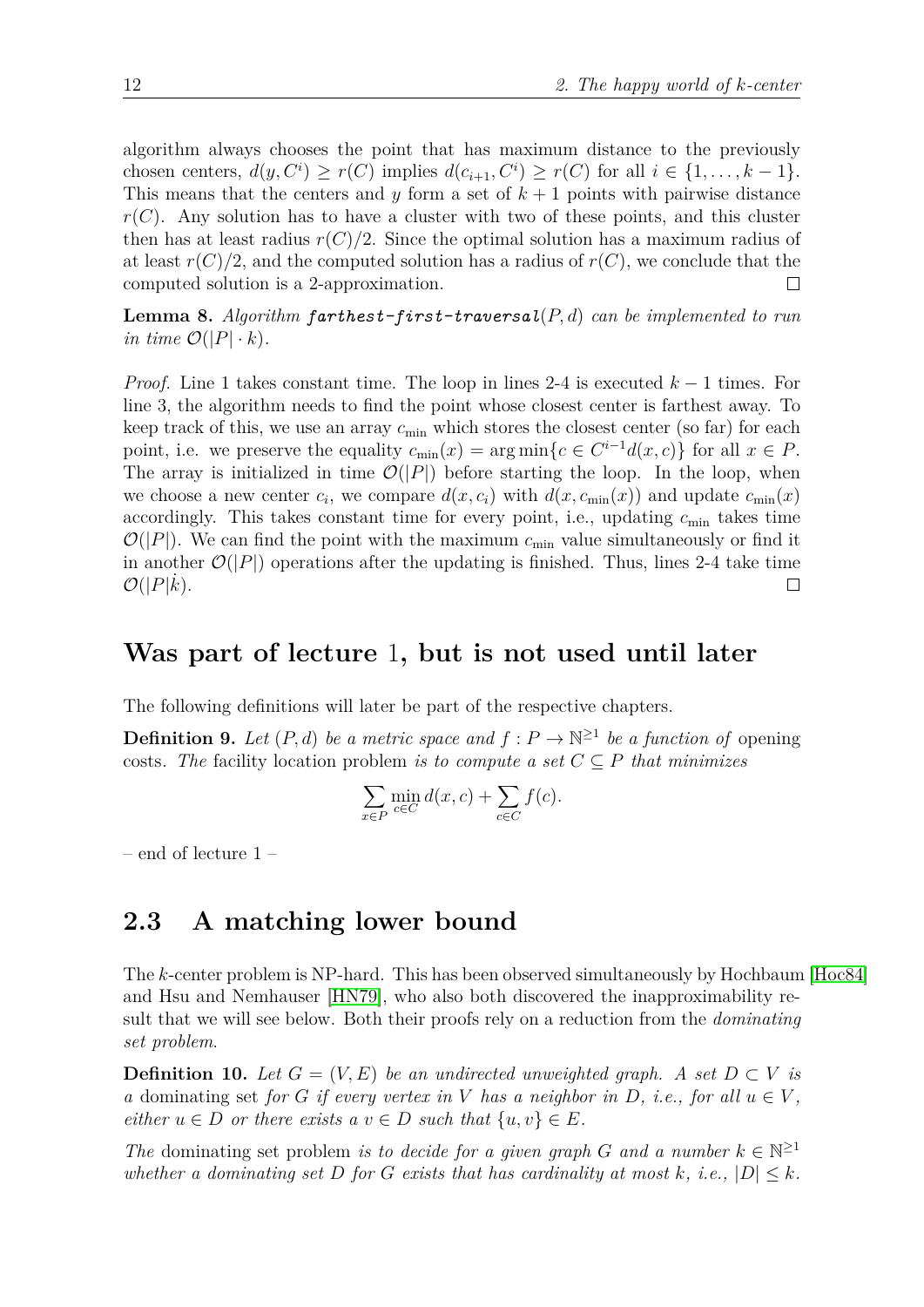The dominating set problem is NP-hard; it is one of the problems shown to be NPhard in the book by Garey and Johnson [\[GJ79\]](#page-73-3). It is closely related to the *k*-center problem.

**Lemma 11.** *The k-center problem is NP-hard. Furthermore, it is NP-hard to compute an*  $\alpha$ -*approximation for the k-center problem for any*  $\alpha < 2$ *.* 

*Proof.* Let  $G = (V, E)$ , k be an input to the dominating set problem. We define an input for the *k*-center problem by setting  $P = V$  and setting the distance  $d(x, y)$ between  $x \in P$  and  $y \in P$  to 1 if  $\{x, y\} \in E$ , and to 2 otherwise. This is a metric because no function  $d: P \times P \to \{1, 2\}$  can violate the triangle inequality. Assume that we are given an algorithm that decides the decision variant of the *k*-center problem, i.e., for a given weighted graph, a number of centers and a value *t*, it decides whether a solution to the *k*-center problem of radius at most *t* exists. We apply this algorithm to the input P,  $d$ ,  $k$  and  $t = 1$ . We output YES if the algorithm finds a clustering of radius at most 1 and NO otherwise.

Now we argue that this reduction is correct. First, assume that a dominating set *D* of size at most  $k$  exists in  $D$ . Then every vertex in  $V$  is either in  $D$  or it has a neighbor in  $D$ . Consider  $D$  as a center set in  $G'$ . Then every point in  $P$  either has distance 0 to its closest center (if it is in  $D$  itself), or it has distance 1 (if it has a neighbor in  $D$ ). Thus, the maximum radius of the solution is 1. Second, assume that the algorithm found a center set  $C$  with maximum radius 1 in  $G'$ . Then  $C$  is a dominating set in *G*: Every vertex has distance  $\leq 1$  to at least one vertex in *C*, so it is either in *C* or a neighbor of a point in *C*.

This shows that the *k*-center problem is NP-hard. But that is not all: We observe that the reduction nearly immediatly also gives an inapproximability result. That is because the only possible distances between two distinct points in  $G'$  are 1 or 2. Thus, any approximation algorithm with an approximation ratio  $\alpha < 2$  has no other option than providing an optimal solution. More precisely we can formulate the above reduction in the following way: Assume that we are given an algorithm that computes an  $\alpha$ -approximation for the *k*-center problem for  $\alpha < 2$ . Apply this algorithm to P, *d*, *k*. If the maximum radius of the solution is 1, then output YES, otherwise, output NO. By the same arguments as above, this reduction is correct and shows that it is NP-hard to compute an *α*-approximation for the *k*-center problem for *α <* 2.  $\Box$ 

#### <span id="page-12-0"></span>**2.4 Incremental and hierarchical clustering**

In this section, we consider *incremental* and *hierarchical* clustering. The basic idea behind these notions is that instead of one clustering for one fixed number of centers, we want multiple clusterings, indeed, even *one clustering for each possible value of k*. The two notions are related, but differ in the details of the desired clusterings.

Incremental clusterings are motivated by the scenario where we want to place centers, but we do not know how many we will build, or we cannot build them all at the same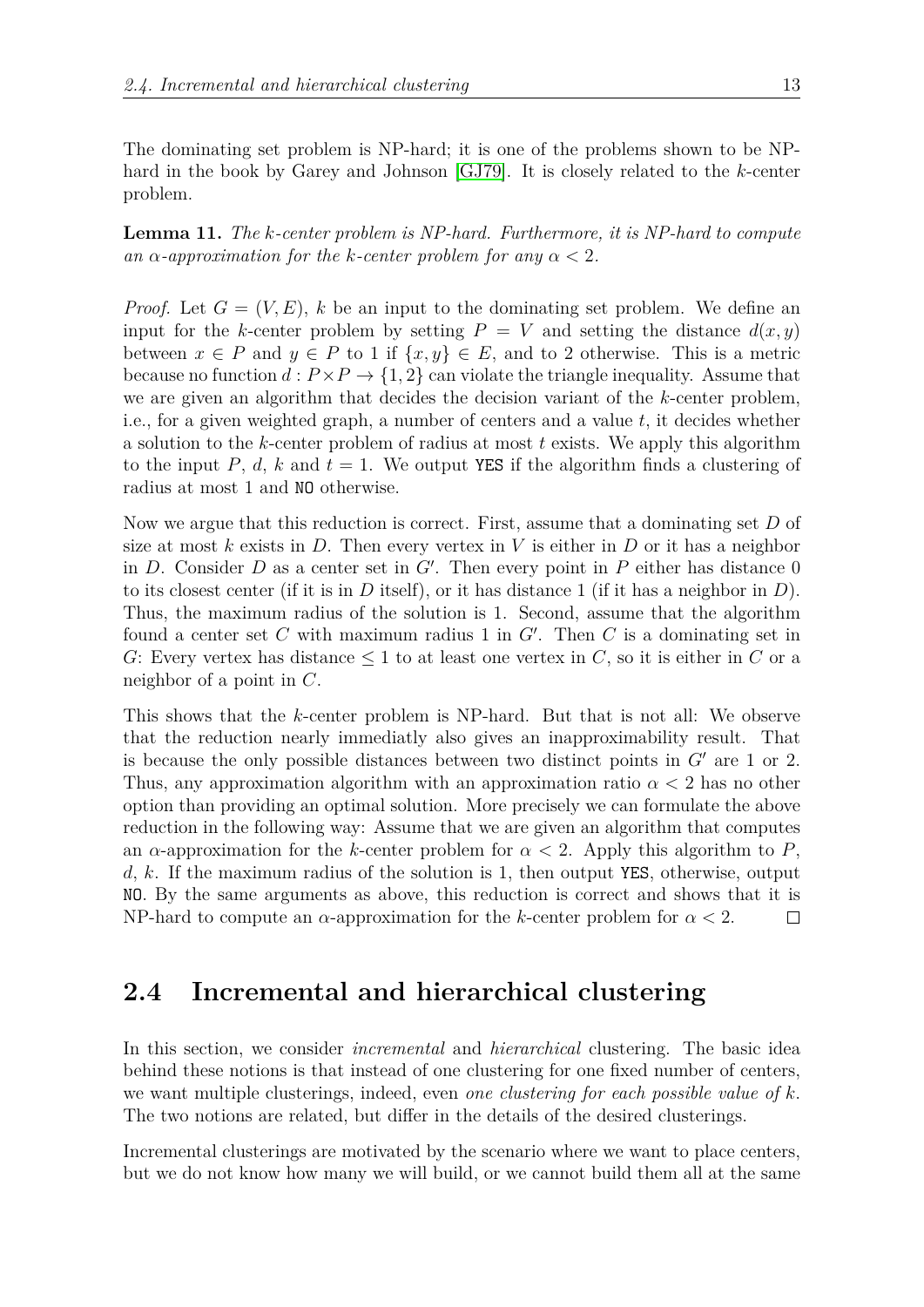time. An incremental clustering thus gives an ordering of the input points, and the first *k* points in this order form the center set for the *k*-center clustering with *k* centers.

In the following, we will compare incremental and hierarchical clusterings with optimal clusterings for a fixed number of centers. For this purpose we refer to an optimal solution for the *k*-center problem (with *k* centers) by  $C_k^{\text{opt}}$  $_k^{\mathrm{opt}}$ .

<span id="page-13-0"></span>**Definition 12.** *Let* (*P, d*) *be a metric space. An* incremental clustering *is an ordering*  $x_1, \ldots, x_{|P|}$  *of all points in P.* 

*For any*  $k \in ||P||$ *, the solution to the k-center problem on P induced by such an incremental clustering is the center set*  $\{x_1, \ldots, x_k\}$ .

*We say that an incremental clustering is*  $\alpha$ -competitive *if for all*  $k \in [P]$ *,* 

$$
r({x_1,\ldots,x_k}) \leq \alpha \cdot r(C_k^{\text{opt}}),
$$

*where*  $C_k^{\text{opt}}$ *k is an arbitrary optimum solution with k centers.*

Our notion of competitiveness in Definition [12](#page-13-0) compares the individual clusterings with optimal clusterings with the same number of clusters. Notice that we do not actually know the values  $r(C_k^{\text{opt}})$  $\binom{opt}{k}$ , and can in general not compute them (assuming  $P \neq NP$ ), so we can not compute the competitiveness of a given incremental solution.

In general, a 1-competitive incremental clustering does not even exist since the optimal clusterings may contradict each other in their choice of centers.

However, we observe that Gonzalez' algorithm can be used to compute an incremental clustering if we simply continue using it until all points have become a center. This means that the approximation algorithm which is optimal under the condition  $P \neq NP$ can directly be used to compute incremental clusterings of the same quality.

**full-farthest-first-traversal** (a finite metric space  $(P, d)$ )

1. Choose a center  $c_1$  arbitrarily from  $P$ , set  $C^1 = \{c_1\}$ 

2. For  $i = 2$  to  $|P|$  do

3. Set 
$$
R_i := \max_{x \in P} d(x, C^{i-1})
$$

4. Choose a  $c_i$  as a point with  $d(c_i, C^{i-1}) = R_i$ , set  $C^i = C^{i-1} \cup \{c_i\}$ 

5. **Return**  $c_1, ..., c_{|P|}$  and  $R_2, ..., R_{|P|}$ 

The only real change compared to farthest-first-traversal is that the algorithm full-farthest-first-traversal does not have *k* as a parameter, runs the main loop until |*P*| centers are chosen and returns the numbering instead of one fixed center set. The other changes are for our convenience: We name the distance of center *c<sup>i</sup>* to the previously chosen centers  $R_i$ . This will prove helpful later.

**Corollary 13.** *The algorithm full-farthest-first-traversal(*(*P, d*)*) computes a* 2-competitive incremental *k*-center clustering. In particular,  $R_k \leq 2 \cdot r(C_{k-1}^{\text{opt}})$ *k*−1 ) *holds for all*  $k \in \{2, \ldots, |P|\}$  *and optimal solutions*  $C_k^{\text{opt}}$  $_k^{{\rm{opt}}}.$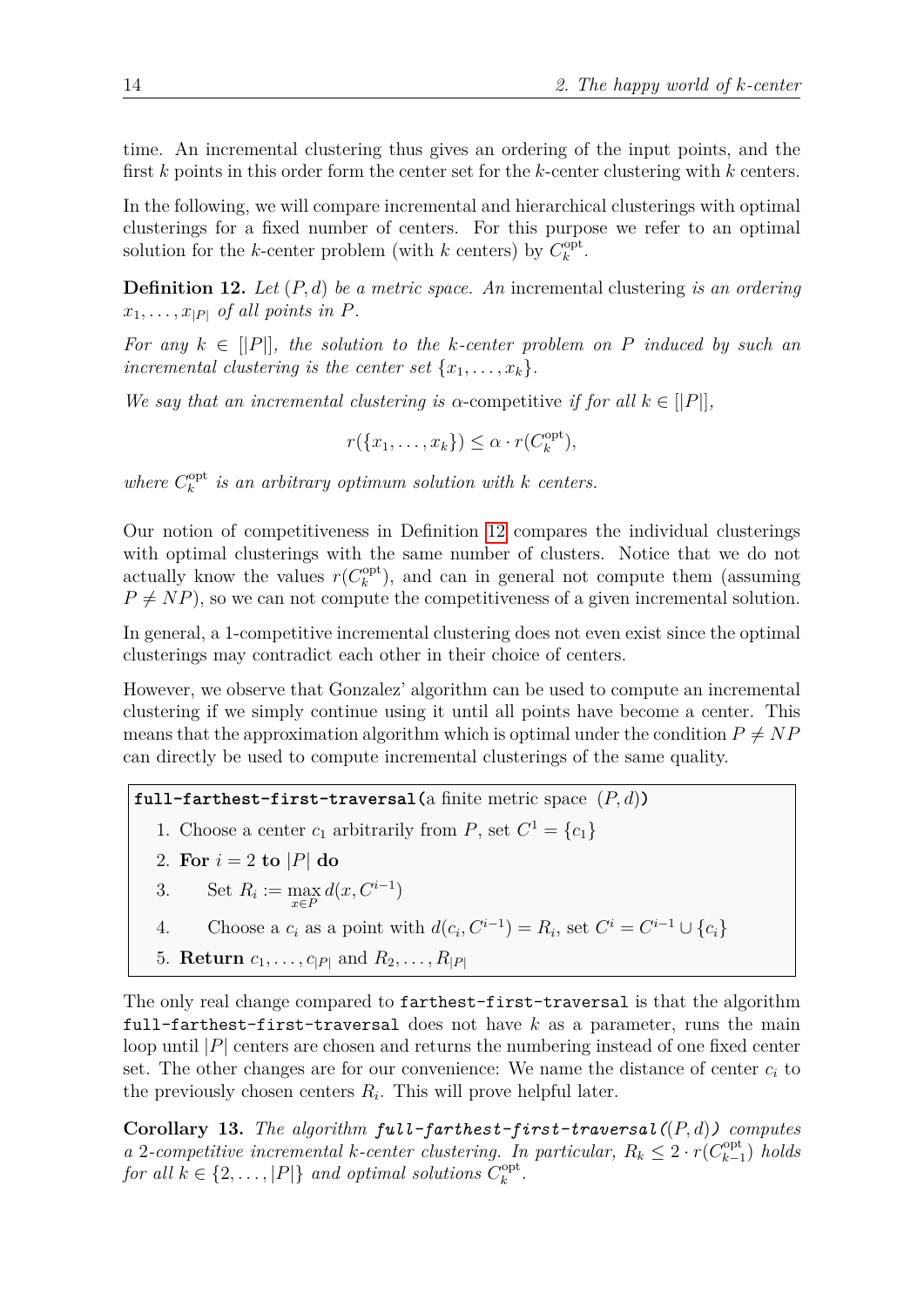*Proof.* This follows directly from Theorem [7.](#page-9-1)

Later in this lecture, we see that it is a lucky coincidence that a best-possible approximation algorithm for the *k*-center problem already computes an incremental solution. For other objectives, this is not the case, and obtaining incremental clusterings is much more involved.

Hierarchical clusterings are related to incremental clusterings, yet they are motivated differently. Here, the *clusterings* have to be related. More precisely, we want that for all  $k$ , the clustering with  $k$  clusters can be obtained from the clustering with  $k+1$ clusters by merging two of the clusters. We call this *hierarchical compatibility*. Until now, we have had a fairly center-based view on clusterings. That makes sense in all scenarios where we want to summarize the data by the centers, and thus, the centers are really what we are interested in. However, in some scenarios it is the *partitioning itself* that we are curious about. We want to know how the data points themselves cluster into groups, and the center is just a means to judge the (dis)similarity of the points in the same cluster. This is the case for hierarchical clustering. We want to see the data clustered into groups at different levels of granularity.

<span id="page-14-0"></span>**Definition 14.** *Let* (*P, d*) *be a metric space. A* hierarchical *k*-center clustering *consists of*  $|P|$  *partitionings*  $\mathcal{H}_1, \ldots, \mathcal{H}_{|P|}$  *of*  $P$  *that satisfy* 

- $|\mathcal{H}_k| = k$  *for all*  $k \in \{1, ..., |P|\}$ *, in particular this means that*  $\mathcal{H}_1 = \{P\}$  *and*  $\mathcal{H}_{|P|} = \{ \{x\} \mid x \in P \},\$
- *and* H*<sup>k</sup>* = H*k*−1\{*A*} ∪ {*A*1*, A*2} *for all k* ∈ {2*, . . . ,* |*P*|}*, with A* ∈ H*k*−<sup>1</sup> *and two*  $clusters A_1, A_2 \in \mathcal{H}_k \text{ with } A = A_1 \dot{\cup} A_2.$

Let  $\mathcal{H}_k$  be one of the clusters in the hierarchy, and assume that we name its clusters  $C_1, \ldots, C_k$ *. Then we define*  $r(\mathcal{H}_k)$  to be the maximum radius of the clusters if we *choose centers optimally, i.e.,*  $r(\mathcal{H}_k) := \max_{i \in [k]} \min_{c \in C_i} \max_{x \in C_i} d(x, c)$ .

*We say that an hierarchical clustering*  $\mathcal{H}_1, \ldots, \mathcal{H}_{|P|}$  *is*  $\alpha$ -competitive *if* 

$$
r(\mathcal{H}_k) \leq \alpha \cdot r(C_k^{\text{opt}})
$$

*for all*  $k \in [|P|]$  *and optimal solutions*  $C_k^{\text{opt}}$ *k .*

Definition [14](#page-14-0) is fairly complex. Each  $\mathcal{H}_k$  is a *partitioning* of P, i.e., it contains k sets that are disjoint and whose union is *P*. To compute the cost of such a clustering, we consider optimal centers: For each cluster in a clustering, we pick the point in the cluster which minimizes the 1-center cost of that cluster. These centers may change between the levels of the hierarchy. So our notion of hierarchical clustering is different from incremental clustering in two ways: Firstly, we require the clusters themselves to be hierarchically compatible, which is a stronger requirement than having nested center sets. But secondly, we do not require the centers to stay the same, so here we require less. For each level, we may completely change our choice of centers.

Gonzalez' algorithm will again be useful for our goal to find a good hierarchical clustering. However, this time the farthest first traversal is only the first building block of

 $\Box$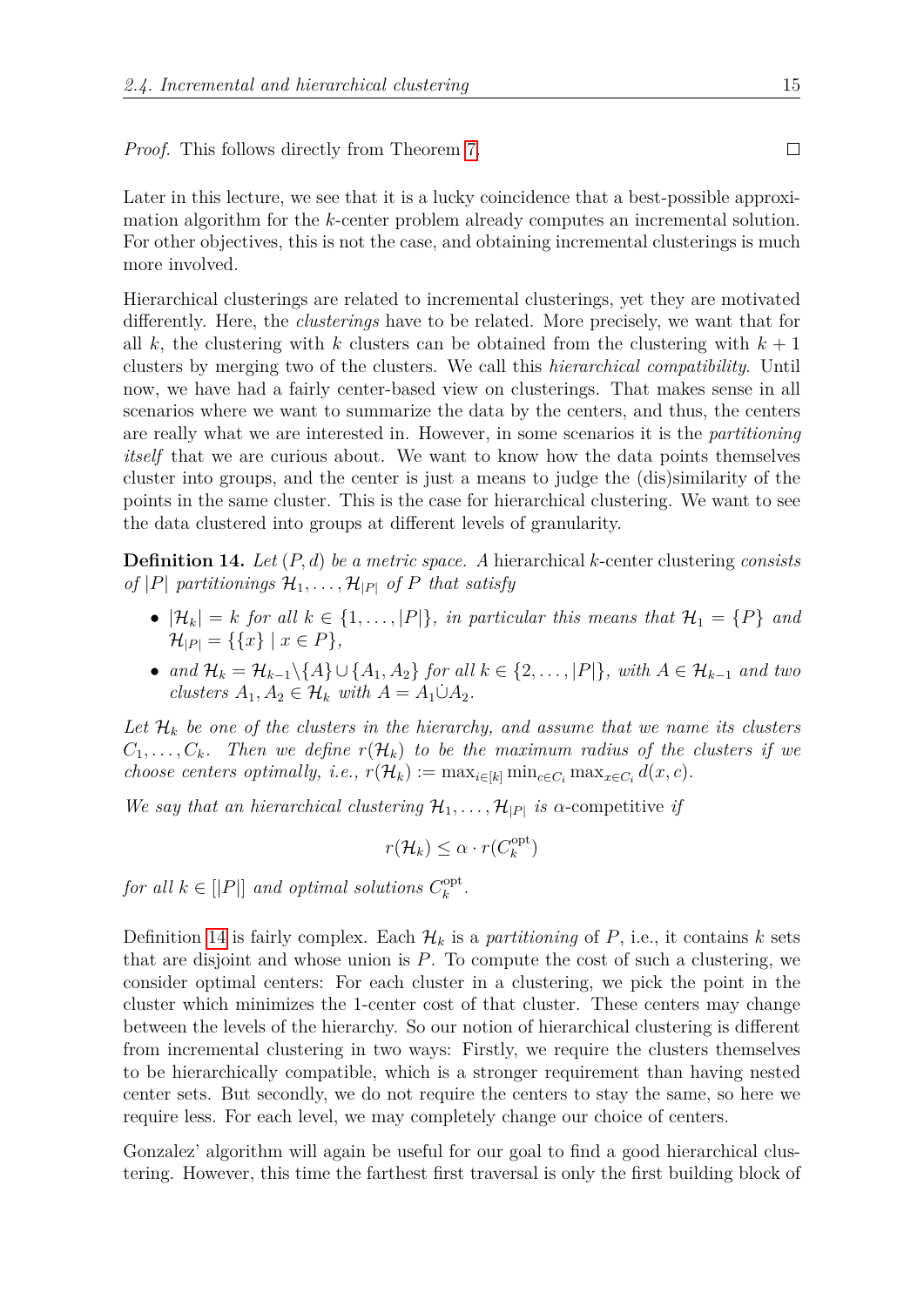

<span id="page-15-0"></span>Figure 2.3: Continuation of Figure [2.2](#page-10-0) as an example for a full farthest first traversal.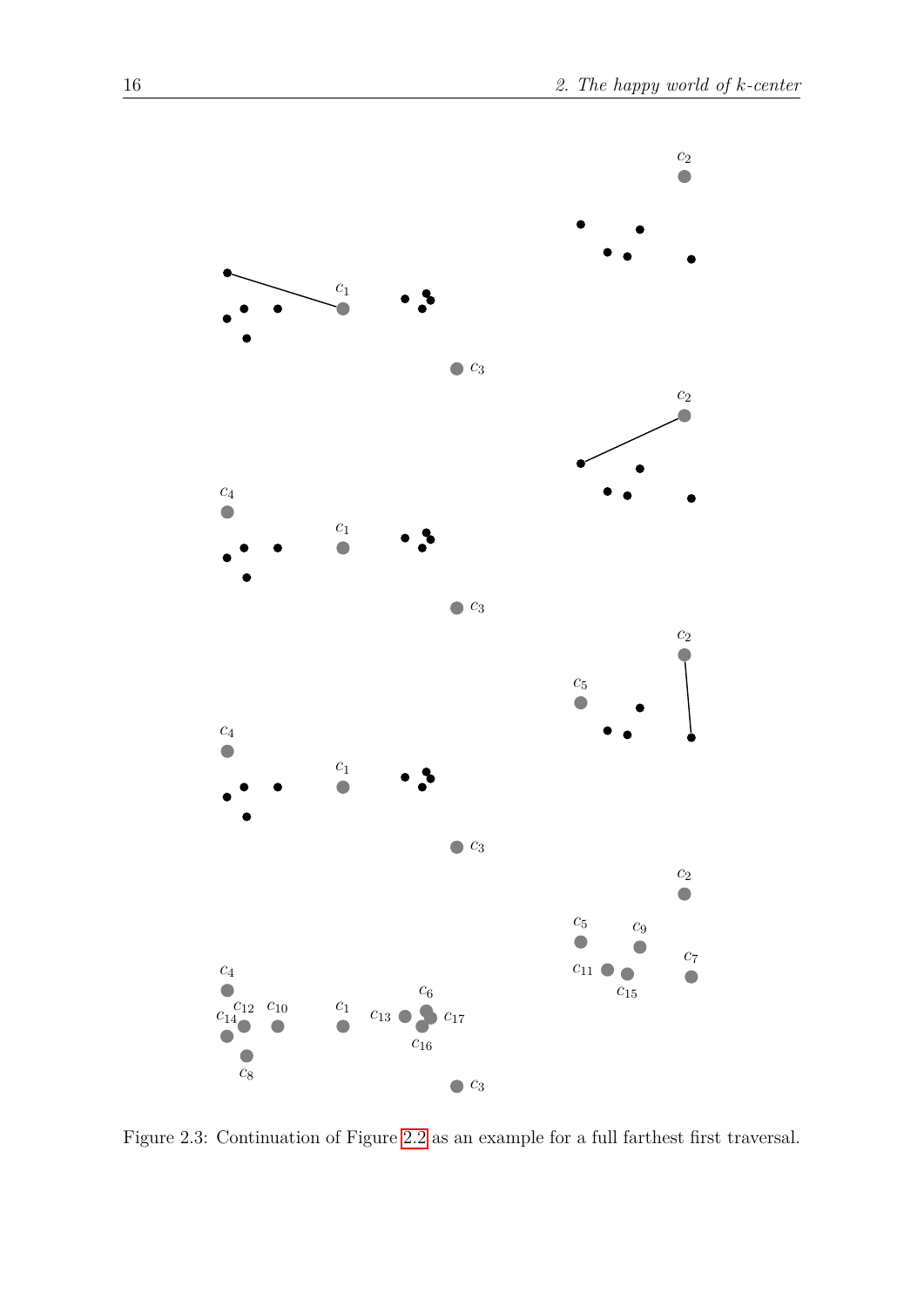the algorithm. The incremental clustering computed by Gonzalez' algorithm has the properties that we investigated above, in particular,  $\{x_1, \ldots, x_j\}$  is a 2-approximative solution for the *k*-center problem with  $k = j$ . However, the clusters induced by  ${x_1, \ldots, x_j}$  for different values of *j* are in general not hierarchically compatible with each other. For example, the cluster that was associated with  $x_j$  in the *j*-clustering may split up when assigned optimally to the first  $j-1$  centers.

Still, we will make use of the incremental clustering. Say that the full farthest first traversal outputs the order  $x_1, \ldots, x_{|P|}$  and the values  $R_2, \ldots, R_{|P|}$ . We now find a good hierarchical clustering in three more steps.

**I. Levels of granularity** The full farthest first traversal provides us with |*P*| clusterings of decreasing cost: The first one is the 1-center clustering where every point is assigned to  $x_1$ , the second clustering is induced by assigning every point to either  $x_1$ or  $x_2$ , and so on. The costs of these solutions are  $R_2, \ldots, R_{|P|}$  for  $k = 1, \ldots, |P| - 1$ . [Recall that  $R_i$  is the cost of the  $(i-1)$ -clustering, since it is the maximum distance between any point to the centers in  $\{x_1, \ldots, x_{i-1}\}$ . The clustering for  $k = |P|$  has cost 0 since every point has its own cluster. We now group the points into levels with the goal that the corresponding  $R_i$  values have roughly the same cost for points in the same level. The largest  $R_i$  value is  $R_2$ , and we also call this value  $R_i$ , i.e.,  $R = R_2$ . The formal definition of the levels is:

$$
L_0 = \{x_1\},
$$
  $L_j = \left\{x_i \mid R_i \in \left(\frac{R}{2^j}, \frac{R}{2^{j-1}}\right]\right\}$  for all  $j \ge 1$ .

The first point *x*<sup>1</sup> is special because it does not have an *R<sup>i</sup>* value (these start at  $i = 2$ ). Thus,  $x_1$  gets its own special level  $L_0$ . The remaining points are partitioned into the levels according to their  $R_i$  in an exponentially decreasing manner, based on  $R = R_2$ .  $L_1$  contains all points  $x_i$  with  $R/2 < R_i \leq R$ . This in particular includes  $x_2$  since  $R_2 = R$ , and it may or may not include further points.  $L_2$  contains all  $x_i$ with  $R/4 < R_i \leq R/2$ , and in general,  $L_j$  contains all  $x_i$  with  $R/2^j < R_i \leq R/2^{j-1}$ . Figure [2.4](#page-17-0) depicts the resulting levels for the points in our ongoing example.

Notice that we do not give an upper bound on  $j$ , i.e., on the maximum level index. Indeed, we do not know any such bound: The cost of the  $(|P|-1)$ -center clustering may be arbitrarily small compared to the cost of the 1-center clustering. However, at most | $P$ | of the levels are non-empty because there are only  $|P|$  points that are assigned to levels. Furthermore notice that for all points in the same level, the *R<sup>i</sup>* value is of a comparible magnitude, more precisely, they are all within a factor of 2 of the left interval boundary.

For use in the next paragraph, we define a function  $L: \{x_1, \ldots, x_{|P|}\} \to \mathbb{N}^{\geq 1}$  which gives the index of the level that a point is in, i.e.,  $L(x_i) = j$  when  $x_i \in L_j$ .

**II. The parent function** We need the levels of granularity in order to define a mapping that we call the *parent function*. It assigns a parent to every point in *P*. For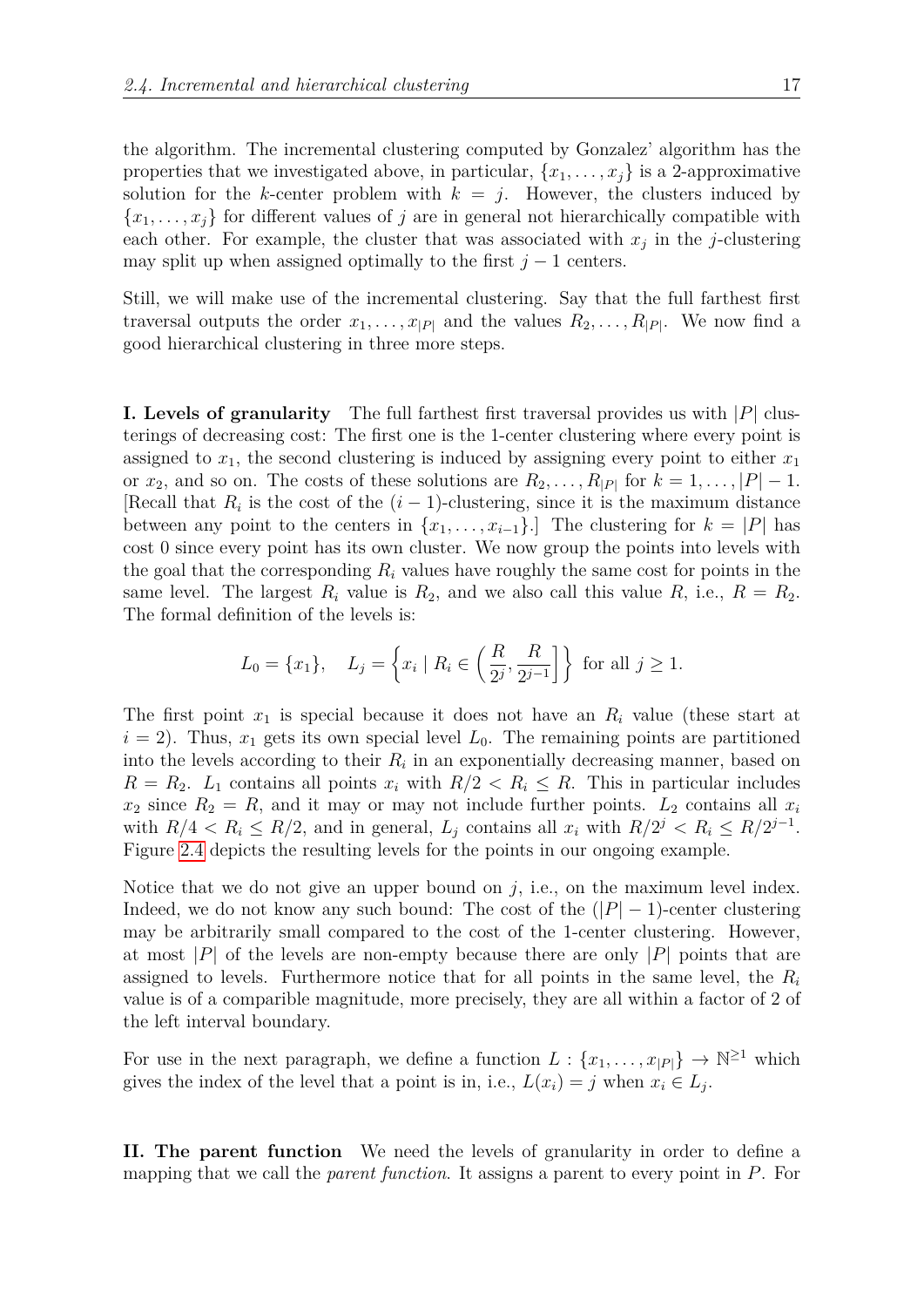

$$
\bullet L_0 = \{c_1\} \quad \blacksquare L_1 = \{c_2\} \quad \blacklozenge L_2 = \{c_3, c_4, c_5\} \quad \blacklozenge L_3 = \{c_6, c_7, c_8, c_9\}
$$
\n
$$
\circ L_4 = \{c_{10}, c_{11}, c_{12}\} \quad \square L_5 = \{c_{13}, c_{14}, c_{15}, c_{16}\} \quad \diamond L_6 = \{c_{17}\}
$$



every  $i \in \{2, \ldots, |P|\}$ , we define

<span id="page-17-0"></span>parent
$$
(x_i) := \arg \min \{ d(x_i, y) \mid y \in \bigcup_{j=0}^{L(x_i)-1} L_j \}.
$$

For  $x_1$ , we set parent $(x_1) := x_1$ , so  $x_1$  is mapped to itself. For all  $x_i \neq x_1$ , the parent of  $x_i$  is its closest point among all points in a level with lower index than  $L(x_i)$ . Notice that this means that the parent is a point  $x_\ell$  with  $\ell < i$ , and that among all points  $x_{\ell}$  with  $\ell < i$  we exclude exactly those that are in the same level as  $x_i$  itself. In our example, the parents are as follows:

$$
\frac{\mathrm{i}}{\mathrm{parent}(x_i)}\left|\begin{array}{c|c|c|c|c|c|c}1&2&3&4&5&6&7&8&9&10&11&12&13&14&15&16&17\\1&1&1&2&3&2&4&5&8&5&8&6&12&11&6&6\end{array}\right|
$$

Notice that the parent does not have to be in the level directly before the level of *x*, it can be in any level with a lower index. For example, the parent of  $c_{16} \in L_5$  in our example is  $c_6 \in L_3$ . This is important, since it allows us to show the following bound for the distance between a point and its parent.

<span id="page-17-1"></span>**Lemma 15.** *For all*  $x \in P$ *,* 

$$
d(x, \bigcup_{j'=0}^{j} L_{j'}) \leq \frac{R}{2^j} \quad and \quad d(x, \text{parent}(x)) \leq \frac{R}{2^{L(x)-1}}.
$$

*Proof.* This is a property of the farthest first traversal. Let  $x_\ell$  be the point with highest index in  $L_j$ . Then all points are at distance  $R_{\ell+1}$  from  $\{x_1, \ldots, x_\ell\} = \cup$ *j*  $\bigcup_{j'=0}^{\tilde{U}} L_{j'}$ , because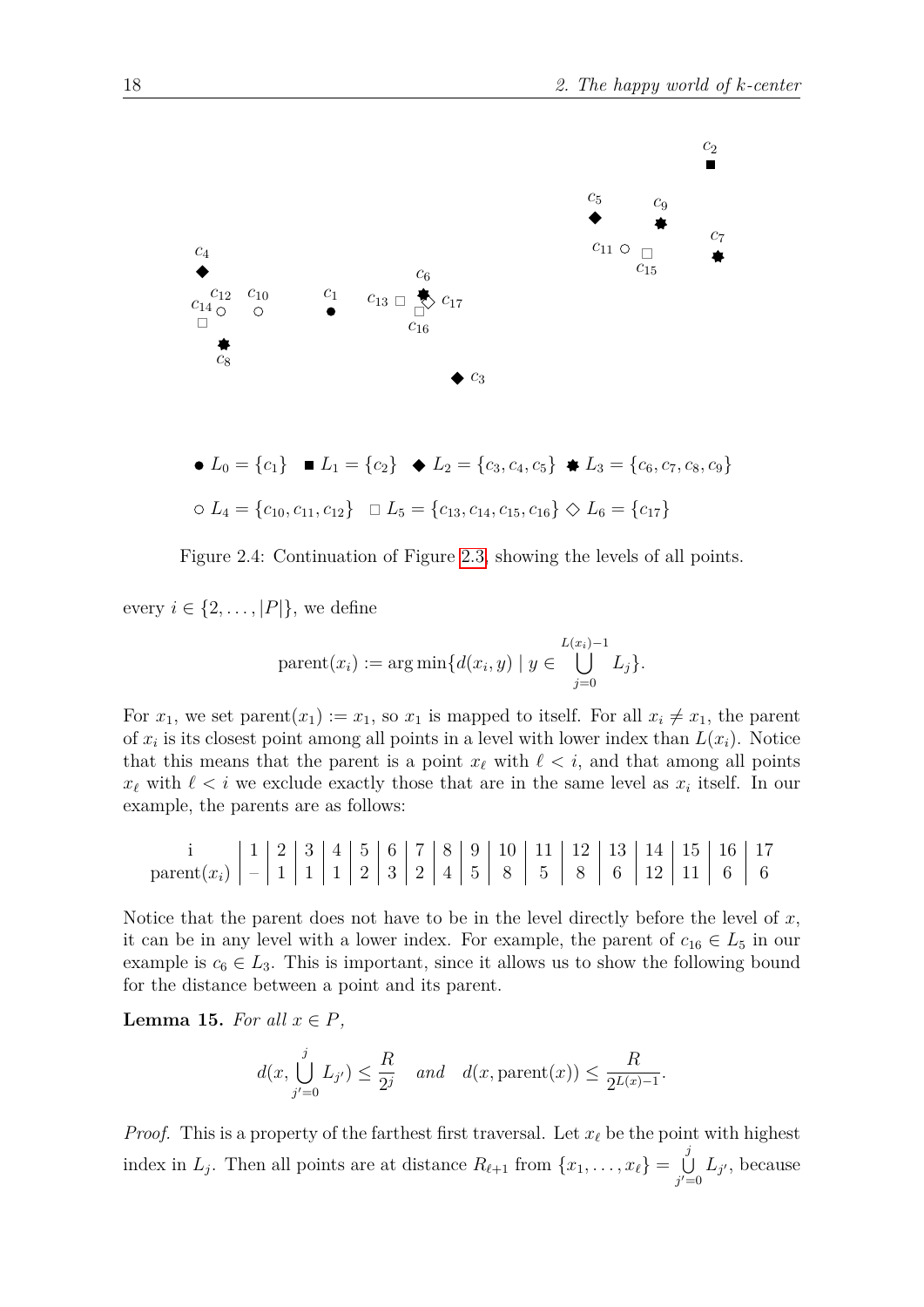$R_{\ell+1}$  is the distance that  $x_{\ell+1}$  had to this solution. Furthermore,  $x_{\ell+1}$  is not in  $L_j$ , so its distance  $R_{\ell+1}$  is at most  $R/(2^j)$ . We conclude that

$$
d(x, \bigcup_{j'=0}^{j} L_{j'}) \le R_{\ell+1} \le \frac{R}{2^j}
$$

for all  $x \in P$ . Furthermore, parent $(x)$  is the closest point to  $x$  in  $\bigcup_{j=0}^{L(x)-1} L_j$ , so it follows directly that

$$
d(x, \text{parent}(x)) = d(x, \bigcup_{j'=0}^{L(x)-1} L_{j'}) \le \frac{R}{2^{L(x)-1}}
$$

is true for all  $x \in P$ .

**III. The full algorithm** The final algorithm computes the above described levels and the parent function, and then uses the parent function to compute a hierarchical clustering. This is the full pseudo code:

**hierarchical-kcenter(**a finite metric space (*P, d*)**)**

- 1. Compute  $x_1, \ldots, x_{|P|}$  and  $R_2, \ldots, R_{|P|}$  by calling full-farthest-first-traversal((*P, d*))
- 2. Set  $R := R_2$  and set  $L_0 := \{x_1\}, L(x_1) = 0$
- 3. For all  $j \geq 1$ , set  $L_j = \{x_i \mid R_i \in (\frac{R}{2^j})\}$  $\frac{R}{2^j}, \frac{R}{2^j}$  $\left[ \frac{R}{2^{j-1}} \right]$ ), and set  $L(x_i) = j$  iff  $x_i \in L_j$
- 4. **For all**  $x \in P$ , set parent $(x) := \arg \min \{ d(x, y) \mid y \in \bigcup_{j=0}^{L(x)-1} L_j \}$
- 5. Set  $C_i = \{x_i\}$  and  $\mathcal{H}_{|P|} = \{C_i \mid i \in [|P|]\}$
- 6. **For**  $k = |P| 1$  to 1 **do**
- 7. Notice that  $x_{k+1}$  is the center of the cluster  $C_{k+1}$  to be reassigned
- 8. Let  $x_p = \text{parent}(x_{k+1})$  be the parent of  $x_{k+1}$ , notice  $x_p \in C_p$
- 9. Set  $C_p = C_p \cup C_k$  and  $\mathcal{H}_k = \{C_i \mid i \in [k]\}$
- 10. **Return**  $\mathcal{H}_1, \ldots, \mathcal{H}_{|P|}$

In Lines 1-4, the algorithm computes the incremental clustering by using Gonzalez' algorithm, then derives the levels of all points and computes the parent function. The remaining steps compute the actual hierarchical clustering. The process starts with  $\mathcal{H}_{|P|}$ , the partitioning into singleton clusters, i.e., into  $C_i = \{x_i\}$ . Now the algorithm creates the clusterings with less clusters iteratively. It always removes the last clustering (according to the numbering), and merges it with a clustering that is lexicographically before it. This is done by considering the parent  $x_p = \text{parent}(x_{j+1})$ and adding the points in  $C_j$  to  $C_p$  (which is the cluster that contains  $x_p$  and was originally initialized by  $C_p = \{x_p\}$ . The cluster  $C_{j+1}$  is then dissolved, and the clustering with *i* clusters consists of the updated clusters  $C_1, \ldots, C_j$ . Figure [2.5](#page-19-0) shows the hierarchical clustering that this procedure creates for our example point set (notice

 $\Box$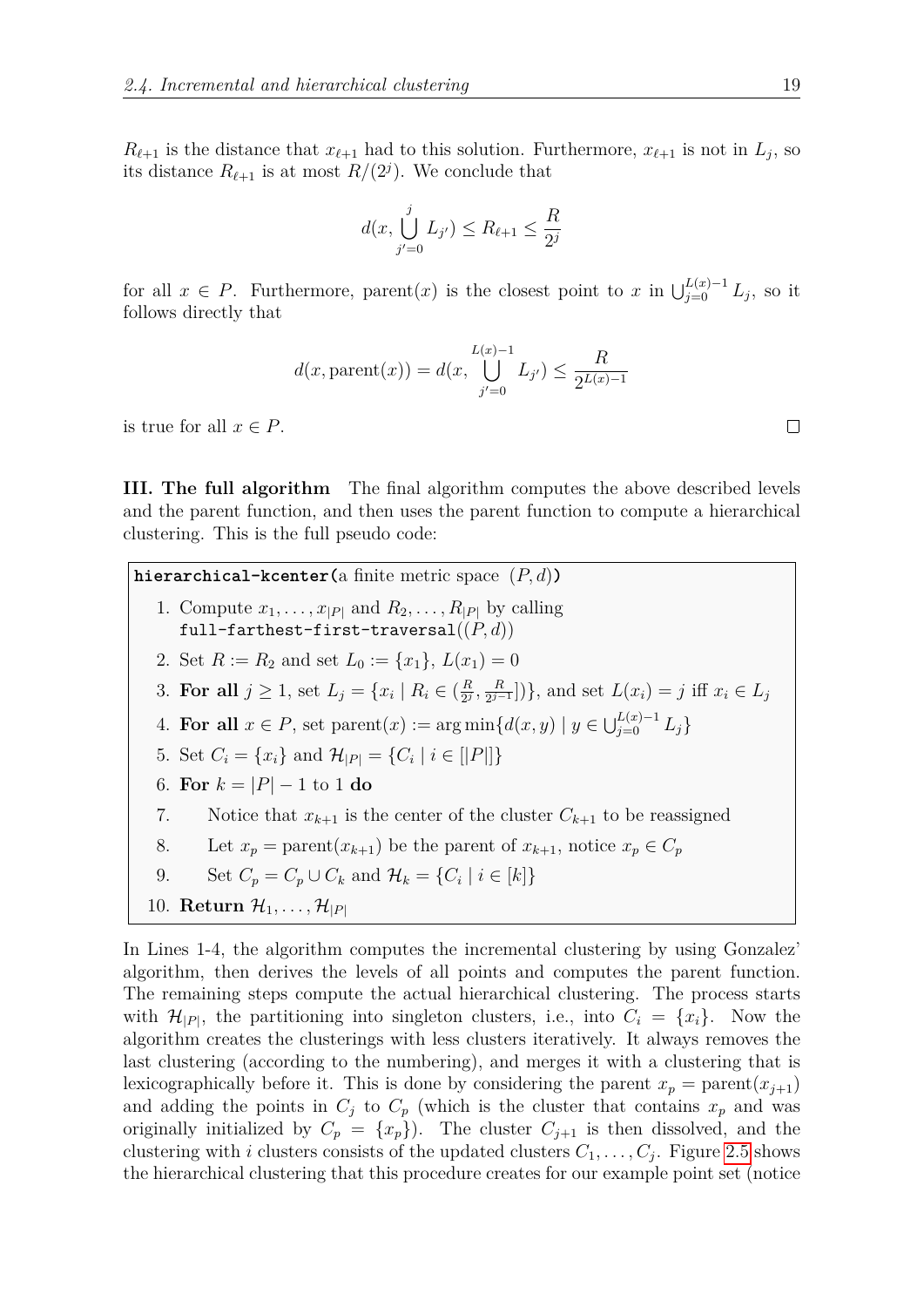

Figure 2.5: Continuation of Figure [2.4,](#page-17-0) depicting the resulting hierarchical clustering.

<span id="page-19-0"></span>

<span id="page-19-1"></span>Figure 2.6: Continuation of Figure [2.5,](#page-19-0) depicting the clustering for  $k = 9$ .

that the picture does not uniquely define all intermediate clusterings, although the algorithm does, since the order is not depicted for unrelated sets). Figure [2.6](#page-19-1) shows one specific clustering from the hierarchy, namely the clustering for  $k = 9$ .

– end of Lecture 2 –

By Lemma [15,](#page-17-1) we know that the first time that a point is reassigned (then, to its parent), the distance to its new center is relatively small: It is at most  $R/(2^{L(x)-1})$ . Before we proceed, let us briefly discuss what this means. Assume that  $x = x_i$ . Since *x* is on level  $L(x)$ , we know that  $R_i \in \left(\frac{R}{2L(x)}\right)$  $\frac{R}{2^{L(x)}}, \frac{R}{2^{L(x)}}$  $\frac{R}{2^{L(x)-1}}$ . Now notice that  $R_i$  is the cost of the Gonzalez' solution for  $k = i - 1$ . At the point when we reassign  $x = x_i$  for the first time, we compute the  $(i - 1)$ -clustering. The cost of this clustering is  $R_i$ . We conclude that the  $(i-1)$ -clustering of Gonzalez costs  $R_i > \frac{R}{2^{L(x)}} = \frac{1}{2}$  $\frac{1}{2} \cdot (R/(2^{L(x)-1}))$  ⇔  $(R/(2^{L(x)-1})) \leq 2R_i$ . So, compared to the Gonzalez' solution, *x* now has at most twice the distance to its closest center in the  $(i - 1)$ -clustering. [Since Gonzalez' itself is a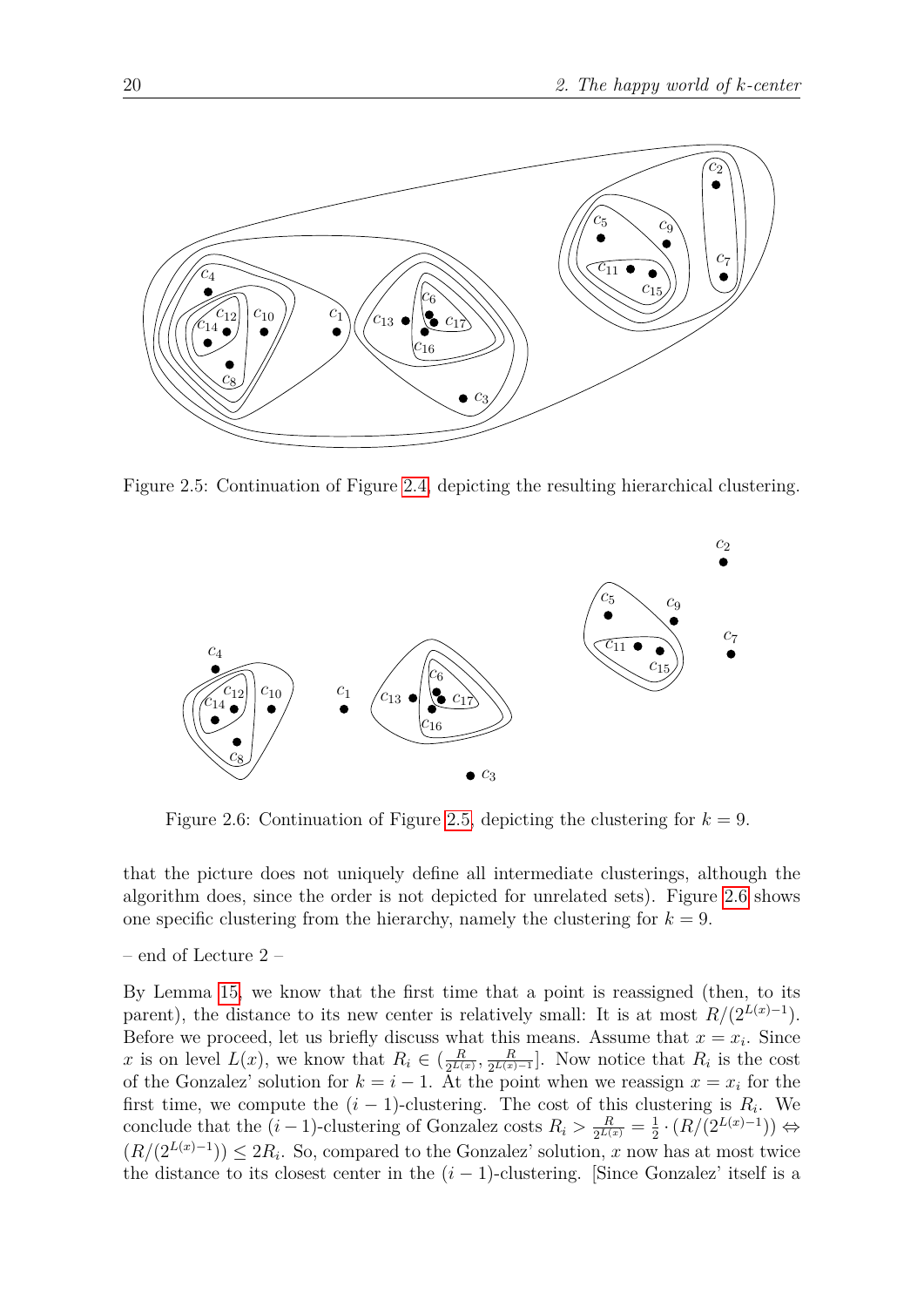2-approximation, this means that the distance between *x* and its closest center is at most 4 times the optimum maximum radius.]

Now the crucial question is: What does it mean for the radius that points are potentially reassigned multiple times? The key feature of the algorithm is that two solutions in different levels differ exponentially with respect to their cost. Thus, if a point is reassigned again and again, then the additional distance incurred by the first reassignments plays a smaller and smaller role compared to the later clusterings. Consider *c*<sup>15</sup> in our ongoing example. Its parent is  $c_{11}$ , the parent of  $c_{11}$  is  $c_5$ , the parent of  $c_5$  is  $c_2$ , and the parent of  $c_1$  is  $c_1$ . This means that  $c_{15}$  is reassigned four times. Say we are interested in the clustering for  $k = 4$ , which is created when  $c_5$  stops being a center, which in particular means that  $c_{15}$  is reassigned for the third time, namely to  $c_2$ . By the triangle inequality, we know that

$$
d(c_{15}, c_2) \le d(c_{15}, c_{11}) + d(c_{11}, c_5) + d(c_5, c_2).
$$

Furthermore, we know that  $c_{15} \in L_5$ ,  $c_{11} \in L_4$ ,  $c_5 \in L_2$  and  $c_2 \in L_1$ , implying that

$$
d(c_{15}, c_{11}) + d(c_{11}, c_5) + d(c_5, c_2)
$$
  
\n
$$
\leq \frac{R}{2^{L(c_{15})-1}} + \frac{R}{2^{L(c_{11})-1}} + \frac{R}{2^{L(c_5)-1}}
$$
  
\n
$$
\leq \frac{R}{2^4} + \frac{R}{2^3} + \frac{R}{2^1} \leq R.
$$

Since  $c_5 \in L_2$ ,  $R_5 \in (\frac{R}{2^2})$  $\frac{R}{2^2}, \frac{R}{2^1}$  $\frac{R}{2^1}$ , meaning that the 4-clustering costs at least *R*/4. So even though we did three reassignments, the bound only doubled compared to the distance between  $c_5$  and its direct parent. The following theorem shows that in general, the solution for any *k* has a radius which is at most 4 times the radius of Gonzalez' solution with the same number of clusters. Since Gonzalez' is guaranteed to be a 2-approximation, we conclude that the hierarchical *k*-center algorithm is 8-approximative.

**Theorem 16.** *Algorithm hierarchical-kcenter(*(*P, d*)*) computes a hierarchical clustering on* (*P, d*) *which is* 8*-approximative as defined in Definition [14.](#page-14-0)*

*Proof.* The output of Algorithm hierarchical-kceter is a hierarchical clustering by definition. We now fix a number  $k \in \mathbb{N}^{\geq 1}$  and show that the *k*-clustering  $\mathcal{H}_k$  contained in the hierarchy has a maximum radius which is at most 4 times as large as the maximum radius of the *k*-clustering computed by Gonzalez' algorithm.

To show this, we briefly use an extension of the parent function which we define inductively. The function parent<sup>1</sup> is just the parent function, defined by parent<sup>1</sup> $(x)$  = parent(*x*) for all  $x \in P \setminus \{x_1\}$ , and parent( $x_1$ ) =  $x_1$ . The function parent<sup>0</sup> is the identity, i.e., parent<sup>0</sup> $(x) = x$  for all  $x \in P$ . The function parent<sup>*i*</sup> for  $i > 1$  results from applying the parent function *i* times. More precisely, parent*<sup>i</sup>* results from parent*<sup>i</sup>*−<sup>1</sup> by setting parent<sup>*i*</sup>(*x*) = parent(parent<sup>*i*-1</sup>(*x*)) for all  $x \in P$  with  $x \neq x_1$  and parent<sup>*i*</sup> = *x*<sub>1</sub>.

<span id="page-20-0"></span>**Claim 17.** Let  $x \in P$ ,  $i \geq 1$ ,  $y' = \text{parent}^{i-1}(x)$  and  $y = \text{parent}(y') = \text{parent}^{i}(x)$ . *Then*

$$
d(x,y) \leq \frac{R}{2^{L(x)-1}} + \frac{R}{2^{L(x)-2}} + \frac{R}{2^{L(x)-3}} + \ldots + \frac{R}{2^{L(y')-1}} = \sum_{j=L(y')}^{L(x)} \frac{R}{2^{j-1}}.
$$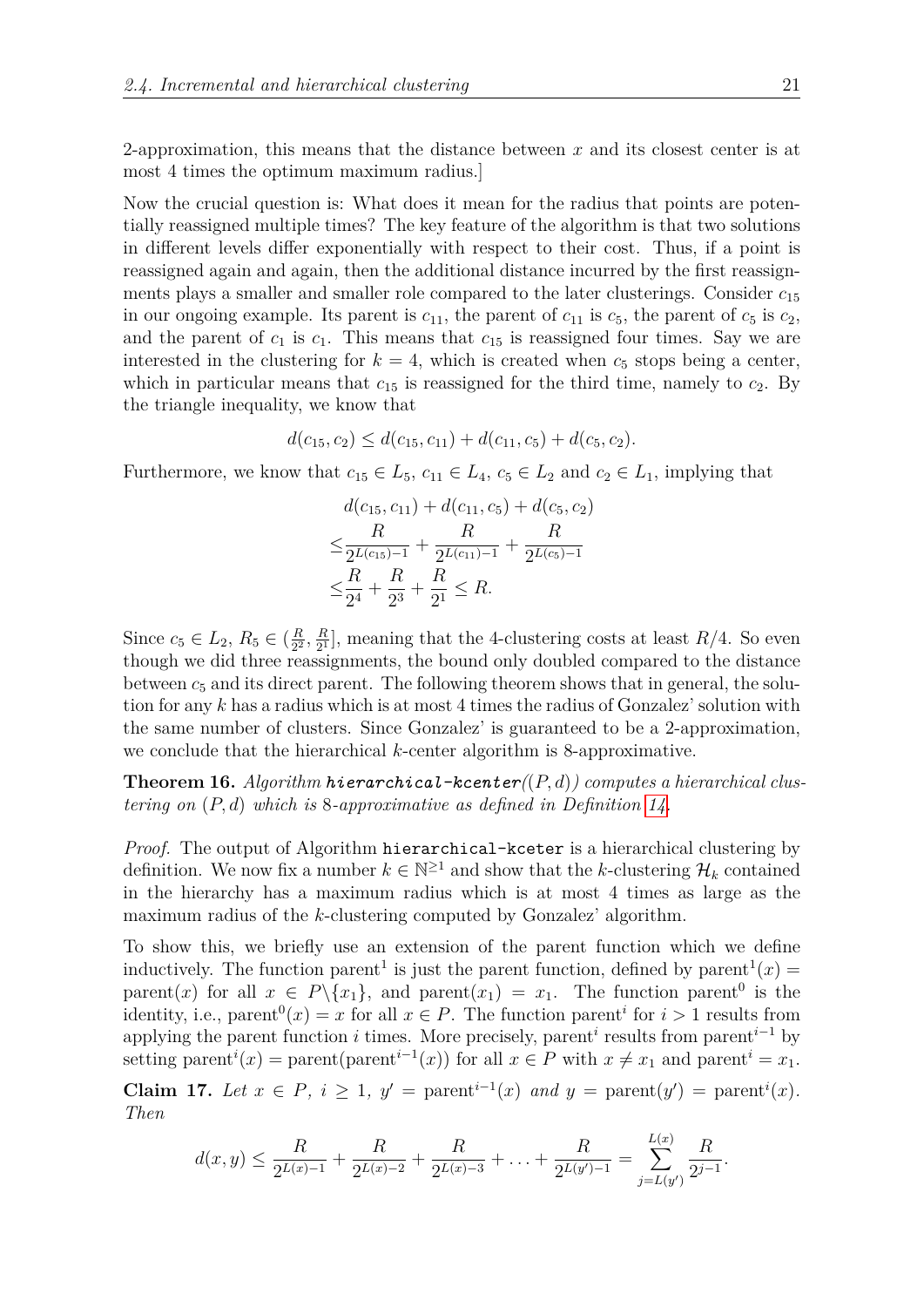*Proof.* We prove the claim inductively. For  $i = 1$ , the claim follows from Lemma [15.](#page-17-1) Assume that that  $i \geq 2$  and that the claim is true for  $i-1$ . If parent<sup> $i-1$ </sup> $(x) = \text{parent}^i(x)$ , then we are done by induction hypothesis. Otherwise, set set  $y'' = \text{parent}^{i-2}(x)$ , thus we also know that parent $(y'') = y'$ . Notice that *y* is in a lower level than *y'*, i.e.  $L(y) < L(y')$ , by the definition of the parent function, and similarly,  $L(y') < L(y'')$ .

$$
\begin{array}{ccc}\n\text{parent}(x) & & \text{parent}(y'') & \text{parent}(y') \\
\hline\n\end{array}
$$

By induction hypothesis,

$$
d(x,y') \leq \frac{R}{2^{L(x)-1}} + \frac{R}{2^{L(x)-2}} + \frac{R}{2^{L(x)-3}} + \ldots + \frac{R}{2^{L(y'')-1}}.
$$

By the triangly inequality,  $d(x, y) \leq d(x, y') + d(y', y)$ . By Lemma [15,](#page-17-1)  $d(y', y) \leq \frac{R}{2^{L(y')-1}}$ . Combining these statements shows the claim.

We want to bound the maximum radius of the *k*-clustering. This clustering results from reassigning the points  $x_{|P|}, \ldots, x_{k+1}$ , potentially multiple times. Let *x* be one of these points, and let *y'* be the last point among its parents which is in  $\{x_{|P|}, \ldots, x_{k+1}\},\$ and  $y = \text{parent}(y')$  be the first one that is in  $\{x_k, \ldots, x_1\}$ . By Claim [17,](#page-20-0) we know that  $d(x, y) \le \sum_{j=L(y')}^{L(x)} \frac{R}{2^{j-k}}$  $\frac{R}{2^{j-1}}$ . We can simplify this by using Fact [2:](#page-6-1)

$$
d(x,y) \le \sum_{j=L(y')}^{L(x)} \frac{R}{2^{j-1}} \le \frac{R}{2^{L(y')-1}} \sum_{j=0}^{\infty} \left(\frac{1}{2}\right)^j = \frac{R}{2^{L(y')-1}} \cdot \frac{1}{1/2} = \frac{R}{2^{L(y')-2}}.
$$

The radius of the *k*-clustering  $\{x_1, \ldots, x_k\}$  is  $R_{k+1}$ . Now the crucial observation is that since *y*' is still in  $\{x_{|P|}, \ldots, x_{k+1}\}$ , its level  $L(y')$  is at least  $L(x_{k+1}),$  i.e.,  $L(y') \geq$  $L(x_{k+1})$ , and

$$
d(x,y) \le \frac{R}{2^{L(y')-2}} \le \frac{R}{2^{L(x_{k+1})-2}}.
$$

Since  $R_{k+1} \in (\frac{R}{2^{\frac{L(x_k)}{k}}}$  $\frac{R}{2^{L(x_{k+1})}}, \frac{R}{2^{L(x_{k+1})}}$  $\frac{R}{2^{L(x_{k+1})-1}}$ , we get that

$$
d(x,y) \le \frac{R}{2^{L(x_{k+1})-2}} = 4 \cdot \frac{R}{2^{L(x_{k+1})}} < 4 \cdot R_{k+1}.
$$

This is true for all points  $x \in P$ , thus the maximum radius of the solution is bounded by 4 times the maximum radius of the Gonzalez' solution, which is at most 2 times the maximum radius of an optimal solution. The theorem follows.  $\Box$ 

#### <span id="page-21-0"></span>**2.5 Another elegant** 2**-approximation**

In this section, we see another 2-approximation algorithm for the *k*-center problem. It is a little more complicated to state, but will give us new insights to the problem. It is based on the following crucial observation.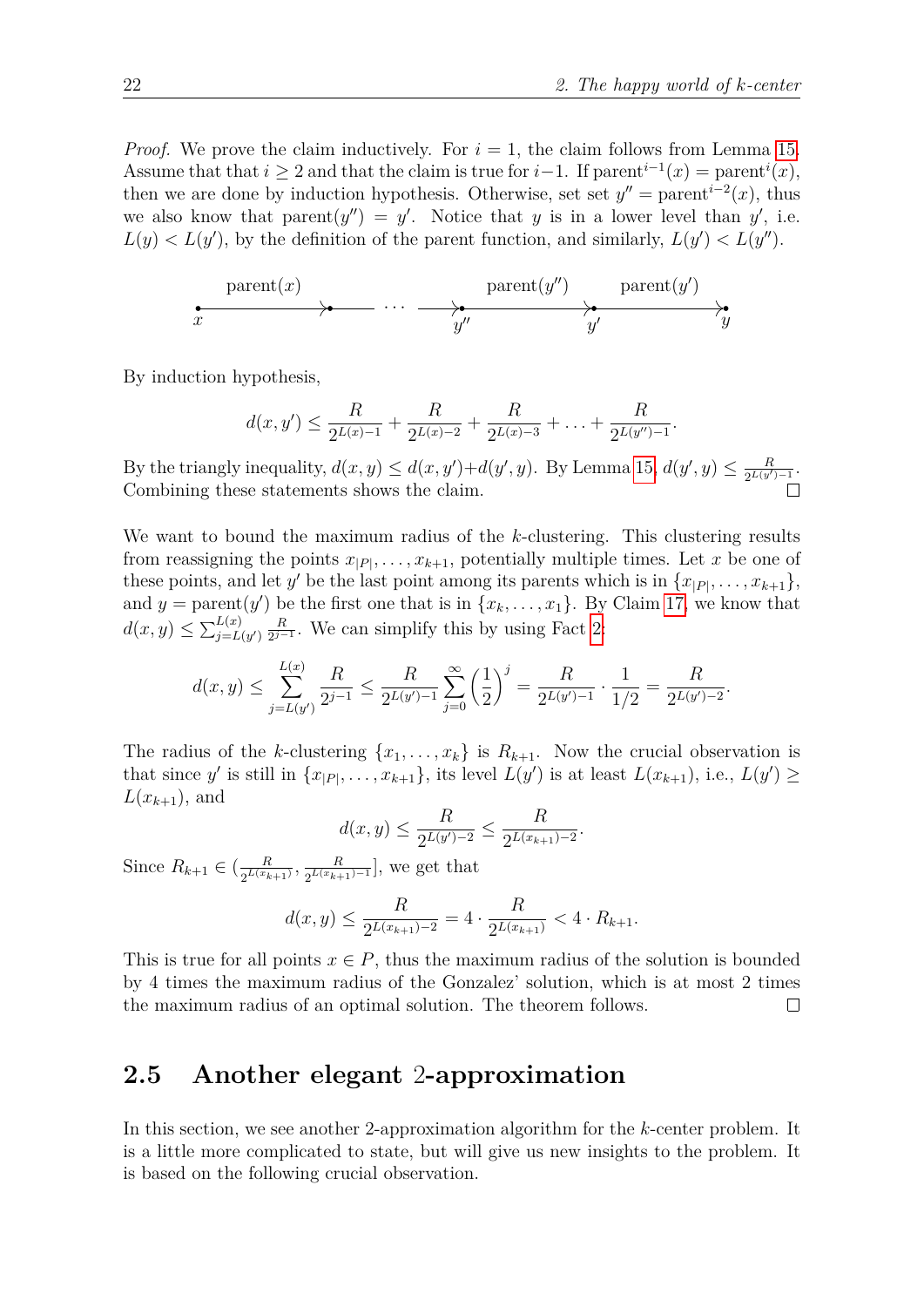<span id="page-22-0"></span>**Observation 18.** *There are only*  $\mathcal{O}(|P|^2)$  *possible values for the maximum radius of the optimal solution for the k-center problem on (P,k).*

For any set *P* and any set of centers  $C \subset P$ , the *k*-center objective value is a *distance* between a pair of points, and there are only  $\mathcal{O}(|P|^2)$  such pairs. Thus, we can 'guess' the optimum value. This is a technique often applied: One shows that the number of possible values for some quantity is bounded, iterates through all of them and can then perform an algorithm with the assumption that the current guess is correct.

In the case of *k*-center we use our guess to build a so-called *threshold graph*. Let *τ* be any pairwise distance between points in *P*. Then the threshold graph  $G<sub>\tau</sub>$  contains an edge between two points iff their distance is at most *τ* .

**Definition 19.** *Let*  $(P,d)$  *be a metric space, and let*  $\tau \in \{d(x,y) \mid x,y \in P\}$ *.* 

*The* threshold graph  $G_{\tau} = (P, E_{\tau})$  *is defined by*  $E_{\tau} = \{\{x, y\} \mid x, y \in P, d(x, y) \leq \tau\}.$ 

Based on the threshold graph, we define a structure called *two-hop graph*. For that, we use the following definition which we reuse later on.

**Definition 20.** For any graph  $G = (V, E)$ , we define  $G^i = (V, E^i)$  recursively by  $E^i = E^{i-1} \cup \{\{x, y\} \mid x, y \in V \land \exists z \in V : \{x, z\} \in E \land \{z, y\} \in E^{i-1}\}.$ 

The *two-hop graph* is the graph  $G_{\tau}^2 = (P, E_{\tau}^2)$ , i.e., two points  $x, y \in P$  are connected in  $G^2_\tau$  if they are connected in  $G_\tau$  or if there is a third point to which both of them are connected in  $G_{\tau}$ . Thus, the distance between  $x, y$  with  $\{x, y\} \in E_{\tau}^2$  is at most  $2\tau$ .

Assume that  $\tau$  is the optimum value, and that  $C$  is an optimum  $k$ -center clustering for *P*. Then for every point *x* in *P*, there is a center *c* in *C* such that *x* and *c* are adjacent in  $G_{\tau}$ . Furthermore, if two points  $x, y \in P$  have the same closest center in *C*, then *x* and *y* are adjacent in  $G^2$ . Or, interpreted in a different way: Two points that are *not* adjacent in  $G^2_\tau$  can not be in the same cluster in any solution of maximum radius  $\tau$ since there is no point which is in distance  $\geq \tau$  of both of them. As a consequence, a 2-approximative solution for the *k*-center problem can be computed by finding a maximal independent set in  $G_{\tau}^2$ . Before we formally prove this statement, recall the definition of independent sets.

**Definition 21.** *Let*  $G = (V, E)$  *be an unweighted undirected graph.* A set  $I \subseteq V$  *is an* independent set *if for all*  $u, v \in I$ ,  $\{u, v\} \notin E$ , *i.e.*, *no vertices in I* are adjacent.

When we talk about *maximal independent sets*, we mean that the set is *inclusionwise maximal*. Note that this is a different requirement than asking for a *maximum independent set*, which is an independent set of maximum cardinality. Computing maximum independent sets is NP-hard. In contrast to this, inclusionwise maximality means that no element can be added without destroying independence, and an independent set with this property can be found greedily.

**Definition 22.** An independent set *I* in a graph  $G = (V, E)$  is maximal if for every  $u \in V \backslash I$ ,  $I \cup \{u\}$  *is not an independent set.*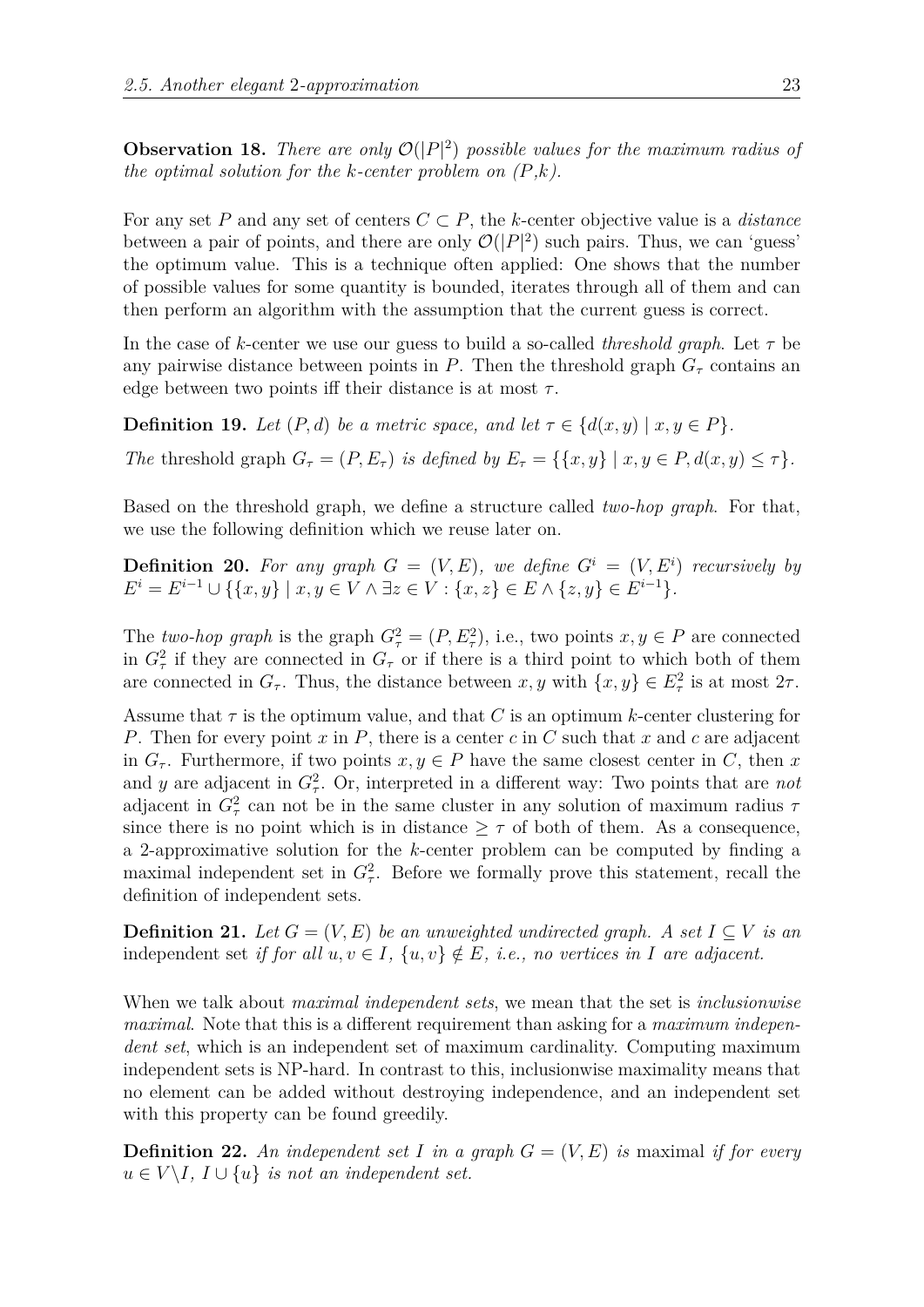$maximal-independent-set(G = (V, E))$ 1. Set  $I = \emptyset$  and  $T = V$ . 2. **Repeat** 3. Choose  $u \in T$  arbitrarily and set  $I = I \cup \{u\}.$ 4. Set  $T = T \setminus \{v \in T \mid v = u \vee \{u, v\} \in E\}.$ 5. **Until**  $T = \emptyset$ 6. **Return** *I*

<span id="page-23-3"></span>**Observation 23.** Algorithm maximal-independent-set  $(G = (V, E))$  computes a *maximal independent set in G.*

*Proof.* Observe that whenever a vertex *u* is added to *I*, all its neighbors are removed from *T*. Thus, since vertices are only added if they are still in *T*, the algorithm always maintains the property that *I* is independent. Furthermore, every vertex that is deleted from *T* has a neighbor in *I* and adding it to *I* thus destroys independence. This means that *I* is a maximal independent set.  $\Box$ 

Now we prove that a maximal independent set in  $G_{\tau}^2$  provides a 2-approximation for the *k*-center problem.

<span id="page-23-2"></span>**Lemma 24.** Let  $(P,d)$ ,  $k$  be an input for the  $k$ -center problem, and assume that  $\tau$  is *the maximum radius of an optimal solution to the k-center problem on* (*P, d*)*, k. Then*

- <span id="page-23-0"></span>*1. any independent set in*  $G_{\tau}^2$  *has cardinality at most k, and*
- <span id="page-23-1"></span>*2. any* maximal *independent set is a feasible solution to the k-center problem with maximum radius* 2*τ .*

*Proof.* Let *I* be any independent set in  $G_{\tau}^2$  and assume that  $|I| > k$ . Then *I* contains at least  $k+1$  points which have the property that no two of them can share the same closest center in the optimum solution (otherwise, they would be connected in  $G^2$ ). This is a contradiction since there are at most *k* clusters in the optimum solution. This proves [1.](#page-23-0)

Now assume that *I* is a maximal independent set and that there is a point *x* which is not within distance  $\leq 2\tau$  of any point in *I*. Then *x* can be added to *I* without destroying independence. This is a contradiction to the assumption that *I* is maximal. This proves [2.](#page-23-1)  $\Box$ 

Lemma [24](#page-23-2) gives rise to the following algorithm.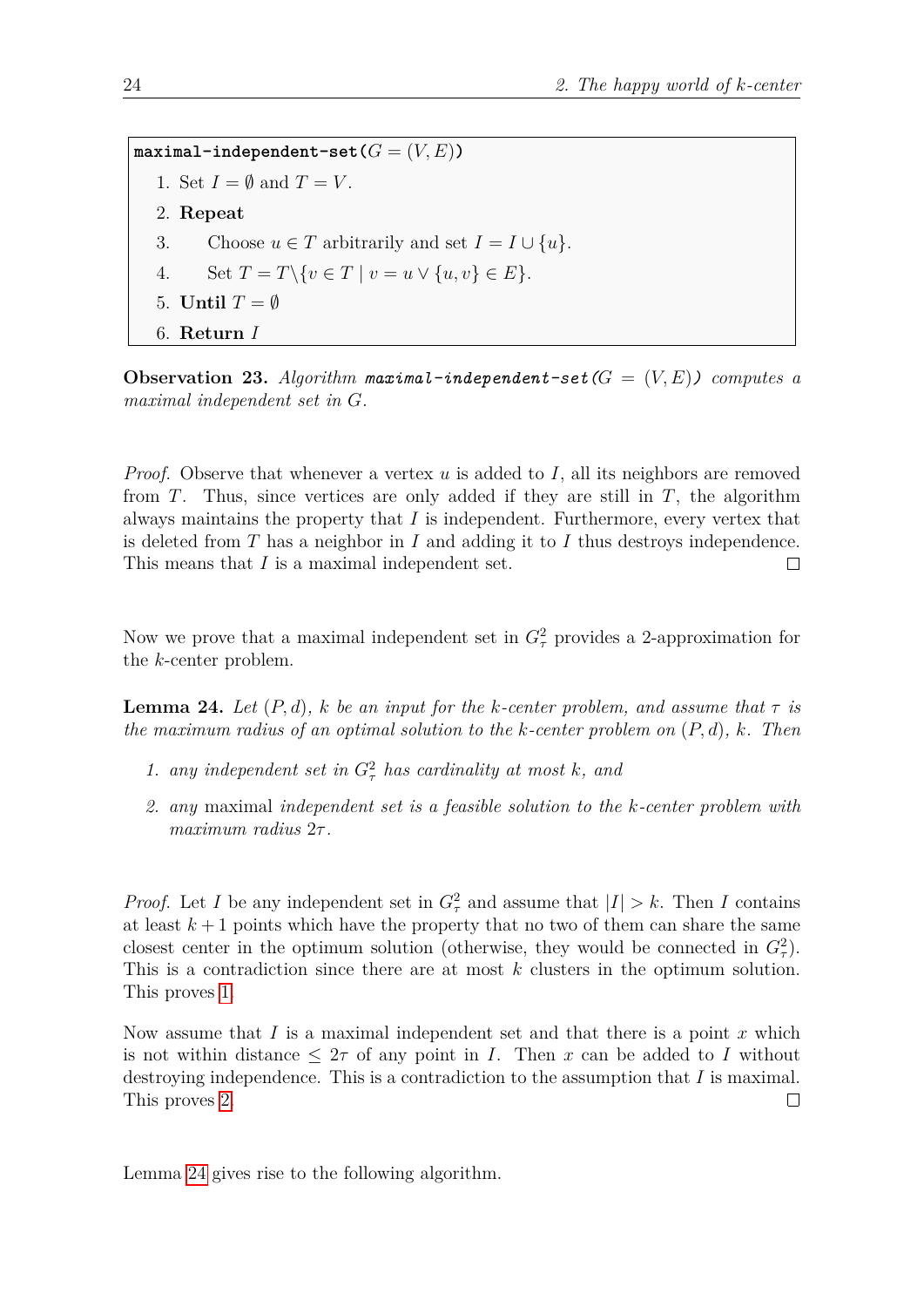$k$ **-center-via-thresholding(**a finite metric space  $(P, d)$ **,**  $k \in \mathbb{N}^{\geq 1}$ **)** 1. Compute a list *L* of all pairwise distances  $d(x, y)$  for  $x, y \in P$ ,  $x \neq y$ 2. Set  $\tau_{\min} := \max L$  and  $C_{\min} := \{x\}$  for an arbitrary  $x \in P$ 3. **For** *τ* ∈ *L* **do** 4. Compute  $C \subseteq P$  by calling maximal-independent-set  $(G^2_\tau)$ 5. If  $|C| \leq k$  and  $\tau < \tau_{\min}$ , set  $\tau_{\min} = \tau$  and  $C_{\min} = C$ . 6. **Return**  $C_{\min}$ 

An algorithm along this lines was first published by Hochbaum and Shmoys [\[HS85\]](#page-73-4).

**Theorem 25.** *Algorithm k-center-via-thresholding(*(*P, d*)*, k) computes a* 2 *approximation for the k-center problem.*

*Proof.* The algorithm computes a maximal independent set in  $G^2$  for all possible choices of  $\tau$  as a pairwise distance between points in *P*. Since the optimum solution is a pairwise distance between points in *P*, the algorithm in particular performs one iteration where  $\tau$  is indeed the optimum value.

Let  $I^*$  be the solution computed by  $\texttt{maximal-independent-set}(G_\tau^2)$  in the iteration where  $\tau = r(C_k^{\text{opt}})$ <sup>opt</sup>). By Observation [23,](#page-23-3)  $I^*$  is an independent set in  $G^2_\tau$ . By [1](#page-23-0) of Lemma [24,](#page-23-2) any independent set has cardinality  $\leq k$ , so in particular,  $|I^*| \leq k$ . This means that  $I^*$  is a feasible solution to the *k*-center problem on  $(P, d)$ , *k*. Furthermore, by [2](#page-23-1) of Lemma [24,](#page-23-2) the maximum radius of  $I^*$  is at most  $2\tau$ . Since  $\tau$  is the optimum value,  $2\tau$  is at most twice the optimum value.

The solution that is finally output may not be this solution, but since we choose the solution with minimum  $\tau$  that satisfies that the cardinality is at most k, this can only improve the final output.  $\Box$ 

Compared to Gonzalez' algorithm, the thresholding algorithm for *k*-center seems complicated. However, we have now learned a lot about the structure of optimal solutions for *k*-center, and this knowledge will prove important for the next chapter. In fact, Gonzalez' algorithm is in some way a special case of the thresholding algorithm. By always choosing the point that is farthest away, it implicitly ensures that the point is independent of the previous points in  $G_{\tau}^2$  (for  $\tau$  being the optimum value) as long as such a point exists. If no such point exists, then Gonzalez' algorithm already found a maximal independent set and simply adds additional centers until the cardinality of the center set is *k*. (We could similarly add additional centers to the solution of the thresholding algorithm if  $|I^*| < k$ ). This can only improve the solution. So, Gonzalez' algorithm is one way to compute a maximal independent set (plus some extra centers), but the thresholding algorithm shows that there is a bit more flexibility in the choice of the centers than always choosing the one that is farthest away. Instead, any maximum independent set in  $G_{\tau}^2$  can be chosen as the center set.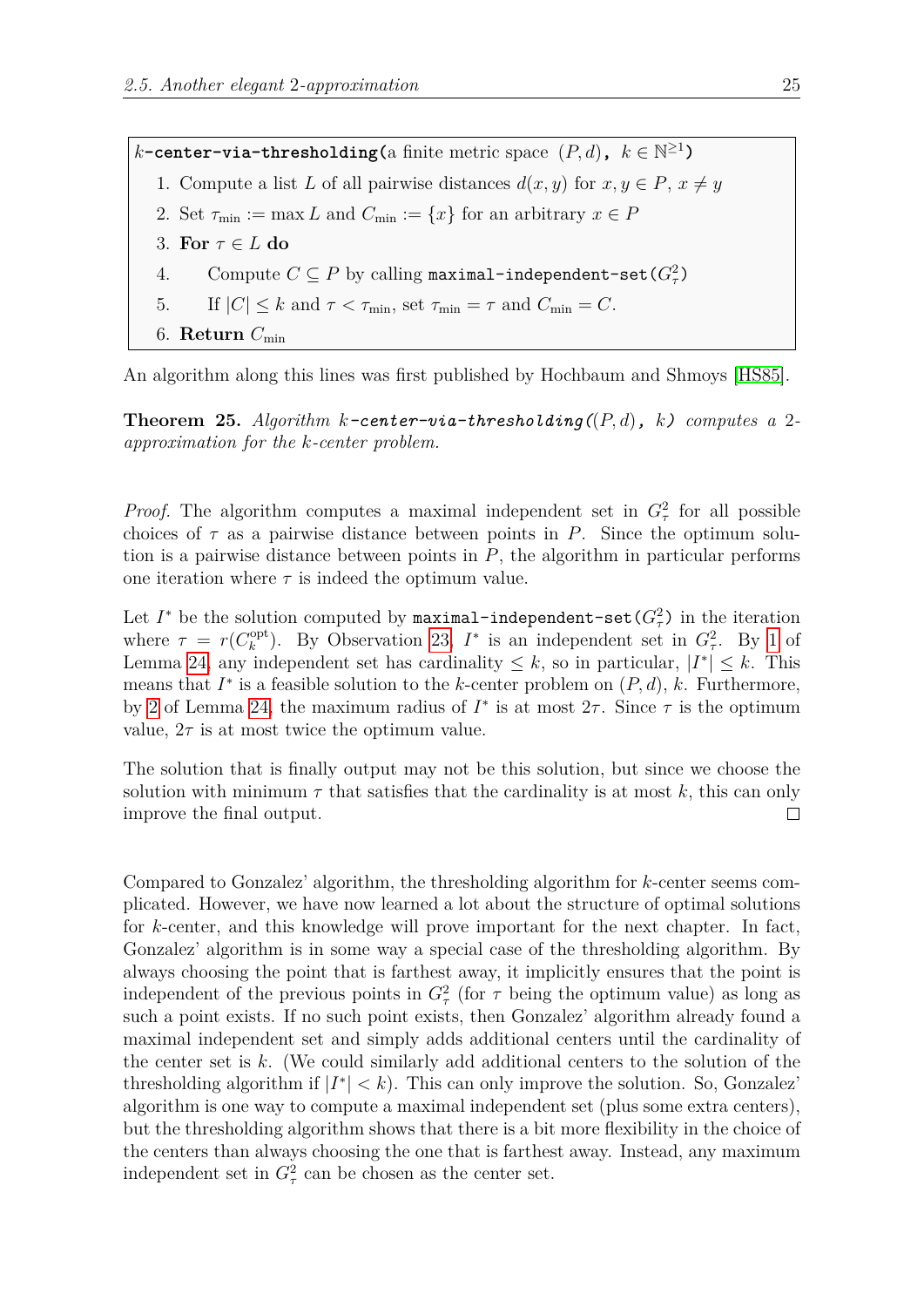#### <span id="page-25-0"></span>**2.6 A streaming algorithm for** *k***-center**

In the streaming model, we want to (approximately) solve problems in one pass over the input data.[1](#page-25-1) There are different scenarios that motivate this model: In some applications, data is actually created at a speed that is so large that the data can not be stored. It is only available at the time of creation, and algorithms have to immediately process and filter it. This is for example the case for CERN's Large Hadron Collider. Another (and maybe more common) motivation is that nowadays, data is often of a size that may still fit on our hard drive, but not at all into the main memory of our computer.

The practical efficiency of algorithms that constantly read from the hard drive is so poor that streaming algorithms provide an immense speed-up because they only read every data point once from the hard drive, and this happens in blocks. The latter requirement is important, and it means that usually, we have to assume that the order of the points is given to us – randomizing or sorting the data requires additional passes over the data.

One-pass algorithms are not necessarily linear since could theoretically do extensive computations for each new data point. However, most of the time, this is not the case, and algorithms developed theoretically in the streaming model tend to be fast in practice as well. That has to do with the fact that they store very little data, and even doing much with this little amount of data is still quick. By saying *we only want to do one pass over the data*, we implicitly say that we do not want to store very much. We would like to store at most as much as fits into the main memory in order to avoid cache misses which would cause additional reads from the hard drive.

The aim when developing algorithms in the streaming model is to find algorithms that store as little as possible. How much do we need to store? That depends on the problem. For approximately solving *k*-clustering problems, we need at least  $\Omega(k)$ space, since the desired output itself consists of *k* centers. The storage may also (need to) depend on the amount of data that the algorithm processes. A typical goal when designing streaming algorithms is that after reading *n* points of data, the storage requirement is a polynomial in log *n*. Notice one detail in this formulation: we do not talk about the *size* of a *data set*, instead, we assume the view that the data is a *stream*, and we are interested in statements that hold after each data point, at which point the current *length* of the stream is the quantity which we compare our storage to.

For *k*-center, the streaming model is not well-defined without further considerations. Imagine an input to the *k*-center problem in the general metric case. It consists of a point set *P* and a metric *d*. If the points now arrive one by one, how do we get access to the metric? It seems unlikely that we would have the pairwise distances in the main memory if P itself is too large to fit into the memory.

<span id="page-25-1"></span><sup>&</sup>lt;sup>1</sup>There exist streaming models where this requirement is relaxed and a small number of passes over the data is allowed. For some problems, that is unavoidable because they cannot be (approximately) solved in one pass over the data. However, for the problems considered in this lecture, we restrict the streaming model to one pass only.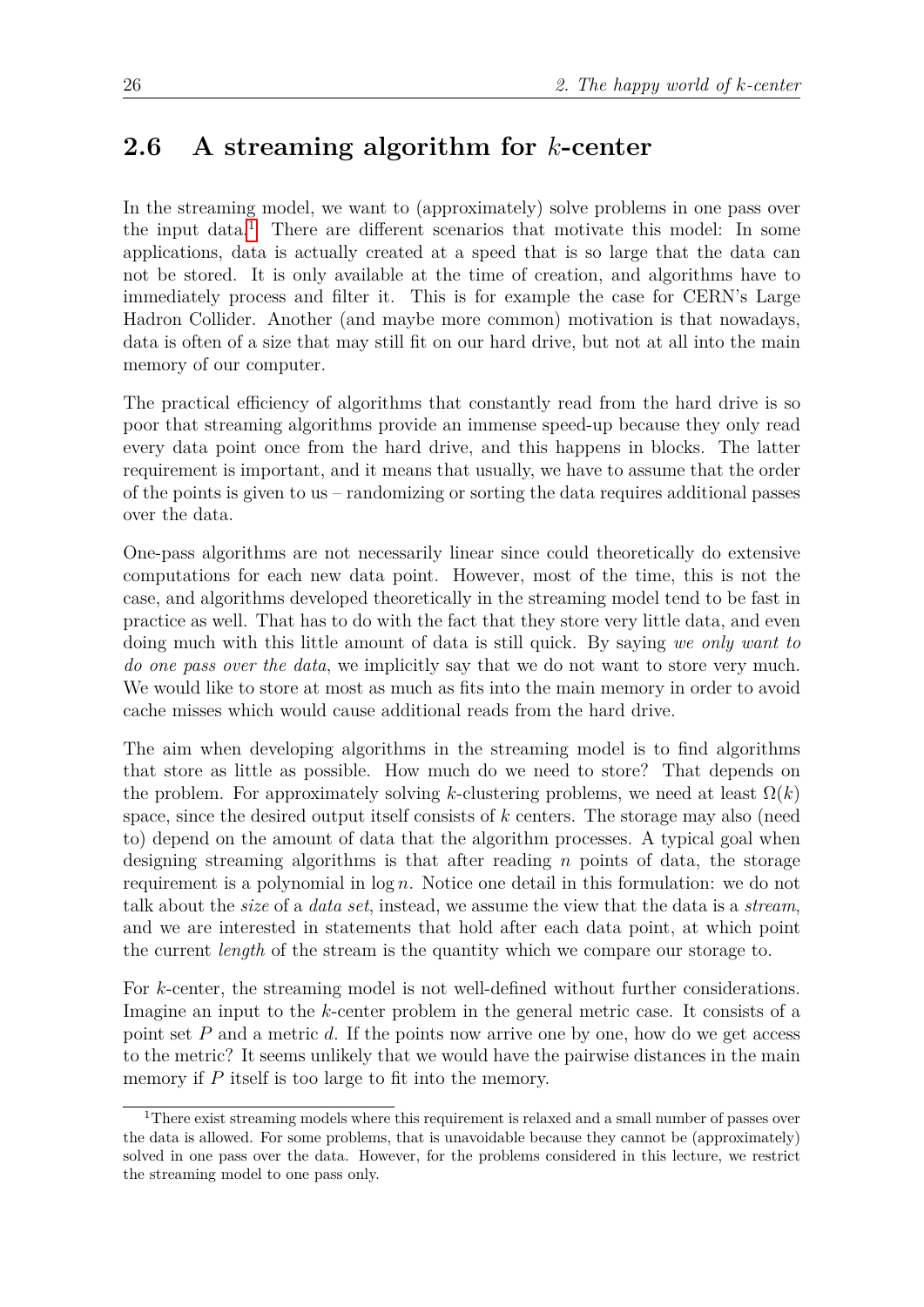So in this section, we assume that we have some sort of oracle access to the distances. That may seem absurd at first. However, if the data is for example from  $\mathbb{R}^d$ , then the oracle would just find the distance  $d(x, y)$  between points  $x, y \in \mathbb{R}^d$  by computing the Euclidean distance between them. The Euclidean space and distance may not be the modeling of our choice in a given application, but it is reasonable to assume that we have a way to compute a distance between two data points, instead of being given a finite metric space in form of a matrix or graph. Notice that this may require that we store more information on a point than just its number: For points in  $\mathbb{R}^d$ , storing a point needs  $\Theta(d)$  space. For this reason, we will measure the storage of our *k*-clustering streaming algorithms in terms of the number of points that we store, not in terms of the actual storage required.

To summarize, a streaming algorithm for a *k*-clustering problem

- has access to a distance oracle,
- specifies the steps to be done after reading a new input point,
- stores very little (at least  $\Omega(k)$  points and at most  $\mathcal{O}(\text{poly}(k \cdot \log n))$ , and
- is able to provide a solution for the *k*-clustering problem at any point in time.

– end of lecture 3 –

#### **A streaming approximation algorithm for** *k***-center**

The following algorithm is due to Charikar, Chekuri, Feder and Motwani [\[CCFM04\]](#page-72-0). While not originally stated as a streaming algorithm, their algorithm can be formulated in the streaming model in a straightforward way as we see in the following.

Before the streaming algorithm is ready, the following routine is called to initialize some variables, in particular  $k$ , the number of clusters. This number is now fixed during all computations done on the following data stream.

 $\textbf{init}(k \in \mathbb{N}^{\geq 1})$ 

- 1. Store the number *k*
- 2. Set  $C := \emptyset$ ,  $\ell = 0$  and init := true

Now the processing can start. We assume that the points come in some given order, and that for each point, the routine update is called (after the routine has finished for the previous point). This function has two modes: While reading the first *k* points, it simply stores the read points in *C*. Notice one detail: If a point arrives multiple times, the copies are of course ignored. Storing the first *k* distinct points is the only way to achieve any approximation since during this phase, the optimum solution (place the centers on the points) has value zero.

That changes when *C* contains *k* points and a new point *x* with  $x \notin C$  arrives. This is the first time when any optimum solution has a non-zero cost. We can determine an optimum solution in this situation: It results from merging two points with minimum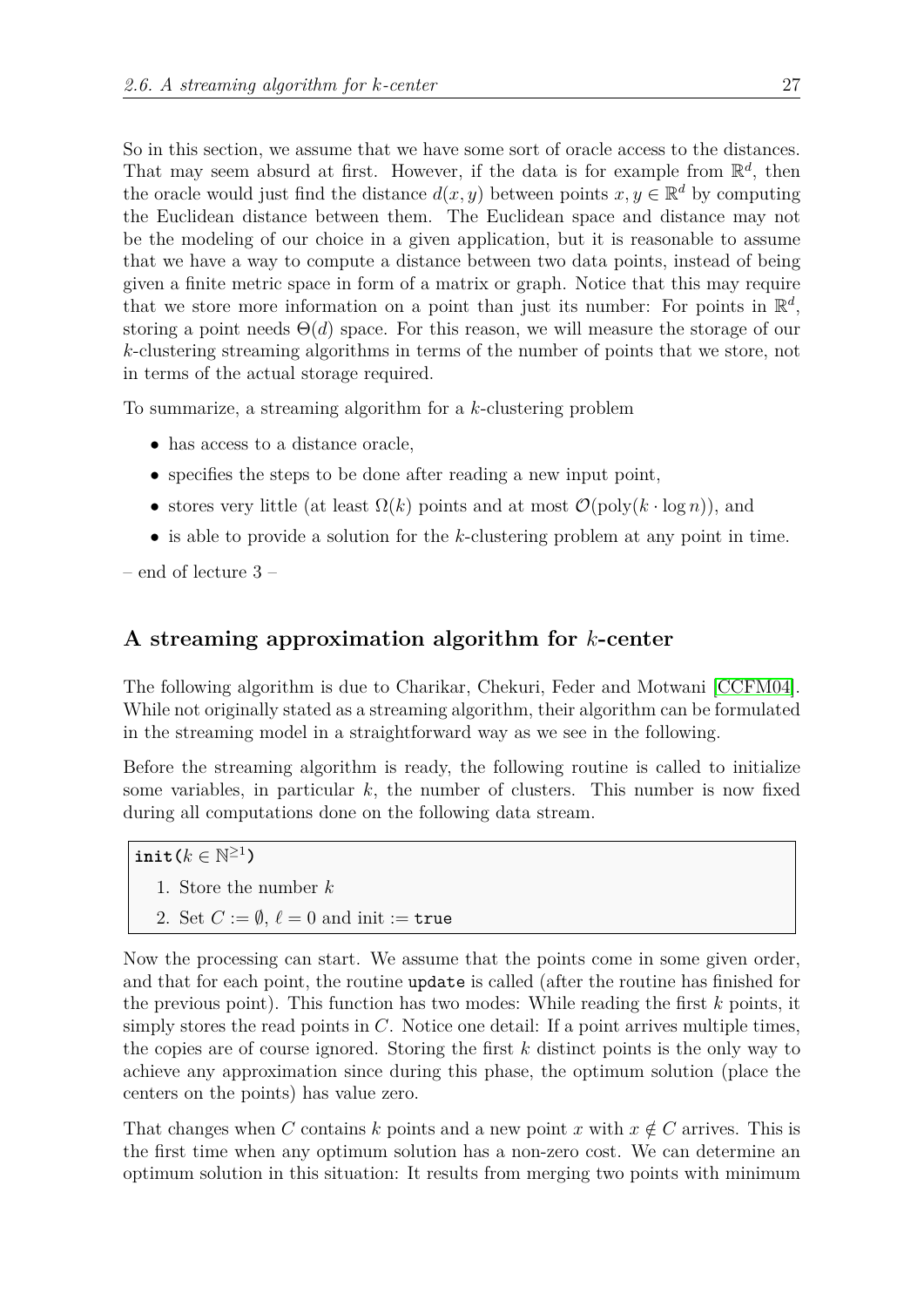distance. The function update now observes that the initialization phase has ended, adds *x* to *C*, removes one of the points of a closest pair from *C* and initializes a value  $\ell$  to the smallest pairwise distance. Now  $|C| \leq k$  is reestablished.

In the second mode, update ignores *x* if and only if there is a point in *C* which is at distance at most  $2\ell$  from *x*. Ignoring means that *x* already has a good center, so we do not need to do anything when processing *x*. If, however,  $d(x, C) > 2\ell$ , then ignoring *x* would increase the radius of the solution in an uncontrolled fashion. Thus, *x* is added to *C*. The function ends by calling check, which we describe below, and which ensures that  $|C| \leq k$  is reestablished if necessary.

```
update(a point x from a metric space)
  1. If (init = true) then
  2. If x \notin C, add x to C3. If |C| = k + 1 then
  4. Set ` to the closest pairwise distance between points in C
  5. Remove one point of a closest point pair from C
  6. Set init := false
  7. Else
  8. If d(x, C) > 2\ell then
  9. Add x to C
 10. check()
```
It remains to specify check. This function reduces the number of centers if necessary. It only has three lines: Check if  $|C| > k$ , and if so, replace C by a maximum independent set in  $G_{2\ell}$  (Note the following subtlety: We compute the independent set in  $G_{2\ell}$ , the threshold graph where points are connected iff their distance is at most  $2\ell$ , and not in  $G_{\ell}^2$ , the two-hop graph. If two points are connected in  $G_{\ell}^2$ , then they are also connected in  $G_{2\ell}$ , but the reverse statement is not true.), and finally set  $C = I$  and  $\ell = 2\ell$ . These steps are repeated until  $|C| \leq k$ . Notice that one iteration may not establish  $|C| \leq k$  if the pairwise distances between the points in *C* are much larger than  $\ell$ . However, once  $\ell$  is at least half the smallest pairwise distance, the cardinality of *C* decreases. Notice that in order to implement check efficiently, one should compute the break point beforehand and directly increase  $\ell$  sufficiently, but for the purpose of this analysis, considering the process as having several iterations is convenient.

#### **check()**

1. **While** |*C*| *> k* **do**

```
2. Compute I \subseteq C by calling maximal-independent-set(G_{2\ell}(C))
```
3. Set  $C := I$  and  $\ell = 2 \cdot \ell$ 

For the sake of completeness, we also provide the following function which outputs the current solution. This function can be called at any time; if called while update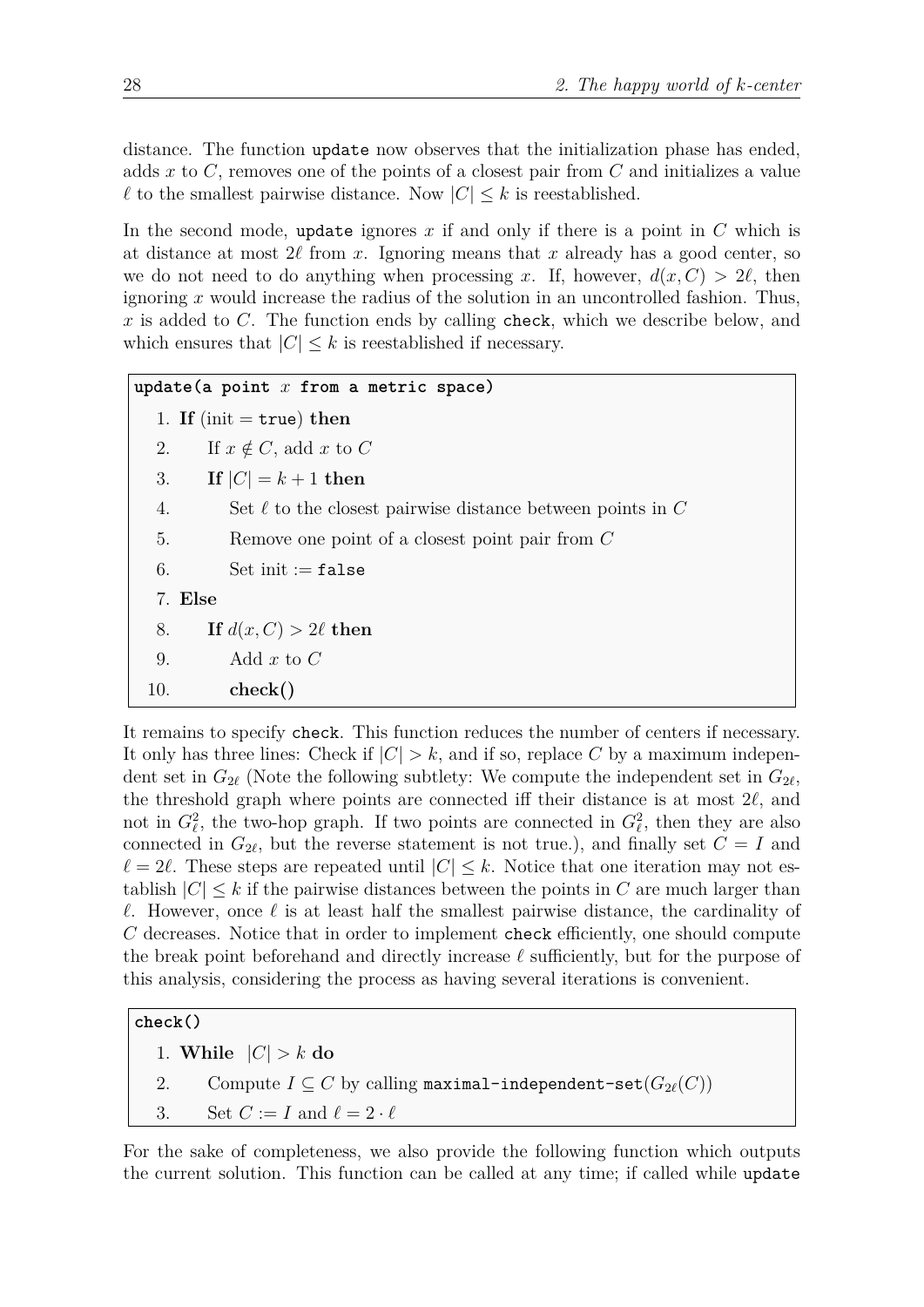is still executed, it may however give a solution with  $k + 1$  centers. It should only be called between the executions of update.

| $ $ solution $()$ |  |  |
|-------------------|--|--|
| 1. Return $C$     |  |  |

For the following analysis, we denote the set of the first  $i \geq 1$  points in the stream by *Pi* . Since we now deal with multiple point sets, we use the more detailed notation

$$
r(C, P_i) := \max_{x \in P_i} \min_{c \in C} d(x, c)
$$

for the maximum radius of the solution  $C \subset P_i$  with respect to the points in  $P_i$ .

**Lemma 26.** For every  $i > 1$ , after processing the first *i* points in the stream with *update, the following invariants hold:*

- 1. The maximum radius  $r(C, P_i)$  is at most  $2\ell$ .
- 2. All points in C have a pairwise distance of at least  $\ell$ .
- *3.* It holds  $\ell \leq 4 \cdot r(C_k^{\text{opt}})$  $\binom{opt}{k}$ ,  $P_i$ ), where  $C_k^{\text{opt}}$ *k is an optimal solution for the k-center* problem on  $P_i$ . Thus,  $\ell/4$  *is a lower bound on the optimum value.*

*Proof.* As long as  $i \leq k$ ,  $\ell$  is still zero, which is a lower bound for the radius of any *k*-center solution, and also for all possible pairwise distances between the points. Furthermore, the radius  $r(C, P_i)$  is also zero. Thus, all invariants are true.

For  $i = k + 1$ ,  $\ell$  is set to the smallest distance between any pair of points among the first  $k + 1$  points. Notice that any *k*-center solution on  $P_{k+1}$  has to place two of the first  $k+1$  points into the same cluster, and only the centers from  $P_{k+1}$  are available. Thus, the smallest pairwise distance is the optimum value for *k*-center on  $P_{k+1}$ , it holds  $\ell = r(C_k^{\text{opt}})$ <sup>opt</sup>). The point that is removed from *C* to reduce the number to *k* is a point who has a neighbor at distance  $\ell$  (which remains in *C*), so  $r(C, P_{k+1}) = \ell$  holds after removing it. Furthermore, all other points have a pairwise distance of at least  $\ell$ . We conclude that all invariants are again true after the  $(k+1)$ <sup>th</sup> point.

Now fix any  $i > k+1$  and assume that the invariants are true for  $i-1$ . If the *i*th point  $x_i$  is ignored by update, meaning that line 8 produced false, then the new point is within distance 2 $\ell$  of a point in *C*. Since  $r(C, P_{i-1}) \leq 2\ell$ , and  $d(x_i, C) \leq 2\ell$ ,  $r(C, P_i) \leq 2\ell$ . No new point is added to *C*, so check() is not called, and the optimum value can only increase, so all invariants are again true.

Now if  $d(x_i, C) > 2\ell$ , then  $x_i$  is added to *C*. This only affects invariant 2., and this invariant stays true: the point is added to C because it is at distance  $> 2\ell > \ell$  of any point in *C*. So all invariants are true before check() is called.

Now we consider what happens during the execution of check. We know that the invariants are true when we enter the function. Now we show that the invariants are true after each iteration of the while-loop. So assume that we are in line 1 of check and all invariants are true. If  $|C| \leq k$ , nothing happens and we are done. If  $|C| > k$ , we observe that because of invariant 2., this means that we have at least  $k+1$  points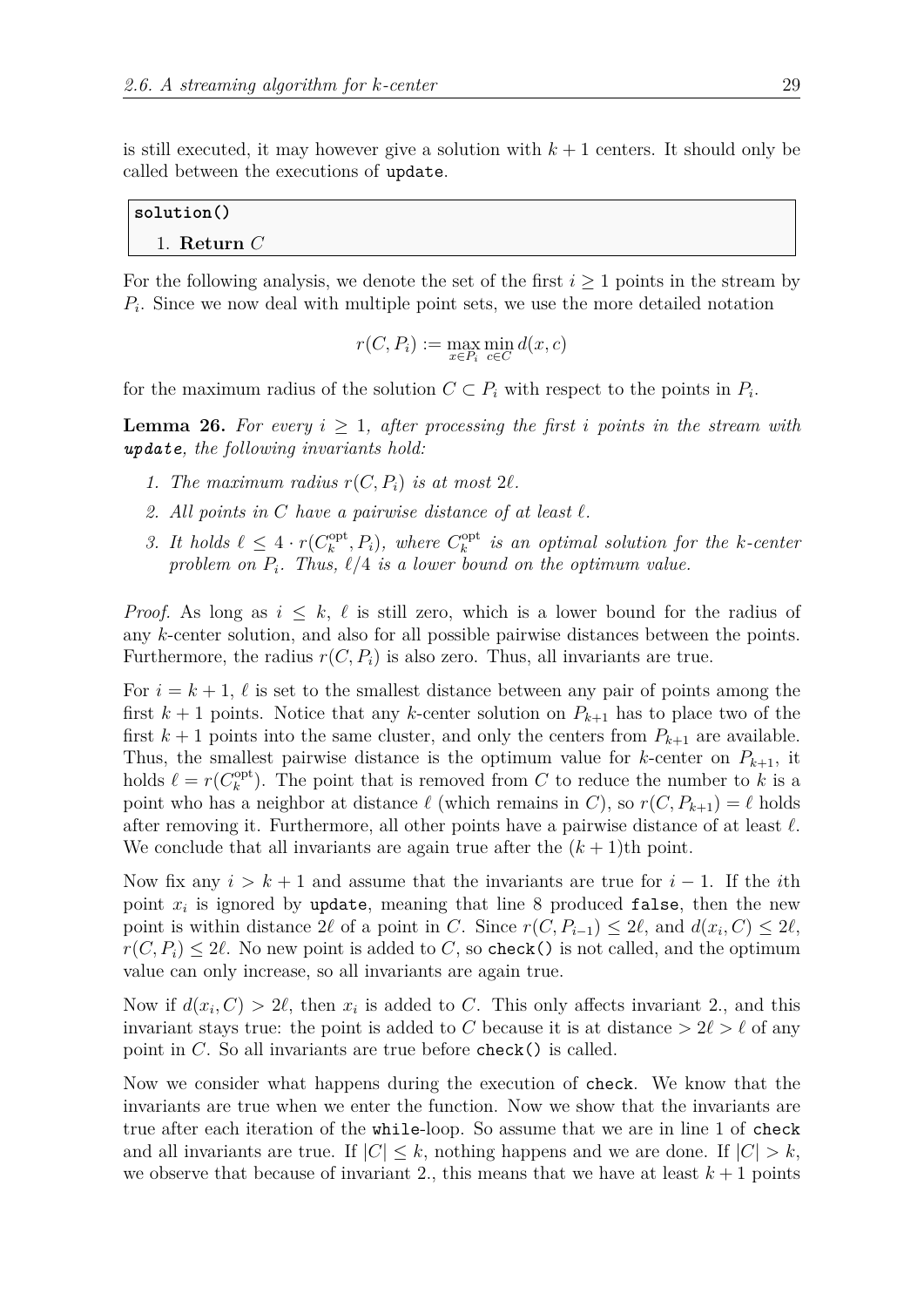which have a pairwise distance of at least  $\ell$  (in fact we have exactly  $k+1$  points because check is called after every point insertion). Since any optimum solution has to place two of them into the same cluster,  $r(C_k^{\text{opt}})$  $\ell_k^{\text{opt}}, P_i) \ge \ell/2$ . Line 2 of check replaces *C* by an independent set *I* in  $G_{2\ell}$ . All points in *I* have a pairwise distance of more than  $2\ell$ . Furthermore, every point in  $C\setminus I$  has a distance of at most  $2\ell$  to its closest point in *I*. Now let  $x \in P_i \backslash C$  be a point that has been deleted or removed at an earlier point in time. By invariant 1.,  $d(x, C) \leq 2 \cdot \ell$ . By the triangle inequality,  $d(x, I) \leq 4 \cdot \ell$  since every point in  $C$  has distance at most  $2\ell$  to  $I$ . We have now seen:

- for any optimum solution  $C_k^{\text{opt}}$  $\binom{\text{opt}}{k}$ ,  $r(C_k^{\text{opt}})$  $\ell_k^{\text{opt}}, P_i) \geq \ell/2,$
- all points in *I* have a pairwise distance of more than  $2\ell$ , and
- the maximum radius of the solution *I* is bounded by  $r(I, P_i) \leq 4\ell$ .

This means that after line 3, where C is set to I and  $\ell$  is replaced by 2 $\ell$ , all invariants are again true.  $\Box$ 

We have already shown our main result, the following theorem is a corollary: Invariants 1. and 3. imply that after point *i* is fully processed, we have  $r(C, P_i) \leq 2 \cdot \ell \leq 8 \cdot r(C_k^{\text{opt}})$  $_k^{\mathrm{opt}}$ ).

**Theorem 27.** For all  $i > 1$ , if the first *i* points have been processed by update, then *the solution*  $C =$  *solution*  $\overline{O}$  *is an* 8*-approximation for the k-center problem on*  $P_i$ . *The algorithm stores* Θ(*k*) *points.*

#### <span id="page-29-0"></span>**2.7 The** *k***-center problem with outliers**

[In winter semester 2018/2019, the section on *k*-center with outliers is excluded from possible questions in the oral exam.]

In this section, we apply our knowledge about the structure of the *k*-center problem to develop an approximation algorithm for a variant of the *k*-center problem.

**Definition 28.** Let  $(P, d)$  be a metric space, let  $k, z \in \mathbb{N}^{\geq 0}$  be numbers. The k-center problem with outliers *is to compute a set*  $C \subseteq P$  *with*  $|C| = k$  *and a set of outliers*  $Z \subseteq P$  *with*  $|Z| \leq z$  *such that* 

$$
\max_{x \in P \setminus Z} \min_{c \in C} d(x, c)
$$

*is minimized.*

The *k*-center problem with outliers allows *z* points to be marked as *outliers*. They are ignored when computing the maximum radius of a solution. Why do we say that this adds a constraint to the problem? That is because we can also view it differently: The *k*-center problem with outliers asks for  $k' = k + z$  centers, but *z* of these centers may only serve themselves. Thus, we have the additional constraint that *z* centers can not serve other points.

– end of lecture 4 –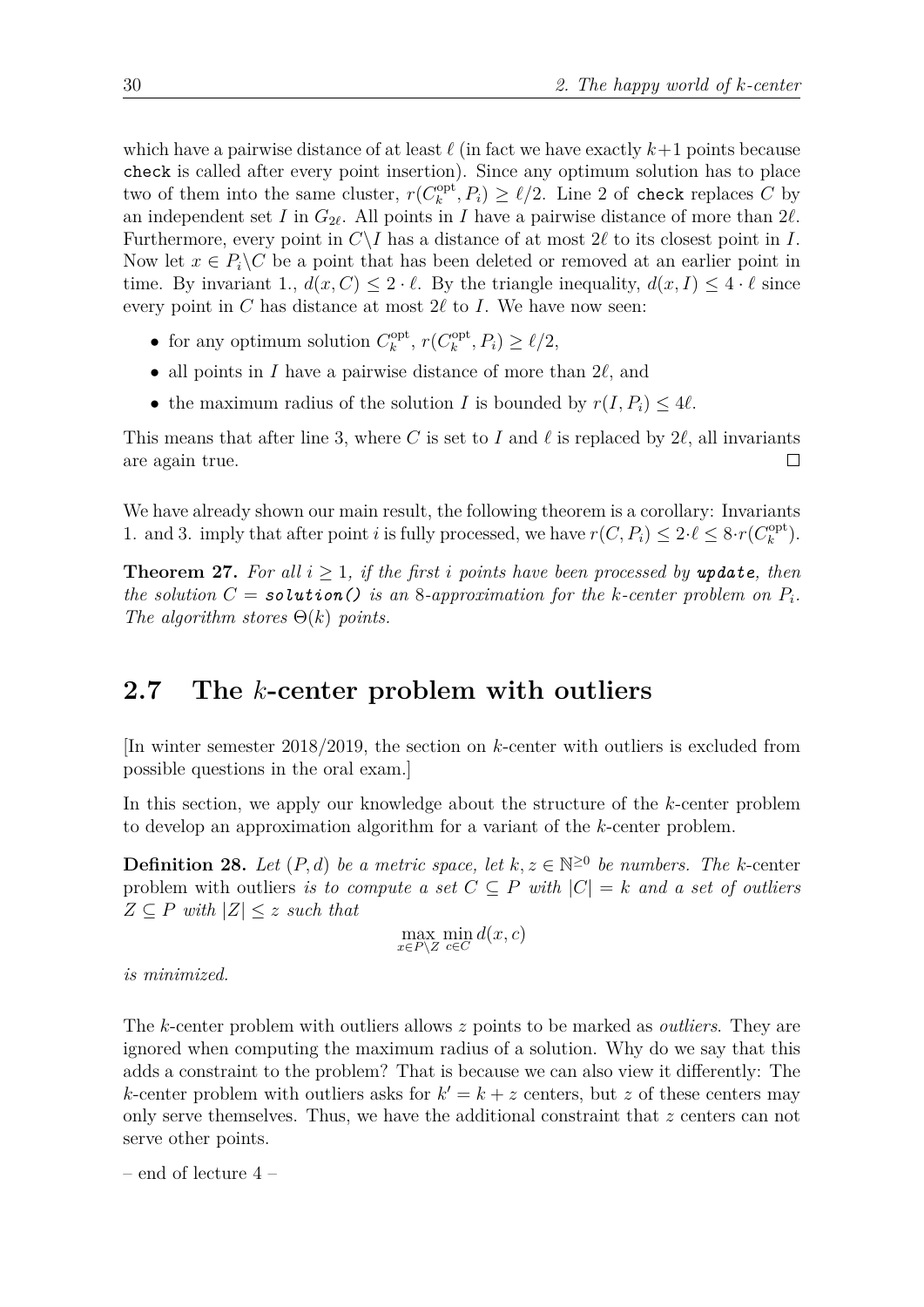The *k*-center problem with outliers can be 2-approximated [\[CGK16\]](#page-73-5). However, this result is a special case of an algorithm for a much more general case (the non-uniform *k*-center problem), and does not fit too well here. Instead, we will consider an easier variation which is based on the algorithm by Hochbaum and Shmoys and gives a 3-approximation for the problem.

The main algorithm is very similar to the thresholding algorithm for the standard *k*-center problem:

**thresholding-with-constraints(a finite metric space**  $(P, d)$ **, and**  $k, z \in \mathbb{N}^{\geq 1}$ **)** 

1. Compute a list *L* of all pairwise distances  $d(x, y)$  for  $x, y \in P$ ,  $x \neq y$ 2. Set  $\tau_{\min} := \max L$ ,  $Z_{\min} = \emptyset$  and  $C_{\min} := \{x\}$  for an arbitrary  $x \in P$ 3. **For** *τ* ∈ *L* **do** 4. Compute  $(C, Z)$  with  $C, Z \subseteq P, |Z| \leq z$ by calling ind-set-outlier( $G, F, z, \tau$ )

5. If 
$$
|C| \le k
$$
 and  $\tau < \tau_{\min}$ , set  $\tau_{\min} = \tau$ ,  $Z_{\min} = Z$  and  $C_{\min} = C$ .

6. Return 
$$
C_{\min}
$$
 and  $Z_{\min}$ 

Aside from the fact that we have to keep track of the outlier set  $Z_{\text{min}}$  in addition to *I*, the main change is that we use a different subroutine to compute the actual center set. The idea of the algorithm is to try to find the center of an optimal cluster (or a similarly good point) by picking a point that has many points close to it. Since we have a guess  $\tau$  for the optimum value available, close just means that the points are within distance  $\tau$ . In the subroutine, we store all yet uncovered points in a set T (in the beginning,  $T = P$ ).

For any  $x \in P$ , we then count the number of uncovered points that x has in its neighborhood. More precisely, we determine the cardinality of the set

$$
N(x) = \{ z \in T \mid d(x, y) \le \tau \}
$$

for all points in *P*. We also call *N*(*x*) the *direct neighborhood* of *x*. While the direct neighborhood is needed for determining the next center, we need the *extended neighborhood* of a point  $x \in P$  for deciding which points shall now be considered as covered. The extended neighborhood is given by

$$
E(x) = \{ z \in T \mid d(x, y) \leq 3\tau \}
$$

Here is the subroutine that we use: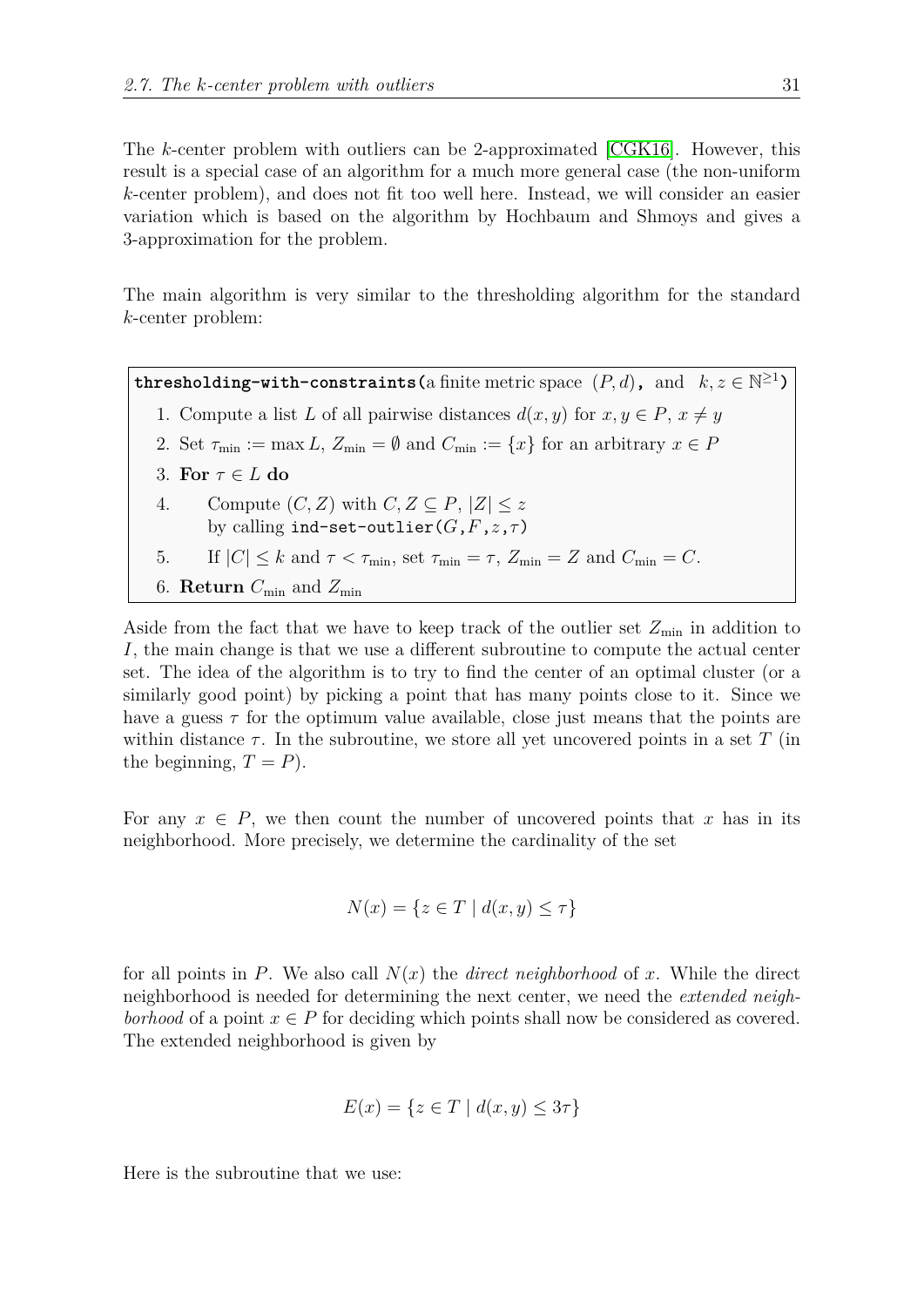**ind-set-outlier** $((P, d), z, \tau)$ 

- 1. Set  $I = \emptyset$  and  $T = P$
- 2. **Repeat**
- 3. Choose  $u \in P$  with  $|N(u)| = \max\{|N(x)| \mid x \in P\}$  and set  $I = I \cup \{u\}.$
- 4. Remove all vertices in  $E(u) \cap T$  from  $T$
- 5. **Until**  $|T| \leq z$
- 6. **Return** (*I*, *T*)

Routine ind-set-outlier starts by copying *P* to *T*, i.e., in the beginning, all points are uncovered. It then repeatedly chooses a center and removes points from *T* which are now considered covered. The next center *u* is chosen based on the size of the direct neighborhood. One of the points with the largest direct neighborhood is selected to be *u*, and then *u* is added to *I*. The next step is to compute the extended neighborhood  $E(u)$  and to delete all points in  $E(u)$  from *T*. Note that  $E(u)$  is not deleted from *P*; we allow all points in *P* to be centers. Side remark: This means that the computed set *I* will not be an independent set in  $G_{3\tau}$  (but we have a new argument to replace our previous argumentation, so it is not a problem). It is an interesting exercise to prove that *I* will be, in fact, an independent set in  $G_{2\tau}$ .

After removing  $E(u)$ , the routine checks whether the number of points T is still larger than  $z$  and, if so, repeats the process. Once  $|T|$  has decreased sufficiently, the routine returns  $(I, T)$ . Thus by definition, Routine ind-set-outlier always computes a solution with at most *z* outliers. It may, however, compute more than *k* centers. In the following lemma, we show that this can not happen if the subroutine is called with  $\tau \geq r(C_k^{\text{opt}})$  $_k^{\mathrm{opt}}$ ).

<span id="page-31-0"></span>**Lemma 29.** If  $\tau$  is at least the maximum radius of an optimal solution for the k*center problem with outliers and forbidden centers on*  $(P,d)$ *, z,*  $F \subset P$ *, k, then ind-set-outlier*( $(P, d)$ *,*  $F$ *,z,* $\tau$ *) computes*  $(I, T)$  *with*  $|I| \leq k$  *and*  $|T| \leq z$ *.* 

*Proof.* We relate the output of the algorithm to a fixed optimal solution. An optimal solution consists of a center set  $C<sup>opt</sup>$  and a set of outliers  $Z<sup>opt</sup>$ . We are interested in a partitioning induced by  $C<sup>opt</sup>$ , and we name this partitioning  $A$  (so it is a set of k disjoint subsets of *P*). The union of the sets in  $A$  is  $P\Z$ .

Some more notation: For the purpose of this proof, we name the center chosen in the *i*th iteration of ind-set-outlier by  $u_i$ . Its direct neighborhood is abbreviated by  $N_i := N(u_i)$  and its extended neighborhood is  $E_i := E(u_i)$ . Furthermore, we let  $T_i$  be the set *T* at the *beginning* of iteration *i*.

Our goal is now to show that routine  $\texttt{ind-set-outlier}$  covers at least  $\sum_{A \in \mathcal{A}} |A|$  points with the first *k* centers. That then means that the set of outliers contains less than  $|P| - \sum_{A \in \mathcal{A}} |A| \leq z$  points after the *k*<sup>th</sup> iteration, i.e., the routine stops and returns a feasible solution.

We make a case distinction. First, we consider all clusters *A* in A with the property that at least one point from *A* was in the direct neighborhood of a center that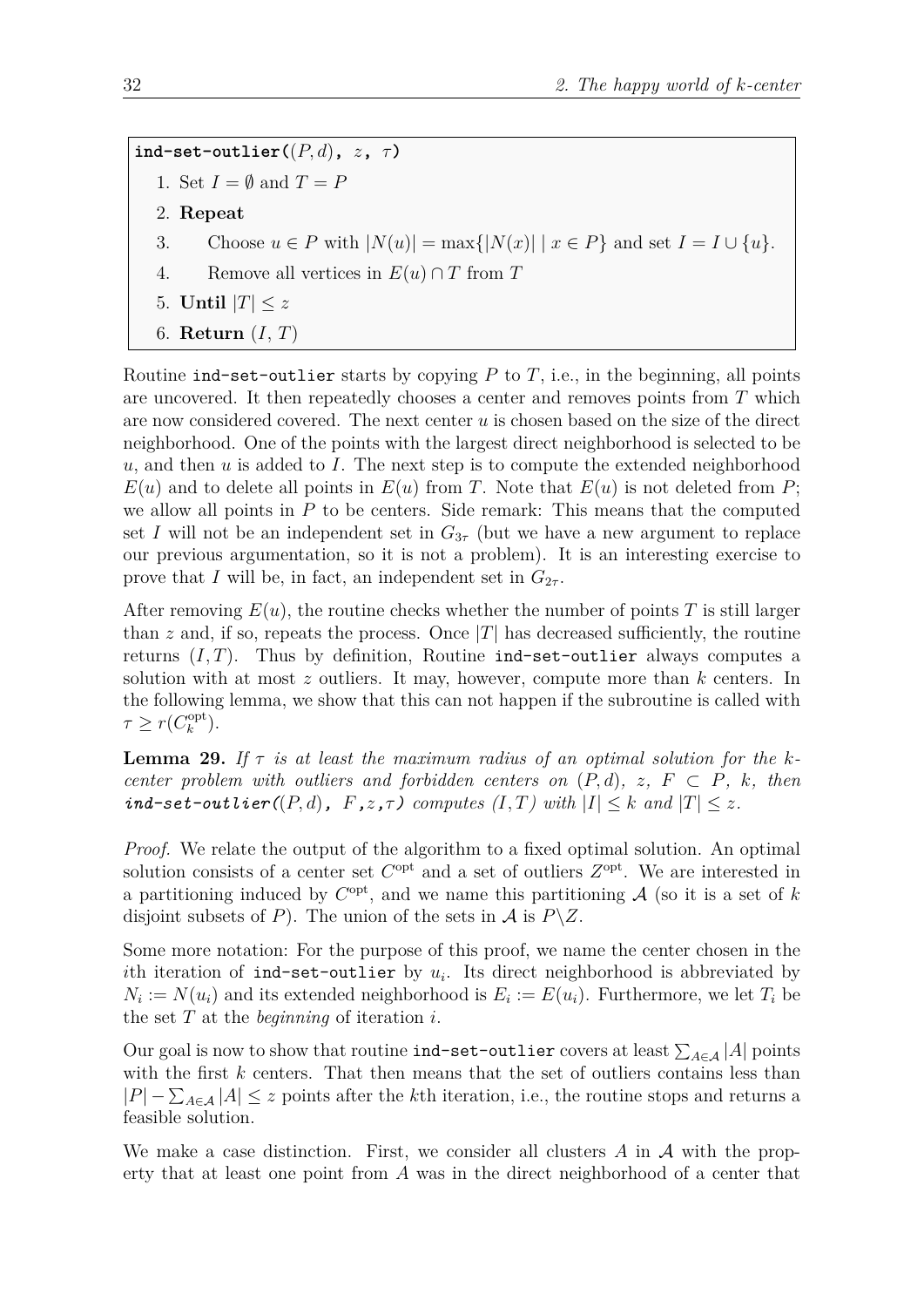ind-set-outlier chose in the first *k* iterations. We call the set of all these clusters  $\mathcal{G} \subseteq \mathcal{A}$ , and the set of the remaining clusters  $\mathcal{B} = \mathcal{A} \backslash \mathcal{G}$ . For every cluster  $A \in \mathcal{G}$ , we let  $i(A) \in [k]$  be the smallest number for which  $A \cap N_{i(A)} \neq \emptyset$ .

What does this mean? Let  $x \in A \cap N_i$  be the point that is in the non-empty intersection (set  $i = i(A)$  for this paragraph). Then every point in A has a distance of at most 2*τ* to *x*, since they are in the same optimum cluster as *x*. But the distance between *x* and  $u_i$  is at most  $\tau$ , since  $x \in N_i$  as well. This means that every point in *A* has a distance of at most  $3\tau$  to  $u_i$ , implying that  $(A \cap T_i) \subseteq E_i$ . Since all points in  $E_i$  are deleted in iteration *i*, this means that  $A \cap T_i$  is deleted from *T*. Notice that this also means that the  $i \in [k]$  with  $A \cap N_i \neq \emptyset$  is unique: After the first iteration where this happens, no points from *A* remain in *T*.

What about the points from *A* that were deleted from *T before* iteration *i*? Since iteration *i* is the first iteration where a point from *A* was in the direct neighborhood of the chosen center, points there were previously deleted were *not* in the direct neighborhood, but only in the extended neighborhood.

Let  $I_G = \{i \in [k] \mid \exists A \in \mathcal{G} : i = i(A)\}\$  and  $I_B = [k] \setminus I_G$ . Then we have just shown that

$$
\bigcup_{A \in \mathcal{G}} A \subseteq \left( \bigcup_{i \in I_G} E_i \cup \bigcup_{i \in I_B} E_i \backslash N_i \right).
$$

Notice that  $|I_G| \leq |\mathcal{G}|$ : while multiple clusters from  $\mathcal{G}$  may be deleted in the same iteration, there is only one fixed iteration that is added to  $I_G$  for each  $A \in \mathcal{G}$ . Thus, also  $|I_B| \geq |\mathcal{B}|$  is true.

Now we know that all points in  $\bigcup_{A\in\mathcal{G}} A$  are removed and are not in *T* after iteration *k*. What points can still be in *T*? Let  $A \in \mathcal{B}$  be one of the optimum clusters we have not considered so far. It may be that some of the points in *A* are removed during the *k* iterations, which is only good for us. Indeed, we can strengthen our above statement to:

$$
\left(\bigcup_{A\in\mathcal{G}}A\cup\bigcup_{A\in\mathcal{B}}A\backslash r(A)\right)\subseteq\left(\bigcup_{i\in I_G}E_i\cup\bigcup_{i\in I_B}E_i\backslash N_i\right),\right.
$$

where  $r(A)$  is the subset of A containing all points still remaining after iteration k. This means that This implies that

$$
\left(\sum_{A\in\mathcal{G}}|A|+\sum_{A\in\mathcal{B}}(|A|-|r(A)|)\right)\leq\left(\sum_{i\in I_G}|E_i|+\sum_{i\in I_B}|E_i\backslash N_i|\right),
$$

and now have to show that  $\sum_{A \in \mathcal{B}} |r(A)|$  is not too large.

Since all points in  $r(A)$  are not removed during the first *k* iterations,  $|A \cap T_i| \geq |r(A)|$ holds for all  $i \in [k]$ . In particular, the center  $c(A)$  of A (which is a point in P and thus always a possible center) has a neighborhood of size at least  $|r(A)|$ . Since we always choose a point with a neighborhood of maximum size,  $|N_i| \geq |r(A)|$  is always true: for all  $i \in [k]$  and all  $A \in \mathcal{B}$ . Together with the fact that  $|I_B| \geq |\mathcal{B}|$ , this implies

$$
\sum_{i \in I_B} |N_i| \ge \sum_{A \in \mathcal{B}} |r(A)|.
$$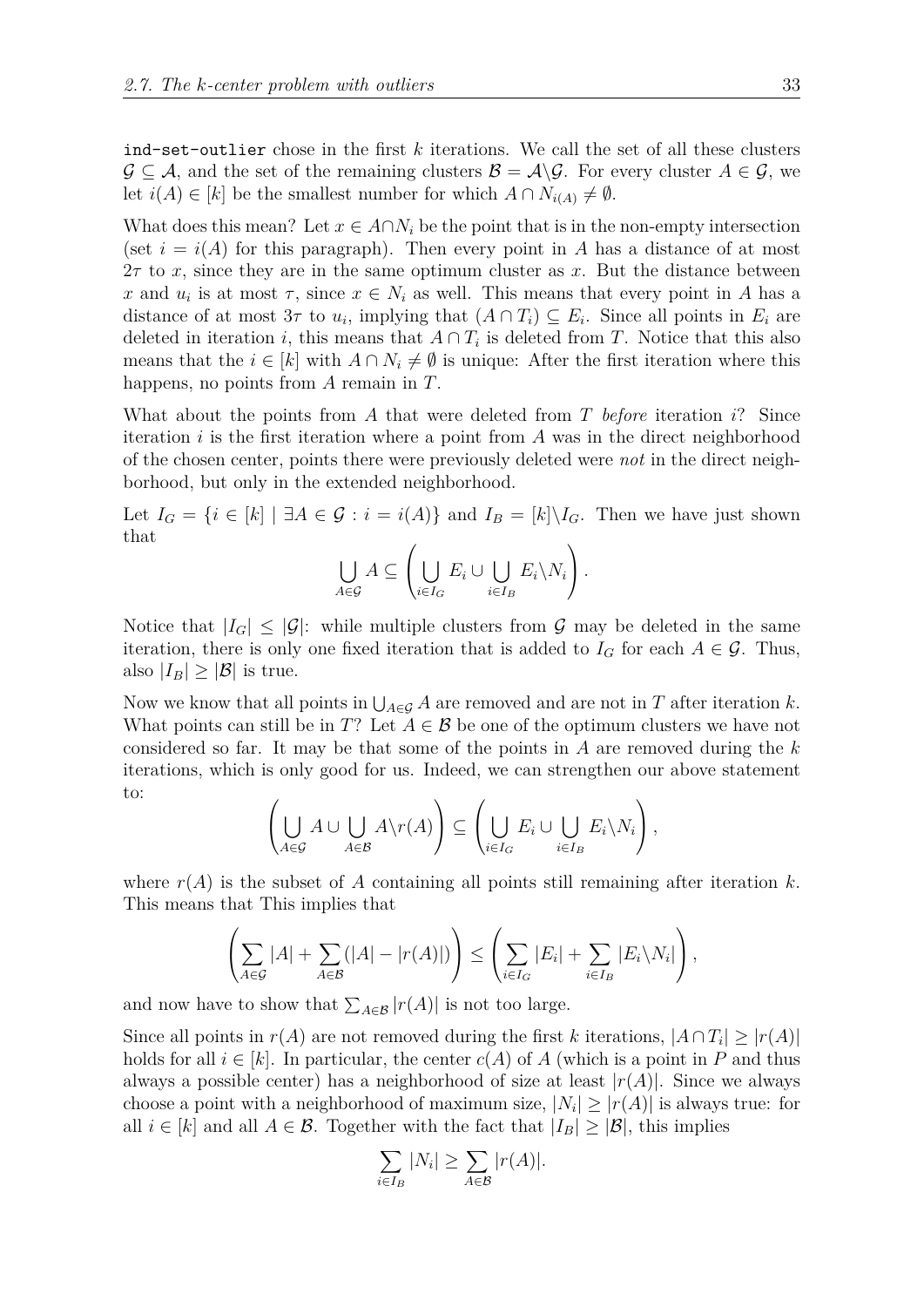In words, this inequality says the following: What we remove (in addition to  $\bigcup_{i \in I_G} E_i \cup$  $\bigcup_{i\in I_B} E_i \setminus N_i$  is at least as much as what we should remove (in addition). Formally, we have shown that

$$
\sum_{A \in \mathcal{A}} |A| = \left( \sum_{A \in \mathcal{G}} |A| + \sum_{A \in \mathcal{B}} (|A| - |r(A)|) \right) + \sum_{A \in \mathcal{B}} |r(A)|
$$
  
\n
$$
\leq \left( \sum_{i \in I_G} |E_i| + \sum_{i \in I_B} |E_i \backslash N_i| \right) + \sum_{i \in I_B} |N_i|
$$
  
\n
$$
= \sum_{i=1}^k |E_i|,
$$

and that completes our proof.

 $\Box$ 

Lemma [29](#page-31-0) contains the main technical step to prove the following result by Charikar et. al. [\[CKMN01\]](#page-73-6).

**Theorem 30.** Algorithm **thresholding-with-constraints((P,d)**, F, k, z) com*putes a* 3*-approximation for the k-center problem with outliers and forbidden centers.*

*Proof.* Similarly to Observation [18,](#page-22-0) we observe that only the pairwise distances present in (*P, d*) are possible candidates for the value of an optimal solution to the *k*-center problem with outliers and forbidden centers on (*P, d*), *F*, *k*, *z*. Since the algorithm thresholding-with-constraints iterates through all of them, it performs one iteration of ind-set-outlier where  $\tau$  is the optimum value. By Lemma [29,](#page-31-0) the center set *C* computed by this call satisfies  $|C| \leq k$ . By line 3 of ind-set-outlier, *C* only contains points from  $P\ F$ . By line 6 of ind-set-outlier, we know that  $|T| \leq z$ . Furthermore, all points not in *T* have been removed because they are neighbors of a point in *C* in  $G^3_\tau$ , and are thus within distance  $3\tau$  of a point in *C*. Since  $\tau$  is the optimum value, *C* and *T* are a 3-approximative solution for the *k*-center problem with outliers and forbidden centers. The solution that is finally chosen is either this solution or one that is only better.  $\Box$ 

#### <span id="page-33-0"></span>**2.8 The fair** *k***-center problem**

Adding constraints to a clustering problem can mean many things. We have seen one constraint (clustering with outliers) where we restrict the number of points that can be assigned to some centers (a set of *z* centers can only be assigned at most one point, namely themselves). Another classical variant of the *k*-center problem would be to add upper or lower capacities to all centers. For example, the capacitated *k*-center problem asks for a set of centers *C* and an assignment of points to centers such that the number of points assigned to a center *c* does not violate its capacity *u*(*c*) (notice the difference to the outlier version: The capacity is here given for each center *c* individually, which is different from saying that there should be a center with at most a certain number of points). The lower-bounded *k*-center problem restricts the number of assigned points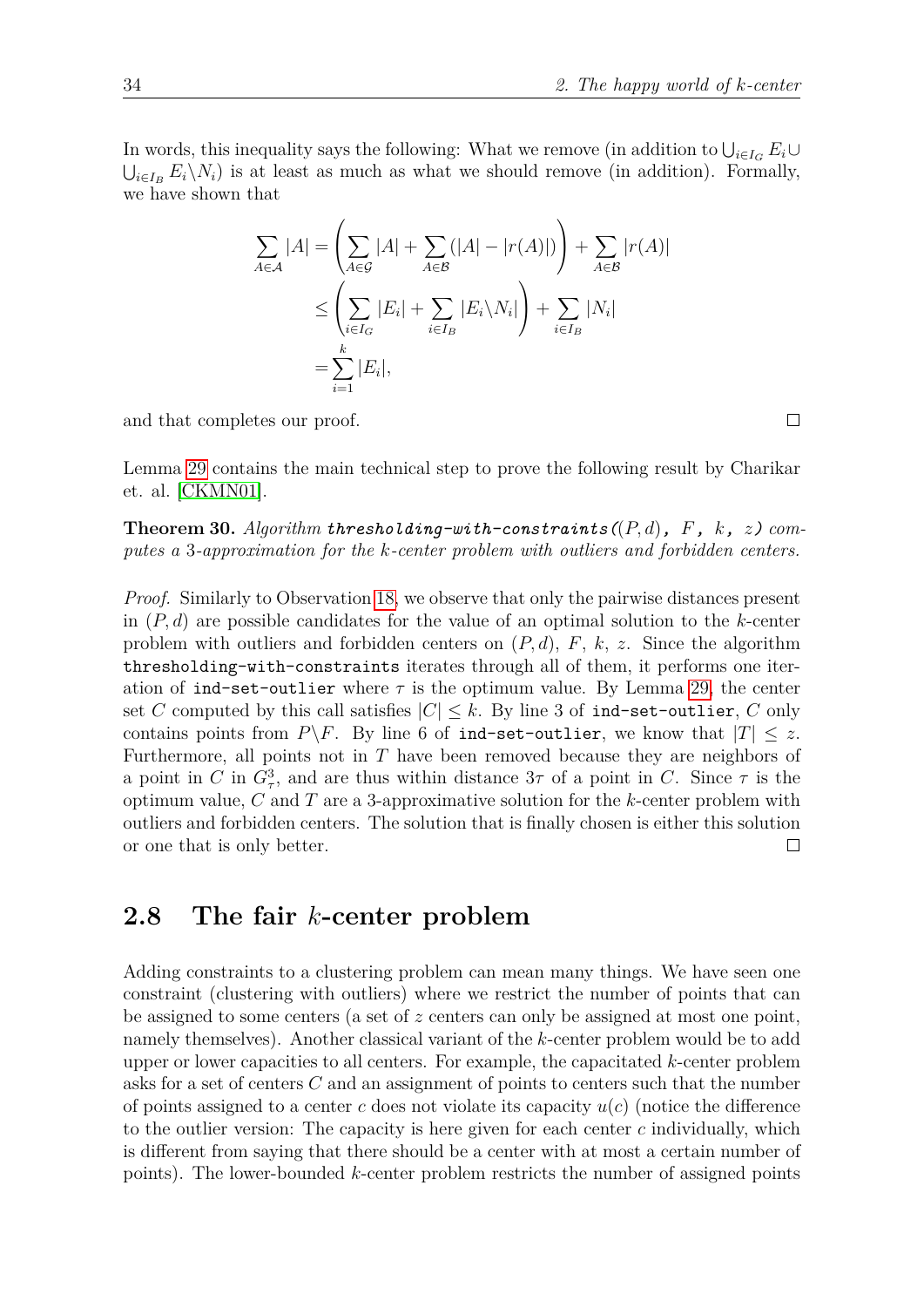from below, not above, by demanding that every center gets at least as many point as its lower bound  $\ell(c)$  states. Both these problems can be approximated; indeed, the lower-bounded *k*-center problem allows for a 3-approximation [\[AS16\]](#page-72-1), and the capacitated *k*-center problem for a 6-approximation [\[KS00\]](#page-74-0) (matching lower bounds are not known).

In this section, we want to study a problem that is loosely related to *k*-center with upper and lower capacities, but has a very modern motivation. This is the *fair k-center problem* as proposed by Chierichetti, Kumar, Lattanzi and Vassilvitskii [\[CKLV17\]](#page-73-7).

The model for fair *k*-center strives to find a clustering where all clusters have the same composition with respect to some sensitive attribute as the whole point set. As an example, consider assigning children to kindergartens in a way that ensures that the number of boys and the number of girls is roughly equal.

The difficulty of the fair *k*-center problem depends highly on the exact mathematical formulation. For the purpose of this lecture, we will restrict ourselves to binary attributes as in the example of boys and girls. This case is significantly easier to model and to approximate than the more general formulation where the number of different possible attribute values is larger than two.

<span id="page-34-0"></span>**Definition 31.** Let  $(P,d)$  be a metric space, and let  $a : P \to \{0,1\}$  be a mapping. *For any subset*  $S \subseteq P$  *we use the notations*  $S_0$  *and*  $S_1$  *to denote the sets of points with attribute value* 0 *and* 1*, respectively, i.e.,*

$$
S^j = \{ x \in S \mid a(x) = j \}
$$

*for*  $j \in \{0, 1\}$ *. Then we call* 

$$
ratio(S, j) = \frac{|S^j|}{|S|}
$$

*the* ratio *of attribute value j in S, and we say that S is* exactly balanced *if*

$$
\operatorname{ratio}(S,0) = \operatorname{ratio}(P,0).
$$

*[This implies* ratio(*S, 1*) = ratio(*P, 1*) *since we only have two attribute values.] For convenience, we assume that at least half of the points have attribute value* 1 *(otherwise, we switch the naming*). We say that *S* is  $(\ell, u)$ -balanced for  $\ell \in [0, \text{ratio}(P, 0)]$  and  $u \in [ratio(P, 0), 1]$  *if* 

$$
\ell \leq \text{ratio}(S, 0) \leq u.
$$

Achieving exactly balanced clusters according to Definition [31](#page-34-0) can be difficult. Imagine for example a point set *P* with 49 points with attribute value 0 and 51 points with attribute value 49. Then no true subset of  $P$  is exactly balanced according to Definition [31](#page-34-0) because a balanced cluster has to have ratio( $C$ ,  $0$ ) = 49/100, and the only subset of P satisfying this constraint is P itself. Choosing  $\ell$  and  $\mu$  away from 49/100 allows to split P into multiple clusters. For arbitrary  $\ell$  and  $u$ , the problem can still be complicated even for two attribute values. We define the following special case as our variant of the fair *k*-center problem.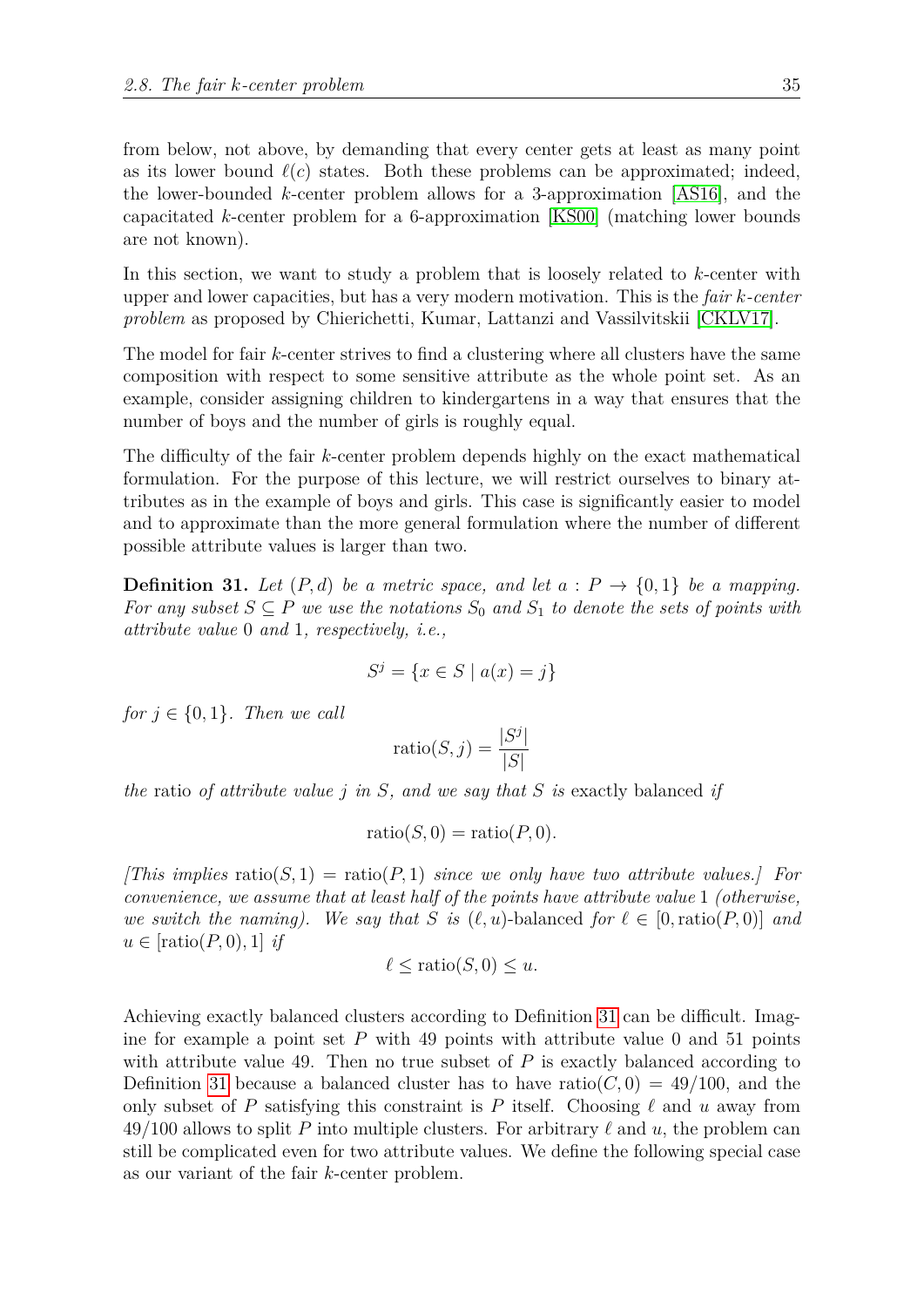<span id="page-35-0"></span>**Definition 32.** Let  $(P,d)$  be a metric space, let  $a : P \rightarrow \{0,1\}$  be a mapping and *let*  $k, t \in \mathbb{N}^{\geq 1}$  *be numbers (where t is such that*  $\frac{1}{t} \leq \text{ratio}(P, 0)$ ). The fair *k*-center problem *is to compute a set*  $C = \{c_1, \ldots, c_k\} \subseteq P$  *with*  $|C| = k$  *and an assignment*  $c: P \to C$  *such that the induced clusters*  $C_1, \ldots, C_k$  *(with*  $C_i = \{x \in P \mid c(x) = c_i\}$ ) are  $(\frac{1}{t})$  $\frac{1}{t}$ , 1)*-balanced and* 

$$
r(C, c) := \max_{x \in P} d(x, c(x))
$$

*is minimized.*

– end of lecture 5 –

Definition [32](#page-35-0) demands a solution where the ratio of the points with attribute value 0 is at least  $1/t$ , i.e., in any cluster we have that for each point of value 0, there are at most  $t-1$  points of attribute value 1. It allows any  $t$  with  $(1/t) \leq \text{ratio}(P, 0)$ , so the only restriction here is that we do not allow irrational numbers. Furthermore, we drop the upper bound *u* and set it to 1.

<span id="page-35-1"></span>**Lemma 33.** *Assume that the center set*  $C^*$  *and the assignment*  $c^* : P \to C^*$  *form an optimal solution to the fair k-center problem on* (*P, d, a, k, t*)*. Then there is an* assignment  $c': P^1 \to P^0$  such that

*1. for all*  $x \in P^0$ ,  $|\{y \in P^1 \mid c'(y) = x\}\|$  ≤ *t* − 1*, and* 2. *for all*  $y \in P^1$ ,  $d(y, c'(y)) \leq 2r(C^*, c^*)$ .

*Proof.* We construct c' by considering each cluster in the optimum solution individually. So let *S* be a cluster in the optimum solution. We know that the solution is  $\left(\frac{1}{t}\right)$  $\frac{1}{t}$ , 1)-balanced, so in particular, ratio(*S*, 0)  $\geq 1/t$ . By definition, this means that

$$
\frac{|S^0|}{|S^0| + |S^1|} \ge \frac{1}{t} \Leftrightarrow |S^1| \le (t - 1)|S^0|.
$$

We can thus split  $S^1$  into  $|S^0|$  groups of at most  $t-1$  points each, and then assign each group to a unique point in  $S^0$ . This satisfies requirement 1. For requirement 2., observe that all points in *S* have a distance of at most twice the maximum radius.  $\Box$ 

Lemma [33](#page-35-1) ensures us that there is a good clustering into  $|P^0|$  clusters, where the points in  $P^0$  are the centers. This is a crucial observation since it is much easier to find a clustering with this structure than to find a fair *k*-clustering directly. Using the finer  $|P^0|$ -clustering, we can then later construct a fair *k*-clustering.

If we already know that the points in  $P^0$  are supposed to be the centers, all that is left to do is to compute the assignment of points with attribute value 1 to these centers, in a way that ensures sufficient balance. Finding this assignment is (basically) the task in Problem 3 on Problem Set 5, and we defer the solution to the tutorial (proof will later be added).

**Lemma 34.** Let  $(P,d)$  be a metric space, let  $a : P \rightarrow \{0,1\}$  be a mapping and let  $k, t \in \mathbb{N}^{\geq 1}$  *be numbers (where t is such that*  $\frac{1}{t} \leq \text{ratio}(P, 0)$ ). Assume that a set of *centers C is given, and an assignment*  $a: P^0 \to C$  *of the points with attribute value* 0 *to these centers is given as well. Extending c to P* 1 *such that*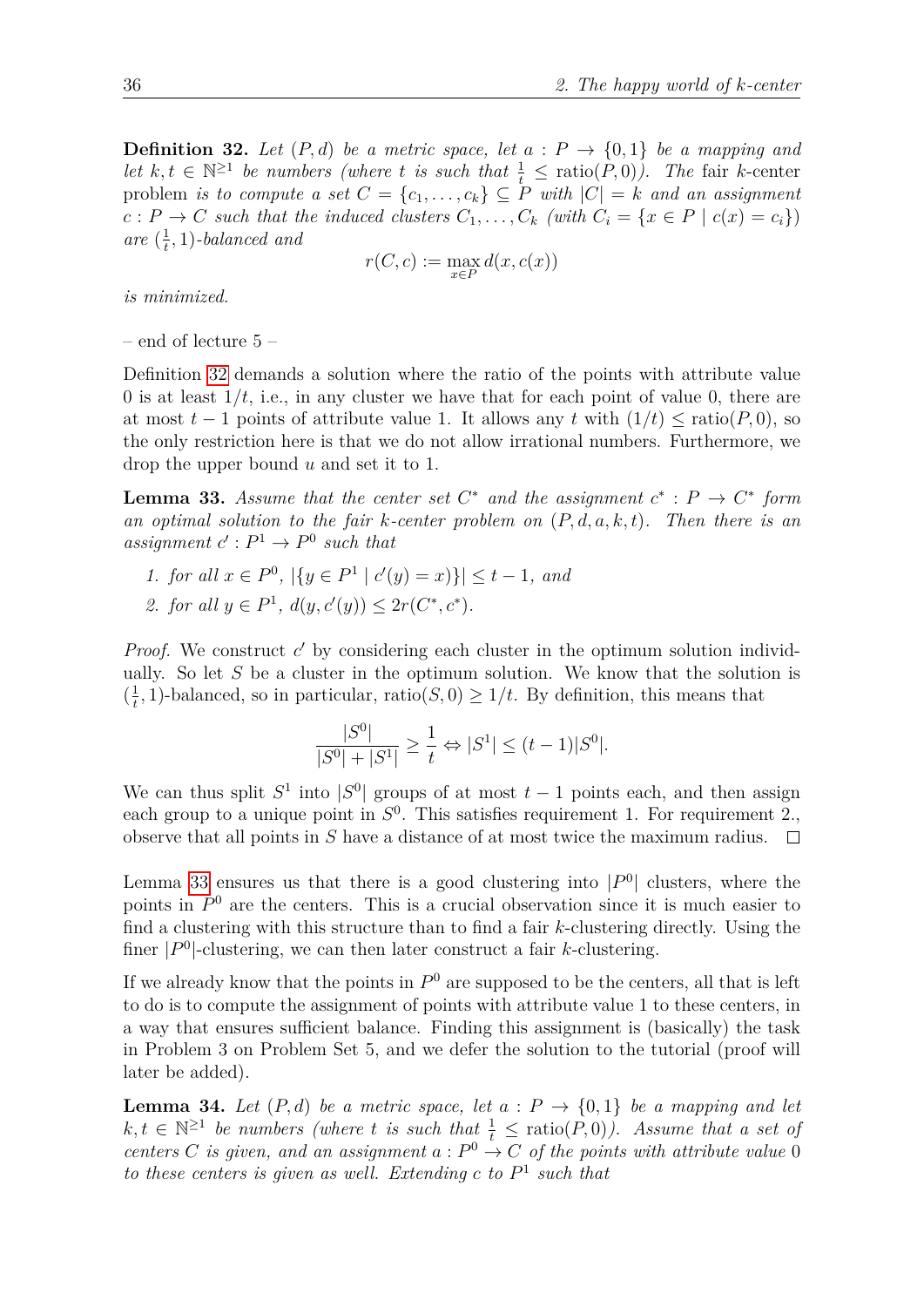- *all induced clusters are*  $(\frac{1}{t})$  $\frac{1}{t}$ , 1)*-balanced*, and
- *the maximum radius of* (*C, c*) *is minimal*

*is possible in polynomial time.*

Lemma [34](#page-35-0) says that if *C* and  $c: P^0 \to C$  are fixed, then extending *c* optimally is possible in polynomial time. In the tutorial, this lemma is used in a scenario where the points in  $P<sup>0</sup>$  are already assigned; here, we use it in a scenario where the points in  $P<sup>0</sup>$  are the centers (and thus implicitly assigned to themselves). After using Lemma [34](#page-35-0) to compute an assignment of then points in  $P<sup>1</sup>$  to the points in  $P<sup>0</sup>$ , we use a *k*-center 2-approximation of our choice to cluster the points in  $P^0$ . And then, all we have to do is to combine the two clusterings.

**fair-k-center(** $(P, d)$ ,  $a: P \rightarrow \{0, 1\}$ ,  $k, t \in \mathbb{N}^{\geq 1}$ )

- 1. Check that  $\text{ratio}(P, 0) \leq 0.5$  and that  $\frac{1}{t} \leq \text{ratio}(P, 0)$
- 2. Find an optimal assignment  $c': P^1 \to P^0$  of the points in  $P^1$  to  $P^0$ under the condition that  $(c')^{-1}(x) \le t - 1$  for all  $x \in P^0$  (Lemma [34\)](#page-35-0)
- 3. Call farthest-first-traversal $((P^0, d), k)$  to compute a center set  $C$
- 4. For all  $x \in P^0$
- 5. Set  $c(x) = \arg \min_{c \in C} d(x, c)$
- 6. For all  $y \in P^1$
- 7. Set  $c(y) = c(c'(y))$
- 8. **Return** (*C*, *c*)

**Theorem 35.** *Let*  $(P,d)$  *be a metric space,*  $a : P \rightarrow \{0,1\}$  *be a mapping and*  $t \in \mathbb{N}^{\geq 1}$  such that  $\frac{1}{t} \leq$  ratio(*P*, 0)*.* Then Algorithm **fair-k-center** computes a 4*approximation to the fair k-center problem on (*(*P, d*)*, a, t).*

*Proof.* By Lemma [33,](#page-35-1) we know that it is possible to assign the points in  $P<sup>1</sup>$  to the points in  $P^0$  such that the maximum distance between any point  $y \in P^1$  to its assigned point  $c'(y) \in P^0$  is at most  $2r(C^*, c^*)$ , where  $(C^*, c^*)$  is an optimal solution, and such that for any point  $y \in P^0$ ,  $(c')^{-1}(y) \le t - 1$ . By Lemma [34,](#page-35-0) we know that we can find an optimal assignment of the points in  $P<sup>1</sup>$  to the points in  $P<sup>0</sup>$  under the condition that every point in  $P^0$  gets at most  $t-1$  points; such an optimal assignment then has a radius of at most  $2r(C^*, c^*)$  as well. So the assignment *c*' computed in line 2. satisfies that  $d(y, c'(y)) \leq 2r(C^*, c^*)$  for all  $y \in P^1$ .

Next, the algorithm clusters the points in  $P^0$  by using a 2-approximation for the *k*-center problem. The optimum solution to the unconstrained *k*-center problem on  $(P^0, 0)$  can only be cheaper than the solution to the fair *k*-center problem on the full point set. Thus, the maximum distance between any point  $x \in P^0$  and its closest center  $c(x) = \arg \min_{c \in C} d(x, c)$  in the computed set *C* is at most  $2r(C^*, c^*)$ .

Finally, the algorithm sets the center of any  $y \in P^1$  to  $c(c'(y))$ . By the triangle inequality,

$$
d(y, c(c'(y))) \leq d(y, c'(y)) + d(c'(y), c(c'(y))) \leq 2r(C^*, c^*) + 2r(C^*, c^*) \leq 4r(C^*, c^*),
$$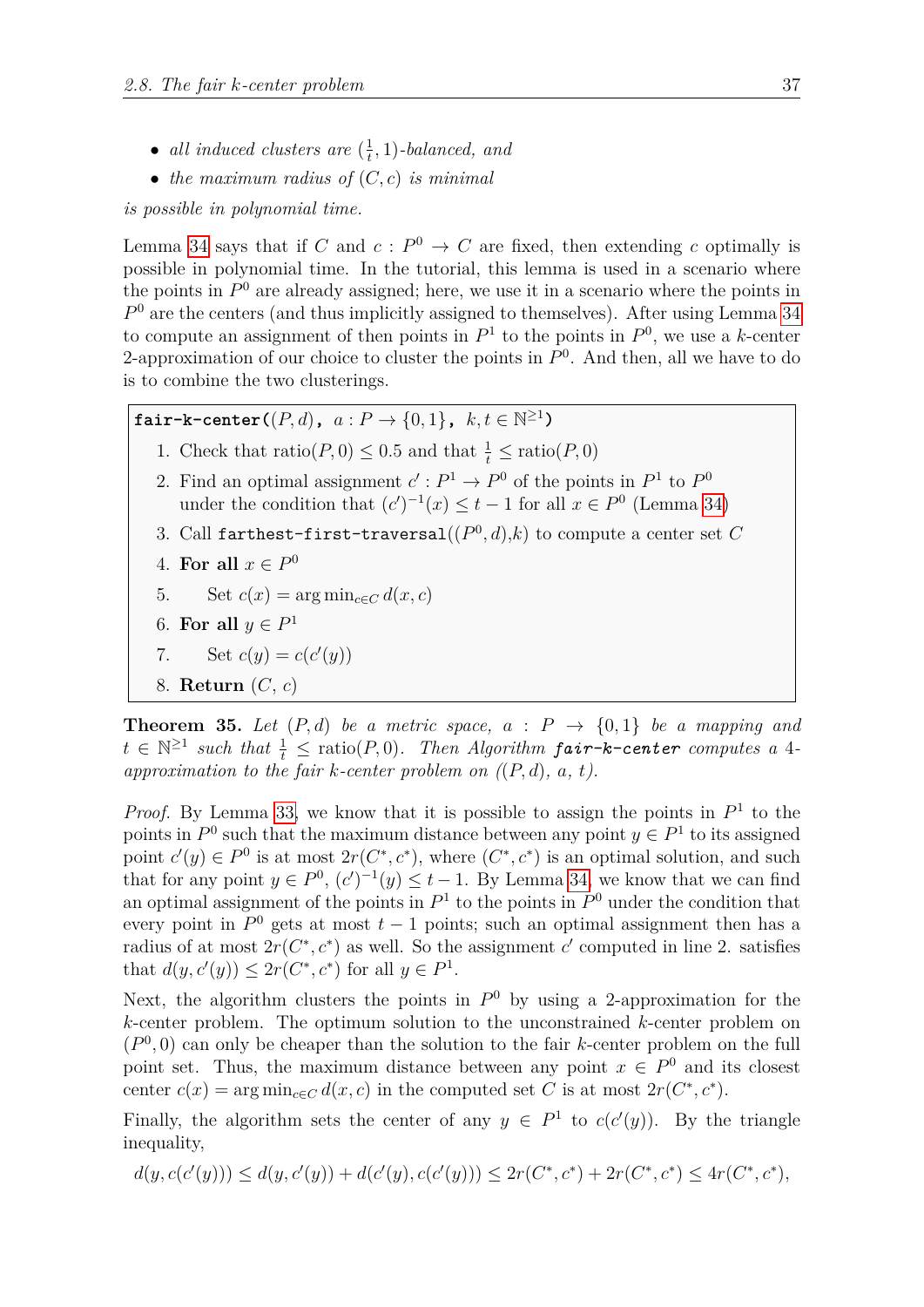so every point in  $P^1$  is at distance at most  $4r(C^*, c^*)$  of is final center, which proves the theorem.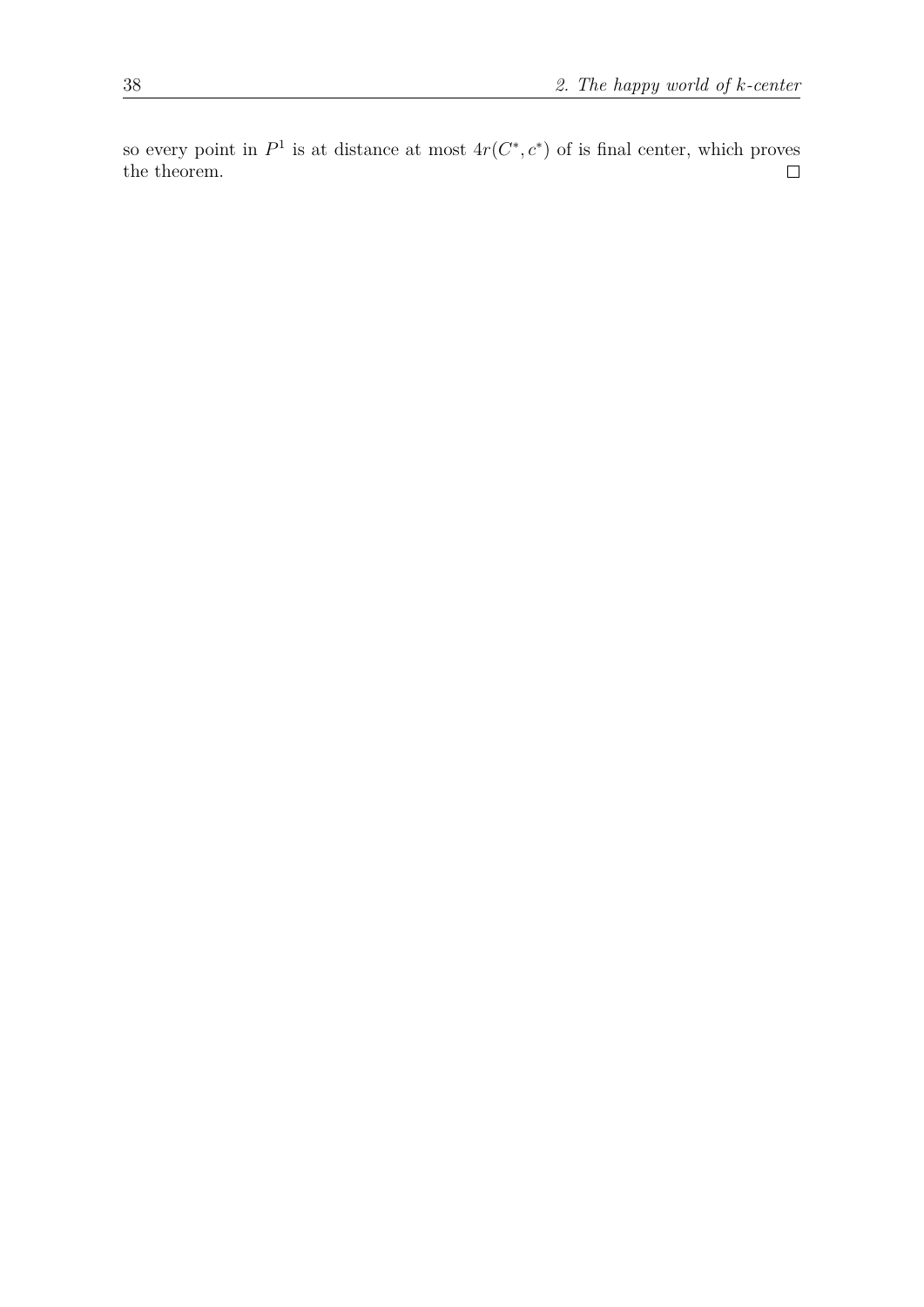# L<br>Chapter

## The exciting world of *k*-means

In this chapter, we consider the probably most known clustering problem: The *k*means problem. Even more famous than this problem is a heuristic for it (Lloyd's algorithm) which we discuss later and which is commonly often referred to as *the k*-means algorithm. We will argue that nowadays, there are improvements of this algorithm that should be considered instead of implementing the heuristic in its vanilla version.

Furthermore, we will see how the *k*-means problem can be approximated in the streaming model, i.e., by one-pass algorithms. The resulting combination of a practical approximation algorithm and streaming routines lead to very powerful practical algorithms for the *k*-means problem.

## **3.1 The (Euclidean)** *k***-means problem**

Here is a formal definition of the *k*-means problem:

**Definition 36.** Let  $P \subset \mathbb{R}^d$  be a finite set of points from the Euclidean space and  $k \in \mathbb{N}^{\geq 1}$  *be a number. The (Euclidean) k*-means problem *is to compute a set*  $C \subset \mathbb{R}^d$ *with*  $|C| = k$  *that minimizes* 

$$
dist^{2}(P, C) := \sum_{x \in P} \min_{c \in C} ||x - c||^{2}.
$$

In the following we also use the abbreviation  $dist^2(P, z) := dist^2(P, \{z\})$  for denoting the sum of the squared distances of all points in *P* to a single point *z*. Furthermore, we sometimes consider *weighted k*-means. Then the input point set comes together with a weight function  $w: P \to \mathbb{R}$ , and the objective to minimize changes to

$$
dist^{2}(P, w, C) := \sum_{x \in P} w(x) \cdot \min_{c \in C} ||x - c||^{2}.
$$

If the weights are integral, we can think of the weights as multiplicities.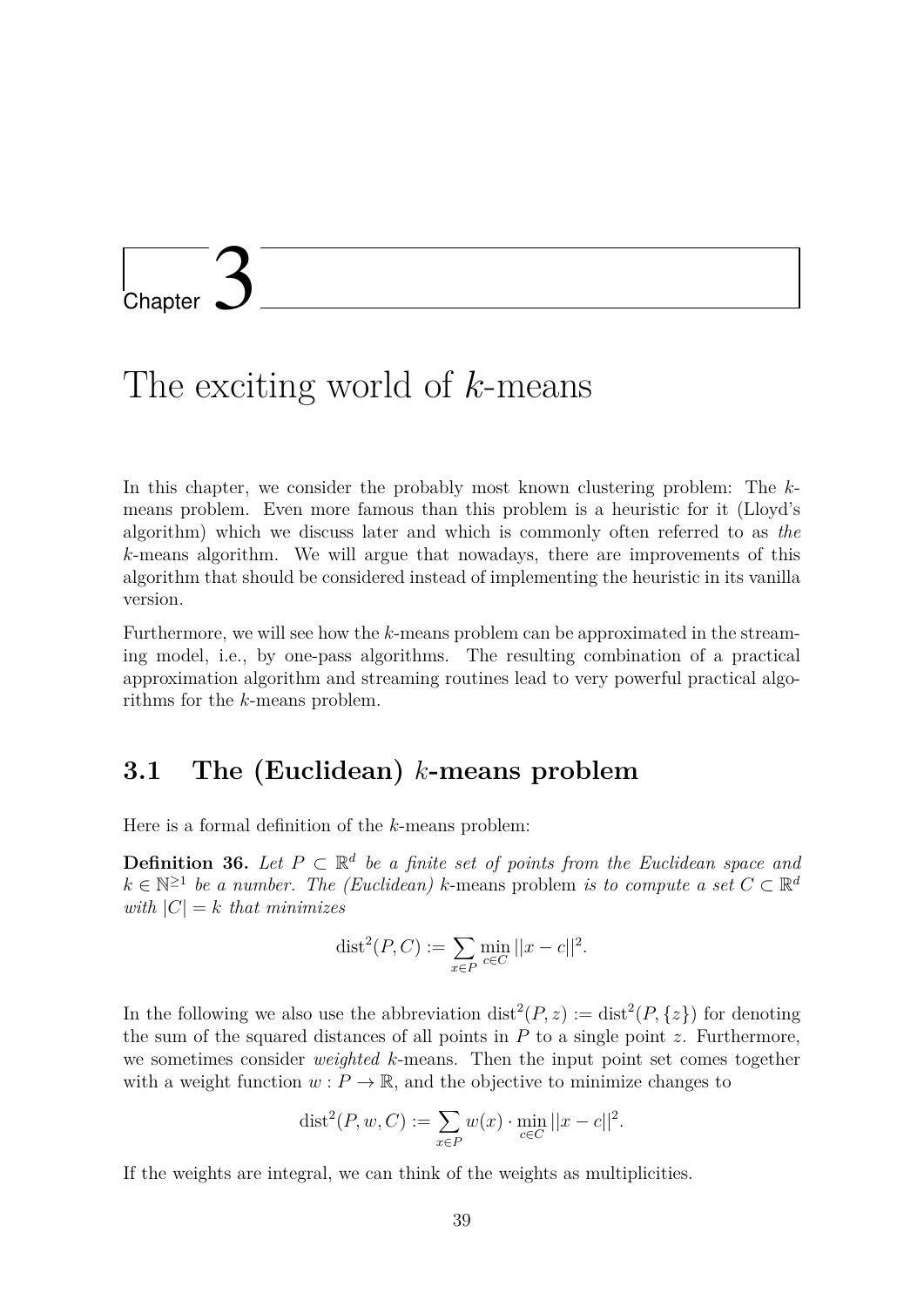The *k*-means problem is NP-hard, and it is NP-hard to approximate it better than 1*.*0013 (see [\[ACKS15,](#page-72-0) [LSW17\]](#page-74-0)). There are at least three papers proposing constantfactor approximation algorithms for the *k*-means problem, the best of which achieves an approximation ratio of 6.357 (see [\[ANSW17\]](#page-72-1)). All of these are based on algorithms for the *k*-median problem, the close sibling of the *k*-means problem:

**Definition 37.** *Let*  $(P, d)$  *be a metric space and*  $k \in \mathbb{N}^{\geq 1}$  *be a number. The k*-median problem *is to compute a set*  $C \subseteq P$  *with*  $|C| = k$  *that minimizes* 

$$
\sum_{x \in P} \min_{c \in C} d(x, c).
$$

Compared to the *k*-median problem, we notice two major changes. First of all, the metric space is the Euclidean space. That is a restriction: Instead of an arbitrary space of which we only know that it satisfies the three axioms in Definition [1,](#page-4-0) we know exactly how the distances are computed (see Fact [3\)](#page-6-0).

However, the *k*-means problem is *not* a special case of the *k*-median problem. On the contrary: Firstly, the objective function considers squared Euclidean distances. These are not metric; so while the *k*-means problem is based on a specific metric (Euclidean distances), its cost is not actually metric. Indeed, the cost that a point incurs does not satisfy the triangle inequality. This is a major challenge when adapting approximation algorithms for *k*-median to *k*-means. Often, the way to resolve it (at the cost of a worse bound) is to use the fact that squared distances satisfy the following *relaxed triangle inequality*.

<span id="page-39-0"></span>**Fact 38.** Let  $x, y, z \in \mathbb{R}^d$  be points. It holds that

$$
||x - y||^2 \le 2||x - z||^2 + 2||z - y||^2.
$$

Secondly, notice that the center set *C* can be chosen from *all* of  $\mathbb{R}^d$  in the case of the *k*-means problem, while in the *k*-median problem, it is (usually) restricted to the input point set. For the *k*-median problem, an optimal solution can be computed in time  $\binom{n}{k}$ *k*  $\Theta(n^k)$  by testing all possible choices of *k* centers from *P*. For the *k*means problem, it is not straightforward to obtain a similar result. It is possible test all partitionings of *P* into *k* subsets and then finding the best center for each subset (we see how to do this in the next section), but the running time of this is  $\Theta(k^n)$ , which is in general much worse than  $\Theta(n^k)$ . Inaba, Katoh and Imai [\[IKI94\]](#page-73-0) show how to optimally solve the *k*-means problem in time  $n^{\mathcal{O}(dk)}$ . This algorithm is based on enumerating Voronoi diagrams.

## **3.2 Lloyd's algorithm**

The extremely popular heuristic often called *the k-means algorithm* which we discuss in the following is usually attributed to a note by Lloyd in 1957 which was later published in [\[Llo82\]](#page-74-1), but it has also (independently) been discovered by Steinhaus [\[Ste56\]](#page-74-2). The interested reader is referred to [\[Boc07\]](#page-72-2) for a historical overview.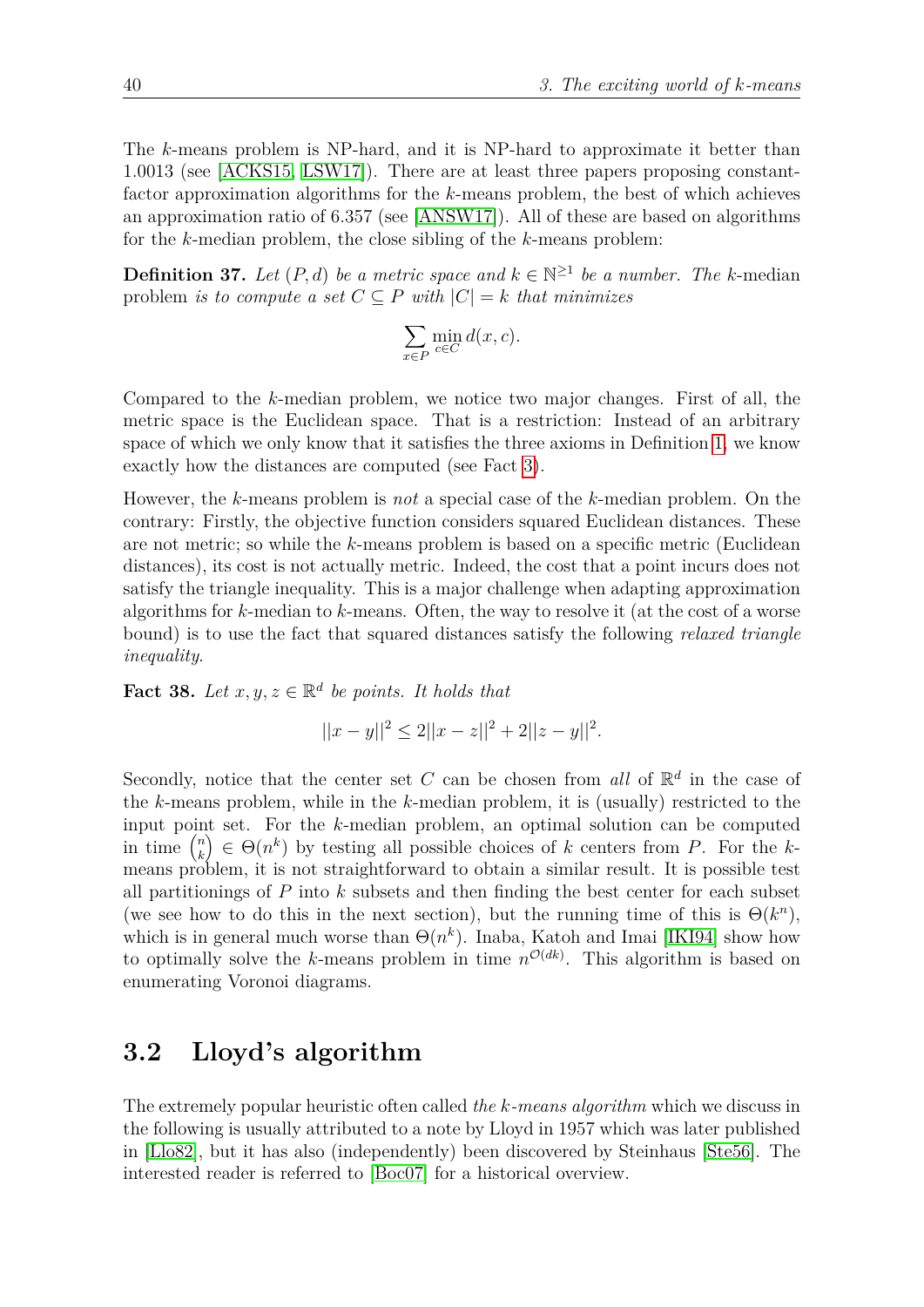The heuristic is based on the following extremely helpful observation which is usually considered folklore. The following proof is similar to the proof in [\[KMN](#page-74-3)<sup>+</sup>04].

<span id="page-40-0"></span>**Fact 39.** Let  $P \subset \mathbb{R}^d$  be a finite point set and let  $\mu(P) := \frac{1}{|P|} \sum_{x \in P} x$  be its centroid. *Then, every point*  $z \in \mathbb{R}^d$  *satisfies* 

$$
\sum_{x \in P} ||x - z||^2 = \sum_{x \in P} ||x - \mu(P)||^2 + |P| \cdot ||\mu(P) - z||^2.
$$

Notice this is the same as saying that  $dist^2(P, z) = dist^2(P, \mu(P)) + |P| \cdot ||\mu(P) - z||^2$ .

*Proof.* We abbreviate  $\mu = \mu(P)$  during the proof. Notice that for all points  $x, y \in \mathbb{R}^d$ , it holds that  $||x+y||^2 = \langle x+y, x+y \rangle = \langle x, x \rangle + 2\langle x, y \rangle + \langle y, y \rangle = ||x||^2 + 2\langle x, y \rangle + ||y||^2$ . This implies that  $||x-z||^2 = ||x-\mu+\mu-z||^2 = ||x-\mu||^2 + 2\langle \mu-z, x-\mu \rangle + ||\mu-z||^2$ . Furthermore, it holds that

$$
\sum_{x \in P} (x - \mu) = \left(\sum_{x \in P} x\right) - |P| \cdot \mu = |P| \cdot \mu - |P| \cdot \mu = 0.
$$

Combining both statements implies that

$$
\sum_{x \in P} ||x - z||^2 = \sum_{x \in P} ||x - \mu||^2 + 2(\mu - z)^T \sum_{x \in P} (x - \mu) + |P| \cdot ||z - \mu||^2
$$
  
= 
$$
\sum_{x \in P} ||x - \mu||^2 + |P| \cdot ||z - \mu||^2.
$$

Fact [39](#page-40-0) has a lot of consequences. The most obvious consequence is that the *centroid* of a point set is the best 1-means solution: The best 1-means solution is the point *z* that minimizes  $\sum_{x \in P} ||x - z||^2$ . By Fact [39,](#page-40-0) this sum has a fixed part,  $||x - \mu(P)||^2$ , and only the additional term  $|P| \cdot ||z - \mu(P)||^2$  actually depends on *z*. It becomes zero iff  $z = \mu(P)$ . This also explains how iterating through all partitionings of P leads to an (exponential time) algorithm that optimally solves the *k*-means problem. In any optimal solution, the center of any cluster has to be chosen as the centroid of the cluster. Thus, the optimal solution can be found by iterating through all partitionings and optimally computing the centers for the subsets.

Another consequence of Fact [39](#page-40-0) is that it gives rise to Lloyd's algorithm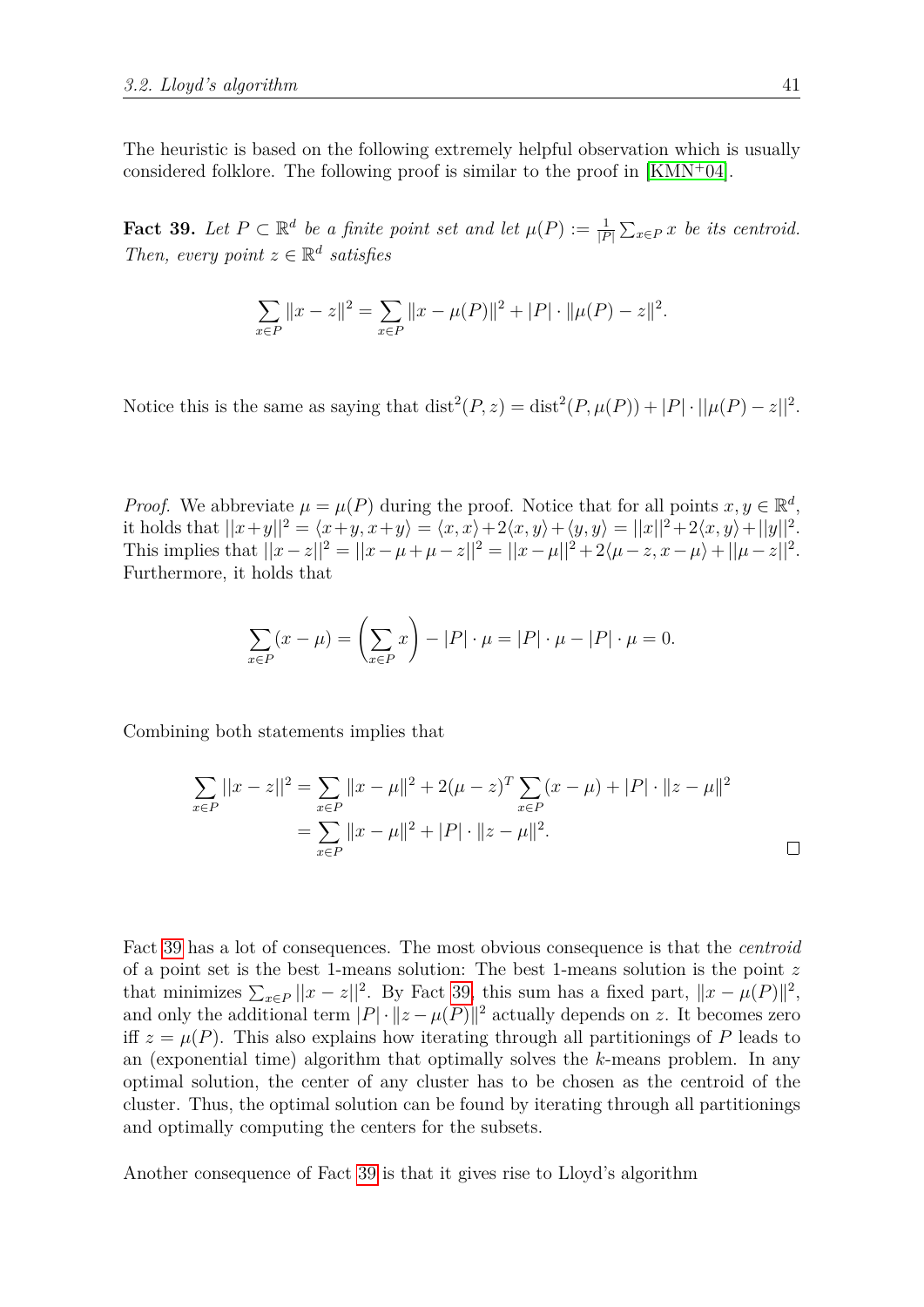$\texttt{Lloyds-algorithms}(P \subset \mathbb{R}^d, \ k \in \mathbb{N}^{\geq 1})$ 1. Choose a set of *k* centers  $C \subset \mathbb{R}^d$  arbitrarily 2. **Repeat** 3. Set  $C' = \emptyset$ 4. Compute a clustering  $C_1, \ldots, C_k$  induced by  $C$ 5. **For each**  $i \in [k]$  **do** 6. **If**  $|C_i| > 0$ 7. Add  $\mu(C_i)$  to  $C'$ 8. Replace *C* by *C*' 9. **Until** a stopping criterion is met 10. **Return** (*C*)

Algorithm Lloyds-algorithm can be implemented in different ways. Firstly, the initial choice of centers is not specified. A common method is to choose *k* points from *P* uniformly at random. The main improvement of Lloyd's algorithm that we will see later on is to replace this step by a better initialization method. Secondly, the algorithm as stated above lets clusters run empty. A practical improvement would be to add a completely new center to  $C'$  whenever a cluster ran empty. If doing this, we again have to specify how the new center is chosen (for example, uniformly at random from *P*, or along the lines of the improved initialization that we see later), and have to make sure that this can not make the algorithm cycle (see Observation [40](#page-41-0) below). Thirdly, the stopping criterion is not stated. There are two common choices: Either stopping after a fixed number of iterations *I*, or stopping when the solution quality does not decrease 'significantly' anymore, i.e., when in an iteration, the new solution is less than *T* better than the previous solution for some fixed *T*. Both methods need the user to specify a parameter; specifying the number of iterations has the advantage that the running time of the algorithm is bounded by  $\mathcal{O}(Indk)$ . Bounding the minimum improvement should only be done based on some knowledge of the magnitude of the optimum cost. It is also possible to run Lloyd's algorithm until convergence.

<span id="page-41-0"></span>**Observation 40.** After finitely many steps of Lloyd's algorithm,  $C' = C$  holds before *line 8, i.e., the algorithm converges.*

*Proof.* This is true because every iteration where  $C'$  differs from  $C$  improves the solution. Say we start with *C* and assign every point to its closest center. For a given center set, that is the best possible assignment. Now if *C* does not exactly contain the centroids of the clusters, then the cost of the solution is improved when the centers are replaced by the centroids because of Fact [39.](#page-40-0)

Further notice that after the first iteration, the algorithm only considers center sets that are sets of centroids of a partitioning. Since every change strictly improves the cost, we can not encounter the same centroid set again. Thus, the algorithm has to stop after at most  $\mathcal{O}(k^n)$  iterations.  $\Box$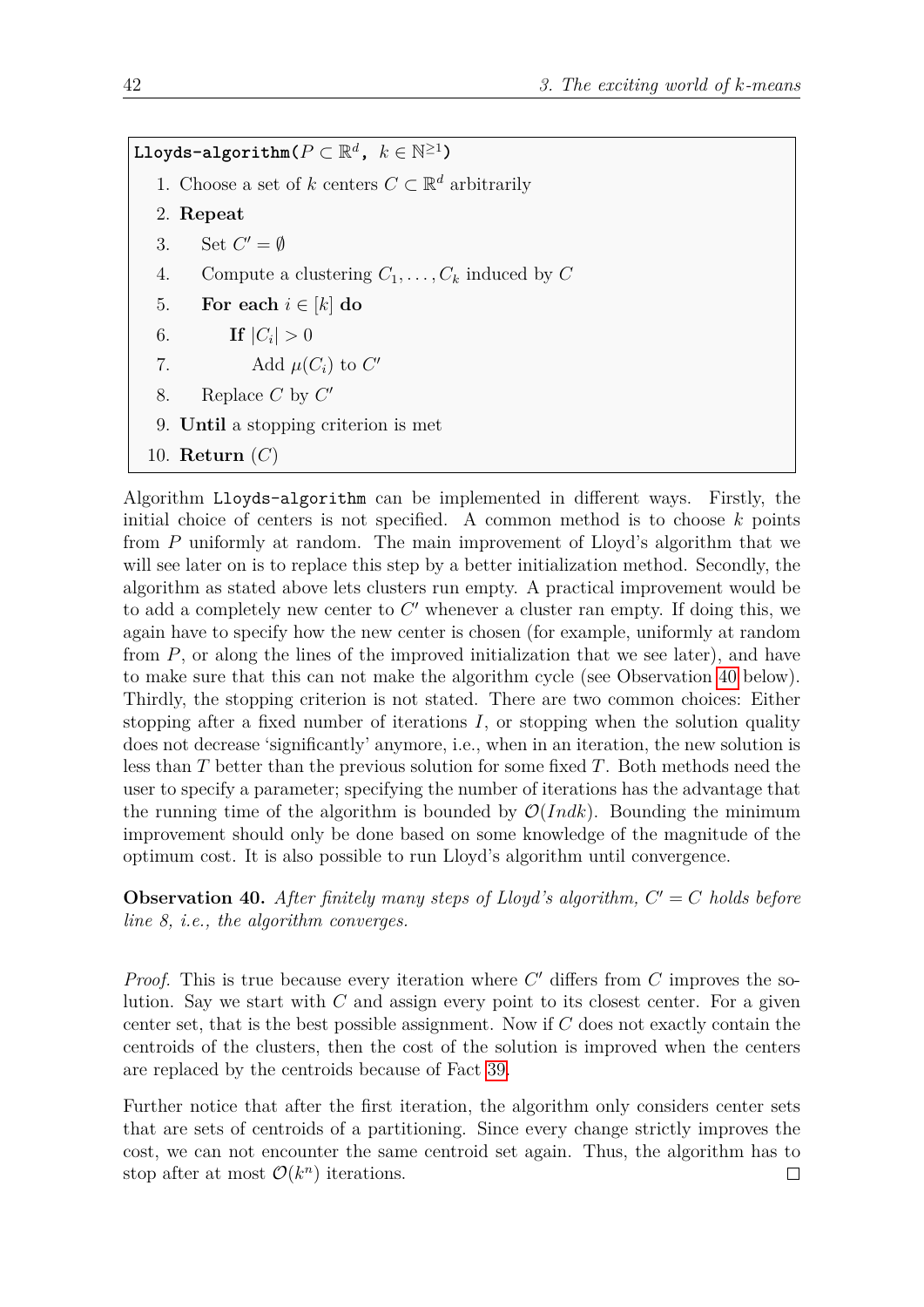

<span id="page-42-0"></span>Figure 3.1: An example with five points where the blue points form a local but not global optimum for  $k = 3$ . (Figure copied from [\[Sch14\]](#page-74-4).)

Lloyd's algorithm is a *local search heuristic*: Given a solution for the problem, it does a local improvement step, and when run to convergence, it produces a *local optimum*. However, the quality of such a local optimum can be bad. Consider Figure [3.1:](#page-42-0) Once Lloyd's algorithm chooses the blue points as the centers, the solution is locally optimal, but worse than the optimum solution by a factor of  $\Omega(d^2)$ .

Furthermore, even though Lloyd's algorithm often reportedly converges quickly in many practical applications, its running time is not bounded by a polynomial in the input size in general. Indeed, Vattani [\[Vat11\]](#page-74-5) proposes a family of instances in  $\mathbb{R}^2$ where Lloyd's algorithm needs exponentially many iterations. However, in practice, Lloyd's algorithm is not necessarily run until convergence as we discussed above. Also, it has been shown that the *smoothed complexity* of Lloyd's algorithm is indeed polynomial. Smoothed analysis provides a model for analyzing algorithms under the assumption that inputs are a bit randomized and thus not completely adversarial. Details on the smoothed analysis of Lloyd's algorithm are discussed in the lecture *Randomized Algorithms and Probabilistic Analysis*, see [\[RS18\]](#page-74-6).

## **3.3 The** *k***-means++ algorithm**

The *k*-means++ algorithm is a combination of a powerful seeding technique called *D*<sup>2</sup>  *sampling* and Lloyd's algorithm. It was proposed by Arthur and Vassilvitskii [\[AV07\]](#page-72-3) and has had a major impact on practical and theoretical studies of the *k*-means problem. It is named after Lloyd's algorithm, more precisely, after its alternative name (*k*-means algorithm).

From a theoretical point of view,  $D^2$ -sampling is the main contribution of Arthur and Vassilvitskii's work. Indeed,  $D^2$ -sampling alone provides an (expected) approximative solution as we will see in this section. From a theoretical point of view, it is not clear that Lloyd's algorithm improves upon the guarantee of  $D^2$ -sampling in a significant manner.

On the other hand, from a practical point of view, *k*-means++ is often considered as a 'variant' of Lloyd's algorithm, which just has a very good initialization. So from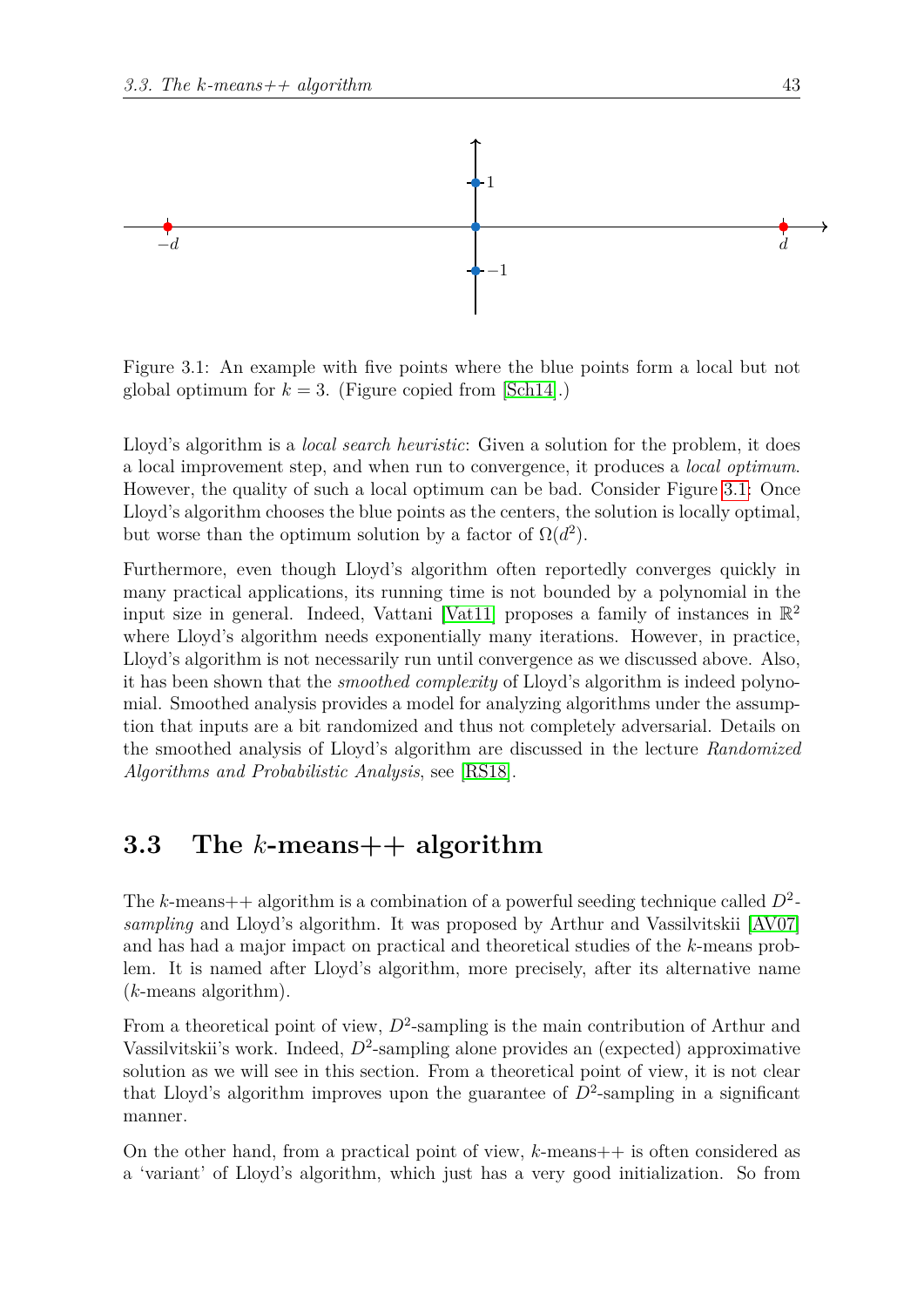that perspective, running Lloyd's algorithm is crucial; and indeed, when performing experiments, it is obvious that the improvement by refining the solution with Lloyd's algorithm is significant.

So *k*-means++ should really be seen as a combination of sampling and Lloyd's algorithm, which in its entirety is a very good algorithm. At least in practical experiments, it produces much better solutions than each of the two algorithms individually.

D<sup>2</sup>-sampling can intuitively be seen as a probabilistic variant of Gonzalez' algorithm. Recall that for Gonzalez' algorithm for *k*-center, we pick the first point arbitrarily and then subsequently pick the point that is farthest away from all previously chosen centers. For objectives like *k*-median and *k*-means, we have the additional complication that we have to take into accounts that multiple points cost more than small amounts. Here is a small picture to illustrate this fact:

| $\,m$            |   | m      |                |
|------------------|---|--------|----------------|
| $\bullet$        | ● | O<br>I | ●              |
| $\boldsymbol{a}$ | h | С      | $\overline{d}$ |

Each point has a name depicted below it, and a weight depicted above it. Assume we were to solve *k*-center on this instance, run Gonzalez' and pick *a* as the first center. Then *d* would be chosen as the second center. This solution has a cost of 2 for *k*-center which is even optimal for this instance. However, for any sum-based objective, the solution is by a factor of  $\Omega(m)$  worse than the optimum solution: All points at *c* have to pay for being assigned to *d*, while in the optimum solution  $\{a, c\}$ , only two points pay (namely, *b* and *d*).

Furthermore, we can also see at this simple example that picking the first center *arbitrarily* is not a good idea, just by the same argument: If we pick arbitrarily, we might spend one center on either *b* or *d*, and then the final solution is off by a factor of  $\Omega(m)$ , no matter how we pick the second center.

*D*<sup>2</sup> -sampling addresses these issues. It chooses the first point *uniformly at random* from *P*. In the above mini example, this would mean that with probability  $2m/(2m+2)$ , we choose a good first center. The remaining centers are then also chosen randomly. For the *i*th center, a point from *P* is chosen with a probability that is proportional to *its current cost*. That has the following effect: Points that are currently very costly are more likely to be chosen. However, if there are *many* points at some area (for example, in the middle of an optimum cluster), then it becomes very likely that one of these points is chosen – even though there might be a single point somewhere which has a higher current cost.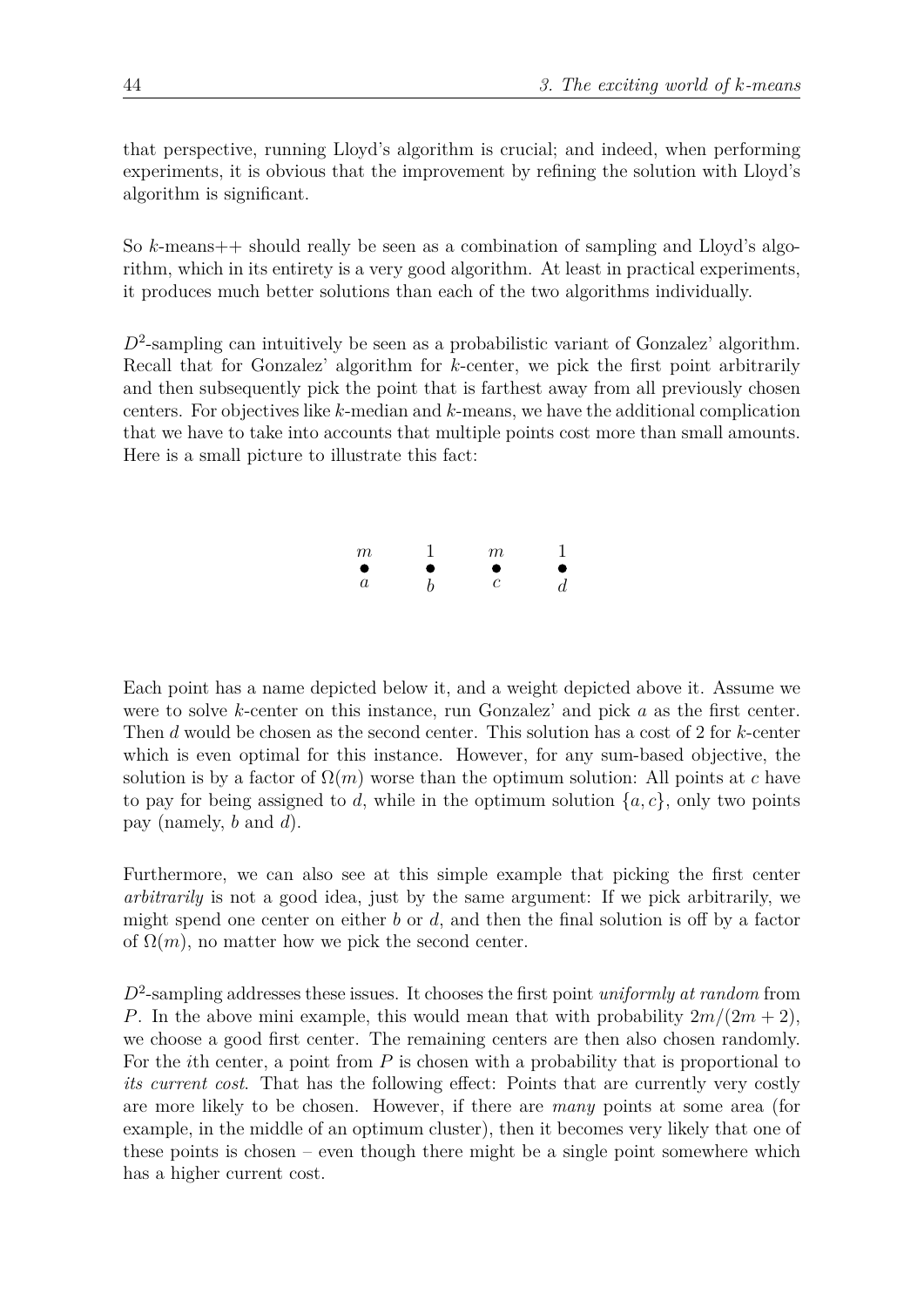$\texttt{D2-sampling}(P \subset \mathbb{R}^d, k \in \mathbb{N}^{\geq 1})$ 1. Choose a point  $x_1 \in P$  uniformly at random, set  $C^1 = \{x_1\}$ 2. For  $i = 2$  to  $k$  do 3. Draw a point  $x_i \in P$  according to the probability distribution  $\min_{c \in C^{i-1}} ||x - c||^2$  $\sum_{y \in P} \min_{c \in C^{i-1}} ||y - c||^2$ 4. **Set**  $C^i = C^{i-1} \cup \{x_i\}$  $5.$  **Return**  $C^k$ 

Again consider the mini example: Now if *a* is the first center, then (assuming unit distances between neighbored points) *b* costs 1, every point at *c* costs  $2^2 = 4$ , and *d* costs  $3^2 = 9$ . Points at *a* cost nothing. So the probability to choose a point at *c* in the second iteration is

$$
\frac{4m}{1+4m+9} = 1 - \frac{10}{4m},
$$

which goes to 1 when *m* goes to infinity.

Now our mini example is simple. In general, *k*-means++ does not always find perfect centers or even a constant-factor approximation. From a theoretical point of view, it is worse than known approximation algorithms. But compared to Lloyd's algorithm, *k*-means++ does have a bounded approximation ratio, at least on expectation. Arthur and Vassilvitskii show the following:

**Theorem 41.** Let C be the solution computed by  $D2$ -sampling on  $P \subset \mathbb{R}^d$  and  $k \in \mathbb{N}^{\geq 1}$ . Note that *C* is a random variable. The expected cost of *C* is a  $\mathcal{O}(\log k)$ *approximation, more precisely, it holds*

$$
E[\text{dist}^2(P, C)] \le 8(\ln k + 2)\text{dist}^2(P, C^*)
$$

*where C* ∗ *is an optimal solution for the input P, k, and* ln *is the natural logarithm.*

## **3.3.1 Bicriteria approximation algorithm**

We first give a bicriteria result for  $D^2$ -sampling which is due to Aggarwal, Deshpande and Kannan [\[ADK09\]](#page-72-4). An  $(\alpha, \beta)$ -bicriteria approximation algorithm for a standard clustering problem is an algorithm that is given *P* and *k* and computes a solution of cost  $\alpha$  dist<sup>2</sup>( $P, C^*$ ), where  $C^*$  is an optimal solution for the *k*-means problem on  $(P, k)$ , but with  $\beta \cdot k$  centers. Bicriteria algorithms are also used in other contexts; the defining property is that the solution space is extended by relaxing some condition in a controlled way and obtaining a solution of a cost that is good compared to an optimal solution without the relaxation.

For our setting, this means that  $D^2$ -sampling is used with a  $t \geq k$  to obtain a solution that is good compared to the best solution with *k* centers. For the analysis, we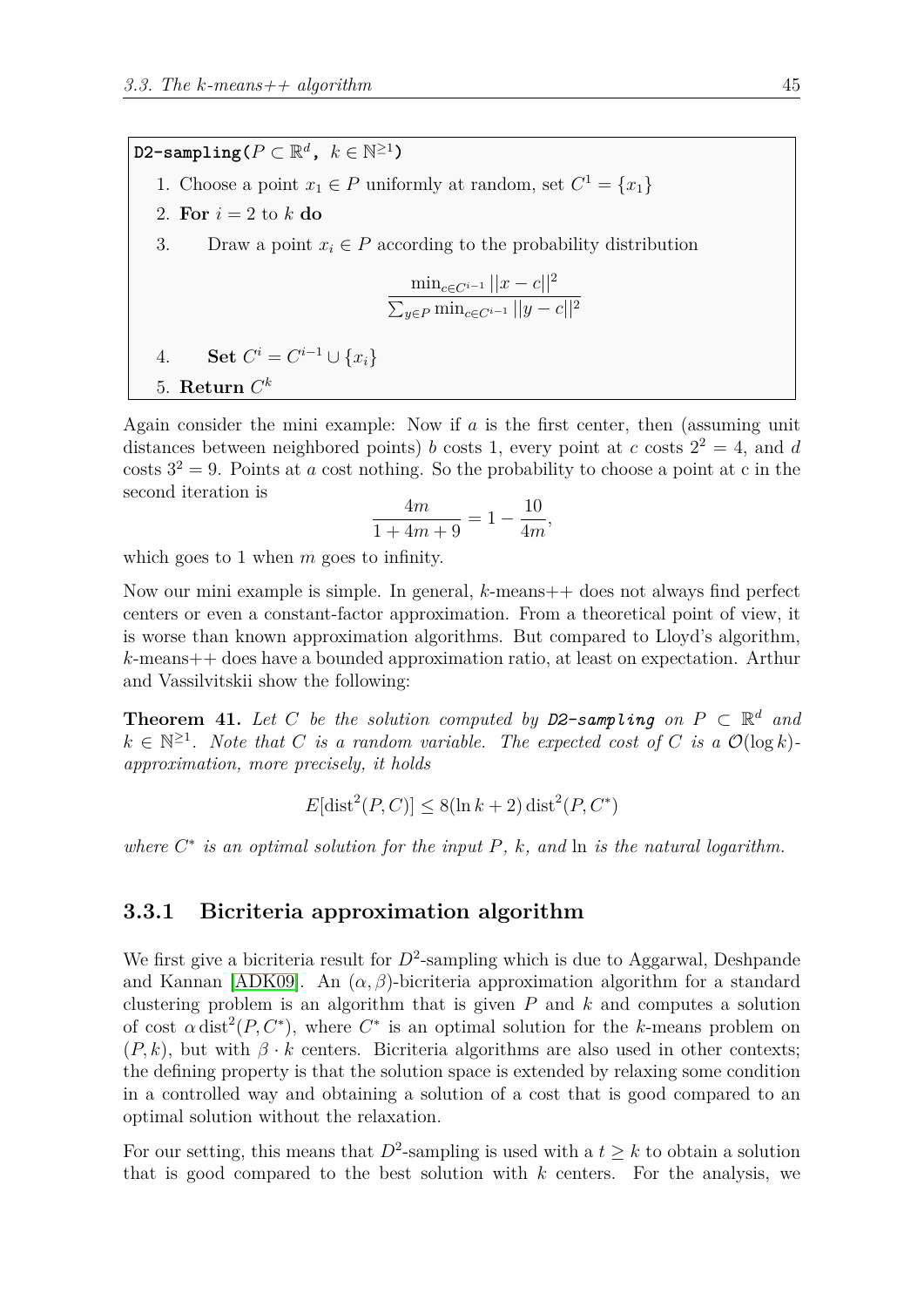will compare the computed solution with an arbitrary fixed optimum solution  $C^*$  $\{c_1^*, \ldots, c_k^*\}$ . As we did in the proof for *k*-center with outliers, we again use A to denote a fixed clustering induced by this optimal solution.

For deriving the technical details of the analysis, we will have to compute probabilities of hitting a point from a specific subset of *P* multiple times. So before we start, it is good to observe that for any  $S \subseteq P$  and any sample x drawn with  $D^2$ -sampling based on center set  $C^{i-1}$ , we have

$$
\text{Prob}(x \in S) = \sum_{y \in S} \text{Prob}(x = y) = \sum_{y \in S} \frac{\min_{c \in C^{i-1}} ||y - c||^2}{\sum_{z \in P} \min_{c \in C^{i-1}} ||z - c||^2}
$$

$$
= \frac{\text{dist}^2(S, C^{i-1})}{\text{dist}^2(P, C^{i-1})}.
$$

The general idea of  $D^2$ -sampling is to try and find clusters that are still expensive and cover them by drawing a good center for them. The following definition states what we consider to be an expensive cluster for the course of the bicriteria analysis.

**Definition 42.** For a center set  $C \subset \mathbb{R}^d$ , we say that a cluster  $A_j \in \mathcal{A}$  is good if

$$
dist2(Aj, C) \le 10 \cdot dist2(Aj, \mu(Aj)).
$$

*Otherwise, we say A<sup>j</sup> is* bad *with respect to C. Furthermore, at the beginning of iteration i of D*<sup>2</sup> *-sampling, we define GOOD<sup>i</sup> as the set of clusters that are good with respect to*  $C^{i-1}$ *, and*  $BAD_i = \mathcal{A} \setminus GOOD_i$ *.* 

So the probability to draw a point from a subset *S* is the share of the total cost that it is currently contributing.

Observe that *C* is a 10-approximation if all clusters are good. This is the aim of the algorithm: Continue to sample points until all clusters are good. However, that is not necessarily possible. Assume there is a cluster which has zero cost in the optimum, but right now costs a little but, but much less than the overall cost of the solution. Then  $D^2$ -sampling will most likely not find a point from this cluster because its probability mass is not very large. But then again, this does not really matter because the overall cost is not affected by this cluster, even though it is a bad cluster. So, even if some clusters are still bad, we might have a good approximation if these clusters do not contribute much to the overall cost. We are interested to analyze what happens if there are bad clusters and these cause a lot of cost. The next lemma says that if the solution is not a 20-approximation, then the point that we sample next is from a bad cluster with constant probability.

**Lemma 43.** In iteration *i* of  $D^2$ -sampling, either dist<sup>2</sup>( $P, C^{i-1}$ )  $\leq 20 \cdot \text{dist}^2(P, C^*)$ , *or the probability that*  $x_i$  *is from BAD<sub>i</sub> is at least*  $1/2$ *.* 

*Proof.* We show that if  $dist^2(P, C^{i-1}) > 20 \cdot dist^2(P, C^*)$ , then

$$
\text{Prob}(x_i \in \bigcup_{A \in BAD_i} A) \ge \frac{1}{2}.
$$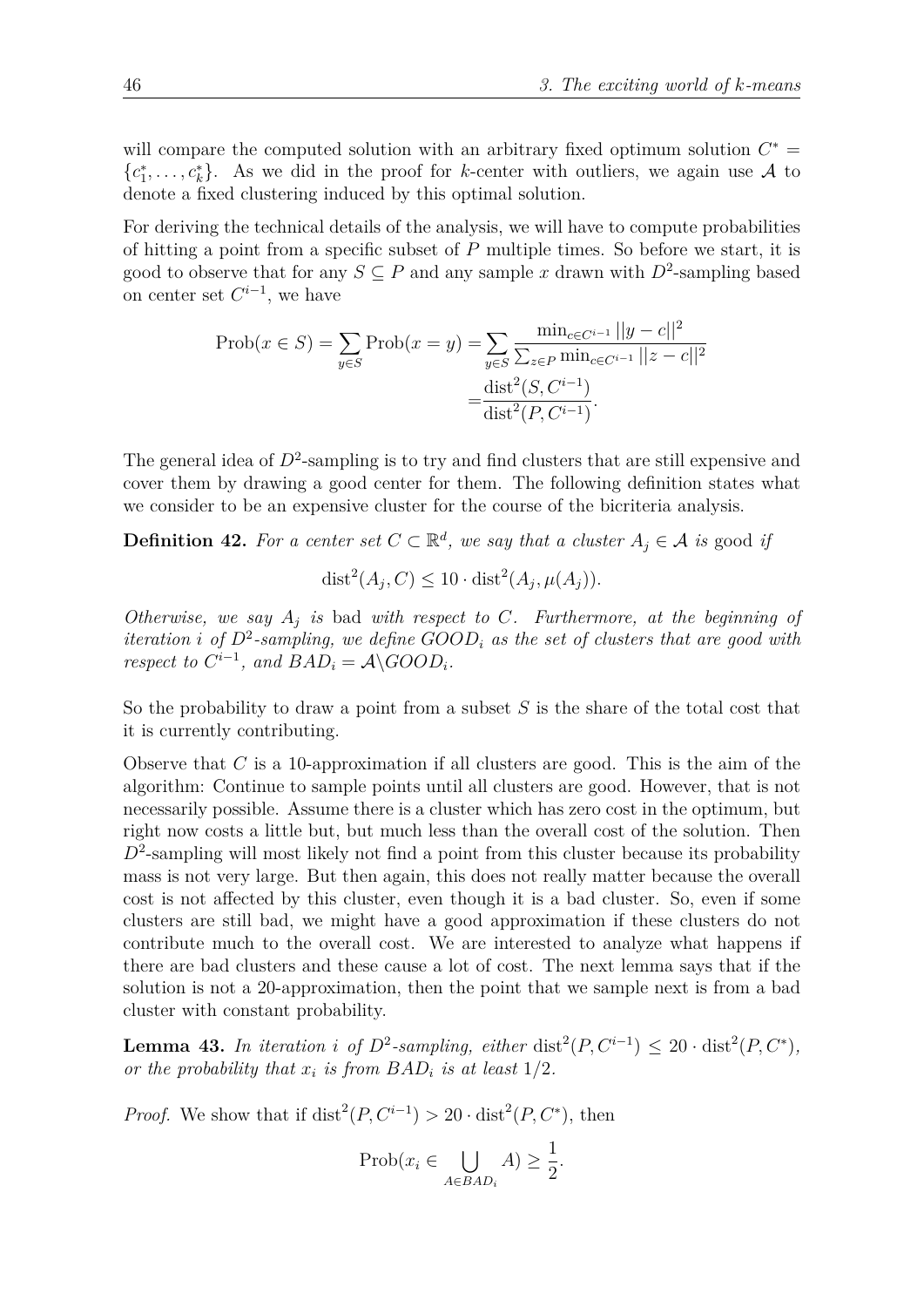Observe that

$$
\sum_{A \in GOOD_i} \text{dist}^2(A, C^{i-1}) \le \sum_{A \in GOOD_i} 10 \cdot \text{dist}^2(A, \mu(A)) \le 10 \cdot \text{dist}^2(P, C^*)
$$

by the definition of good clusters and the fact that the good cluster are a subset of all clusters. So if  $dist^2(P, C^{i-1}) > 20 \cdot dist^2(P, C^*)$ , then

$$
\sum_{A \in GOOD_i} \text{dist}^2(A, C^{i-1}) \le 10 \cdot \text{dist}^2(P, C^*) = \frac{1}{2} \cdot 20 \cdot \text{dist}^2(P, C^*) \le \frac{1}{2} \text{dist}^2(P, C^{i-1}).
$$

This means that we can bound the probability to sample a point from a bad cluster from below by

$$
\text{Prob}(x_i \in \bigcup_{A \in BAD_i} A) = \frac{\sum_{A \in BAD_i} \text{dist}^2(A, C^{i-1})}{\text{dist}^2(P, C^{i-1})} \ge \frac{1}{2}.
$$

So with each sample, we have a constant probability to get a point from a cluster that is bad. However, we still have to figure out the probability that this sample is actually a good center for that bad cluster. In order to do that, we identify a subset of points of any cluster which contains only good centers. It is called  $B(A_j, \alpha)$ , and it is defined in the following definition.

**Definition 44.** *For any*  $A_j \in \mathcal{A}$ *, define* 

$$
(r(A_j))^2 := \frac{1}{|A_j|} \operatorname{dist}^2(A_j, \mu(A_j)) = \frac{1}{|A_j|} \sum_{x \in A_j} ||x - \mu(A_j)||^2
$$

*and*

$$
B(A_j, \alpha) := \{ x \in A_j \mid ||x - \mu(A_j)|| \le \alpha \cdot r(A_j) \}.
$$

So  $r^2(A_j)$  is the average cost of a point in  $A_j$ , and  $B(A_j, \alpha)$  contains all points whose cost is at most  $\alpha^2$  times the average cost. The following lemma gives the evidence that all points in  $B(A_j, \alpha)$  are good centers for  $A_j$  (if  $\alpha$  is a constant).

**Lemma 45.** *Let*  $A_j \in \mathcal{A}$  *and*  $z \in B(A_j, \alpha)$ *. Then* 

$$
dist2(Aj, z) \leq (\alpha2 + 1) dist2(Aj, \mu(Aj)).
$$

*Proof.* The lemma is a consequence of Fact [39](#page-40-0) together with the definitions of  $B(A_j, \alpha)$ and  $r(A_i)$ :

$$
\operatorname{dist}^{2}(A_{j}, z) \xrightarrow{\text{Fact 39}} \operatorname{dist}^{2}(A_{j}, \mu(A_{j})) + |A_{j}| \cdot ||\mu(A_{j}) - z||^{2}
$$
  
\n
$$
\leq \operatorname{dist}^{2}(A_{j}, \mu(A_{j})) + |A_{j}| \cdot \alpha^{2} \cdot (r(A_{j}))^{2}
$$
  
\n
$$
= \operatorname{dist}^{2}(A_{j}, \mu(A_{j})) + |A_{j}| \cdot \alpha^{2} \cdot \frac{\operatorname{dist}^{2}(A_{j}, \mu(A_{j}))}{|A_{j}|}
$$
  
\n
$$
= (\alpha^{2} + 1) \cdot \operatorname{dist}^{2}(A_{j}, \mu(A_{j})).
$$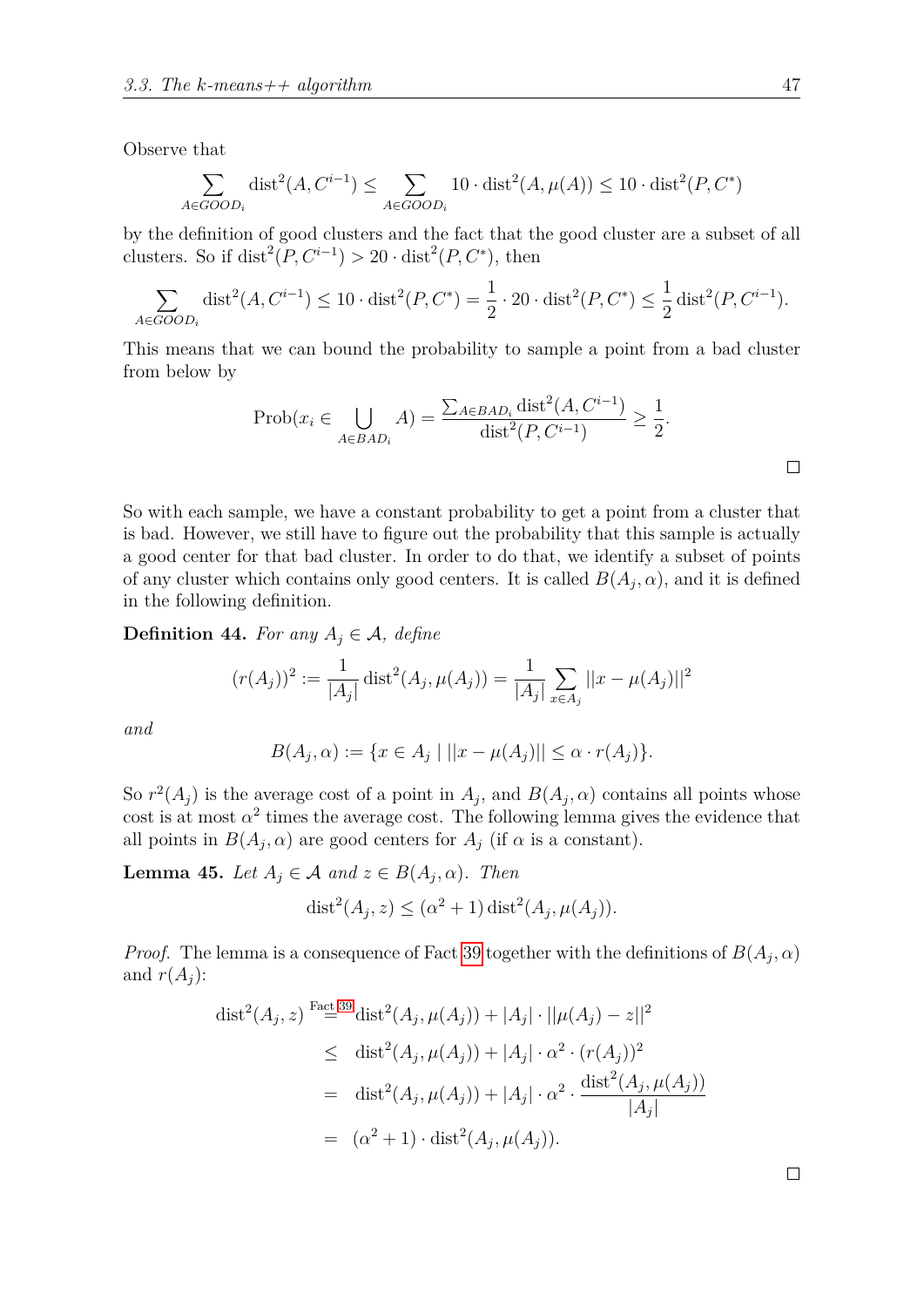$\Box$ 

Now that we have seen that points in  $B(A_j, \alpha)$  are good centers, we want to lower bound the probability of drawing one of them. First, we observe that there are many points in  $B(A_j, \alpha)$ . This is true because if there were many points outside of  $B(A_j, \alpha)$ , they together would cost too much; more than the cost of  $A_j$ , which is impossible.

#### <span id="page-47-0"></span>**Lemma 46.**

$$
|B(A_j), \alpha| \ge \left(1 - \frac{1}{\alpha^2}\right) \cdot |A_j|
$$

*Proof.* Assume that

$$
|B(A_j), \alpha| \le \left(1 - \frac{1}{\alpha^2}\right) \cdot |A_j|
$$
  
\n
$$
\Leftrightarrow |A_j \setminus B(A_j), \alpha| \ge \frac{1}{\alpha^2} \cdot |A_j|,
$$

i.e., many points lie outside of  $B(A_j, \alpha)$ . By the definition of  $B(A_j, \alpha)$ , for all points  $x \notin B(A_j, \alpha)$ ,  $||x - \mu(A_j)||^2 > \alpha^2 (r(A_j))^2$ . Thus, our assumption the cost of the points outside of  $B(A_j, \alpha)$  alone already cost

$$
\sum_{x \in A \setminus B(A_j, \alpha)} ||x - \mu(A_j)||^2 > \frac{1}{\alpha^2} \cdot |A_j| \cdot \alpha^2 (r(A_j))^2
$$
  
=  $\frac{1}{\alpha^2} \cdot |A_j| \cdot \alpha^2 \frac{\text{dist}^2(A_j, \mu(A_j))}{|A_j|}$   
=  $\text{dist}^2(A_j, \mu(A_j)).$ 

Thus, under the assumption that many points lie outside of  $B(A_j, \alpha)$ , we have

$$
dist2(Aj, \mu(Aj)) \ge \sum_{x \in A \setminus B(Aj, \alpha)} ||x - \mu(Aj)||2 > dist2(Aj, \mu(Aj)),
$$

which is a contradiction, and that proves the lemma.

Second, we show that the points in  $B(A_j, \alpha)$  are not only many, but also have a high total cost.

#### **Lemma 47.**

$$
\text{Prob}(x_i \in B(A_j, \alpha) \mid x_i \in A_j \land A_j \in BAD_i) \ge \frac{1}{10} \cdot \left(1 - \frac{1}{\alpha^2}\right) \cdot (3 - \alpha)^2.
$$

*Proof.* The probability that we want to compute is:

$$
Prob(x_i \in B(A_j, \alpha) \mid x_i \in A_j \land A_j \in BAD_i) = \frac{\text{dist}^2(B(A_j, \alpha), C^{i-1})}{\text{dist}^2(A_j, C^{i-1})}.
$$

<span id="page-47-1"></span>We do that by using the following statements.

1. If we let  $c_j = \arg \min_{c \in C^{i-1}} ||\mu(A_j) - c||^2$  be a center in  $C^{i-1}$  closest to  $\mu(A_j)$ , then  $dist^2(A_j, C^{i-1}) \leq dist^2(A_j, c_j) = dist^2(A_j, \mu(A_j)) + |A_j| \cdot ||\mu(A_j) - c_j||^2 =$  $|A_j| \cdot ((r(A_j))^2 + ||\mu(A_j) - c_j||^2)$  by Fact [39](#page-40-0) and the definition of  $r(A_j)$ .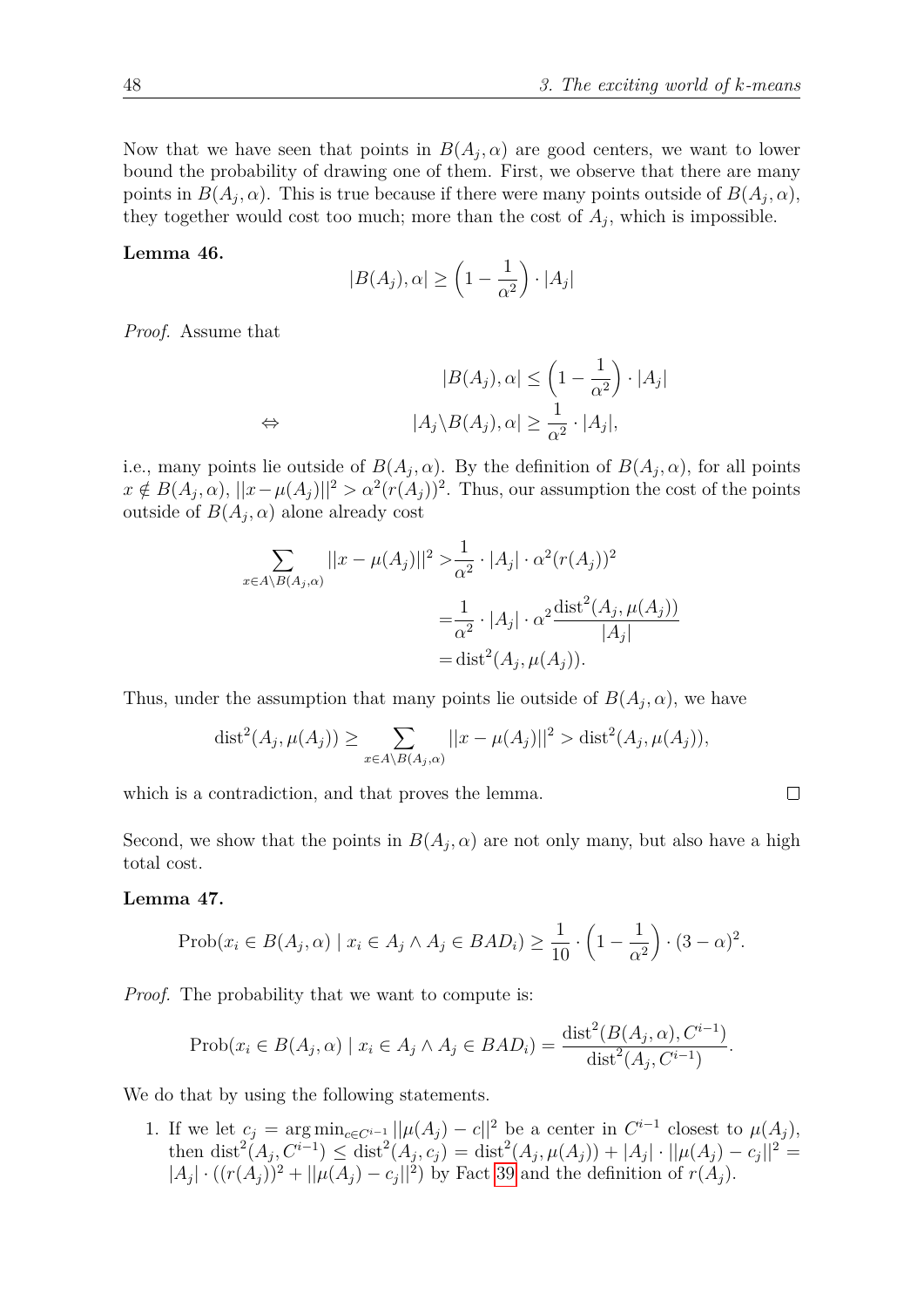#### <span id="page-48-2"></span>2. We observe that

$$
|A_j| \cdot ||\mu(A_j) - c_j||^2 = \text{dist}^2(A_j, c_j) - \text{dist}^2(A_j, \mu(A_j))
$$
  
\n
$$
\geq \text{dist}^2(A_j, C^{i-1}) - \text{dist}^2(A_j, \mu(A_j)) \geq 9 \text{dist}^2(A_j, \mu(A_j)),
$$

which implies that  $||\mu(A_j) - c_j||^2 \geq 9 \cdot \frac{\text{dist}^2(A_j, \mu(A_j))}{|A_j|} = 9(r(A_j))^2$ .

<span id="page-48-0"></span>3. If we pick any  $c \in C^{i-1}$  and any  $x \in B(A_j, \alpha)$ , it holds that:

$$
||x - c|| \ge ||c - \mu(A_j)|| - ||x - \mu(A_j)|| \ge ||\mu(A_j) - c_j|| - ||x - \mu(A_j)||
$$
  
\n
$$
\ge ||\mu(A_j) - c_j|| - \alpha \cdot r(A_j),
$$

where the first inequality follows by the triangle inequality, the second follows by the definition of  $c_j$ , and the third follows since  $x \in B(A_j, \alpha)$ . This implies that

dist<sup>2</sup>(B(A<sub>j</sub>, \alpha), C<sup>i-1</sup>) 
$$
\geq |B(A_j, \alpha)| \cdot (||\mu(A_j) - c_j|| - \alpha \cdot r(A_j))^2
$$
.

<span id="page-48-1"></span>4.  $|B(A_j), \alpha| \geq \left(1 - \frac{1}{\alpha^2}\right)$ *α*<sup>2</sup>  $\cdot$  | $A_j$ | holds by Lemma [46.](#page-47-0)

We use these facts to observe that

$$
\frac{\text{dist}^2(B(A_j, \alpha), C^{i-1})}{\text{dist}^2(A_j, C^{i-1})} \geq \frac{\text{dist}^2(B(A_j, \alpha), C^{i-1})}{|A_j| \cdot ((r(A_j))^2 + ||\mu(A_j) - c_j||^2)}
$$
  

$$
\geq \frac{|B(A_j, \alpha)| \cdot (||\mu(A_j) - c_j|| - \alpha \cdot r(A_j))}{|A_j| \cdot ((r(A_j))^2 + ||\mu(A_j) - c_j||^2)}
$$
  

$$
\geq \frac{4(1 - \frac{1}{\alpha^2}) \cdot |A_j| \cdot (||\mu(A_j) - c_j|| - \alpha \cdot r(A_j))^2}{|A_j| \cdot ((r(A_j))^2 + ||\mu(A_j) - c_j||^2)}
$$
  

$$
= \frac{(1 - \frac{1}{\alpha^2}) \cdot (||\mu(A_j) - c_j|| - \alpha \cdot r(A_j))^2}{(r(A_j))^2 + ||\mu(A_j) - c_j||^2}
$$

Now, although we do not know  $||\mu(A_j) - c_j||$ , we know that  $||\mu(A_j) - c_j|| \geq 3r(A_j)$ holds by [2.](#page-48-2) If we consider  $\frac{(\|\mu(A_j) - c_j\| - \alpha \cdot r(A_j))^2}{(r(A_j))^2 + \|\mu(A_j) - c_j\|^2}$  as a function in  $||\mu(A_j) - c_j||$ , we observe (e.g., by computing its first and second derivative), that it is monotonically increasing for  $||\mu(A_j) - c_j|| \ge r(A_j)$ . Thus, we can replace  $||\mu(A_j) - c_j||$  by  $3r(A_j)$  to obtain the lower bound

$$
\frac{\left(1 - \frac{1}{\alpha^2}\right) \cdot (3r(A_j) - \alpha \cdot r(A_j))^2}{10(r(A_j))^2} = \frac{1}{10} \cdot \left(1 - \frac{1}{\alpha^2}\right) \cdot (3 - \alpha)^2.
$$

After this fairly technical lemma, we have all ingredients to show that with constant probability, a new sample converts at least one bad cluster into a good cluster (as long as the solution is not good already).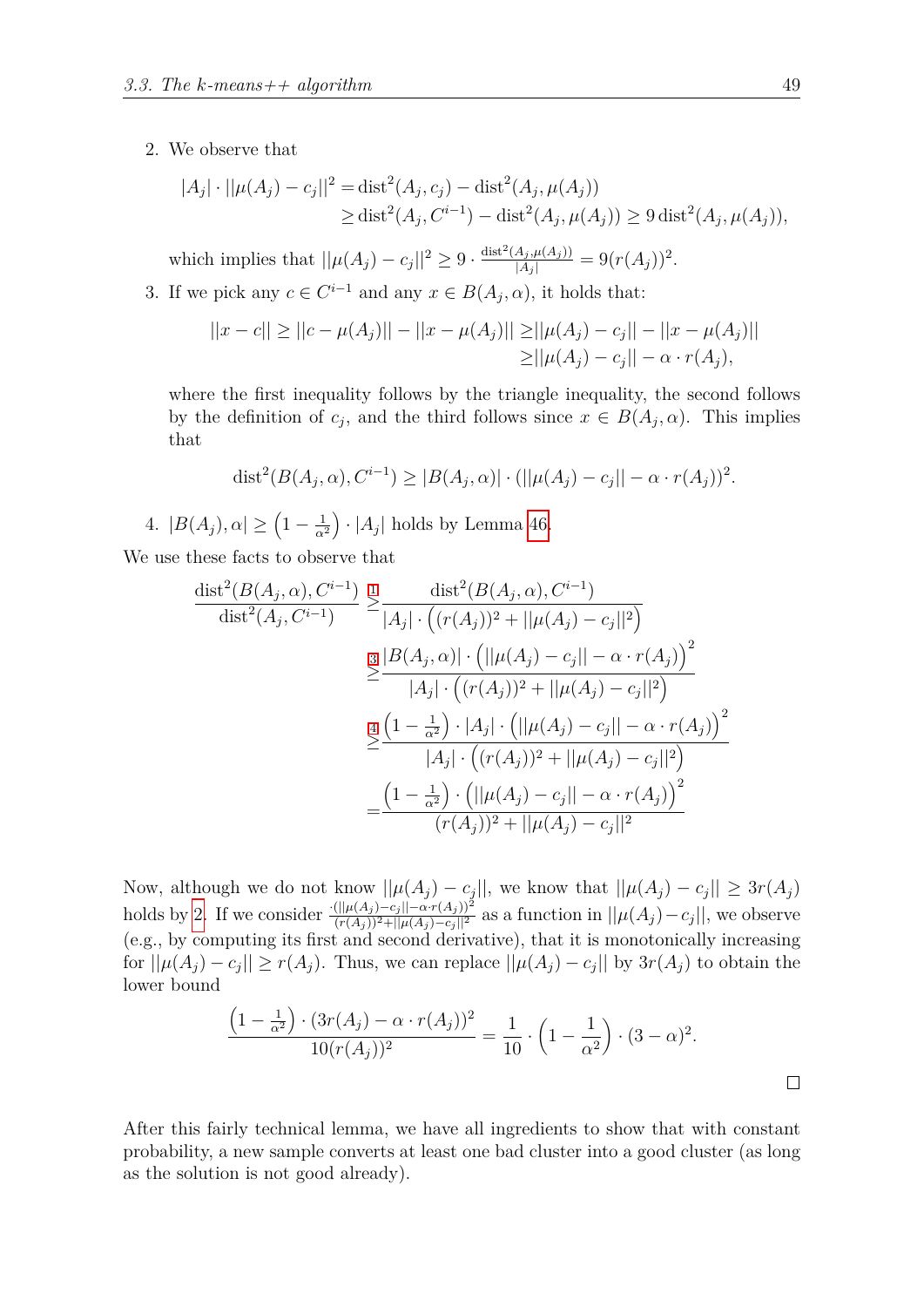<span id="page-49-0"></span>**Corollary 48.** *Assume that in iteration i it still holds that* dist<sup>2</sup> $(P, C^{i-1}) \geq 20$  dist<sup>2</sup> $(P, C^*)$ *. Then the probability that*  $x_i$  *is in*  $B(A_j, 1.44225)$  *for an*  $A_j \in BAD_i$  *is at least* 0*.*063*.* 

*Proof.* With probability  $1/2$ ,  $x_i$  is from a bad cluster which we name  $A_j$ , and with probability at least  $\frac{1}{10} \cdot \left(1 - \frac{1}{\alpha^2}\right)$ *α*<sup>2</sup>  $\left(3 - \alpha\right)^2$ , it is in  $B(A_j, \alpha)$ . Now for  $\alpha = 1.4425$ , we get

$$
\frac{1}{2} \cdot \frac{1}{10} \cdot \left(1 - \frac{1}{1.4425^2}\right) \cdot (3 - 1.4425)^2 \ge 0.063.
$$

Corollary [48](#page-49-0) implies that the expected number of samples that we need to convert at least one bad cluster into a good cluster is  $\frac{1}{0.063} \le 16$ . By linearity of expectation and Markov's inequality, we conclude that the probability that after 32*k* samples there are still bad clusters *and* the cost is more than  $20 \cdot \text{dist}^2(P, C^*)$  is at most 1/2. Details on this are discussed in the tutorial about Problem Set 07.

<span id="page-49-2"></span>**Theorem 49.** For  $t = 32k$ ,  $D2$ -sampling $(P,t)$  computes a 20-approximation for the *k-means problem with probability at least* 1*/*2*.*

## **3.3.2 A glimpse on the analysis of** *k***-means++**

We now consider to lemmata that motivate why  $D^2$ -sampling proceeds in the way that it does. We will skip the main proof, though. The following lemma is an immediate consequence of Fact [39.](#page-40-0) It shows that the first step of D2-sampling is a good idea.

<span id="page-49-1"></span>**Lemma 50.** *Let*  $S \subset \mathbb{R}^d$  *be a point set and let*  $x \in S$  *be a point chosen uniformly at random from S. Then*

$$
E[dist^2(S, x)] = 2 \cdot dist^2(S, \mu(S)).
$$

*Proof.*

$$
E[\text{dist}^{2}(S, x)] = \sum_{y \in S} \frac{1}{|S|} \text{dist}^{2}(S, y)
$$
  
\n
$$
= \frac{1}{|S|} \sum_{y \in S} \sum_{z \in S} ||y - z||^{2}
$$
  
\nFact as  
\n
$$
\frac{1}{|S|} \sum_{y \in S} \sum_{z \in S} ||y - \mu(S)||^{2} + |P| \cdot ||z - \mu(S)||^{2}
$$
  
\n
$$
= \sum_{y \in S} ||y - \mu(S)||^{2} + \sum_{z \in S} ||z - \mu(S)||^{2}
$$
  
\n
$$
= 2 \text{ dist}^{2}(S, \mu(S)).
$$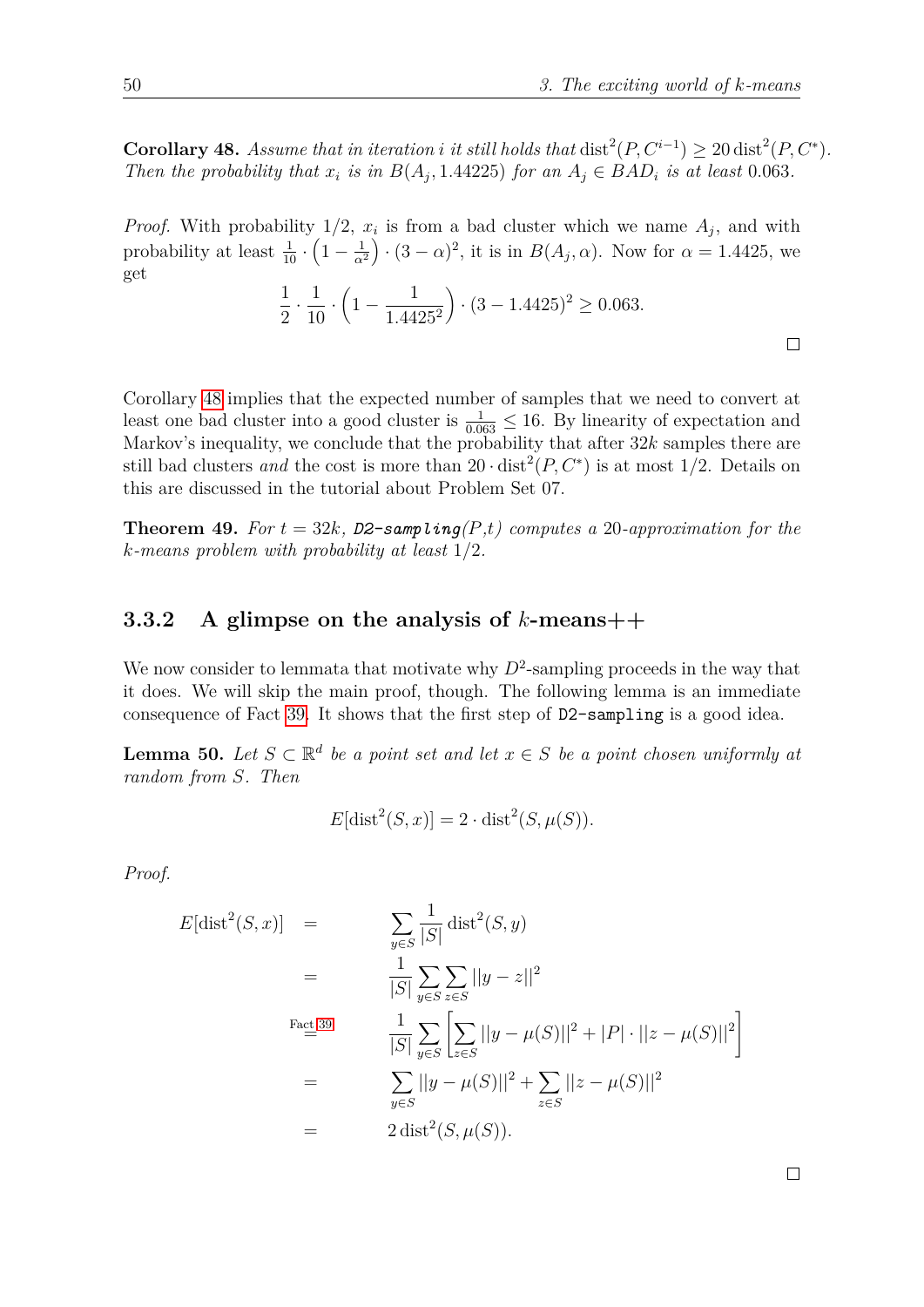Now for the remaining steps, the goal of  $D^2$ -sampling is to hit clusters that are not 'covered' yet, i.e., from which we have not chosen a point as a center yet. Now even if this succeeds (it does not succeed necessarily, which causes the super-constant approximation ratio), we still have to show that the point that we get from such an uncovered cluster is a good center for that cluster. The following lemma provides that evidence. The guarantee is weaker than in Lemma [50.](#page-49-1) That makes sense: The probability distribution is somewhat skewed, so that we are more likely to draw points that are further away from the mean of the cluster. However, as the following lemma states, this effect is small enough and we still get a constant-factor approximation for *S* on expectation.

<span id="page-50-1"></span>**Lemma 51.** Let  $S \subset \mathbb{R}^d$  be a point set, let  $C \subset \mathbb{R}^d$  be an arbitrary finite set and *let*  $x \in S$  *be a point chosen randomly from S according to the probability distribution where each point*  $x \in S$  *has probability* 

$$
\frac{\min_{c \in C} ||x - c||^2}{\sum_{y \in S} \min_{c \in C} ||y - c||^2}.
$$

*Then it holds that*

$$
E[dist2(S, C \cup \{x\})] \le 8 dist2(S, \mu(S)).
$$

*Proof.* We approach the proof in the same way as in Lemma [50,](#page-49-1) but now have nonuniform probabilities for the sampling, and we consider  $C \cup \{x\}$  (instead of only *x*). If  $x \in S$  is the sampled point, then the cost after adding it to C is

<span id="page-50-0"></span>
$$
\sum_{z \in S} \min_{c \in (C \cup \{x\})} ||z - c||^2.
$$

Thus the expression that we get for our expected cost is

$$
E[\text{dist}^2(S, C \cup \{x\})] = \sum_{y \in S} \frac{\min_{c \in C} ||y - c||^2}{\sum_{z \in S} \min_{c \in C} ||z - c||^2} \sum_{z \in S} \min_{c \in (C \cup \{y\})} ||z - c||^2. \tag{3.1}
$$

Before computing it, we find an upper bound for the term  $\min_{c \in C} ||y - c||^2$ . The trick is the following. For all  $z \in S$ , it holds by the relaxed triangle inequality (Lemma [38\)](#page-39-0) that

$$
\min_{c \in C} ||y - c||^2 \le ||y - c(z)||^2 \le 2||y - z||^2 + 2 \min_{c \in C} ||z - c||^2,
$$

where  $c(z)$  is a center closest to *z* in *C*. Now we sum this inequality up over all  $z \in S$ and divide the resulting inequality by |*S*| to obtain that

$$
\min_{c \in C} ||y - c||^2 \le \frac{2}{|S|} \sum_{z \in S} (||y - z||^2 + \min_{c \in C} ||z - c||^2).
$$

We use this to bound the term in Equation [3.1](#page-50-0) and get

$$
\sum_{y \in S} \frac{\frac{2}{|S|} \sum_{z \in S} (||y - z||^2 + \min_{c \in C} ||z - c||^2)}{\sum_{z \in S} \min_{c \in C} ||z - c||^2} \sum_{z \in S} \min_{c \in (C \cup \{x\})} ||z - c||^2.
$$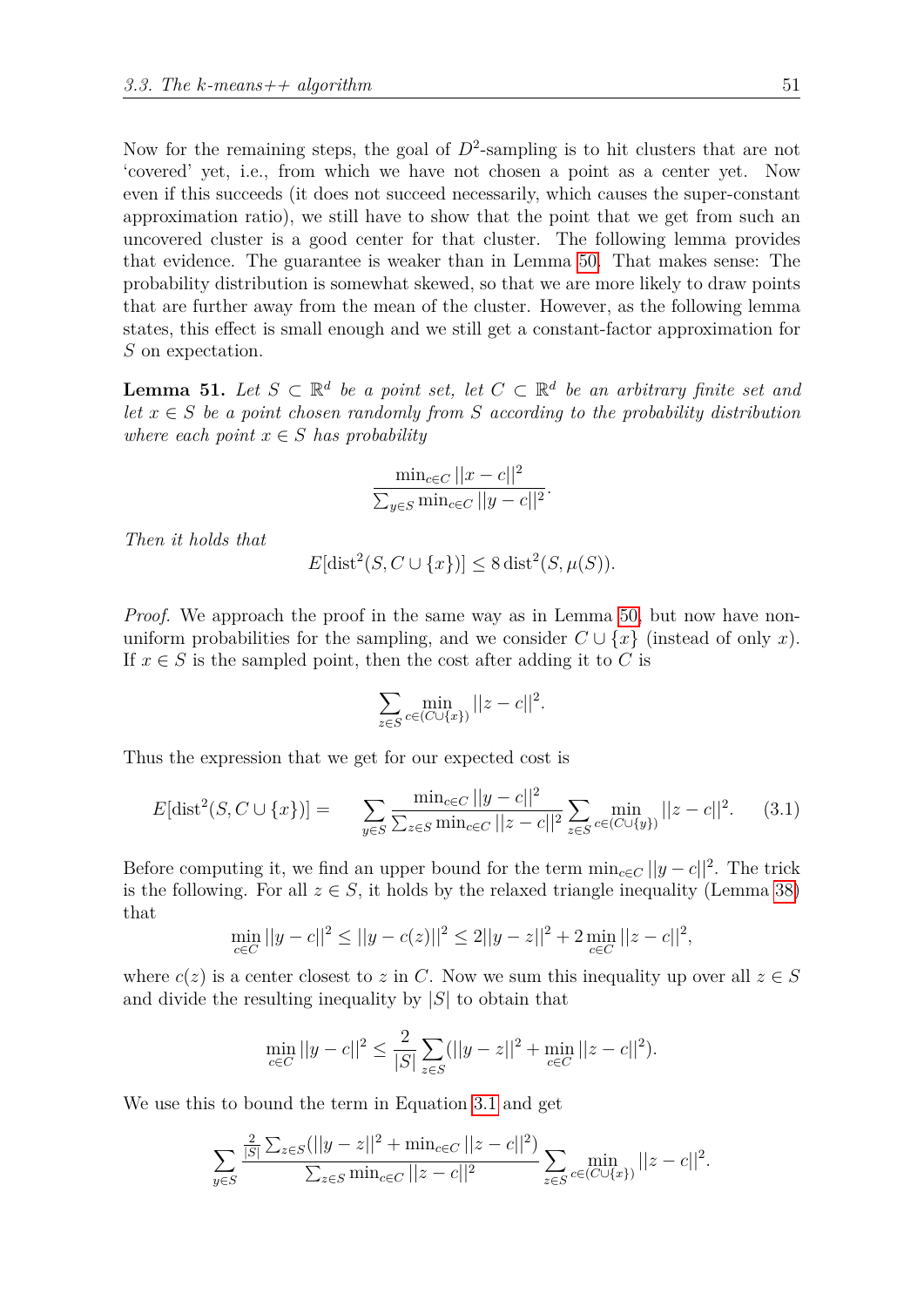Now we split this up into two big sums and bound each individually. The first one is

<span id="page-51-0"></span>
$$
\frac{2}{|S|} \sum_{y \in S} \frac{\sum_{z \in S} ||y - z||^2}{\sum_{z \in S} \min_{c \in C} ||z - c||^2} \sum_{z \in S} \min_{c \in (C \cup \{y\})} ||z - c||^2,
$$
\n(3.2)

and the second one is

<span id="page-51-1"></span>
$$
\frac{2}{|S|} \sum_{y \in S} \frac{\sum_{z \in S} \min_{c \in C} ||z - c||^2}{\sum_{z \in S} \min_{c \in C} ||z - c||^2} \sum_{z \in S} \min_{c \in (C \cup \{x\})} ||z - c||^2.
$$
 (3.3)

For [\(3.2\)](#page-51-0), we use that  $\min_{c \in (C \cup \{y\})} ||z - c||^2 \le \min_{c \in C} ||z - c||^2$  to get that

$$
\frac{2}{|S|} \sum_{y \in S} \frac{\sum_{z \in S} ||y - z||^2}{\sum_{z \in S} \min_{c \in C} ||z - c||^2} \sum_{z \in S} \min_{c \in (C \cup \{y\})} ||z - c||^2
$$
  
\n
$$
\leq \frac{2}{|S|} \sum_{y \in S} \sum_{z \in S} ||y - z||^2
$$
  
\nFact 39  
\n
$$
\frac{2}{|S|} \left( \sum_{y \in S} \text{dist}^2(S, \mu(S)) + \sum_{y \in S} ||S| \cdot ||\mu(S) - y||^2 \right)
$$
  
\n
$$
= 4 \text{ dist}^2(S, \mu(S)).
$$

For [\(3.3\)](#page-51-1), we get via  $\min_{c \in (C \cup \{y\})} ||z - c||^2 \le ||z - y||^2$  that

$$
\frac{2}{|S|} \sum_{y \in S} \sum_{z \in S} \min_{c \in (C \cup \{x\})} ||z - c||^2
$$
  
\n
$$
\leq \frac{2}{|S|} \sum_{y \in S} \sum_{z \in S} ||z - y||^2
$$
  
\nFact as  
\n
$$
\frac{2}{|S|} \left( \sum_{y \in S} ||z - \mu(S)||^2 + |S| \cdot ||z - \mu(S)||^2 \right)
$$
  
\n
$$
= 4 \operatorname{dist}^2(S, \mu(S)).
$$

Adding both terms proves the lemma.

Now based on Lemma [50](#page-49-1) and Lemma [51,](#page-50-1) the proof of the approximation guarantee for *k*-means++ proceeds by showing that the expectation of the current cost develops favorably during the *k* iterations. Morally, what happens is that if a new cluster is hit by the sampling, then this new cluster is constant-approximated, and this happens with a good probability. However, the probability to hit a already covered cluster again is large enough to raise the expecation from constant to  $H_k$ , which translates into the  $\Theta(\log k)$  approximation guarantee. We skip the details of this rather involved inductive proof.

## **3.4 Dimensionality Reduction for** *k***-means**

There are two very popular methods for reducing the dimension of points in  $\mathbb{R}^d$ : Random projections / JL projections and principal component analysis / SVD. In this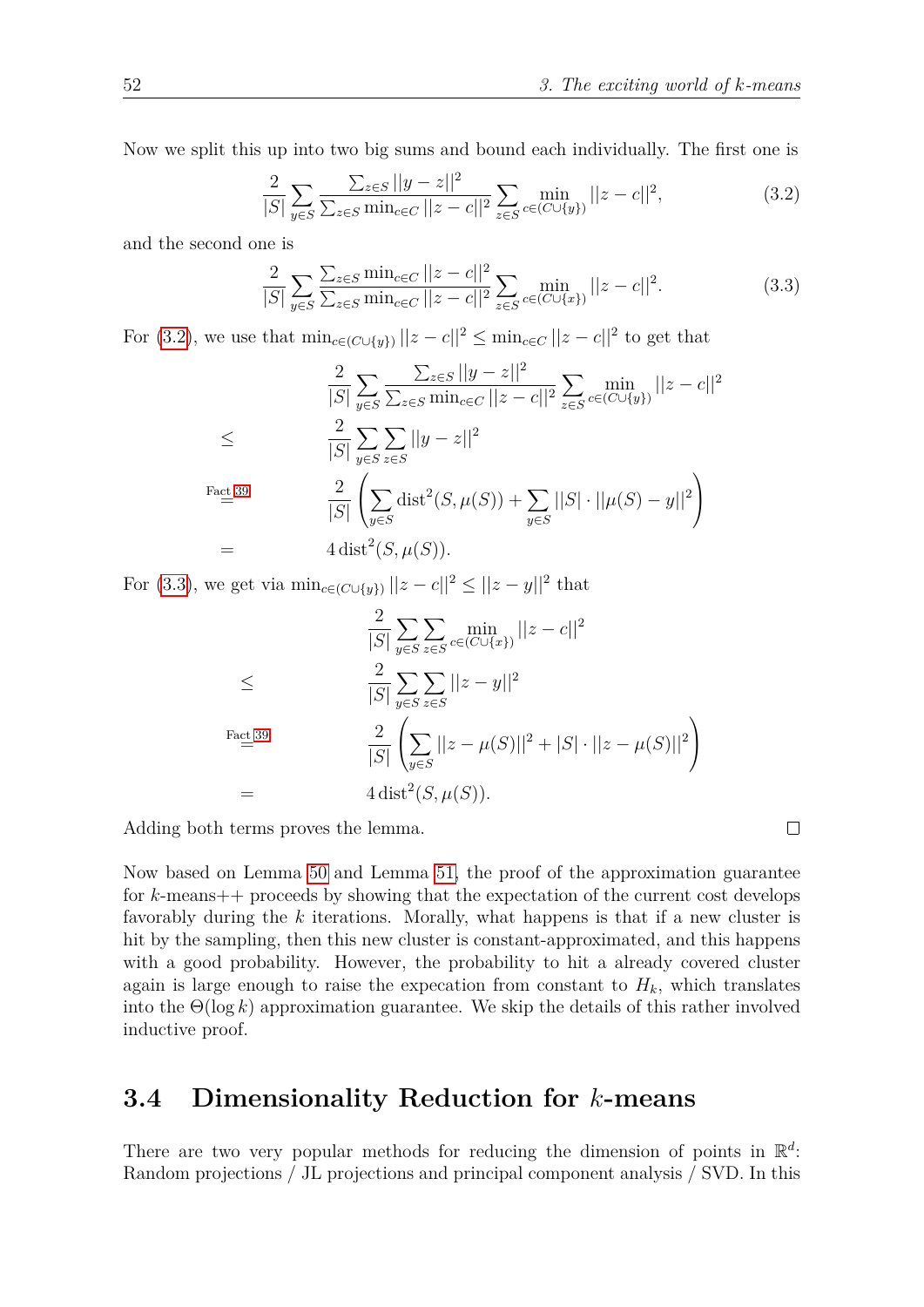section, we discuss two important results about these two methods with respect to the *k*-means cost function.

Before we do that, we discuss how clustering problems are usually modeled as matrix problems. This is very helpful for describing linear projections. We start by writing the points of the input point set into the rows of a matrix *A*, i.e., for a point set  $P = \{x_1, \ldots, x_n\}$ , we construct a matrix  $A \in \mathbb{R}^{n \times d}$  by

$$
A = \begin{pmatrix} - & x_1 & - \\ - & x_2 & - \\ \vdots & \vdots & \ddots & \vdots \\ - & x_n & - \end{pmatrix}.
$$

Then we encode any possible solution  $C \subset \mathbb{R}^d$ ,  $|C| = k$  as a matrix as well, by writing the closest center to point  $x_i$  in row *i* of a matrix  $S(C)$ :

$$
S(C) = \begin{pmatrix} \text{arg min}_{c \in C} ||x_1 - c|| & \text{if } \\ \text{arg min}_{c \in C} ||x_2 - c|| & \text{if } \\ \text{if } \\ \text{if } \\ \text{if } \\ \text{if } \\ \text{if } \\ \text{if } \\ \text{if } \\ \text{if } \\ \text{if } \\ \text{if } \\ \text{if } \\ \text{if } \\ \text{if } \\ \text{if } \\ \text{if } \\ \text{if } \\ \text{if } \\ \text{if } \\ \text{if } \\ \text{if } \\ \text{if } \\ \text{if } \\ \text{if } \\ \text{if } \\ \text{if } \\ \text{if } \\ \text{if } \\ \text{if } \\ \text{if } \\ \text{if } \\ \text{if } \\ \text{if } \\ \text{if } \\ \text{if } \\ \text{if } \\ \text{if } \\ \text{if } \\ \text{if } \\ \text{if } \\ \text{if } \\ \text{if } \\ \text{if } \\ \text{if } \\ \text{if } \\ \text{if } \\ \text{if } \\ \text{if } \\ \text{if } \\ \text{if } \\ \text{if } \\ \text{if } \\ \text{if } \\ \text{if } \\ \text{if } \\ \text{if } \\ \text{if } \\ \text{if } \\ \text{if } \\ \text{if } \\ \text{if } \\ \text{if } \\ \text{if } \\ \text{if } \\ \text{if } \\ \text{if } \\ \text{if } \\ \text{if } \\ \text{if } \\ \text{if } \\ \text{if } \\ \text{if } \\ \text{if } \\ \text{if } \\ \text{if } \\ \text{if } \\ \text{if } \\ \text{if } \\ \text{if } \\ \text{if } \\ \text{if } \\ \text{if } \\ \text{if } \\ \text{if } \\ \text{if } \\ \text{if } \\ \text{if } \\ \text{if } \\ \text{if } \\ \text{if } \\ \text{if } \\ \text{if } \\ \text{if } \\ \text{if } \\ \text{if } \\ \text{if } \\ \text{if } \\ \text{if } \\ \text{if } \\ \text{if } \\ \text{if } \\ \text{if } \\ \text{if } \\ \text{if } \\ \text{if } \\ \text{if } \\ \text{if } \\ \text{if } \\ \text{if } \\ \text{if } \\ \text{if } \\ \text{if } \\ \text{if } \\ \text{if } \\ \text{if } \\ \text{if } \\ \text{if }
$$

So any solution *C* translates to a matrix *S* of rank *k*, which in fact consists of copies of the same k points. Now we can express dist<sup>2</sup>( $P, C$ ) in terms of  $A$  and  $S(C)$ :

$$
\text{dist}^2(A, C) = \sum_{i=1}^n \min_{c \in C} ||x_i - c||^2 = \sum_{i=1}^n (x_i - \arg \min_{c \in C} ||x_1 - c||)^2 = ||A - S(C)||_F^2,
$$

where  $|| \cdot ||_F$  is the Frobenius norm (see Definition [4\)](#page-7-0).

A linear map now is a matrix  $X \in \mathbb{R}^{d \times d'}$ , where *d'* is the dimension of the target space. It may be equal to *d*, but that does not have to be the case.

### **3.4.1 The Johnson-Lindenstrauss Lemma**

The first one is based on the famous *Johnson-Lindenstrauss Lemma*. The following wording is inspired by Dasgupta and Gupta [\[DG03\]](#page-73-1), who give a notably concise proof of the Johnson-Lindenstrauss Lemma that is based on elementary building blocks. We still skip the proof and focus on the application of the JL Lemma to the *k*-means problem.

<span id="page-52-0"></span>**Theorem 52** (Johnson-Lindenstrauss Lemma [\[JL84\]](#page-74-7)). *For any*  $P \subset \mathbb{R}^d$  *with*  $|P| = n$ , *any constant*  $\varepsilon \in (0,1)$ *, and any number*  $d' \geq d_0(n,\varepsilon)$  *for some specific*  $d_0(n,\varepsilon) \in$  $\Theta(\varepsilon^{-2} \log n)$ , there exists a linear map  $f : \mathbb{R}^d \to \mathbb{R}^{d'}$  that satisfies for all  $x, y \in P$  that

$$
(1 - \varepsilon) ||x - y||^2 < ||f(x) - f(y)||^2 < (1 + \varepsilon) ||x - y||^2.
$$

*Furthermore, such a map can be found by a randomized algorithm with polynomial running time and constant success probability.*

*Notice that any such map f is a bijective mapping between P* and  $f(P) = \{f(x) | x \in$ *P*} *(because two distinct points can not be mapped to the same point since this would violate above inequality).*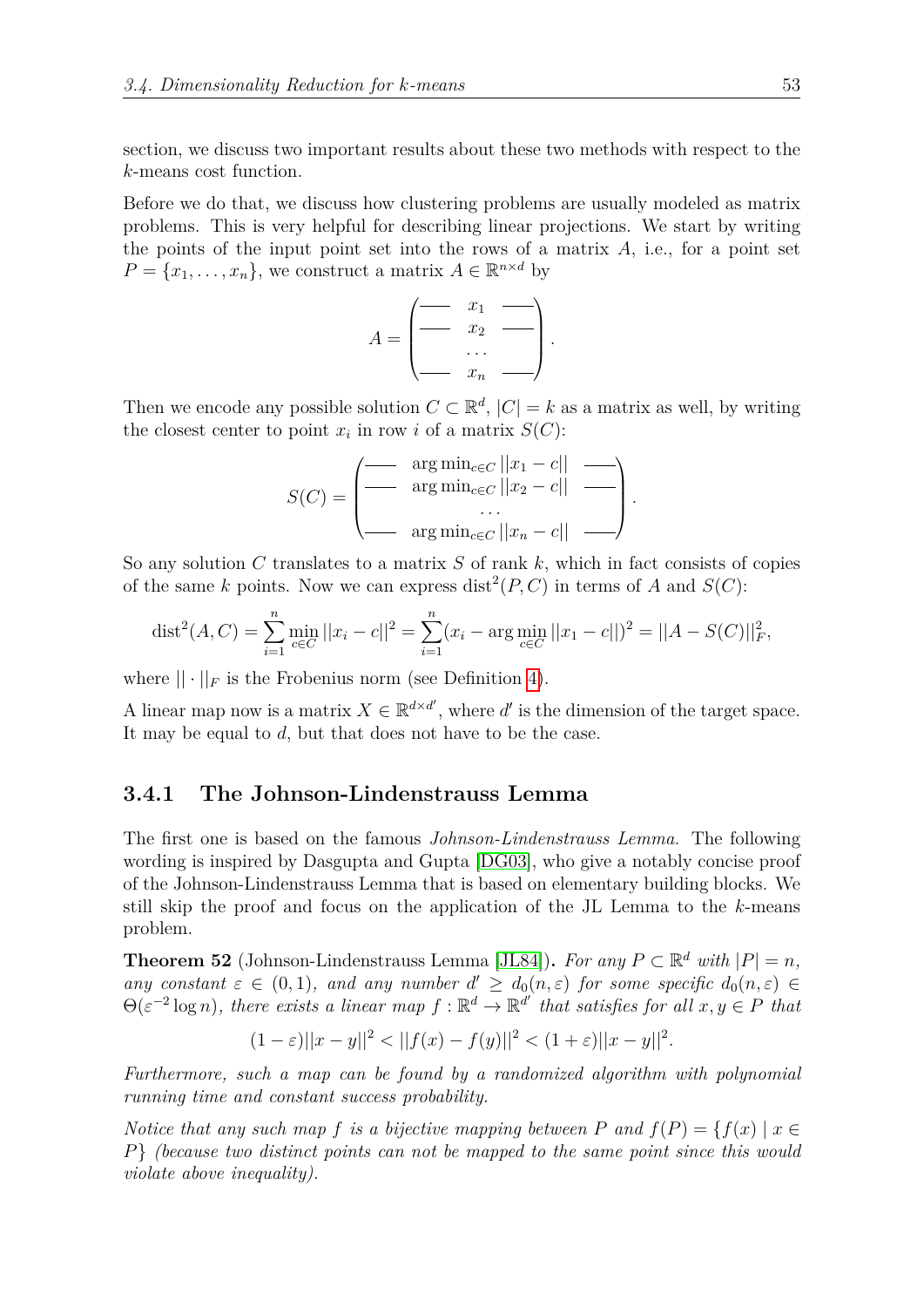A linear map satisfying Theorem [52](#page-52-0) can be constructed in different (usually probabilistic) ways, and finding maps with good additional properties is the topic of ongoing research. The probabilistic constructions have in common that one does not need to know anything about the points except their number, which is a very strong advantage of JL projections. We cite one concrete construction that is due to Achlioptas [\[Ach03\]](#page-72-5) and gives a random projection matrix that only consists of 1s and  $(-1)$ s.

**Theorem 53.** Let  $P \subset \mathbb{R}^d$  be a point set represented by a matrix  $A \in \mathbb{R}^{n \times d}$ . Given *ε, β >* 0*, set*

$$
d_0 := \frac{4 + 2\beta}{\varepsilon^2/2 - \varepsilon^3/3} \log n.
$$

*For any integer*  $d' \geq d_0$ , let  $R \in \mathbb{R}^{d \times d'}$  be a random matrix, where each entry  $r_{ij}$  is *drawn from the following probability distribution:*

$$
r_{ij} = \begin{cases} +1 & with \ probability 1/2 \\ -1 & with \ probability 1/2. \end{cases}
$$

Let  $E = \frac{1}{\sqrt{2}}$  $\frac{d}{dt}AR$  and let  $f: \mathbb{R}^d \to \mathbb{R}^{d'}$  map the *i*th row of *A* to the *i*th row of *E*. Then, *with probability at least*  $1 - n^{-\beta}$ , *for all*  $x, y \in P$ *:* 

$$
(1 - \varepsilon) ||x - y||^2 \le ||f(x) - f(y)||^2 \le (1 + \varepsilon) ||x - y||^2.
$$

If one wants to obtain a result exactly like Theorem [52,](#page-52-0) i.e., one wishes to approximate the distances between *all* pairs of points up to a factor of  $\pm \varepsilon$ , then the target dimension  $\Theta(\varepsilon^{-2} \log n)$  in the Johnson Lindenstrauss lemma is proven to be nearly tight.

How can we use Theorem [52](#page-52-0) in the context of the *k*-means problem? We do this by using an alternative characterization of the *k*-means cost function. The following lemma states that we can express the optimal 1-means cost of a point set as a function of the pairwise distances of the points in the set.

<span id="page-53-0"></span>**Lemma 54.** *Let*  $P \subset \mathbb{R}^d$  *be a finite point set with centroid*  $\mu(P)$ *. It holds that* 

$$
dist^{2}(P, \mu(P)) = \frac{1}{2|P|} \sum_{x \in P} \sum_{y \in P} ||x - y||^{2}.
$$

*Proof.* We show the inequality backwards. For that, we the inner sum  $\sum_{y \in P} ||x - y||^2$ as the clustering of *P* with center *x* and can then apply Lemma [39.](#page-40-0) This yields that

$$
\frac{1}{2|P|} \sum_{y \in P} \sum_{x \in P} ||x - y||^2 = \frac{1}{2|P|} \sum_{x \in P} \left[ \left( \sum_{y \in P} ||y - \mu(P)||^2 \right) + |P| \cdot ||x - \mu||^2 \right]
$$

$$
= \frac{1}{2} \sum_{y \in P} ||y - \mu(P)||^2 + \frac{1}{2|P|} \sum_{x \in P} |P| \cdot ||x - \mu||^2
$$

$$
= \sum_{y \in P} ||y - \mu||^2 = \text{dist}^2(P, \mu(P)),
$$

and that is what we wanted to show.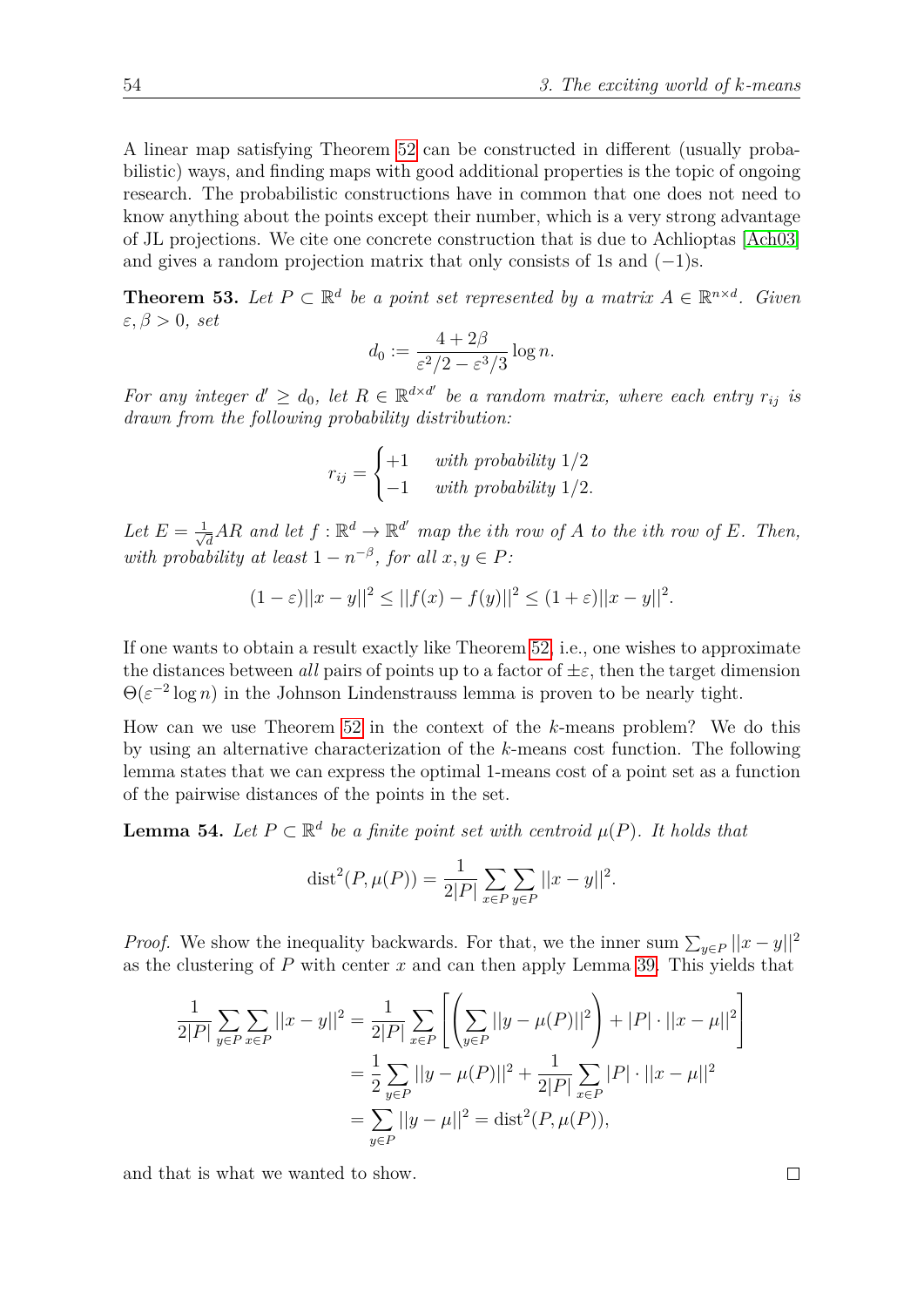Now we want to relate Lemma [54](#page-53-0) to the *k*-means cost function. Notice that we can do that as long as the centers are centroids of the induced clustering. To account for this detail, we define the following variation of the *k*-means problem.

**Definition 55.** *Given a point set P and a number*  $k \in \mathbb{N}^{\geq 1}$ *, we define the* partitionbased *k*-means problem *as the task to find a partitioning*  $P_1, \ldots, P_k$  *of*  $P$  *(i.e.,*  $\cup_{i=1}^k P_i =$ *P and*  $P_i ∩ P_j = ∅$  *for all*  $i, j ∈ [k]$  *with*  $i ≠ j$ *) that minimizes* 

dist<sup>2</sup>((P<sub>i</sub>)<sup>k</sup><sub>i=1</sub>) := 
$$
\sum_{i=1}^{k}
$$
dist<sup>2</sup>(P<sub>i</sub>,  $\mu$ (P<sub>i</sub>)).

The partition-based *k*-means problem has a restricted set of possible solutions compared to the general *k*-means problem. For solving the problem optimally, this distinction is irrelevant: Because of Lemma [39,](#page-40-0) the centers of any optimal solution are the centroids of the clustering that they induce. We differentiate the two problems because in the following lemma, we want to claim that projecting points with a JL projection approximately preserves the cost of *any possible solution*. This is true for the partition-based *k*-means problem, but not necessarily for the *k*-means problem.

<span id="page-54-1"></span>**Lemma 56.** Let  $P \subset \mathbb{R}^d$  be a point set with *n* points and let  $\varepsilon \in (0,1)$  and  $d' \geq$  $d_0(n,\varepsilon)$  *for the*  $d_0 \in \Theta(\varepsilon^{-2} \log n)$  *arising from Theorem [52.](#page-52-0) There exists a linear map*  $f: \mathbb{R}^d \to \mathbb{R}^{d'}$  such that for all possible partitionings  $P_1, \ldots, P_k$  of  $P$ ,

$$
|\operatorname{dist}^2((P_i)_{i=1}^k) - \operatorname{dist}^2((f(P_i))_{i=1}^k)| \le \varepsilon \cdot \operatorname{dist}^2((P_i)_{i=1}^k),
$$

*where*  $f(P_i) := \{f(x) \mid x \in P_i\}$ . The map *f* is a bijective mapping between *P* and  $f(P) = \{f(x) | x \in P\}.$ 

*Proof.* We apply Theorem [52](#page-52-0) with precision parameter  $\varepsilon$ , gaining that there exists a  $\lim_{x \to \infty} f: \mathbb{R}^d \to \mathbb{R}^{d_0(n,\varepsilon)}$  such that  $(1-\varepsilon)||x-y||^2 < ||f(x)-f(y)||^2 < (1+\varepsilon)||x-y||^2$ holds for all  $x, y \in P$ , or, equivalently, it holds for all  $x, y \in P$  that

<span id="page-54-0"></span>
$$
\left| ||x - y||^2 - ||f(x) - f(y)||^2 \right| \le \varepsilon \cdot ||x - y||^2. \tag{3.4}
$$

Now we observe that

$$
\text{dist}^2((P_i)_{i=1}^k) = \sum_{i=1}^k \sum_{x \in P_i} ||x - \mu(P_i)||^2 \stackrel{\text{Lemma 54}}{=} \sum_{i=1}^k \frac{1}{2|P_i|} \sum_{x \in P_i} \sum_{y \in P_i} ||x - y||^2,
$$

and similarly,

$$
\text{dist}^2((f(P_i))_{i=1}^k) = \sum_{i=1}^k \frac{1}{2|f(P_i)|} \sum_{a \in f(P_i)} \sum_{b \in f(P_i)} ||x - y||^2
$$

$$
= \sum_{i=1}^k \frac{1}{2|P_i|} \sum_{x \in P_i} \sum_{y \in P_i} ||f(x) - f(y)||^2.
$$

Thus, the difference between the two cost functions can be bounded in the following way:

$$
|\operatorname{dist}^2((P_i)_{i=1}^k) - \operatorname{dist}^2((f(P_i))_{i=1}^k)|
$$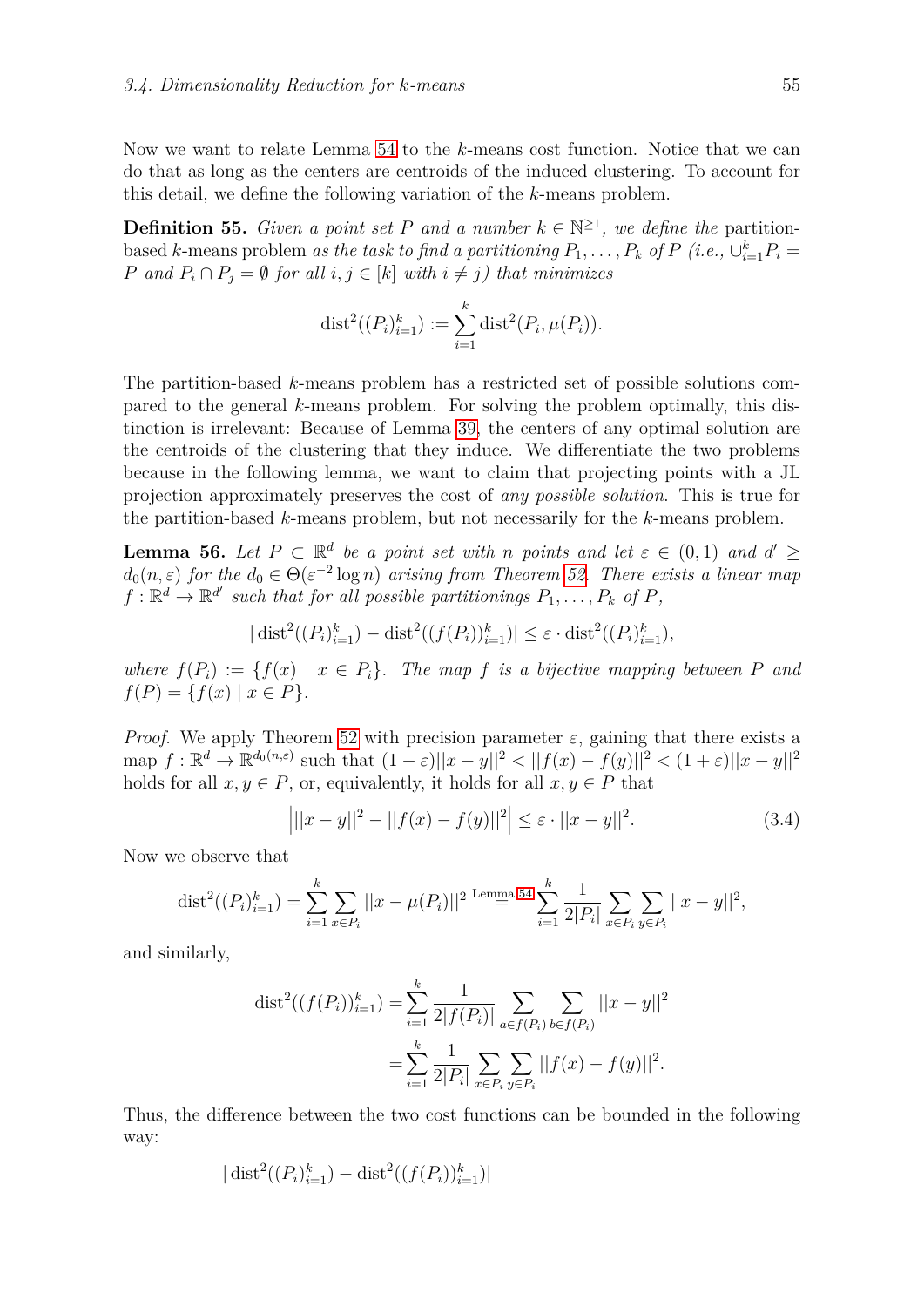$\overline{\phantom{a}}$  $\overline{\phantom{a}}$  $\overline{\phantom{a}}$  $\overline{\phantom{a}}$  $\overline{\phantom{a}}$  $\overline{\phantom{a}}$ 

$$
\begin{split}\n&= \left| \sum_{i=1}^{k} \frac{1}{2|P_i|} \sum_{x \in P_i} \sum_{y \in P_i} ||x - y||^2 - \sum_{i=1}^{k} \frac{1}{2|P_i|} \sum_{x \in P_i} \sum_{y \in P_i} ||f(x) - f(y)||^2 \right| \\
&= \left| \sum_{i=1}^{k} \frac{1}{2|P_i|} \sum_{x \in P_i} \sum_{y \in P_i} (||x - y||^2 - ||f(x) - f(y)||^2) \right| \\
&\leq \sum_{i=1}^{k} \frac{1}{2|P_i|} \sum_{x \in P_i} \sum_{y \in P_i} |||x - y||^2 - ||f(x) - f(y)||^2 \right| \\
&\leq \sum_{i=1}^{k} \frac{1}{2|P_i|} \sum_{x \in P_i} \sum_{y \in P_i} \varepsilon \cdot ||x - y||^2 = \varepsilon \cdot \text{dist}^2((P_i)_{i=1}^k),\n\end{split}
$$

where the last inequality follows from Inequality  $(3.4)$  above.

 $\Box$ 

Lemma [56](#page-54-1) says that we can project any point set P with *n* points to a  $d_0(n,\varepsilon)$ dimensional space without losing much in the *k*-means cost function. This can be used for many different purposes; the first one is to reduce the running time of an algorithm for the *k*-means problem.

 $J$ L-dimred-k-means( $P \subset \mathbb{R}^d$ ,  $k \in \mathbb{N}^{\geq 1}$ ,  $\varepsilon \in (0, \frac{1}{2})$  $(\frac{1}{2})$ 

- 1. Compute  $\varepsilon' = \varepsilon/6\alpha$  and  $d' := d_0(n, \varepsilon')$  (according to Theorem [52\)](#page-52-0)
- 2. Compute  $f : \mathbb{R}^d \to \mathbb{R}^{d'}$  and  $f(P) \subset \mathbb{R}^{d'}$  (according to Theorem [52\)](#page-52-0)
- 3. Use an *α*-approximation algorithm for the partition-based *k*-means problem on  $f(P)$  to obtain a partitioning  $(f_i)_{i=1}^k$  of  $f(P)$
- 4. Translate  $(f_i)_{i=1}^k$  into the partitioning  $(P_i)_{i=1}^k$ where  $P_i = \{x \mid f(x) \in f_i\} \forall i \in [k]$
- 5. **Return**  $(P_i)_{i=1}^k$

**Corollary 57.** *Algorithm JL-dimred-k-means computes an*  $(\alpha + \varepsilon)$ -approximation *for the partition-based k-means problem with constant probability.*

*Proof.* We assume that the randomized algorithm was successful in producing a mapping with the desired properties. Let  $P_1^*, \ldots, P_k^*$  be an optimal solution to the partitionbased *k*-means problem; this happens with constant probability. By Lemma [56,](#page-54-1)

$$
dist^{2}((f(P_{i})^{*})_{i=1}^{k}) \leq (1+\varepsilon') \cdot dist^{2}((P_{i}^{*})_{i=1}^{k}).
$$

Thus, the optimal cost of any solution to the partition-based *k*-means problem on  $f(P)$  costs at most  $(1 + \varepsilon') \cdot \text{dist}^2((P_i)^*)_{i=1}^k$ . Let  $f_1, \ldots, f_k$  be the *α*-approximate solution on  $f(P)$  that is computed. Since it is an  $\alpha$ -approximation, its cost is at most  $(1+\varepsilon')\cdot \alpha \cdot \text{dist}^2((P_i)^*)_{i=1}^k$ ). Now we translate  $(f_i)_{i=1}^k$  back and obtain the partitioning  $(P_i)_{i=1}^k$  of *P*. Again by Lemma [56,](#page-54-1) we know that

$$
\text{dist}^2(((f_i))_{i=1}^k) \ge (1 - \varepsilon') \cdot \text{dist}^2(((P_i))_{i=1}^k)
$$
  

$$
\Leftrightarrow \text{dist}^2(((P_i))_{i=1}^k) \le \frac{1}{1 - \varepsilon'} \cdot \text{dist}^2(((f_i))_{i=1}^k) \le (1 + 2\varepsilon') \cdot \text{dist}^2(((f_i))_{i=1}^k)
$$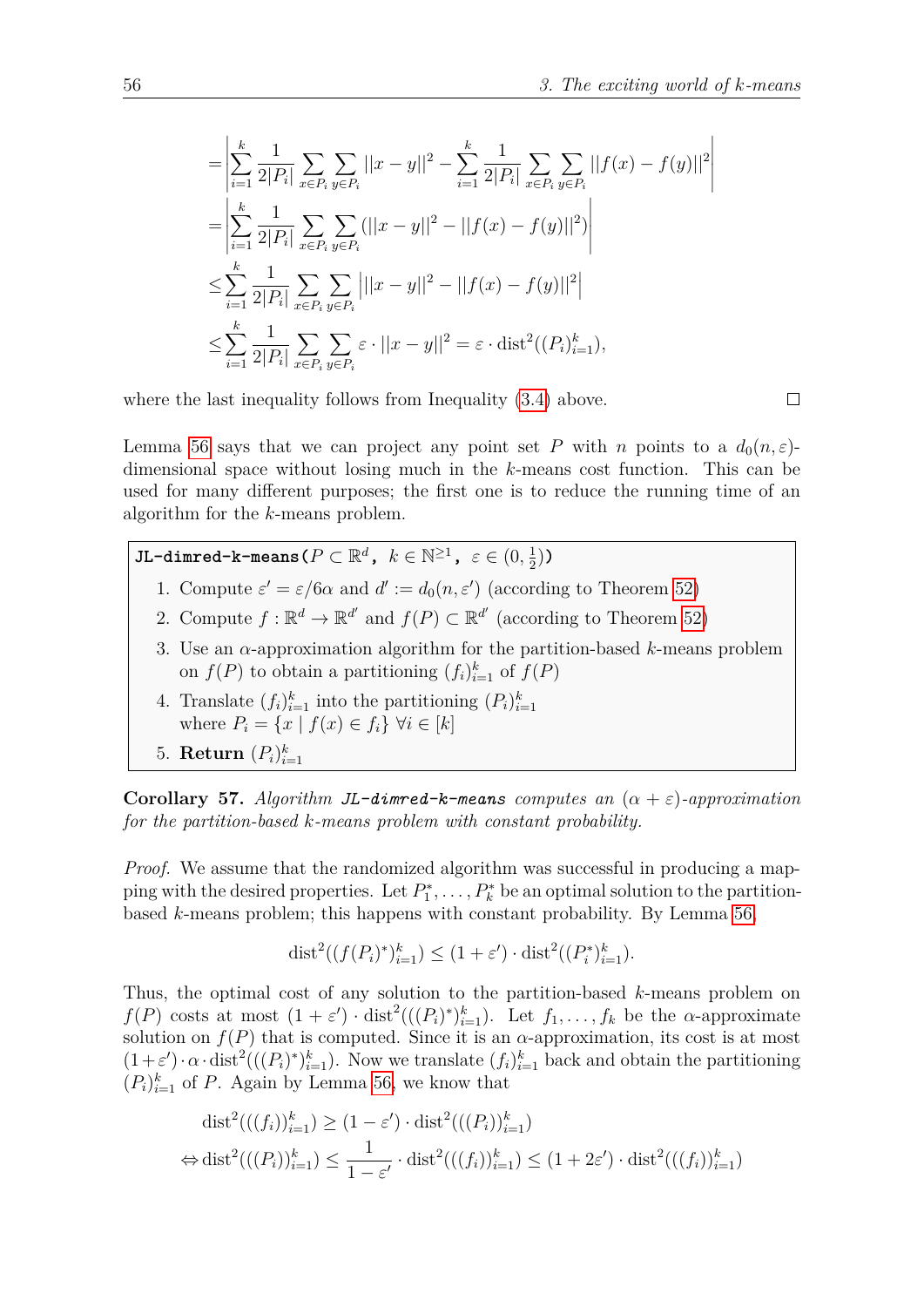where the last inequality follows from  $\varepsilon \leq \frac{1}{2}$  $\frac{1}{2}$ . So we get that  $dist^2(((P_i))_{i=1}^k) \leq (1 +$  $2\varepsilon'$ ) ·  $(1+\varepsilon') \cdot \alpha \cdot \text{dist}^2(((P_i)^*)_{i=1}^k) \leq (1+6\varepsilon') \cdot \alpha \cdot \text{dist}^2(((P_i)^*)_{i=1}^k)$ . Now the corollary follows since  $(1 + 6\varepsilon')\alpha = \alpha + 6\varepsilon'\alpha = \alpha + \varepsilon$  by our choice of  $\varepsilon'$ .

## **3.4.2 The Singular Value Decomposition**

The singular value decomposition (SVD) is a matrix decomposition, i.e., a way to write A as a multiplication of matrices with beneficial properties. In contrast to other decompositions, the SVD exists for any nonzero matrix *A*. We will not show this, but concentrate on exploring the geometric properties of the SVD and its usefulness for reducing the dimension of *k*-means inputs. For this, we are actually less interested in matrix form of the decomposition, and more in the statement as given in the following theorem.

<span id="page-56-0"></span>**Theorem 58** ([\[Wat10\]](#page-74-8), Theorem 5.8.11 on page 391, and [\[KV09\]](#page-74-9), Theorem 1.3 on pages 163-165). Let  $A \in \mathbb{R}^{n \times d}$  be a nonzero matrix with rank *r*. Then there exists an orthonormal basis  $v_1, \ldots, v_d$  of  $\mathbb{R}^d$  and an orthonormal basis  $u_1, \ldots, u_n$  of  $\mathbb{R}^n$  and *positive values*  $\sigma_1 \geq \sigma_2 \geq \ldots \geq \sigma_r > 0$  *such that* 

$$
A = \sum_{i=1}^{r} \sigma_i u_i v_i^T.
$$

*Furthermore, it holds that*

$$
Av_i = \begin{cases} \sigma_i u_i & i = 1, \dots, r \\ 0 & i = r+1, \dots, d \end{cases} \quad and \quad u_i^T A = \begin{cases} \sigma_i v_i^T & i = 1, \dots, r \\ 0 & i = r+1, \dots, n \end{cases}
$$

The vectors  $u_i$  in Theorem [58](#page-56-0) are called *left singular vectors*, the vectors  $v_i$  are called *right singular vectors* and the values  $\sigma_i$  are called *singular values*, which explains the term *singular value decomposition*. The actual matrix decomposition arises from writing the singular values and vectors into matrices: a diagonal matrix  $D \in \mathbb{R}^{n \times d}$ , and two orthogonal matrices  $U \in \mathbb{R}^{n \times n}$ ,  $V \in \mathbb{R}^{d \times d}$ . This is how the matrices are constructed:

$$
U = \begin{pmatrix} | & & | \\ u_1 & \cdots & u_n \\ | & & | \end{pmatrix}, D = \begin{pmatrix} \sigma_1 & \cdots & 0 \\ \vdots & \ddots & \vdots \\ 0 & \cdots & \sigma_{\min\{n,d\}} \\ 0 & 0 & 0 \end{pmatrix}, V^T = \begin{pmatrix} - & v_1 & - \\ \vdots & \ddots & - \\ - & v_d & - \end{pmatrix}
$$

One can now observe that for *U*, *D* and *V* defined in this form, it holds that

$$
\sum_{i=1}^r \sigma_i u_i v_i^T = U D V^T,
$$

and thus, by Theorem [58,](#page-56-0)  $A = UDV^T$ .

*.*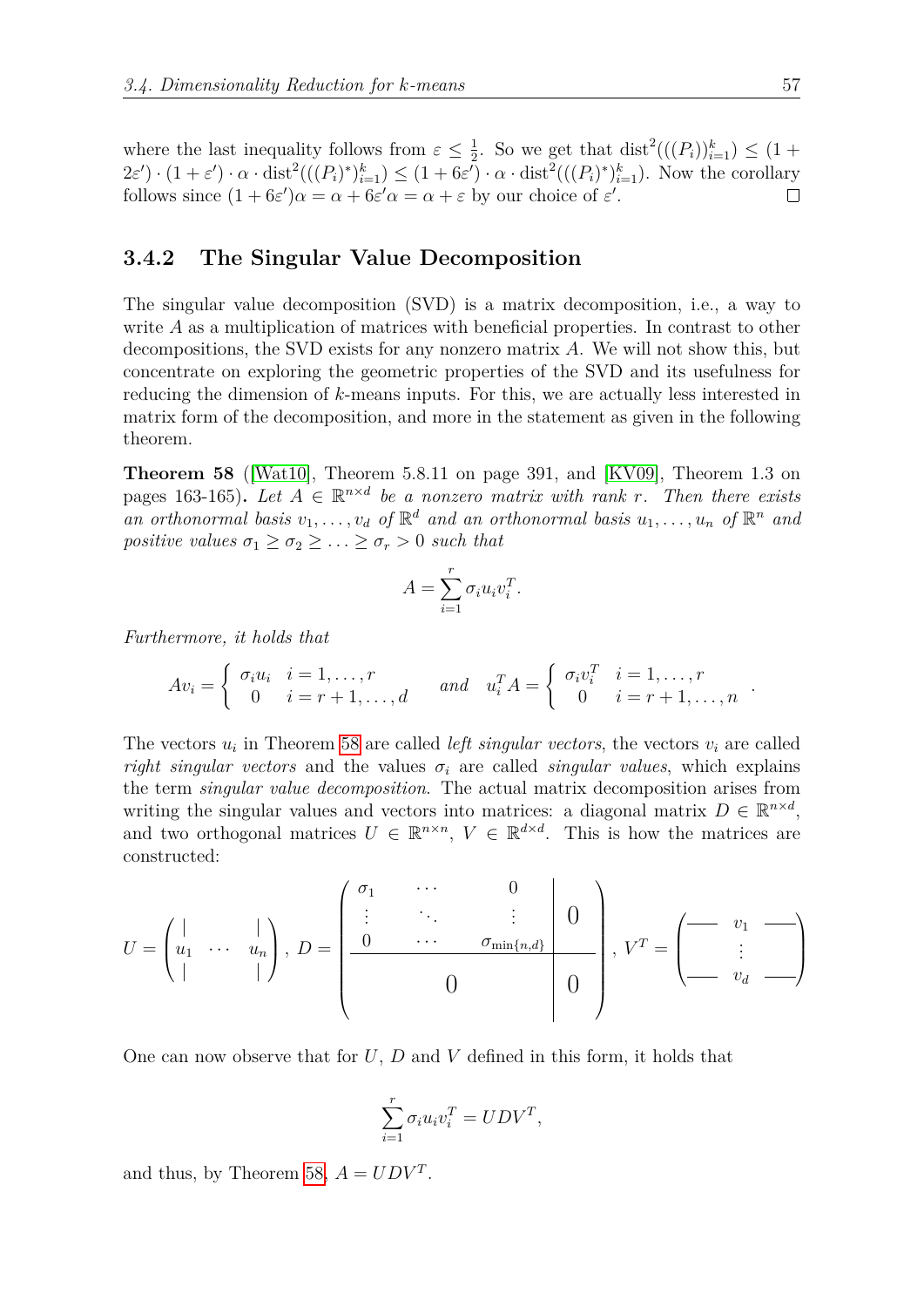## <span id="page-57-1"></span>**3.4.3 Geometric interpretation**

The aim of this paragraph is to interpret the matrix

$$
A^{(k)} := \sum_{i=1}^k \sigma_i u_i v_i^T
$$

for an  $k \leq r$  which arises from only adding the first k summands of the SVD-based representation of *A*. We will discuss this without proofs and rather recall and interpret known facts from linear algebra.

First we look at the term  $\sigma_i u_i$ . From Theorem [58](#page-56-0) we know that  $\sigma_i u_i = A v_i$ . What is  $Av_i$ ? For a matrix that arises from writing the points in the rows  $Av_i$  is a vector that has the entries  $x_j^T v_i$  for  $j \in [n]$ . Recall that  $v_i$  is a unit vector. Then the scalar product  $x_j^T v_i$  is the length of the projection of  $x_j$  onto the 1-dimensional subspace spanned by  $v_i$ . So we get a vector which has the lengths of projecting all points onto  $v_i$  as its entries. Now in the sum, this vector is multiplied by  $v_i^T$  by a tensor product. This means that we get a matrix, and the rows of this matrix are the actual vectors arising from projecting the  $x_j$  onto  $v_i$ .

So each term  $\sigma_i u_i v_i^T$  results in a matrix which contains the vectors resulting from projecting all rows of *A*, i.e., all points in *P*, onto the direction  $v_i$ . Recall that  $v_1, \ldots, v_d$ form an basis of  $\mathbb{R}^d$ . Then the entries of  $\sigma_i u_i$  are just the *i*th coordinate of all points in this basis. It thus makes sense that adding up all of them gives *A*. Leaving some of the summands out means that we ignore the contribution of those basis vectors to the points.

In comparison to an arbitrary basis, the basis  $v_1, \ldots, v_d$  has a special property, and that will explain why  $A^{(k)}$  is an interesting matrix. Recall that the singular values are ordered such that  $\sigma_1 \geq \sigma_2 \geq \ldots \geq \sigma_r > 0$ . We observe that  $v_1$ , the right singular vector belonging to  $\sigma_1$ , maximizes the expression  $||Av||$  among all unit vectors  $v \in \mathbb{R}^d$ . To see this, let  $v$  be an arbitrary unit vector. We can express any unit vector  $v$  by  $v = \sum_{i=1}^{d} \alpha_i v_i$  $v = \sum_{i=1}^{d} \alpha_i v_i$  $v = \sum_{i=1}^{d} \alpha_i v_i$  with  $\sum_{i=1}^{d} \alpha_i^2 = 1$ .<sup>1</sup> Now we observe that

$$
||Ax||^2 = \left\|\sum_{i=1}^d \alpha_i Av_i\right\|^2 = \left\|\sum_{i=1}^d \alpha_i \sigma_i u_i\right\|^2 = \sum_{i=1}^d \alpha_i^2 \sigma_i^2 ||u_i||^2 = \sum_{i=1}^d \alpha_i^2 \sigma_i^2.
$$

This sum is maximized if  $\alpha_1^2 = 1$  and  $\alpha_i^2 = 0$  for  $i \neq 1$ . Thus,  $v_1$  maximizes  $||Ax||^2$ among all unit vectors, and thus it also maximizes ||*Ax*|| among all unit vectors.

We have argued above that *Av* gives a vector with the projection lengths into direction *v*. Thus,  $||Av||^2$  for any unit vector  $v \in \mathbb{R}^d$  is the sum of squared projection lengths into direction  $v$ , and this expression is maximized by  $v_1$ .

Now notice that if a vector *x* is orthogonal to  $v_1$ , then its  $\alpha_1$  has to be zero. Thus, among all vectors that are orthogonal to  $v_1$ ,  $v_2$  maximizes  $||Ax||^2$  because  $\alpha_2 = 1$  and  $\alpha_i = 0$  for  $i \neq 2$  is the maximal choice. This argument works inductively.

<span id="page-57-0"></span><sup>&</sup>lt;sup>1</sup>The sum of the squared coordinates is 1 because *x* is a unit vector and  $1 = ||x||^2$  =  $\begin{array}{c} \begin{array}{c} \begin{array}{c} \end{array} \\ \begin{array}{c} \end{array} \end{array} \end{array}$  $\left| \sum_{i=1}^d \alpha_i v_i \right|$  $\begin{array}{|c|c|} \hline \multicolumn{1}{|}{\textbf{1}} & \multicolumn{1}{|}{\textbf{1}} \\ \hline \multicolumn{1}{|}{\textbf{1}} & \multicolumn{1}{|}{\textbf{1}} \\ \hline \multicolumn{1}{|}{\textbf{1}} & \multicolumn{1}{|}{\textbf{1}} \\ \hline \multicolumn{1}{|}{\textbf{1}} & \multicolumn{1}{|}{\textbf{1}} \\ \hline \multicolumn{1}{|}{\textbf{1}} & \multicolumn{1}{|}{\textbf{1}} \\ \hline \multicolumn{1}{|}{\textbf{1}} & \multicolumn{1}{|}{\textbf{1}}$  $\sum_{i=1}^{d} \alpha_i^2 ||v_i||^2 = \sum_{i=1}^{d} \alpha_i^2$ .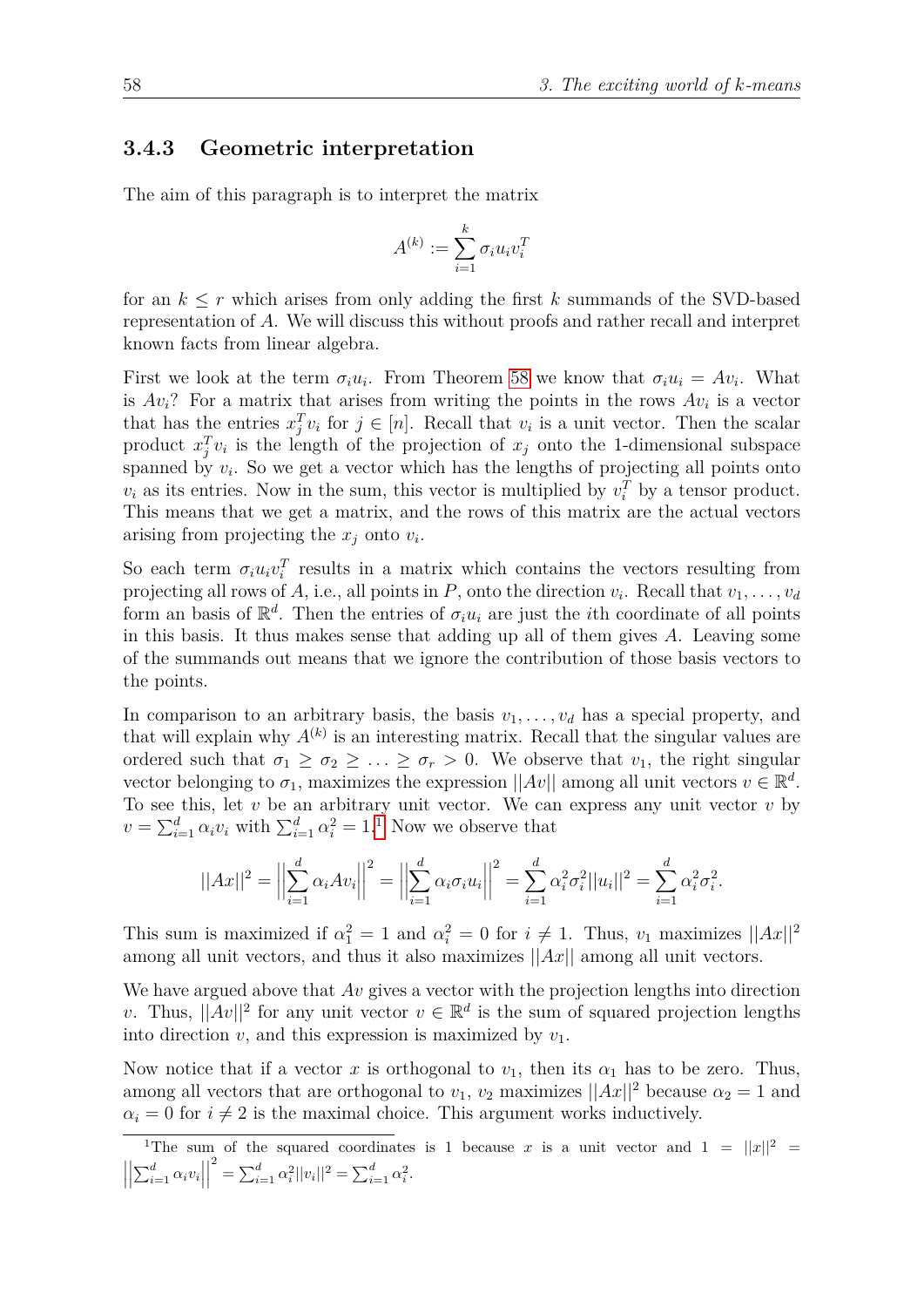#### <span id="page-58-0"></span>**Fact 59.** *It holds that*

$$
v_1 = \arg \max_{v \in \mathbb{R}^d, ||v|| = 1} ||Av||,
$$
  
\n
$$
v_2 = \arg \max_{v \in \mathbb{R}^d, ||v|| = 1, \langle v, v_1 \rangle = 0} ||Av||,
$$
  
\n
$$
\vdots
$$
  
\n
$$
v_r = \arg \max_{v \in \mathbb{R}^d, ||v|| = 1, \langle v, v_i \rangle = 0} \max_{\forall i = 1, \dots, r-1} ||Av||.
$$

*for right singular vectors*  $v_1, \ldots, v_r \in \mathbb{R}^d$  *as given by Theorem [58.](#page-56-0)* 

It is even true that a subspace which is spanned by  $v_1, \ldots, v_k$  maximizes the sum of the squared projection lengths of the points in *A* among all *k*-dimensional subspaces. And this is why  $A^{(k)}$  is interesting: It is a projection of the points in *A* to a *k*-dimensional subspace which preserves the largest part of the lengths among all projections of *A* to *k*-dimensional subspaces. We get a *k*-dimensional version of the points which is as close to *A* as possible. Indeed,  $A^{(k)}$  is also the best approximation of *A* with respect to the Frobenius norm among all matrices of rank *k*, i.e.:

#### **Fact 60.**

$$
||A - A^{(k)}||_F = \arg\min_{B \in \mathbb{R}^{n \times d}, \text{ rank}(B) = k} ||A - B||_F.
$$

As a final note, we state that the subspace  $V^{(k)}$  spanned by  $v_1, \ldots, v_k$  is also a *best fit subspace* for *A* in the sense that it minimizes the sum of the squared distances of the points to the subspace. This follows from the Pythagorean Theorem (Fact [5\)](#page-7-1) and the fact that  $V^{(k)}$  maximizes the sum of the squared projection lengths.

<span id="page-58-1"></span>**Theorem 61** (KV09, Theorem 1.3 on pages 163+164)**.** *Find right singular vectors*  $v_i \in \mathbb{R}^d$  *as in Theorem [59.](#page-58-0)* For  $k \leq d$ , define  $V_k := \text{span}\{v_1, \ldots, v_k\}$  *as the span of the first k of these vectors. Then, V<sup>k</sup> is a* best fit subspace *of dimension k, i.e.,*

$$
V_k = \arg\min_{V \subset \mathbb{R}^d, 0 \in V, \dim(V) = k} \sum_{i=1}^n \text{dist}^2(x_i, V).
$$

#### **3.4.4 Using the SVD to compute a** 2**-approximation**

The best fit subspace from Theorem [61](#page-58-1) gives us a computable lower bound on the *k*means cost of a point set because the squared distances to *k* centers cannot be larger than the squared distances to a subspace of dimension *k*.

<span id="page-58-2"></span>**Lemma 62.** *Let*  $P := \{x_1, \ldots, x_n\} \subset \mathbb{R}^d$  *be a set of points, and let*  $V_k$  *be a best fit subspace for P (see Theorem [61\)](#page-58-1). Then*

$$
\sum_{i=1}^{n} dist^{2}(x_{i}, V_{k}) = dist^{2}(P, V_{k}) \leq dist^{2}(P, C^{*}),
$$

*where C* ∗ *is an optimal solution for the k-means problem on P.*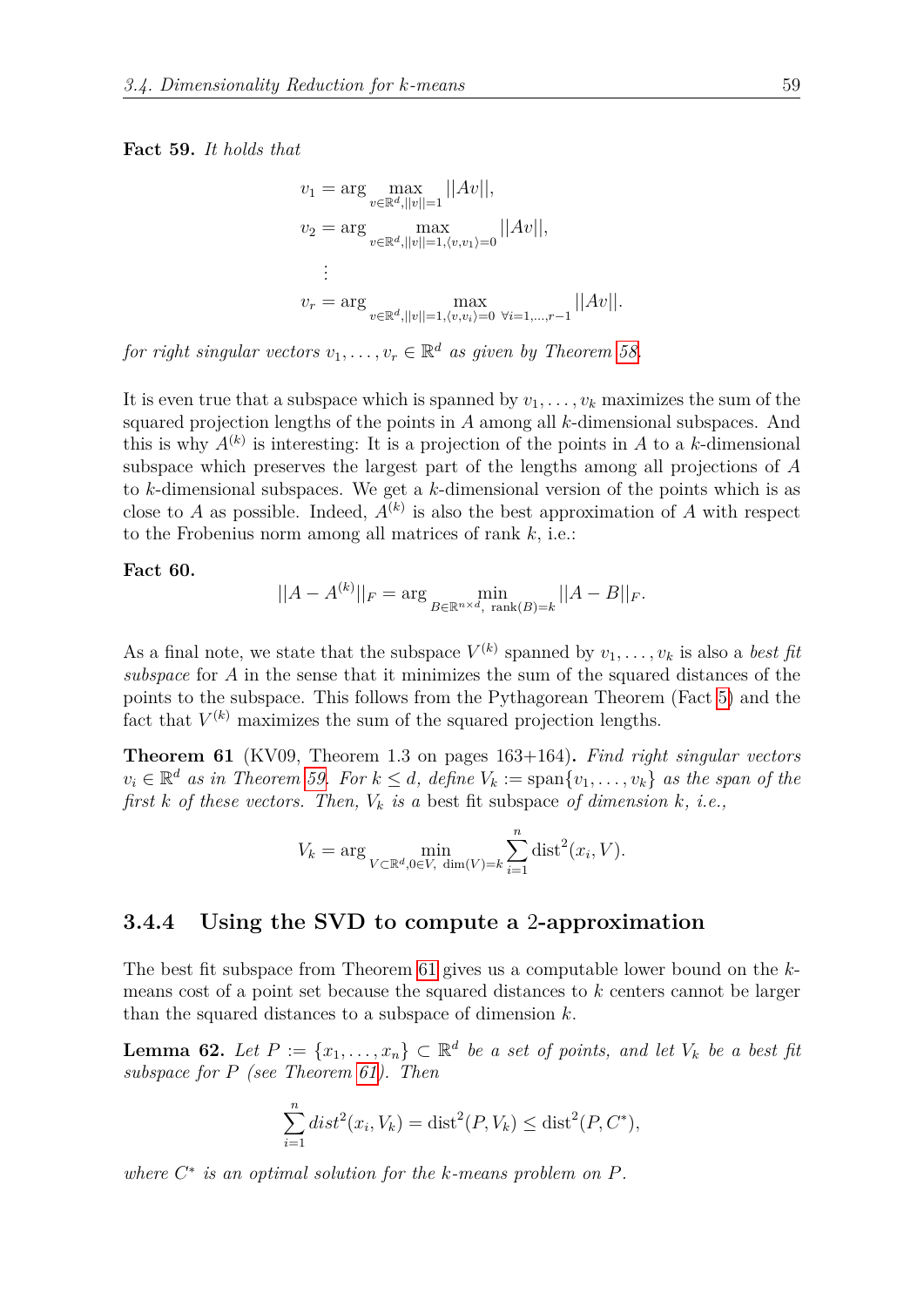*Proof.* See tutorial (problem set 9, task 2).

Drineas, Frieze, Kannan, Vempala and Vinay  $[DFK^+04]$  $[DFK^+04]$  use Lemma [62](#page-58-2) to speed up algorithms for the *k*-means problem by using dimensionality reduction. Their key observation is that the *k*-means cost can be decomposed by the Pythagorean theorem, and then the two terms can be bound by Lemma [62](#page-58-2) and the following lemma.

<span id="page-59-0"></span>**Lemma 63.** Let V be any linear subspace of  $\mathbb{R}^d$  and for every point  $x \in \mathbb{R}^d$  let  $V(x) = \arg\min_{y \in V} d(x, y)$  *be the point in V closest to x. Then for any set of points*  $P = \{x_1, \ldots, x_n\} \subseteq \mathbb{R}^d$  *the best k-means solution on P is at least as expensive as the best k-means solution on*  $\{V(x_1), \ldots, V(x_n)\}\$  *in V*.

*Proof.* See tutorial (problem set 9, task 3).

Lemma [63](#page-59-0) is even a bit more general than the statement that we need: It says that we can project a point set  $P$  and a center set  $C$  to any subspace  $V$ , and this will only decrease the distances between the *P* and *C*. In the following algorithm, the projection is to a specific subspace, namely  $V_k$ . Projecting to  $V_k$  means that we replace A by  $A^{(k)}$ which we discussed in Section [3.4.3:](#page-57-1) it is the orthogonal projection of *A* to *Vk*.

 $\texttt{SVD-constant-dim-red}(P \subset \mathbb{R}^d, \; k \in \mathbb{N}^{\geq 1})$ 

- 1. Store *P* in matrix *A*
- 2. Compute the SVD of *A* and compute  $A^{(k)}$ , interpret this as point set  $P^{(k)} \subset \mathbb{R}^d$
- 3. Apply an  $\alpha$ -approximation for the *k*-means problem to  $(P^{(k)}, k)$ to get a center set  $C \subset \mathbb{R}^d$
- 4. **Return** *C*

Notice that the point set  $P^{(k)}$  is still a set of points in  $\mathbb{R}^d$ . However, its intrinsic dimension is bounded by *k*. In order to profit from the lower intrinsic dimension, it might be necessary to actually compute a *k*-dimensional representation of  $P^{(k)}$ , depending on the algorithm that is used in line 3*.*, and then translate the result back to  $\mathbb{R}^d$ .

Algorithm SVD-constant-dim-red can be combined with an optimal algorithm (i.e.,  $\alpha = 1$ ), and the resulting algorithm will have a running time that depends polynomially on *d* since *d* only influences the running time of the SVD computation. (And computing the SVD is possible in polynomial time.) It can also be combined with any approximation algorithm.

<span id="page-59-1"></span>**Theorem 64.** *The center set C computed by algorithm SVD-constant-dim-red is a*  $(\alpha + 1)$ -approximate solution for the *k*-means problem on  $(P, k)$ .

*Proof.* By the Pythagorean theorem, we can decompose the cost of P with the solution *C* computed by the algorithm as:

$$
dist2(P, C) = dist2(P, Vk) + dist2(P(k), C),
$$

 $\Box$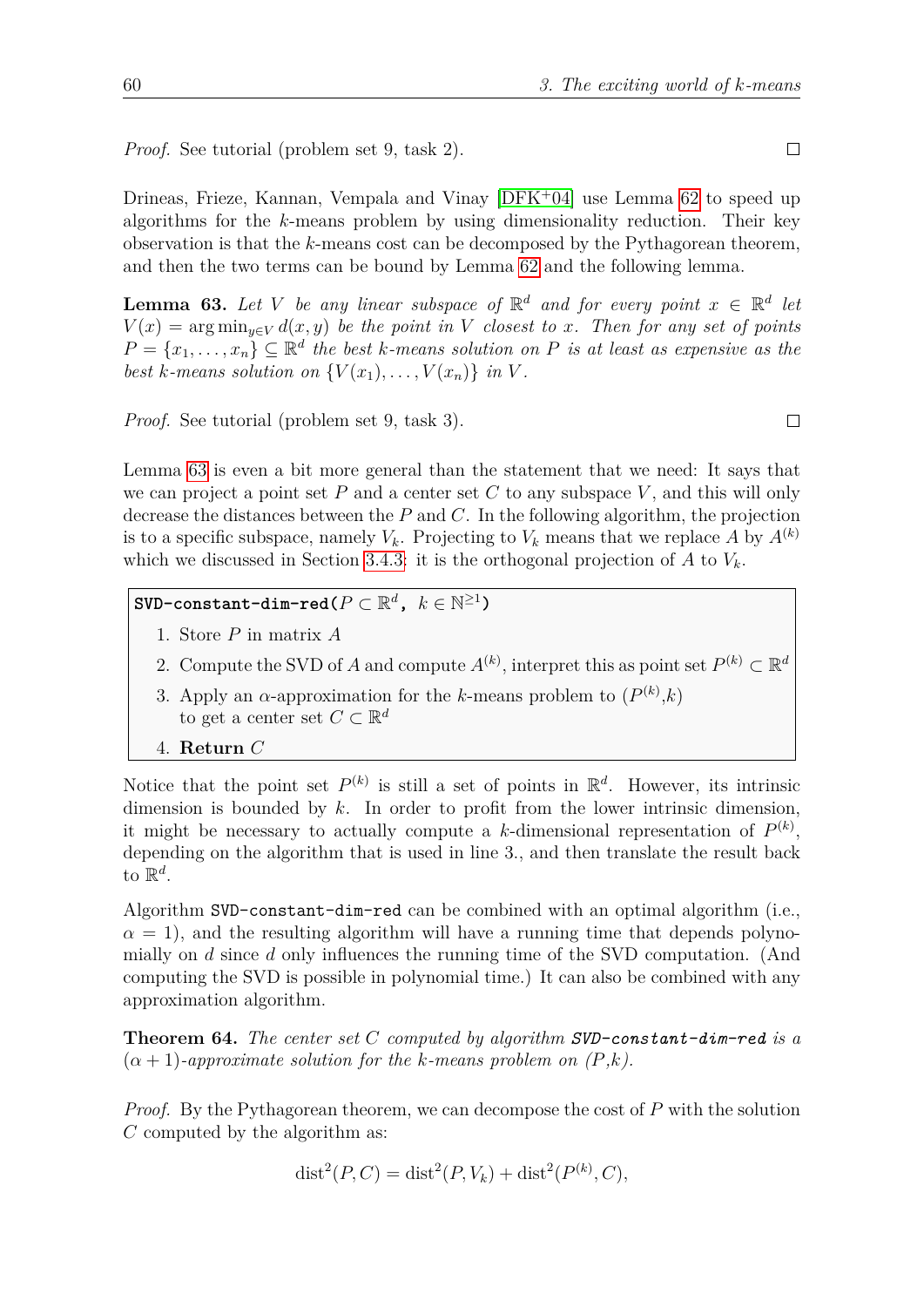where we recall that  $P^{(k)}$  is the projection of *P* to  $V_k$  computed in the 2. step of Algorithm SVD-constant-dim-red (notice that  $C \subset V_k$  and that the vector between a point and its projection is orthogonal to any vector in  $V_k$ , i.e., also to the vector from the point's projection to its closest center in *C*).

The first term is bounded by Lemma  $62$ . For the second term, let  $C^*$  be an optimal solution for the *k*-means problem on  $P$ ,  $k$ , and let  $C_k^*$  be an optimal solution for the *k*-means problem on  $P^{(k)}$ , *k*. By Lemma [63,](#page-59-0) dist<sup>2</sup>( $P^{(k)}$ ,  $C_k^*$ )  $\leq$  dist<sup>2</sup>( $P, C^*$ ). Since  $C$ is an *α*-approximation, we have  $dist^2(P^{(k)}, C) \leq \alpha dist^2(P, C^*)$ , which overall leads to  $dist^2(P, C) = dist^2(P, V_k) + dist^2(P^{(k)}, C) \leq (\alpha + 1) \cdot dist^2(P, C^*)$ . That completes the proof.  $\Box$ 

Theorem [64](#page-59-1) gives a neat way to approximately solve the *k*-means problem. Yet it does not have the very strong type of guarantee that we would ideally like to obtain for data reduction types: That for *every solution*, we get an approximation of the solution's cost. One can construct examples where it becomes clear that this is not possible with the above approach (not even when we only want a constant factor approximation). That is because the points get too short and then there are always solutions for which their clustering cost is too small. The way out of this situation is to store the length that we have 'stolen' from the points in an extra constant, and add it to the estimation. With a somewhat more involved analysis, [\[FSS13\]](#page-73-3) shows that this approach is valid to obtain the desired guarantees. Furthermore, [\[FSS13\]](#page-73-3) shows that by increasing the number of dimensions that we store, we can actually achieve a  $(1 + \epsilon)$ -approximation instead of a 2-approximation. The precise result is the following; we cite it without proof.

<span id="page-60-0"></span>**Theorem 65.** Let  $P \subset \mathbb{R}^d$  be a set of points stored in the rows of a matrix  $A \in \mathbb{R}^{n \times d}$ . *Let*  $k \in \mathbb{N}$  *with*  $1 \leq j \leq d-1$ ,  $\epsilon \in (0,1)$ , set  $m \in \mathbb{N}$  such that  $m \geq \lceil \frac{8k}{\epsilon^2} \rceil - 1$  and *assume that*  $m \leq \min\{n, d\} - 1$ . Then for all  $C \in \mathbb{R}^d$  with  $|C| \leq k$ , we have that

 $|\text{dist}^2(A^{(m)}, C) + ||A - A^{(m)}||^2 - \text{dist}^2(A, C)| \leq \epsilon \text{dist}^2(A, C).$ 

The term  $||A - A^{(m)}||^2$  in Theorem [65](#page-60-0) is a constant that only depends on *A* and *m*: It is the (squared) lengths that the points in *A* lose when they are projected onto the first *m* singular vectors of *A*. So Theorem [65](#page-60-0) says that if we add this constant to the cost of  $A^{(m)}$ , then we get a  $(1+\epsilon)$ -approximation of the cost of the original point set, for *any* feasible solution *C*. Notice that there is no randomization; the approximation guarantee is always true as long as *m* is sufficiently large.

## <span id="page-60-1"></span>**3.5 A Coreset Construction**

Theorem [65](#page-60-0) says that it is possibly to reduce the (intrinsic) dimensionality of a point set P dramatically while  $(1+\epsilon)$ -approximating the cost of *any* solution to the *k*-means problem on *P*. In this section, we see a similar statement, but with respect to the *number* of points. It is our goal to dramatically reduce the number of points while the cost of any solution is  $(1+\epsilon)$ -approximated. However, instead of storing a constant, we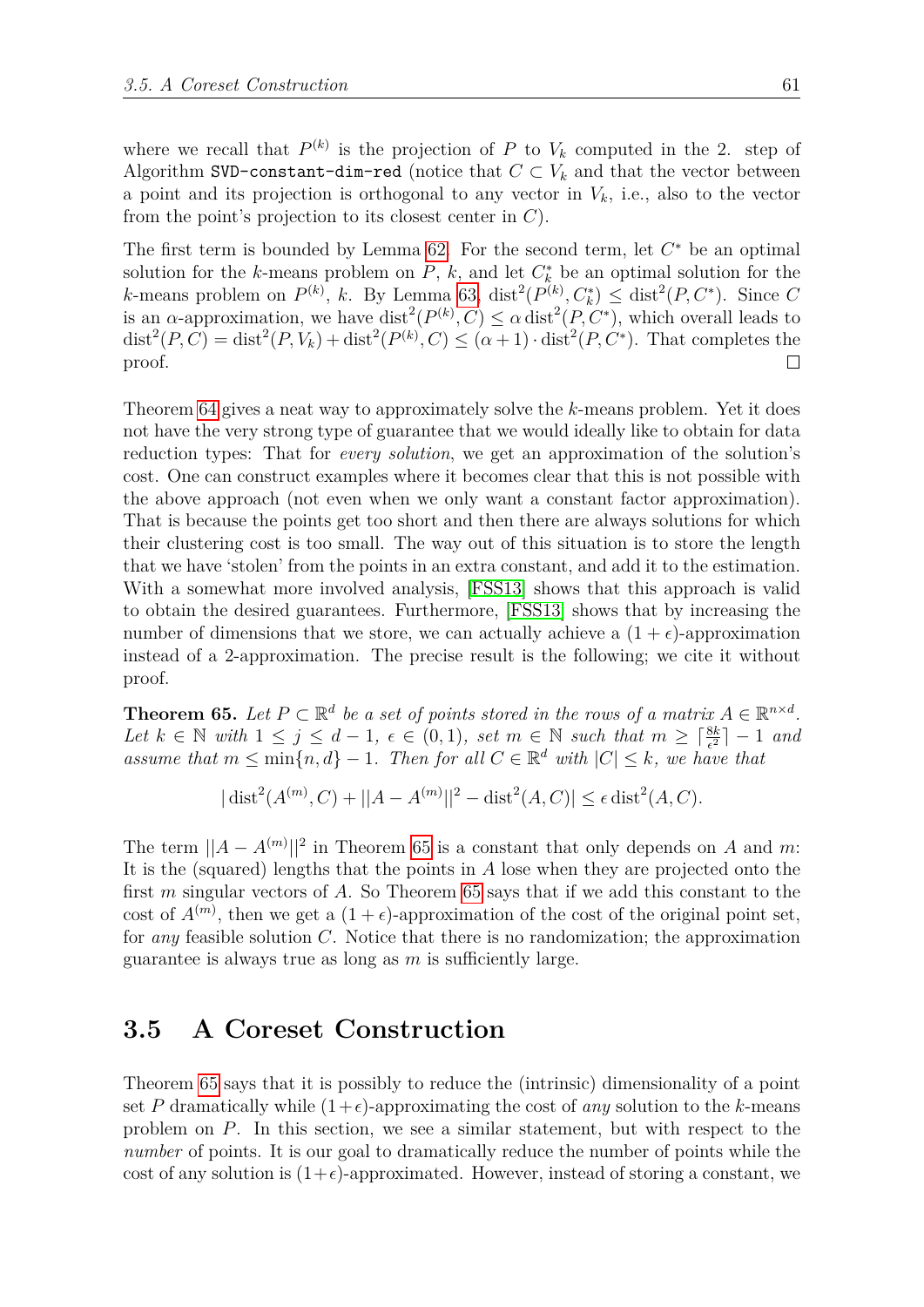need a different technique: We assign weights to the points that are in our summary. This concept is formalized by the notion of *coresets*.

<span id="page-61-0"></span>**Definition 66.** Let  $P \subset \mathbb{R}^d$  be a set of points,  $\epsilon \in (0,1)$  and  $k \in \mathbb{N}^{\geq 1}$ . A set  $S \subset \mathbb{R}^d$ *together with a weight function*  $w : S \to \mathbb{R}^+$  *is called a*  $(k, \epsilon)$ -coreset *if for all*  $C \subset \mathbb{R}^d$ *with*  $|C| \leq k$ *,* 

$$
|\operatorname{dist}^2(P, C) - \operatorname{dist}^2(S, w, C)| \le \epsilon \cdot \operatorname{dist}^2(P, C).
$$

Computing coresets for *k*-means is an active research area. We review the first construction that was proposed for *k*-means by Har-Peled and Mazumdar [\[HPM04\]](#page-73-4). We will deviate a bit from their algorithm and analysis to simplify the exposition, but it still is essentially the same. The construction is a *movement-based* or *geometric* coreset construction. The basic idea of such constructions is to move the points around such that many points land on the same spot; and then to replace the points that coincide by a weighted point. Geometric coreset constructions usually result in coresets whose size involves  $\epsilon^{-d}$ ; to avoid this, more complicated techniques are necessary which go beyond the scope of this lecture. The currently best constructions achieve coreset sizes of order  $\text{poly}(k, \epsilon^{-1})$ , i.e., independent of *n* and *d*.

A key tool for obtaining a movement-based coreset construction is establishing a link between the amount of movement that we impose on the points and the effect that this has on the cost function. Notice that if we move a point by some distance  $\Delta$ , this can effect the cost function by more than  $\Delta$  since the costs are quadratic, i.e., if we for example move a point which is at distance  $\Delta$  from its center by  $\Delta$ , then the cost of this point goes from  $\Delta^2$  to  $4\Delta^2$ . This has to be taken into account carefully. The following lemma gives us the necessary tool to do so.

**Lemma 67.** *Let P*, *Q be two multisets of n points in*  $\mathbb{R}^d$ *, let*  $\varepsilon \in (0,1)$ *,*  $k \in \mathbb{N}^{\geq 1}$  *and let*  $\pi$  *:*  $P \rightarrow Q$  *be a bijective mapping such that* 

$$
\sum_{x \in P} ||x - \pi(x)||^2 \le \frac{\varepsilon^2}{16} \cdot \Lambda
$$

*for*  $\Lambda \geq 0$ *. Then for any set C of k centers we have* 

$$
|\operatorname{dist}^2(Q, C) - \operatorname{dist}^2(P, C)| \le \varepsilon \cdot \max\{\Lambda, \operatorname{dist}^2(P, C)\}.
$$

*Proof.* We use the abbreviation  $m_{\Lambda,c} := \max\{\Lambda, \text{dist}^2(P, C)\}\$ . Let *C* be an arbitrary center set with  $|C| = k$ . For each  $x \in P$  let  $a(x) := \text{dist}(x, C) = \min_{c \in C} ||x - c||$  denote the minimal distance from  $x$  to any center in  $C$ , and let  $a$  be the  $|P|$ -dimensional vector consisting of all  $a(x)$  (fix an arbitrary order). Notice that our definition implies that  $dist^2(P, C) = ||a||^2.$ 

Set  $a'(x) = ||\pi(x) - x||$  and let *a*' be the |*P*|-dimensional vector of all  $a'(x)$  (ordered in the same order as *a*). Then  $||a'||^2 = \sum_{x \in P} ||x - \pi(x)||^2 \le \frac{\epsilon^2}{16} \cdot \Lambda$  by the precondition of the lemma.

Next, we notice that

$$
dist2(Q, C) = \sum_{y \in Q} ||y - c(y)||2 = \sum_{x \in P} ||\pi(x) - c(\pi(x))||2
$$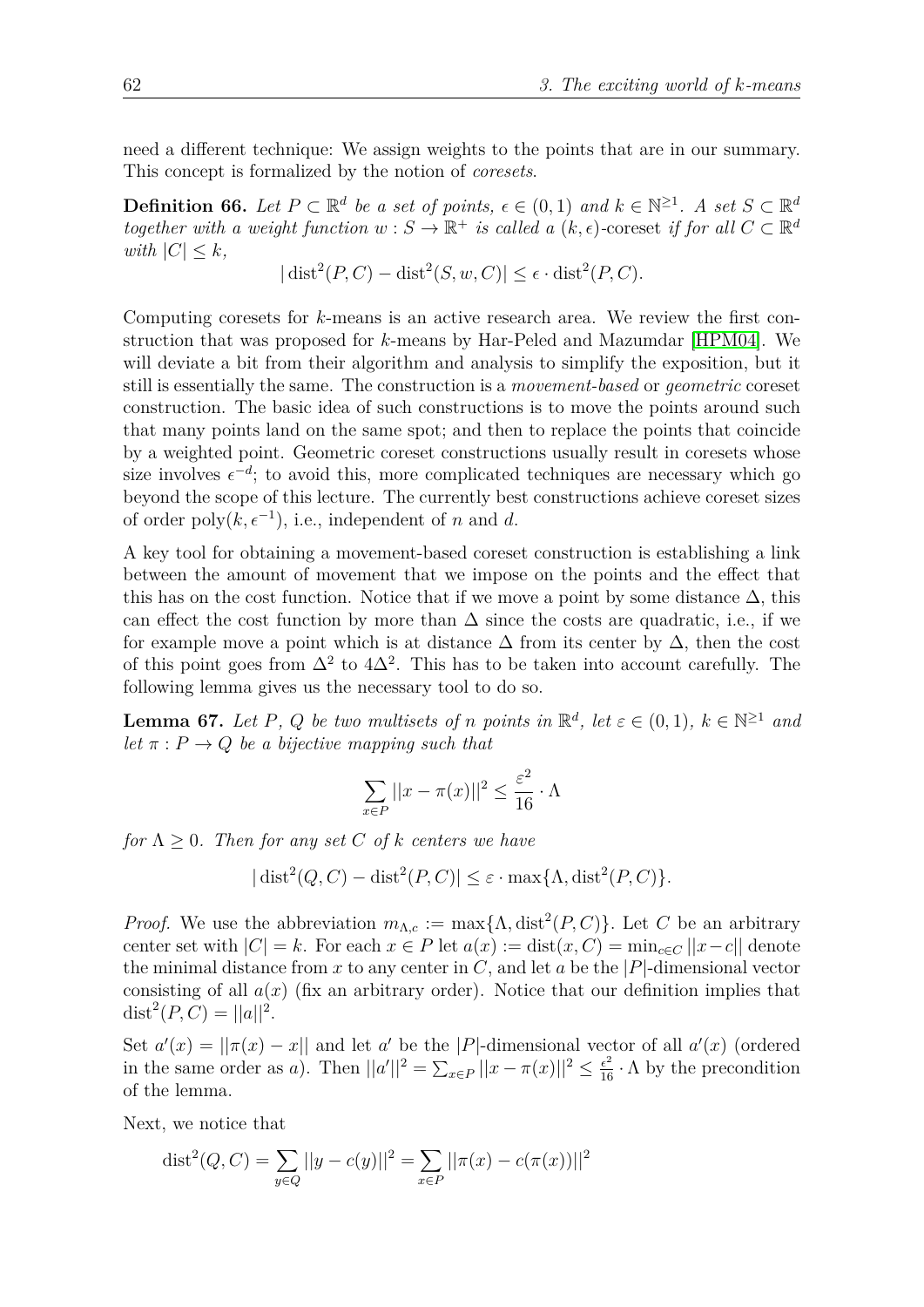$$
\leq \sum_{x \in P} ||\pi(x) - c(x)||^2
$$
  

$$
\leq \sum_{x \in P} (||\pi(x) - x|| + ||x - c(x)||)^2 = ||a + a'||^2
$$

where the last inequality follows by the triangle inequality.

Also by the triangle inequality,  $||a + a'|| \le ||a|| + ||a'|| \le \sqrt{\text{dist}^2(P, C)} + \sqrt{\frac{\varepsilon^2}{16}}$ . √ Λ. The square of this term is

$$
\text{dist}^2(P, C) + 2\frac{\varepsilon}{\sqrt{16}}\sqrt{\Lambda}\sqrt{\text{dist}^2(P, C)} + \frac{\varepsilon^2}{16}\Lambda \le \text{dist}^2(P, C) + \frac{\varepsilon}{2}m_{\Lambda, c} + \frac{\varepsilon^2}{16}\Lambda
$$

which implies that

$$
\text{dist}^2(Q, C) \le \text{dist}^2(P, C) + \left(\frac{\varepsilon}{2} + \frac{\varepsilon^2}{16}\right) m_{\Lambda, c} < \text{dist}^2(P, C) + \varepsilon \cdot \max\{\Lambda, \text{dist}^2(P, C)\}.
$$

To obtain a bound on  $dist^2(P, C) - dist^2(Q, C)$ , we distinguish two cases. Either  $dist^2(Q, C) \geq dist^2(P, C)$ , then the inequality holds because the difference is not positive. Otherwise,  $dist^2(P, C) > dist^2(Q, C)$ . Then we exchange the roles of *P* and *Q* in the above computations to obtain

$$
dist2(P, C) \leq dist2(Q, C) + \varepsilon \cdot max{\Lambda, dist2(Q, C)}
$$
  

$$
\leq dist2(Q, C) + \varepsilon \cdot max{\Lambda, dist2(P, C)}
$$

because  $dist^2(P, C) > dist^2(Q, C)$ .

Now the main idea is the following. We start with a bicriteria approximation for the *k*-means problem on  $(P, k)$ . The resulting solution  $\hat{C}$  satisfies dist<sup>2</sup> $(P, \hat{C}) \leq \beta$ . dist<sup>2</sup>(*P*,  $C^*$ ) for some constant  $\beta$  and some optimum solution  $C^*$ , which means that  $L := \text{dist}^2(P, \hat{C})/\beta$  is a lower bound on the optimum value. Computing the bicriteria approximation can for example be done by using *k*-means++ (Theorem [49\)](#page-49-2).

The points that are very close to the points in  $\hat{C}$  are (implicitly) moved to their closest point in  $\hat{C}$ . Very close means that the distance to the closest center is at most  $R := \sqrt{\frac{\epsilon^2}{32.1}}$  $\frac{\epsilon^2}{32\cdot|P|}\cdot \text{dist}^2(P,\hat{C})/\beta.$ 

For the rest of the points, we use a technique usually known from the construction *exponential grids*. We summarize points at roughly the same distance of a center by a few representatives. For points that are further away, we can allow more movement since their cost contribution is also higher. This means that we can always get away with relatively few representatives, even though the area that they represent is growing exponentially. Exponential grids are usually implemented with grids; however, we will use a spherical structure and pay not too much attention on how this can actually be obtained (for more details, see the tutorial). This is a bit less technical since we do not need to cope with the diameter of rectangular boxes.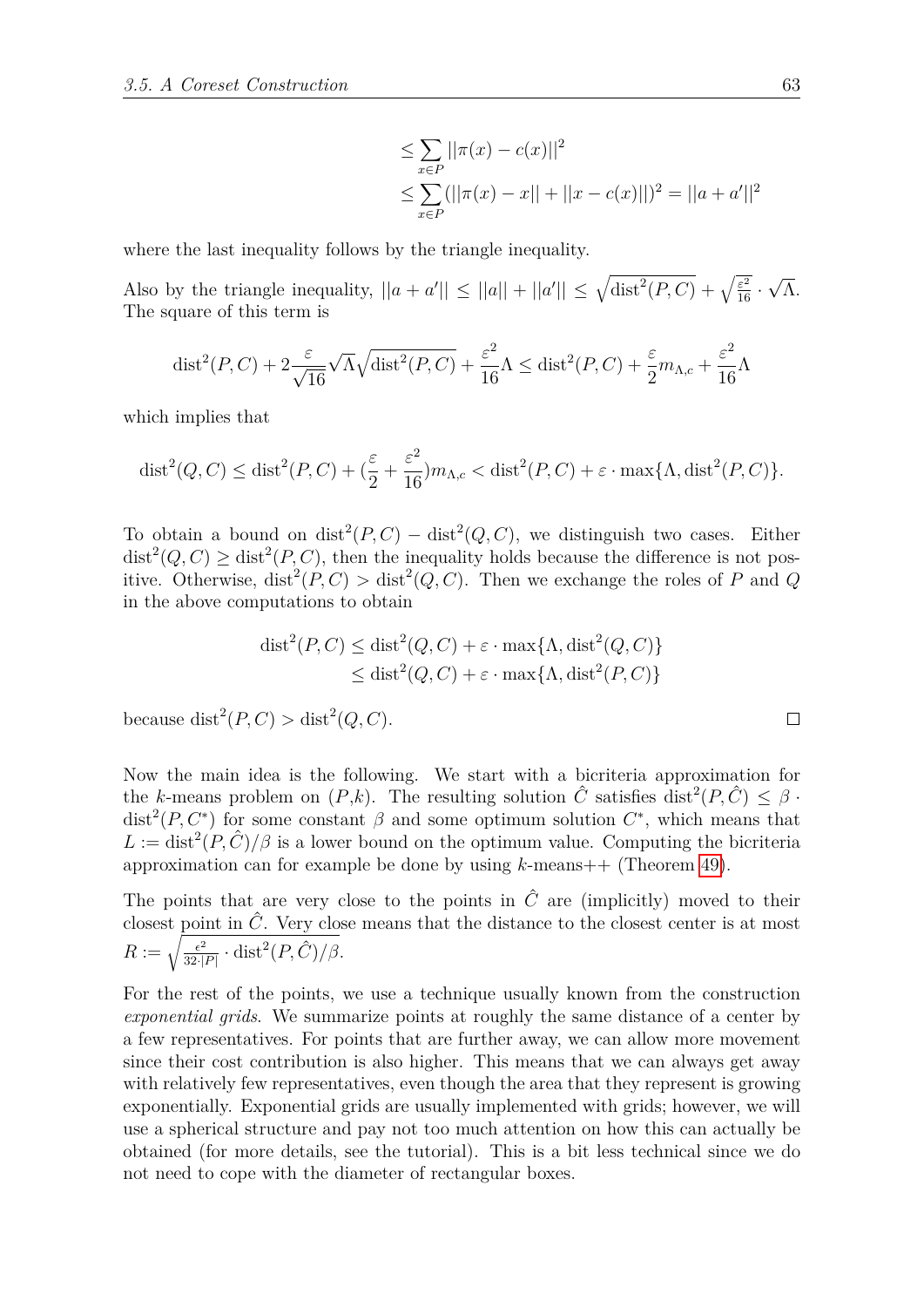

<span id="page-63-0"></span>Figure 3.2: Exponentially growing rings around three centers.

Recall that a *ball* in  $\mathbb{R}^d$  is defined by a center point  $x \in \mathbb{R}^d$  and a radius  $R > 0$ . We use open balls. More precisely, the ball with center  $x$  and radius  $R$  is the set  $\{y \in \mathbb{R}^d \mid d(x, y) < R\}$ . We denote it by  $B(x, R)$ .

Now the points at distance  $\geq R$  from their closest center are partitioned by considering rings/shells around all centers in  $\hat{C}$ . The first shell around a point x is the space in  $B(x, 2R)$  without  $B(x, R)$ , i.e.,  $B(x, 2R) \setminus B(x, R)$ , the second shell is the space in  $B(x, 4R) \setminus B(x, 2R)$ , and the *i*th shell is  $B(x, 2^iR) \setminus B(x, 2^{i-1}R)$ . This is depicted for three centers and some arbitrary choice of *R* in Figure [3.2.](#page-63-0) Every point that has not been moved to his closest center in  $\hat{C}$  is assigned to one of the shells. Let  $x \in P$  be such a point. We find its shell by first choosing a closest point  $c$  to  $x$  in  $\hat{C}$  and then finding the shell around *c* which contains *x*.

Now the crucial observation is that all points that are assigned to the same shell, say the shell  $B(x, 2^i R) \setminus B(x, 2^{i-1} R)$ , are all at least  $2^{i-1} R$  away from their closest center in  $\hat{C}$ , i.e., their contribution to the cost of  $\hat{C}$  is at least  $(2^{i-1})^2 R^2$ . This can be used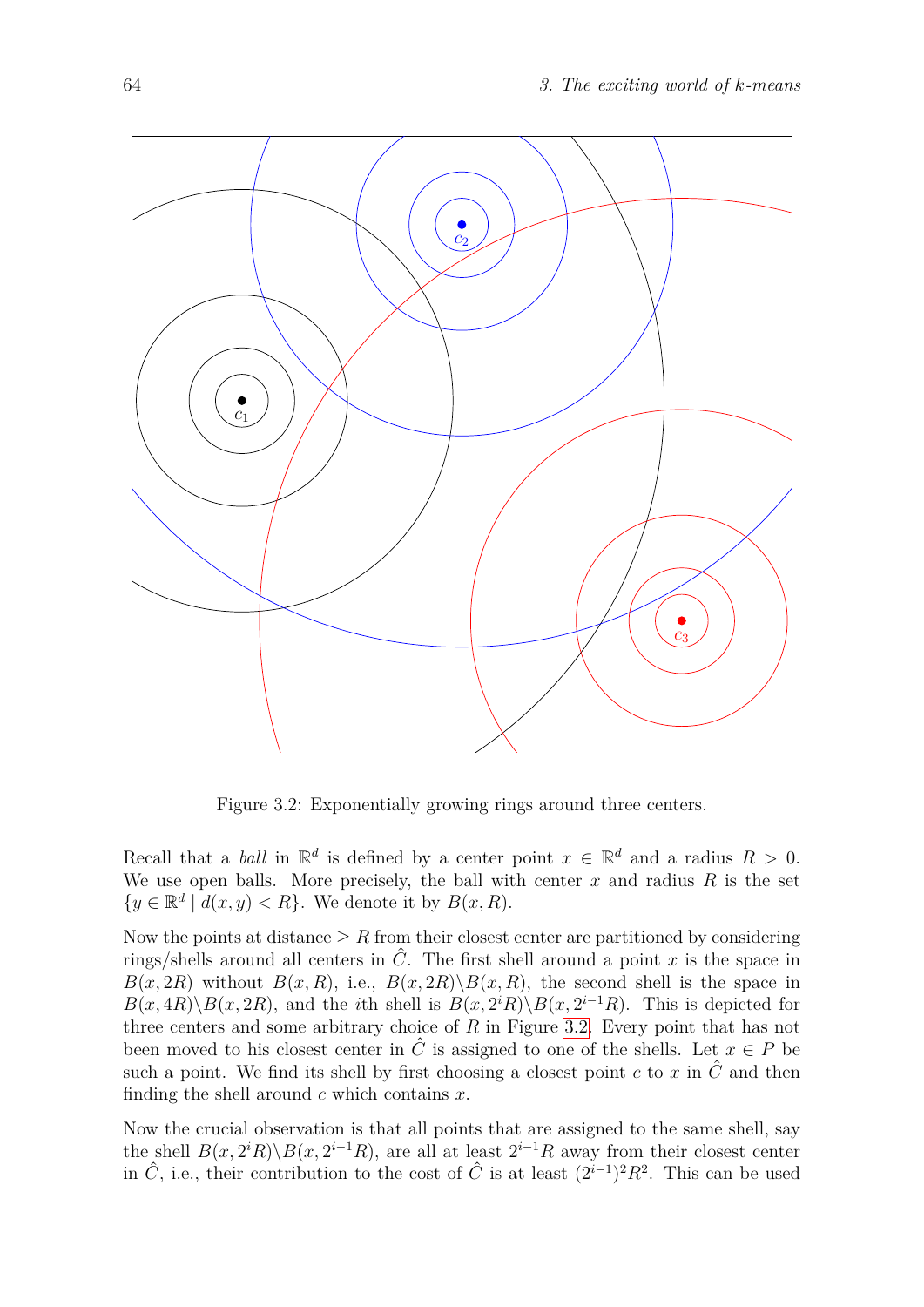

Figure 3.3: Covering the third ring/shell around a center.

<span id="page-64-0"></span>to charge the movement costs, which means that points in larger shells can be moved *more* than points in smaller shells.

Consider Figure [3.3](#page-64-0) and Figure [3.4](#page-65-0) which show a (non-optimal) way to cover a shell with balls of smaller radius. The idea of the two pictures is to show that one can cover the two shells in an identical manner if the smaller balls have the same size in relation to the shell size. Thus, even if the shells grow exponentially, we always need the same number of balls to cover them. The minimum number necessary is given by the following fact and the below corollary.

<span id="page-64-1"></span>**Fact 68.** *The* doubling constant *of a metric space is the minimum number of balls that is always sufficient to cover a ball of any radius*  $R > 0$  *with balls of radius*  $R/2$ . *and the* doubling dimension *is the logarithm of the doubling constant. It is known that the doubling dimension of*  $\mathbb{R}^d$  *is in*  $\mathcal{O}(d)$ *.* 

For our purposes, we will need to cover a ball with balls of radius less than *R/*2, so we note the following corollary.

<span id="page-64-2"></span>**Corollary 69.** *Any ball of radius*  $R > 0$  *in*  $\mathbb{R}^d$  *can be covered by*  $2^{\log X \cdot \mathcal{O}(d)}$  *balls of radius R/X.*

*Proof.* By Fact [68,](#page-64-1) a ball of radius  $R > 0$  can be covered by  $2^{\mathcal{O}(d)}$  balls of radius  $R/2$ . Each ball of radius  $R/2$  can then be covered by  $2^{\mathcal{O}(d)}$  balls of radius  $R/4$ , implying that the ball of radius *R* can be covered by  $2^{\mathcal{O}(d)} \cdot 2^{\mathcal{O}(d)}$  balls of radius *R/4*. For any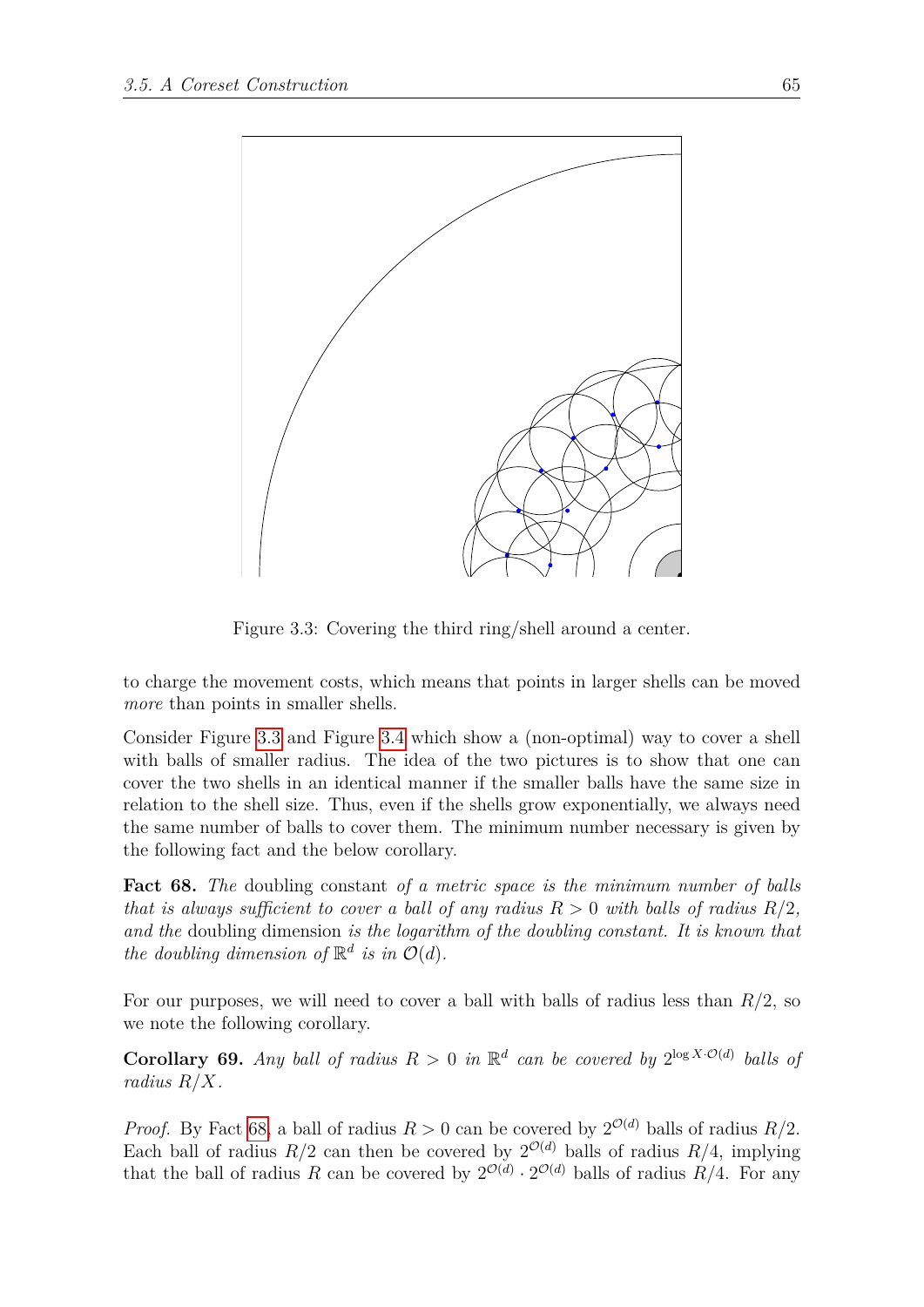

<span id="page-65-0"></span>Figure 3.4: Covering the fourth ring/shell in the same manner.

 $i \geq 1$ , a ball of radius  $R > 0$  can be covered by  $2^{i \cdot \mathcal{O}(d)}$  balls of radius  $R/2^i$ . By setting  $i \geq \log X$ , we achieve that  $R/2^i \leq R/X$ . Thus, we need  $2^{\log X \cdot \mathcal{O}(d)}$  balls.

Now the idea is to cover each shell with balls, assign every point to its closest ball center and then move it there. If the points are small enough in relation to the inner radius of the shell, then this does not distort the cost too much. Aside from making this more precise, the main conceptual point that still needs to be discussed is the necessary number of shells. However, we simply observe that no point can be further away from its center than  $\sqrt{\text{dist}^2(P,\hat{C})}$  since then it would cost more than the whole point set. Since the radius of the inner ball is  $\Theta(\sqrt{\text{dist}^2(P,\hat{C})/|P|})$  (for constant *β* and  $\epsilon$ ), we need  $\mathcal{O}(\log |P|)$  many shells around each center in  $\hat{C}$ .

Here is the full algorithm including the technical details.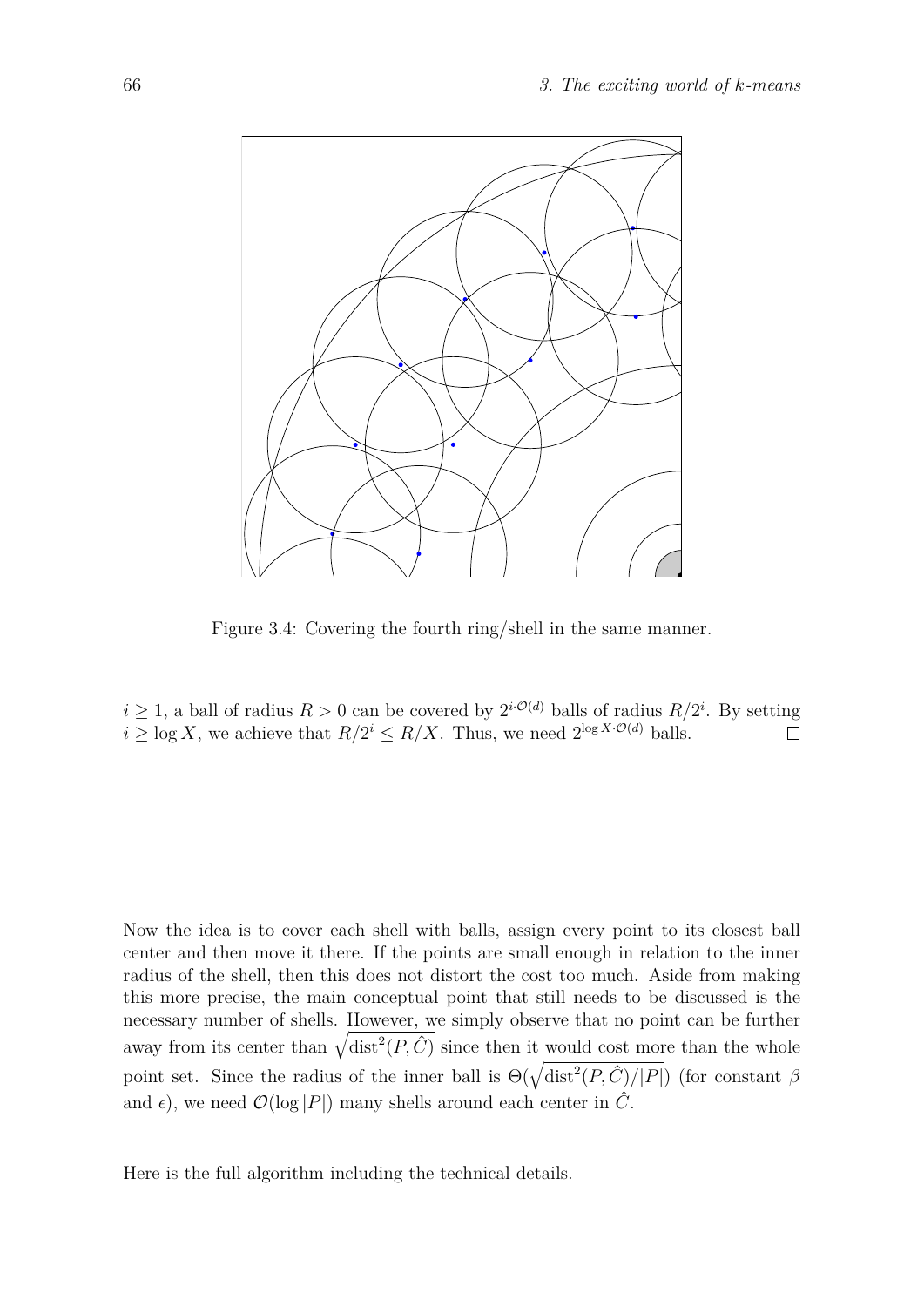$\mathbf{correct-construction}(P \subset \mathbb{R}^d, k \in \mathbb{N}^{\geq 1}, \epsilon \in (0,1))$ 1. Compute a bicriteria solution  $\hat{C}$  for the *k*-means problem on  $(P,k)$  with  $|\hat{C}| \leq \alpha k$  and  $\text{dist}^2(P, \hat{C}) \leq \beta \text{dist}^2(P, C^*)$ , where  $C^*$  is an optimal solution 2. For all  $y \in P$ , find a closest center in  $\hat{C}$  and store it as  $c(y)$  and  $\pi(y)$ 3. Set  $R := \sqrt{\frac{\epsilon^2}{32.1}}$  $\frac{\epsilon^2}{32\cdot |P|}\cdot \text{dist}^2(P,\hat{C})/\beta$ 4. Set  $S = \hat{C}$  and  $w(x) := |\{y \in B(x, R) \mid c(y) = x\}|$  for all  $x \in \hat{C}$ 5. For all  $x \in \hat{C}$  do 6. **For**  $i = 1$  **to**  $\lceil \log(\sqrt{\frac{32|P|}{\epsilon^2}}\beta) \rceil$ 7. Compute a set of points  $G_{x,i}$  such that balls of radius  $R' := \sqrt{\frac{\epsilon^2}{32}}$  $\frac{\epsilon^2}{32\beta}2^{i-1}R$ around all points in  $G_{x,i}$  cover  $B(x, 2^i R) \setminus B(x, 2^{i-1} R)$ 8. For all  $y \in B(x, 2^i R) \setminus B(x, 2^{i-1} R)$  with  $c(y) = x$ 9. Change  $\pi(y)$  to the closest point in  $G_{x,i}$  of *y* 10. Add *Gx,i* to *S* 11. Set  $w(z) := |\{y \in B(z, R') \mid \pi(y) = z\}|$  for all  $z \in G_{x,i}$ 12. **Return** *S* and *w*

**Lemma 70.** All points in P either lie in one of the inner balls  $B(x, R)$  for  $x \in \hat{C}$  or *in one of the shells*  $B(x, 2^i R) \setminus B(x, 2^{i-1} R)$  *for*  $i \in \{1, \ldots, \lceil \log(\sqrt{\frac{32|P|}{\epsilon^2}} \beta) \rceil \}.$ 

*Proof.* First, observe that all points within distance

$$
2^{\lceil \log (\sqrt{\frac{32|P|}{\epsilon^2} \beta}) \rceil} R
$$

of any point in  $\hat{C}$  is assigned to a point in *S*. Second, observe that

$$
2^{\lceil \log(\sqrt{\frac{32|P|}{\epsilon^2}\beta}) \rceil} R = 2^{\lceil \log(\sqrt{\frac{32|P|}{\epsilon^2}\beta}) \rceil} \cdot \sqrt{\frac{\epsilon^2}{32 \cdot |P|} \cdot \text{dist}^2(P, \hat{C})/\beta}
$$

$$
\geq \sqrt{\frac{32|P|}{\epsilon^2}\beta} \cdot \sqrt{\frac{\epsilon^2}{32 \cdot |P|} \cdot \text{dist}^2(P, \hat{C})/\beta} = \text{dist}^2(P, \hat{C}),
$$

which means that no point can be further away.

**Lemma 71.** *The mapping*  $\pi$  :  $P \rightarrow S'$  *from P to the multiset S'* where every point  $x \in S$  *is included*  $w(x)$  *times satisfies* 

$$
\sum_{x \in P} ||x - \pi(x)||^2 \le \frac{\varepsilon^2}{16} \cdot \text{dist}^2(P, C^*),
$$

*where*  $C^*$  *is an optimal solution for the k-means problem on*  $(P, k)$ *.*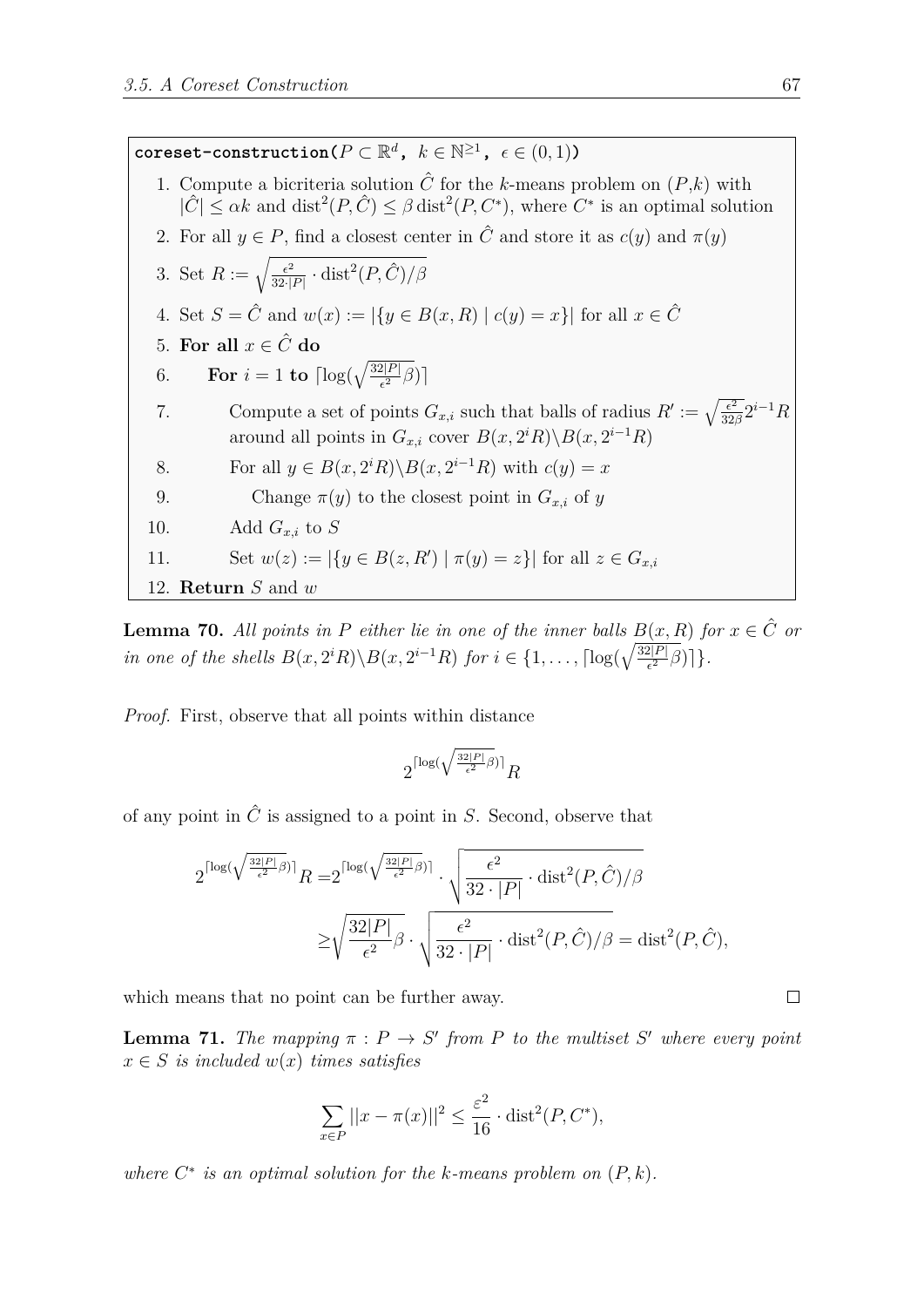*Proof.* We make a case distinction in order to bound the term

<span id="page-67-0"></span>
$$
\sum_{x \in P} ||x - \pi(x)||^2.
$$
 (3.5)

First, consider all points in  $\bigcup B(x,R)$ . Such a point *y* satisfies that  $||y - \pi(y)||^2 \le$ *x*∈*C*ˆ  $R^2 = \frac{\epsilon^2}{32}$  $\frac{\epsilon^2}{32\cdot|P|}\cdot \text{dist}^2(P,\hat{C})/\beta \leq \frac{\epsilon^2}{32\cdot|P|}$  $\frac{\epsilon^2}{32\cdot|P|}$  · dist<sup>2</sup>(*P*, *C*<sup>\*</sup>). Since there are at most |*P*| such points, their overall contribution to [\(3.5\)](#page-67-0) is at most  $\frac{\epsilon^2}{32} \cdot \text{dist}^2(P, C^*)$ .

Secondly, consider a point  $y \in B(x, 2^i R) \setminus B(x, 2^{i-1} R)$  for an  $i \in [\lceil \log(\sqrt{\frac{32|P|}{\epsilon^2}} \beta) \rceil$  and an  $x \in \hat{C}$ . The distance  $||y - c(y)||^2$  between *y* and its closest center  $c(y)$  in  $\hat{C}$  is at least  $2^{i-1}R$ . The distance between *y* and the point it is mapped to is bounded by  $\frac{\epsilon}{\sqrt{32\beta}} 2^{i-1}R$ , implying that  $||y - \pi(y)|| \le \frac{\epsilon}{\sqrt{32\beta}} 2^{i-1}R \le \frac{\epsilon}{\sqrt{32\beta}} ||y - c(y)||$ . Thus,  $||y - \pi(y)||^2 \leq \frac{\epsilon^2}{32}$  $\frac{\epsilon^2}{32\beta}$ ||*y* – *c*(*y*)||<sup>2</sup>, and the overall contribution of all points in all shells to [\(3.5\)](#page-67-0) is bounded by

$$
\sum_{y \in P} \frac{\epsilon^2}{32\beta} ||y - c(y)||^2 = \frac{\epsilon^2}{32\beta} \text{dist}^2(P, \hat{C}) \le \frac{\epsilon^2}{32} \text{dist}^2(P, C^*).
$$

To obtain the statement of the lemma, we add the contributions of the two cases.  $\Box$ 

**Corollary 72.** The set *S* computed by **coreset-construction** is a  $(k, \epsilon)$ -coreset.

**Lemma 73.** *If the sets*  $G_{x,i}$  *are computed optimally, and*  $\alpha, \beta$  *and d are constants, then the size of S is bounded by*

$$
\mathcal{O}\left(k\log\frac{|P|}{\epsilon}\cdot\epsilon^{-\mathcal{O}(d)}\right).
$$

*Proof.* We have at most  $\alpha \cdot k$  points in  $\hat{C}$ , and for each of them, we consider at most  $\lceil \log(\sqrt{\frac{32|P|}{\epsilon^2}}) \rceil$  shells. A shell with outer radius  $2^iR$  is covered with balls of radius  $\frac{\epsilon}{\sqrt{32\beta}} 2^{i-1}R$ . So, according to Corollary [69,](#page-64-2) we need at most  $2^{\log(\frac{2\sqrt{32\beta}}{\epsilon})\mathcal{O}(d)}$  balls for each shell. The overall size is thus bounded by

$$
\alpha k \cdot \lceil \log(\sqrt{\frac{32|P|}{\epsilon^2} \beta}) \rceil \cdot 2^{\log(\frac{2\sqrt{32\beta}}{\epsilon})\mathcal{O}(d)} \in \mathcal{O}(k \log(|P|/\epsilon)) \cdot \left(\frac{2\sqrt{32\beta}}{\epsilon}\right)^{\mathcal{O}(d)}.
$$

We obtain the result by using that *d* is a constant.

For the following section, we need to use the coreset construction for *weighted* points, i.e., the input points are weighted. We defer this to the tutorials.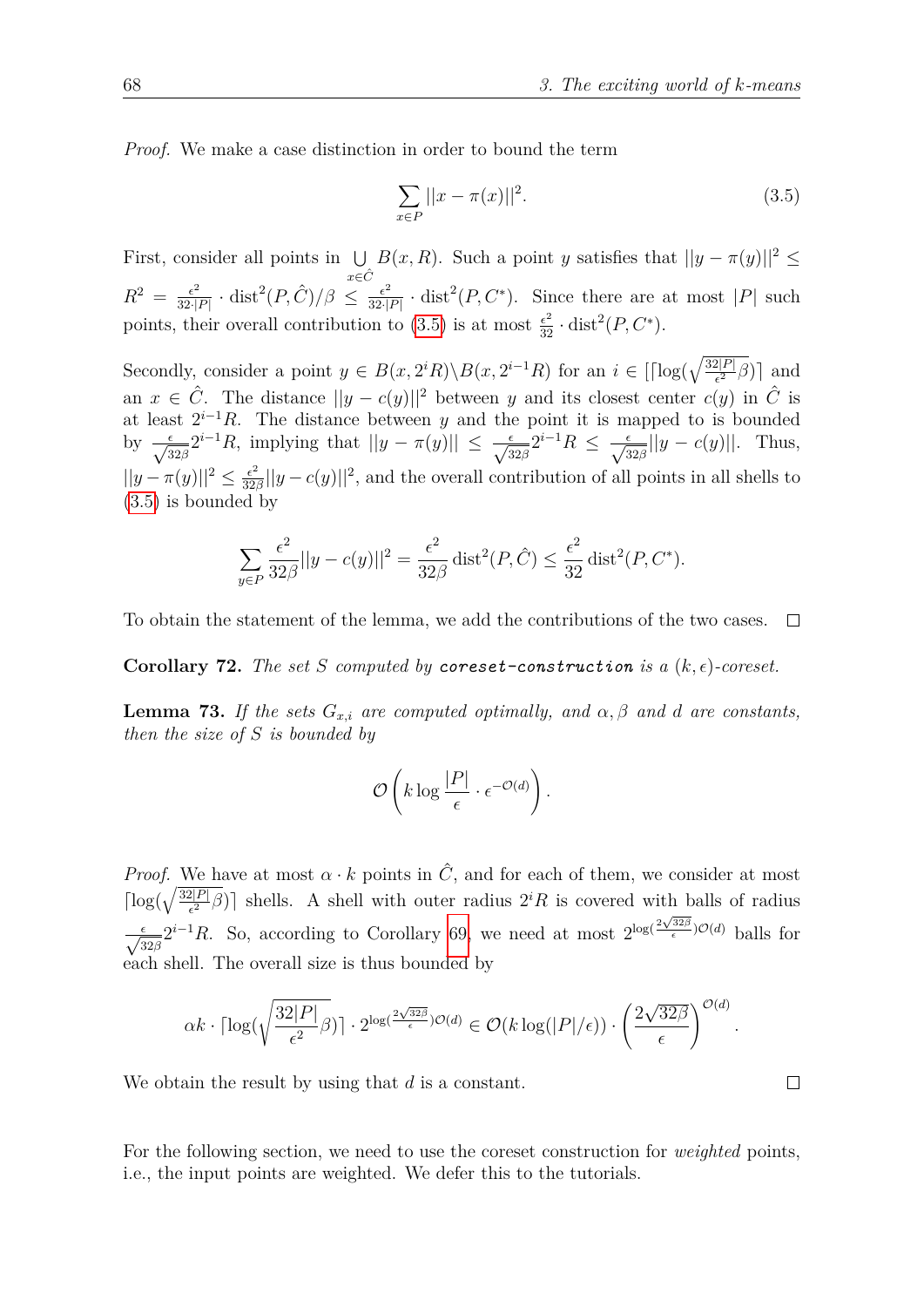## **3.6 Merge&Reduce**

To conclude the chapter on the *k*-means problem, we now see a technique that can be used to turn composable coreset constructions into streaming algorithms. *Composability* means that the union of two coresets is again a coreset. This is true for *k*-means coresets as the following lemma states; the proof is done in the tutorials.

<span id="page-68-0"></span>**Lemma 74.** Let  $P_1, P_2 \subset \mathbb{R}^d$  be two disjoint set of points. Assume that  $S_1$  with  $w_1 : S_1 \to \mathbb{R}$  and  $S_2$  with  $w_2 : S_1 \to \mathbb{R}$  are  $(k, \epsilon)$ -coresets for  $P_1$  and  $P_2$  according to *Definition* [66,](#page-61-0) respectively. Then  $S_1 \cup S_2$  with  $w_1 + w_2 : S_1 \cup S_2 \to \mathbb{R}$  is a  $(k, \epsilon)$ -coreset *for*  $P_1 \cup P_2$ *.* 

The operation of joining two coresets is called a *merge*. A *reduce* is the step of replacing a set of points by a coreset. The Merge&Reduce technique uses merge and reduce steps in a clever way in order to minimize cascaded error.

In the following, we will assume that we *know the number of points that are coming*. We only need this information for setting our parameters. In the tutorials, we will see how to get rid of this assumption.

We describe the algorithm in three parts: The initialization to be done before the stream starts, the update procedure after reading a point, and the query algorithm that returns the current coreset.

In the following description we will make our notational life simple and refer to a coreset by a single variable, even though it consists of two parts (the points and the weights). So whenever the following pseudocode talks of a coreset, it means a tuple, and when two coresets are merged, then their weight functions are concatenated.

The algorithm uses a dynamic array *A* to store coresets, and one extra *B* to store one additional coreset. *A* and *B* are initialized at the start of the algorithm, together with a helper variable  $i_{\text{max}}$ . We also compute a precision parameter  $\epsilon'$ . This is smaller than the given target precision  $\epsilon$  and will be used in the coreset computations instead of  $\epsilon$ . Finally, we set a size parameter *s* which is the number of points which we allow for each individual coreset. We state this in the pseudocode very vaguely. We want *s* to be equal to the size of the coresets that our original coreset computation produces. Now this may not be completely well defined, but we can for example compute an upper bound on the coreset size and set *s* to this number.

 $\text{init-arcoreset}(k \in \mathbb{N}^{\geq 1}, \epsilon \in (0, 0.5), \ s \in \mathbb{N}^{\geq 1} \text{ )}$ 

- 1. Initialize an empty coreset *B* and initialize an empty dynamic array *A*
- 2. **Set**  $\epsilon' := \epsilon/(2(\log n + 1))$  and  $i_{\max} = 0$
- 3. Store *k* and *s*

Now we get to the main routine. It reads a point and stores it into *B*. We assume the input points are unweighted; however, if they are weighted, the weight would also be read and stored with the point.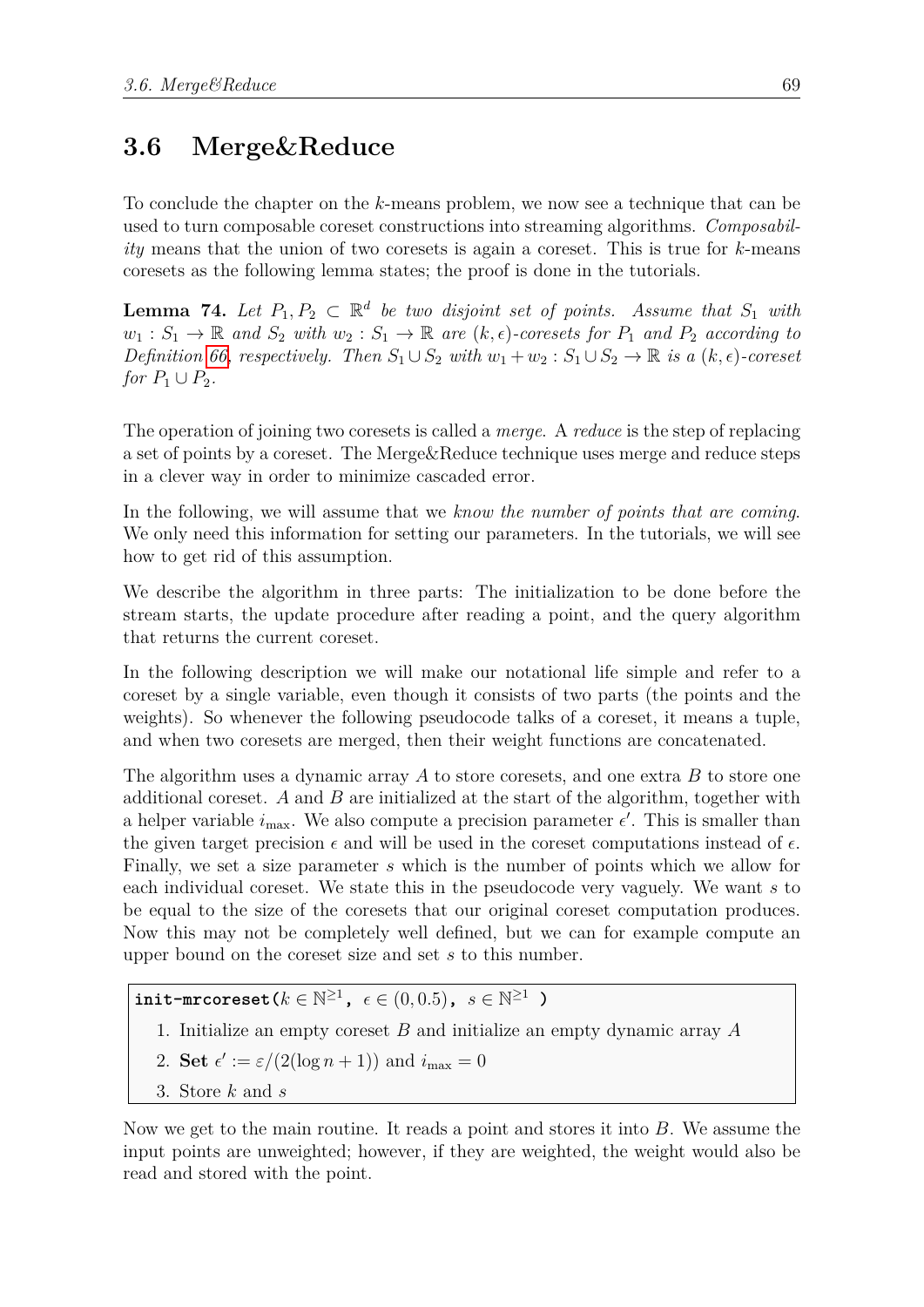If *B* reaches size *s*, then *B* is full and we need to empty it. The general way to do this is that we go through *A* and try to store *B* in *A*[*i*] for starting at 0 and then increasing *i* by one after each failed try. Every time that we encounter a full  $A[i]$ , we collect the points in *A*[*i*], merging *B* with *A*[*i*], and reduce the result to a coreset of size at most *s* by using our underlying coreset algorithm. We put the result into *B* and then try to store *B* in the next space of *A* (which may again fail, in which case we again merge, reduce, increase *i* and continue). When we finally find an empty *A*[*i*], we store the current *B* in it.

When reading the following pseudo code for the first time, the lines declared as *analyses remarks* can be ignored. These are for our later analysis.

```
\mathtt{update-mrcoreset}(x \in \mathbb{R}^d)
```
- 1. Store *x* in *B* with weight 1
- 2. If  $|B| = s$  do
- 3. *Analysis remark*: At this point *B* just represents itself,  $R(B) := B$
- 4. **Set**  $i = 0$
- 5. **While**  $A[i] \neq \emptyset$  do
- 6. Compute a  $(k, \epsilon')$ -coreset for  $(A[i] \cup B, k)$ , store it in *B* and empty  $A[i]$
- 7. *Analysis remark*:  $R(B) := R(A[i]) \cup R(B)$
- 8. **Set**  $A[i] = \emptyset$ ,  $i = i + 1$  and update  $i_{\text{max}} = \max\{i, i_{\text{max}}\}$
- 9. **Set**  $A[i] = B$  and empty  $B$
- 10. *Analysis remark*:  $A[i]$  now represents  $R(B)$ ,  $R(A[i]) := R(B)$

After any call of the update procedure, we can demand that we are given a coreset for the points read so far by calling query-mrcoreset. To do this, the update procedure collects all information that is currently stored: The points possible stored in *B*, and all computed coresets that are currently stored in *A*. For this purpose, the update routine maintains  $i_{\text{max}}$ . The union is stored in *T*, and the final coreset *S* is computed based on (*T, k*). This coreset *S* does not influence further computations if more points come. It is a coreset for this point in time only.

```
query-mrcoreset()
```

```
1. Set T = B
```
- 2. For  $i = 0$  to  $i_{\text{max}}$  do
- 3. **Set**  $T = T \cup A[i]$
- 4. Compute a  $(k, \epsilon')$ -coreset *S* for  $(T, k)$
- 5. **Return** *S*

The idea of the algorithm is to keep the number of chained coreset computations small.

For the analysis, it is convenient to look at the point sets that are *represented* by the coresets in *A*. What this means is defined by the analysis remark lines in the pseudo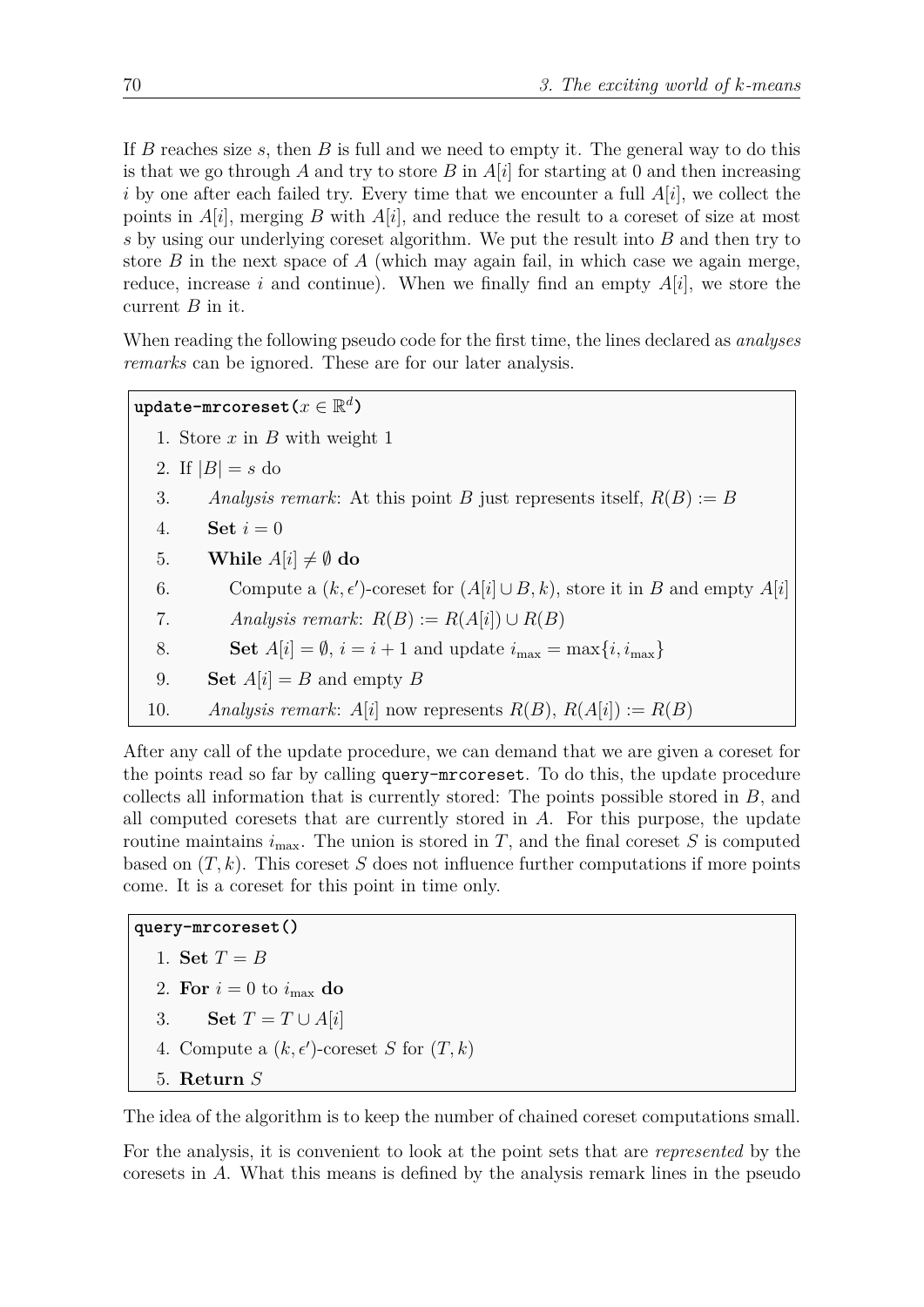code of the update function. If we compute a coreset for a point set, then this coreset represents the point set; and if we do chained computations, the represented sets are merged. For any coreset  $A[i]$ , we call the set of points that it represents  $R(A[i])$ . Note that every point in the stream is represented by exactly one coreset at all points in time.

<span id="page-70-2"></span>**Lemma 75.** At any point in time, the coreset  $(S_i, w_i)$  stored in  $A[i]$  satisfies that

<span id="page-70-0"></span>
$$
(1 - \epsilon)^{i} \text{dist}^{2}(R(A[i]), C) \le \text{dist}^{2}(S_{i}, w_{i}, C) \le (1 + \epsilon)^{i} \text{dist}^{2}(R(A[i]), C)
$$
(3.6)

*for all*  $C \in \mathbb{R}^d$  *with*  $|C| \leq k$ *.* 

*Proof.* We prove the statement by induction. The induction start is  $i = 0$ . Observe that  $A[0]$  can be in one of two states. It can be empty, then there is nothing to show. Now if *A*[0] is empty, then the next time that *B* is full, the points from *B* are transferred to  $A[0]$ . These are just input points, so they form a  $(k, 0)$ -coreset, i.e., they satisfy  $(3.6)$  for  $i = 0$ . Now  $A[0]$  does not change until it is emptied and goes back to the first case.

So consider an  $A[i]$  with  $i \geq 1$ . If it is empty, there is nothing to show. We show that every time that points are stored in *A*[*i*], [\(3.6\)](#page-70-0) is satisfied for *i*. So assume we are in a call of update-mrcoreset where *A*[*i*] changes from empty to containing a coreset. We do another induction over the number of executions *j* of the while-loop and show that *B* satisfies

<span id="page-70-1"></span>
$$
(1 - \epsilon)^j \operatorname{dist}^2(R(B), C) \le \operatorname{dist}^2(S_B, w_B, C) \le (1 + \epsilon)^j \operatorname{dist}^2(R(B), C), \tag{3.7}
$$

where  $(S_B, w_B)$  is the coreset currently stored in *B*. For  $j = 0$ , we have input points stored in *B* and  $R(B) = B$ , so [\(3.7\)](#page-70-1) is satisfied. Let  $j \in \{1, \ldots, i - q\}$ . We know by the induction hypothesis of the outer induction that [\(3.6\)](#page-70-0) is true for all coresets up to  $A[i-1]$ . Furthermore, by the induction hypothesis of the inner induction,  $(3.7)$  is true after the iteration  $j - 1$  of the loop. In the *j*th iteration, we take *B* and *A*[*j*], merge them and do one coreset computation. By Lemma [74,](#page-68-0) we know that the merge preserves the coreset property. After the coreset computation, the cost of any solution with the coreset is at least  $(1 - \epsilon)$  times and at most  $(1 + \epsilon)$  times of the cost that the coreset  $B \cup A[j]$  had. Thus, the new coreset, which again is stored in *B*, satisfies

$$
(1-\epsilon)^{j-1} \cdot (1-\epsilon) \operatorname{dist}^2(R(B), C) \le \operatorname{dist}^2(S_B, w_B, C) \le (1+\epsilon)^{j-1} \cdot (1+\epsilon) \operatorname{dist}^2(R(B), C),
$$

which is what we wanted to show. We proceed in this fashion until we are at  $j = i - 1$ , at which point we have

$$
(1 - \epsilon)^{i} \operatorname{dist}^{2}(R(B), C) \le \operatorname{dist}^{2}(S_{B}, w_{B}, C) \le (1 + \epsilon)^{i} \operatorname{dist}^{2}(R(B), C).
$$

Since our assumption was that the state of *A*[*i*] changes from empty to full, we have found an empty spot in the array after the  $i - 1$ st iteration, since  $A[i]$  is empty. We place *B* in  $A[i]$ , which satisfies [\(3.6\)](#page-70-0) for *i*, and that completes the proof of the lemma. $\Box$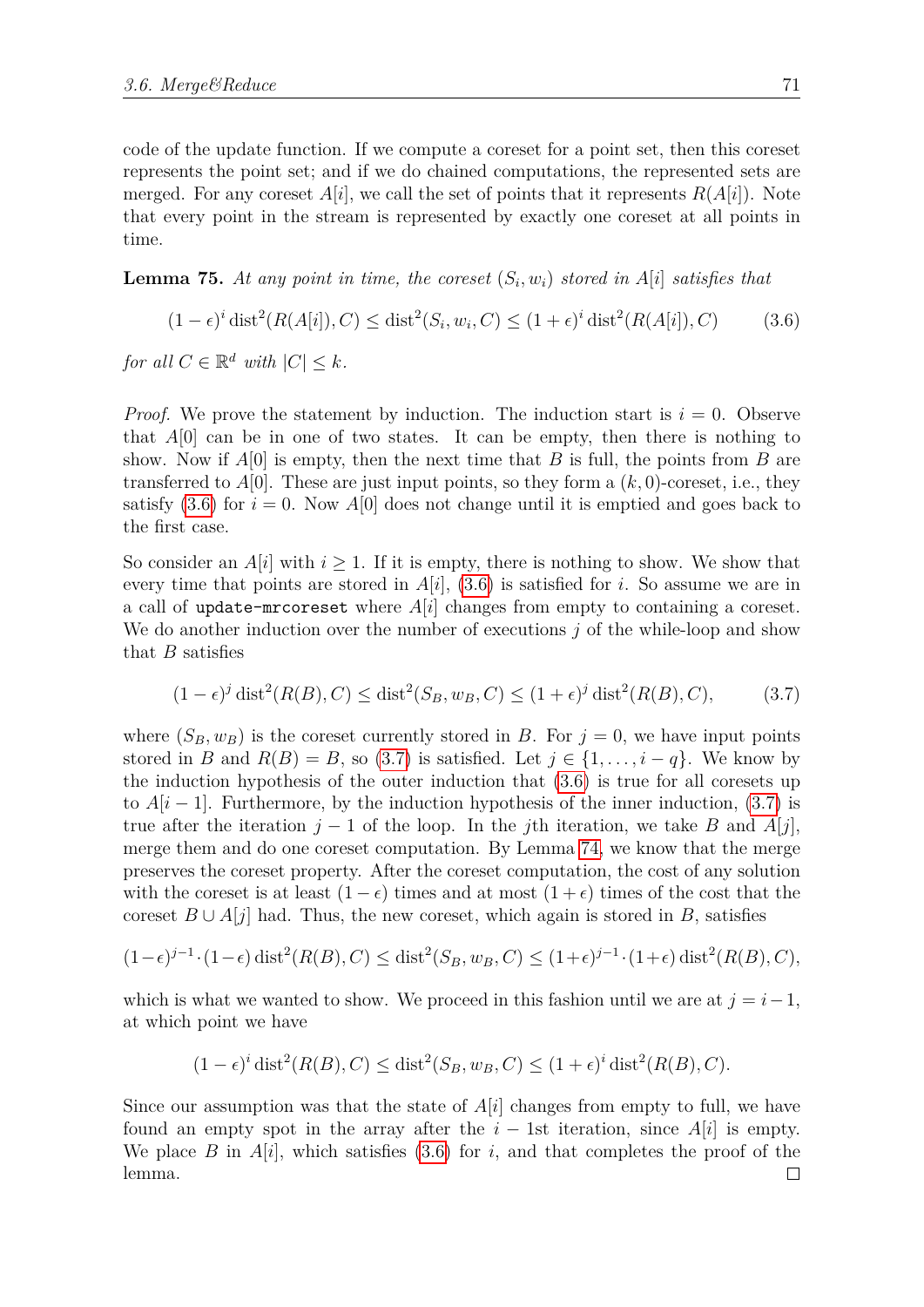Lemma [75](#page-70-2) describes how the error of the coreset grows for larger *i*. The next lemma says how *i* can be bounded in the stream length.

<span id="page-71-0"></span>**Lemma 76.** *It holds that*

$$
|R(A[i])| = s \cdot 2^i.
$$

*Proof.* Formally, this can again be proven by induction. We just observe that when input points are transferred from *B* to *A*[0], its exactly *s* points, and that whenever  $A[i]$  is merged with points coming from *B* and the result is stored in  $A[i + 1]$ , this doubles the number of represented points.  $\Box$ 

By Lemma [76,](#page-71-0) we know that we represent at least

 $s \cdot 2^{i_{\max}}$ 

points at any point in time. So if the current length of the stream is *n*, then  $n \geq s \cdot 2^{i_{\text{max}}}$ , or, expressed the other way around,  $i_{\text{max}} \leq \log(n/s)$ .

When query-mrcoreset is called, we do one additional coreset computation, so that the maximum number of coreset computations that any represented point was part of is  $\log(n/s) + 1$ . We use  $\epsilon'$  instead of  $\epsilon$  to compensate the error of chained coreset computations. Indeed, we have that for  $\epsilon' := \epsilon/(2(\log n + 1))$  and assuming that  $\epsilon \leq 1/2$  it is

$$
\left(1 + \frac{\epsilon}{2(\log n + 1)}\right)^{\log n + 1} \le e^{\epsilon/2} \le \frac{1}{1 - \epsilon/2} = 1 + \frac{\epsilon/2}{1 - \epsilon/2} \le 1 + \epsilon.
$$

Similarly, we have  $(1 - \frac{\epsilon}{2(\log n + 1)})^{\log n + 1} \ge (2e)^{-\epsilon/2} \ge e^{-\epsilon} \ge (1 - \epsilon).$ 

So, we do get a  $(k, \epsilon)$ -coreset when calling query-mrcoreset. The final task for us is to obtain the size of this coreset. Note that we use *s* as an upper bound for the coreset size. For our coreset in the last section,  $s \in \mathcal{O}\left(k \log \frac{n}{\epsilon} \cdot \epsilon^{-d}\right)$  (when *d* is a constant), where *n* is the number of points in the stream.

However, we use it with  $\epsilon' = \epsilon/(2(\log n + 1))$ , which means that *s* depends on  $\log n$ . So the size of the final coreset is in

$$
\mathcal{O}\left(k\log\frac{n}{\epsilon}\cdot(\epsilon/(2(\log n+1)))^{-d}\right)\subset \tilde{\mathcal{O}}\left(k(\log n)^{\mathcal{O}(d)}\cdot\epsilon^{-\mathcal{O}(d)}\right)
$$

for constant *d*. Notice that the storage requirement is slightly larger, since we store up to *i*max coresets at the same time. Furthermore, notice that we have skipped the weighted version of the coreset construction (see tutorial).

**Corollary 77.** *Combining the merge-and-reduce technique with the coreset computation from Section [3.5](#page-60-1) yields a streaming algorithm with a storage requirement of*  $\tilde{\mathcal{O}}\left(k(\log n)^{d+2} \cdot \epsilon^{-d}\right)$  (for constant *d*) that computes a  $(k, \epsilon)$ -coreset of size

$$
\tilde{\mathcal{O}}\left(k(\log n)^{d+1}\cdot\epsilon^{-\mathcal{O}(d)}\right).
$$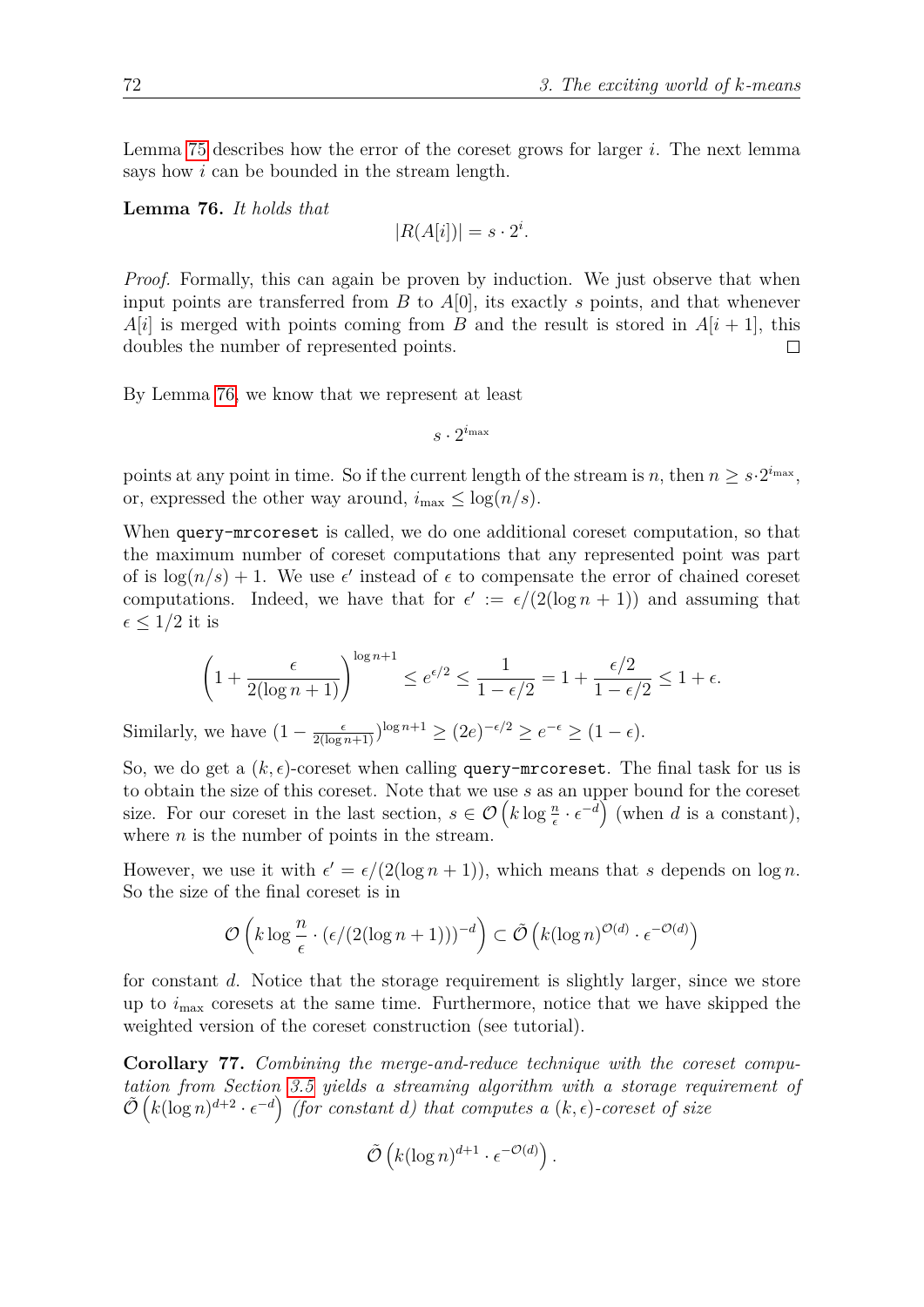## Bibliography

- [Ach03] Dimitris Achlioptas, *Database-friendly random projections: Johnsonlindenstrauss with binary coins*, Journal of Computer and System Sciences **66** (2003), no. 4, 671–687.
- [ACKS15] Pranjal Awasthi, Moses Charikar, Ravishankar Krishnaswamy, and Ali Kemal Sinop, *The hardness of approximation of euclidean k-means*, 31st International Symposium on Computational Geometry (SoCG), 2015, pp. 754– 767.
- [ADK09] Ankit Aggarwal, Amit Deshpande, and Ravi Kannan, *Adaptive sampling for k-means clustering*, Proceedings of the 12th Conference on Approximation Algorithms for Combinatorial Optimization Problems (APPROX), 2009, pp. 15–28.
- [ANSW17] Sara Ahmadian, Ashkan Norouzi-Fard, Ola Svensson, and Justin Ward, *Better guarantees for k-means and euclidean k-median by primal-dual algorithms*, 58th IEEE Annual Symposium on Foundations of Computer Science (FOCS), 2017, pp. 61–72.
- [AS16] Sara Ahmadian and Chaitanya Swamy, *Approximation algorithms for clustering problems with lower bounds and outliers*, 43rd International Colloquium on Automata, Languages, and Programming, (ICALP), 2016, pp. 69:1–69:15.
- [AV07] David Arthur and Sergei Vassilvitskii, *k-means++: the advantages of careful seeding*, Proceedings of the 18th SODA, 2007, pp. 1027 – 1035.
- [Boc07] Hans-Hermann Bock, *Clustering Methods: A History of k-Means Algorithms*, Selected Contributions in Data Analysis and Classification (Paula Brito, Patrice Bertrand, Guy Cucumel, and Francisco Carvalho, eds.), Springer, 2007, pp. 161 – 172.
- [CCFM04] Moses Charikar, Chandra Chekuri, Tomás Feder, and Rajeev Motwani, *Incremental clustering and dynamic information retrieval*, SIAM Journal on Computing **33** (2004), no. 6, 1417–1440.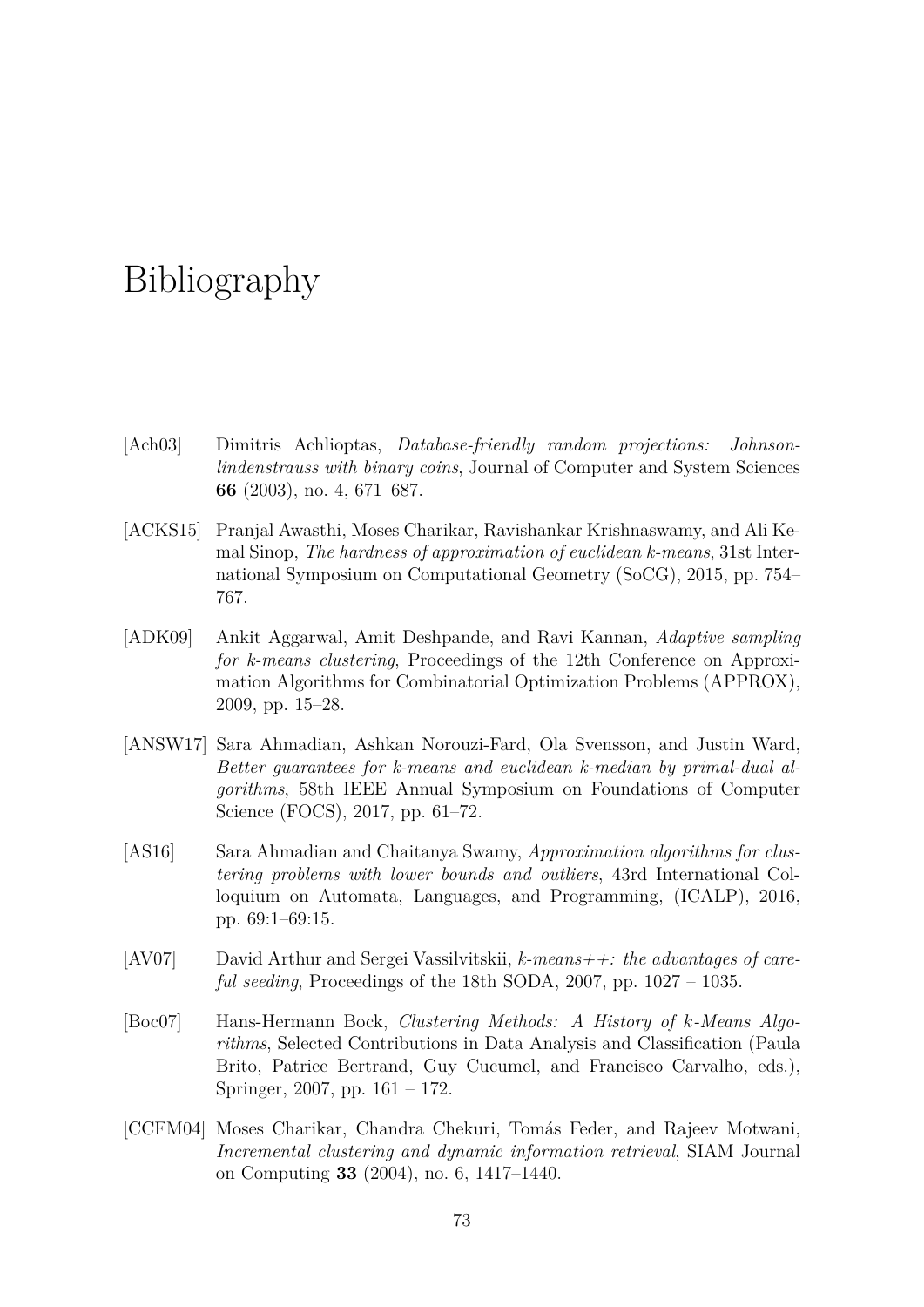- [CGK16] Deeparnab Chakrabarty, Prachi Goyal, and Ravishankar Krishnaswamy, *The non-uniform k-center problem*, 43rd International Colloquium on Automata, Languages, and Programming (ICALP), 2016, pp. 67:1–67:15.
- [CKLV17] Flavio Chierichetti, Ravi Kumar, Silvio Lattanzi, and Sergei Vassilvitskii, *Fair clustering through fairlets*, Conference and Workshop on Neural Information Processing Systems (NIPS), 2017, pp. 5036–5044.
- [CKMN01] Moses Charikar, Samir Khuller, David M. Mount, and Giri Narasimhan, *Algorithms for facility location problems with outliers*, Proceedings of the Twelfth Annual Symposium on Discrete Algorithms (SODA), 2001, pp. 642–651.
- [DFK<sup>+</sup>04] Petros Drineas, Alan M. Frieze, Ravi Kannan, Santosh Vempala, and V. Vinay, *Clustering large graphs via the singular value decomposition*, Machine Learning **56** (2004), 9–33.
- [DG03] Sanjoy Dasgupta and Anupam Gupta, *An elementary proof of a theorem of johnson and lindenstrauss*, Random Structures and Algorithms **22** (2003), no.  $1, 60 - 65$ .
- [FSS13] Dan Feldman, Melanie Schmidt, and Christian Sohler, *Turning Big Data into Tiny Data: Constant-size Coresets for k-means, PCA and Projective Clustering*, Proceedings of the 24th ACM-SIAM Symposium on Discrete Algorithms (SODA), 2013, pp. 1434 – 1453.
- [GJ79] M. R. Garey and David S. Johnson, *Computers and intractability: A guide to the theory of np-completeness*, W. H. Freeman, 1979.
- [Gon85] Teofilo F. Gonzalez, *Clustering to minimize the maximum intercluster distance*, Theoretical Computer Science **38** (1985), 293 – 306.
- [HN79] Wen-Lian Hsu and George L. Nemhauser, *Easy and hard bottleneck location problems*, Discrete Applied Mathematics **1** (1979), no. 3, 209–215.
- [Hoc84] Dorit S. Hochbaum, *When are np-hard location problems easy?*, Annals of Operations Research **1** (1984), no. 3, 201–214.
- [HPM04] Sariel Har-Peled and Soham Mazumdar, *On coresets for k-means and kmedian clustering*, Proceedings of the 36th, 2004, pp. 291 – 300.
- [HS85] Dorit S. Hochbaum and David B. Shmoys, *A best possible heuristic for the k-center problem*, Mathematics of Operations Research **10** (1985), no. 2, 180–184.
- [IKI94] Mary Inaba, Naoki Katoh, and Hiroshi Imai, *Applications of weighted voronoi diagrams and randomization to variance-based* k*-clustering*, Proceedings of the Tenth Annual Symposium on Computational Geometry (SoCG), 1994, pp. 332–339.